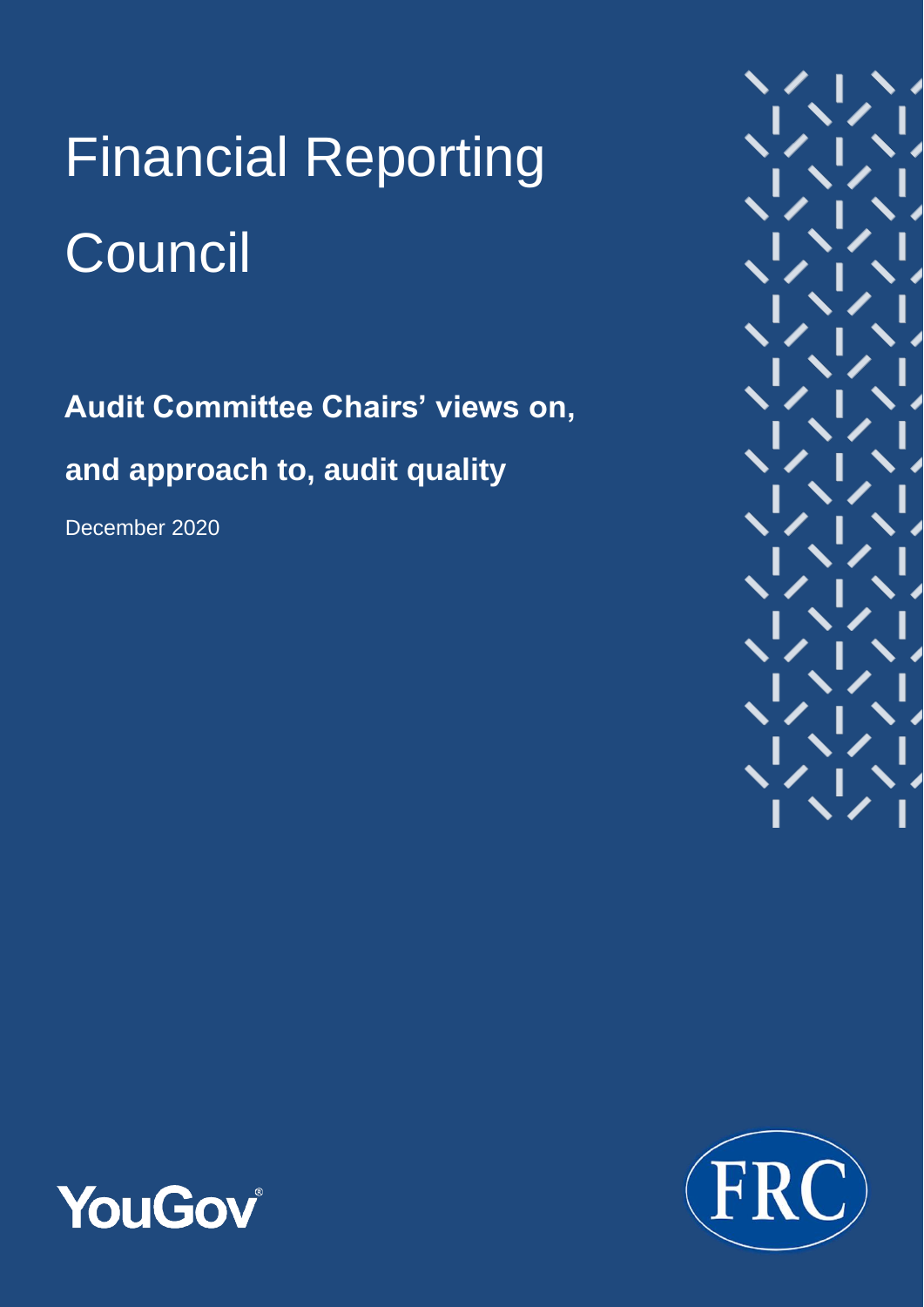

# Audit Committee Chairs' views on, and approach to, audit quality **Contents**

| The current audit landscape including recent independent reviews4 |  |
|-------------------------------------------------------------------|--|
|                                                                   |  |
|                                                                   |  |
|                                                                   |  |
|                                                                   |  |
|                                                                   |  |
|                                                                   |  |
|                                                                   |  |
|                                                                   |  |
|                                                                   |  |
|                                                                   |  |
|                                                                   |  |
|                                                                   |  |
|                                                                   |  |
|                                                                   |  |
|                                                                   |  |
|                                                                   |  |
|                                                                   |  |
|                                                                   |  |
|                                                                   |  |
|                                                                   |  |

YouGov plc, 50 Featherstone Street London EC1Y 8RT. Registration no. 3607311. Copyright 2020 YouGov plc. All rights reserved.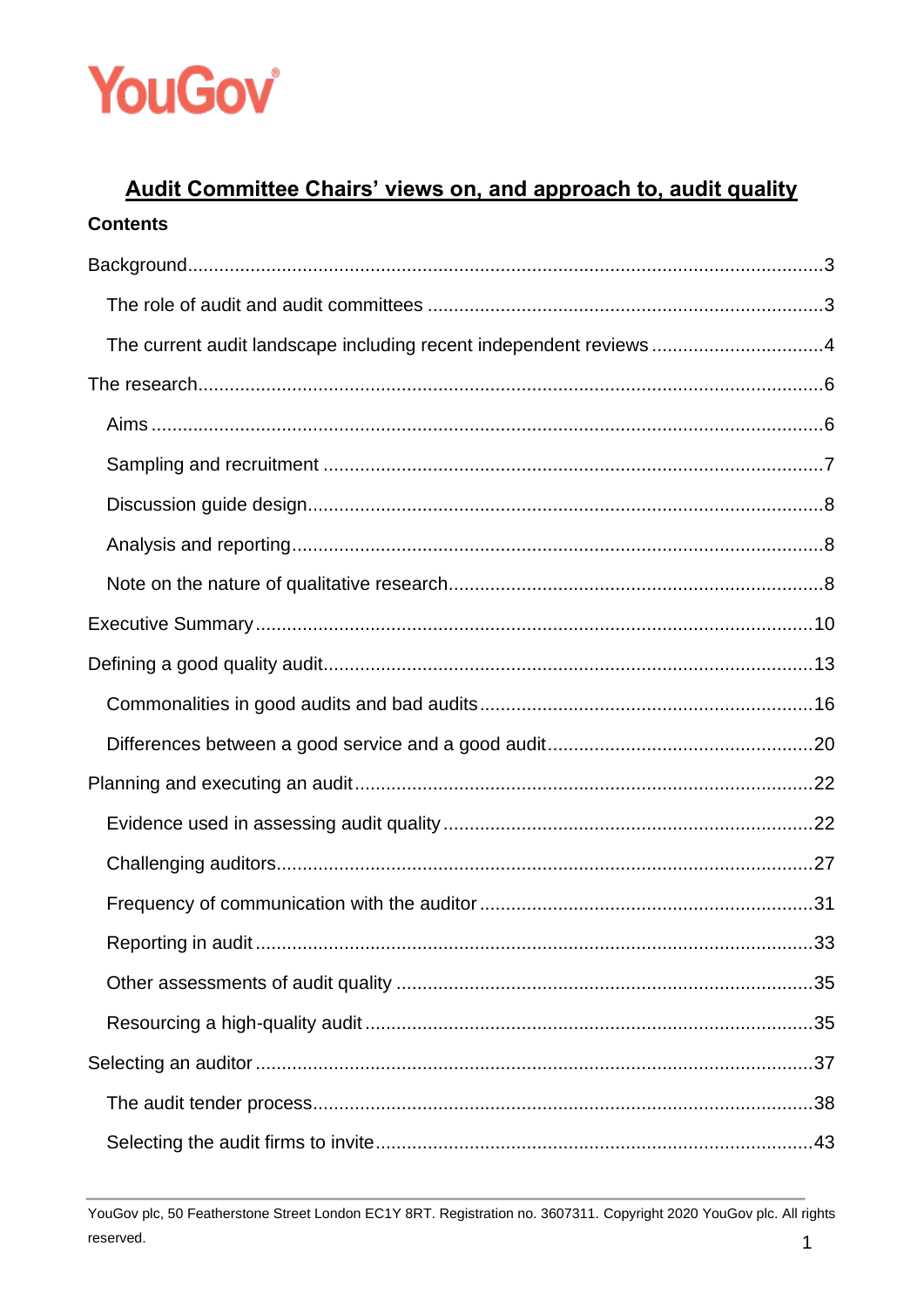# **YouGov**

| The Audit Committee Chairs' views on specific recommendations for reform and recent |  |
|-------------------------------------------------------------------------------------|--|
|                                                                                     |  |
|                                                                                     |  |
|                                                                                     |  |
|                                                                                     |  |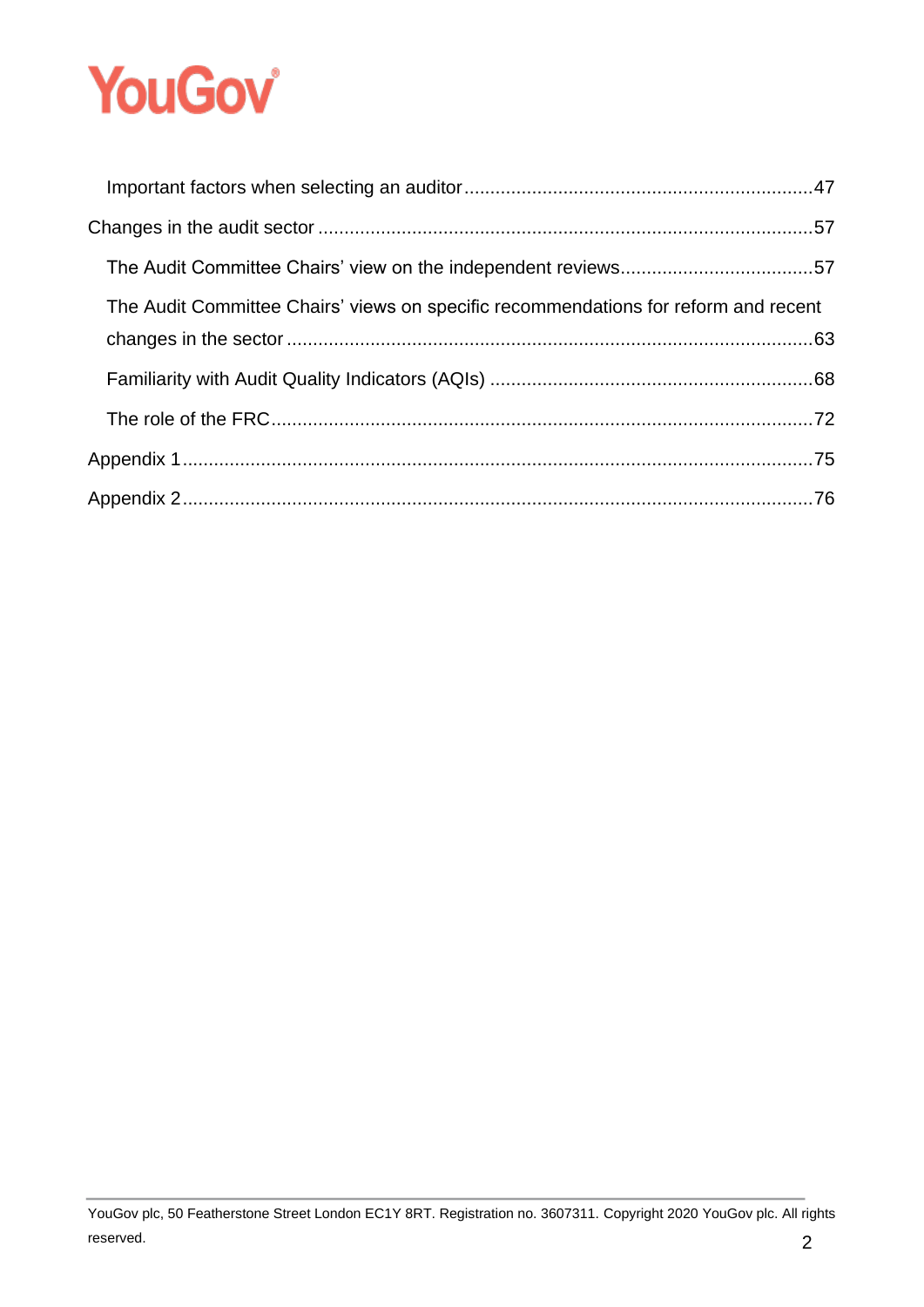

# <span id="page-3-0"></span>**Background**

The Financial Reporting Council sets the UK Corporate Governance and UK Stewardship Codes; sets UK standards for accounting and actuarial work; monitors and takes action to promote the quality of corporate reporting; and operates independent enforcement arrangements for accountants and actuaries. As the competent authority for audit in the UK the FRC sets auditing and ethical standards and monitors and enforces audit quality. The FRC works in the public interest. Our work is aimed at investors and others who rely on company reports, audit and highquality risk management.

# <span id="page-3-1"></span>**The role of audit and audit committees**

A high-quality audit gives assurance to investors and other stakeholders that the financial statements of an entity are an accurate representation and can form a reliable basis for decisionmaking.

Audit committees serve the interests of investors and other stakeholders through their independent oversight of the annual corporate reporting process, including the audit of the company's financial statements, and have an important role in ensuring quality. Within this, the audit committee is responsible for appointing the external auditor, signing-off auditor remuneration and any non-audit service work commissioned. A further function of the audit committee is to provide challenge during audits to ensure audit quality and independence of the appointed auditor. The audit committee reports on the work done by the external auditor, and the conclusions drawn, in the annual report.

Since May 2015, there have been significant changes in the governance and auditing framework which continues to emphasise the fundamental role of audit committees. In 2016, legislation was introduced requiring all Public Interest Entities (PIEs) to conduct a tender for their external auditor at least every 10 years and rotate their external auditor after no more than 20 years. The legislation includes specific responsibilities for PIE audit committees with respect to tender processes.

Further changes may be introduced in future in response to the Competition and Markets Authority (CMA) study of the statutory audit services market (April 2019). The CMA recommended increased regulatory scrutiny of audit committees to help improve audit quality. Further changes to the role of audit committees may also result from recommendations made in the other two independent reviews into the audit sector: Sir John Kingman's Independent Review of the FRC (December 2018); and Sir Donald Brydon's review into the quality and effectiveness of audit (December 2019).

YouGov plc, 50 Featherstone Street London EC1Y 8RT. Registration no. 3607311. Copyright 2020 YouGov plc. All rights reserved.  $3$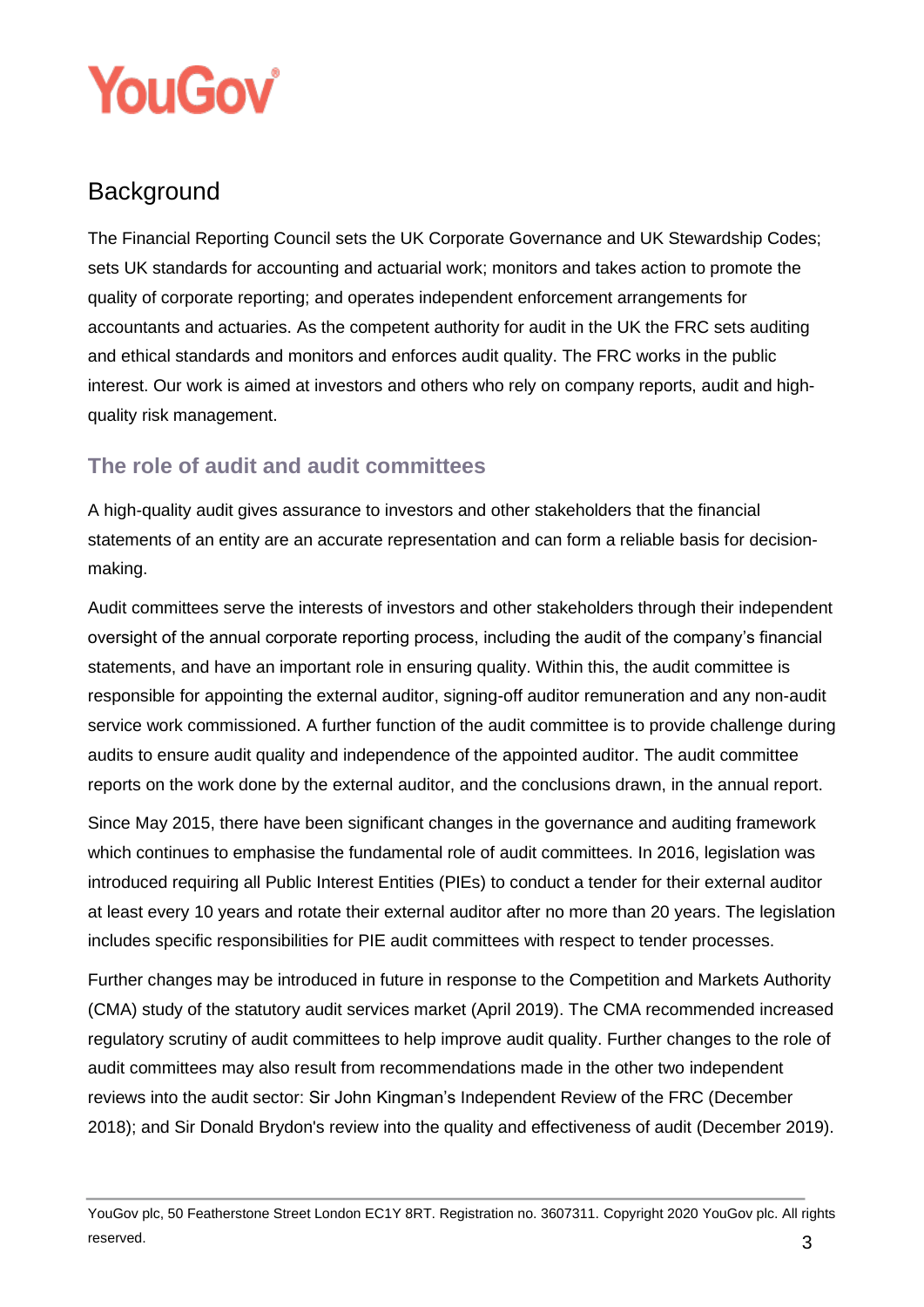

Given the key role audit committees can play in facilitating a high-quality audit, the FRC has regularly engaged with Audit Committee Chairs (ACCs) to inform its work. In recent years, the FRC has set out its survey findings with respect to ACCs in its annual Developments in Audit reports, e.g. Developments in Audit 2018, and Developments in Audit 2017. The FRC also published findings from its Audit Committee Chairs' (ACCs) survey in 2015.

# <span id="page-4-0"></span>**The current audit landscape including recent independent reviews**

In the last few years, the collapse of high-profile companies, such as BHS and Carillion, has given rise to wider public and political concerns about the quality of audits, resulting in three independent reviews into the sector over 2018-19.

Each independent review has focused on a different area - the role of the regulator, the market for statutory audit services, and the audit process and product – and made various recommendations. The government is now considering these recommendations – some of which may require legislative changes - and has indicated its intention to set out proposals for audit reforms in due course.

## Sir John Kingman's Independent Review of the FRC (December 2018)<sup>1</sup>

Sir John Kingman's review focused on the role of the regulator. The review recommended that the FRC be replaced with a new independent statutory regulator, accountable to Parliament, with a new mandate, new clarity of mission, new leadership and new powers. The new regulator would be called the Audit, Reporting and Governance Authority (ARGA).

# Competition and Markets Authority (CMA)'s statutory audit services market study (April  $(2019)^2$

<sup>1</sup> <https://www.gov.uk/government/publications/financial-reporting-council-review-2018>

<sup>2</sup> <https://www.gov.uk/cma-cases/statutory-audit-market-study#final-report>

YouGov plc, 50 Featherstone Street London EC1Y 8RT. Registration no. 3607311. Copyright 2020 YouGov plc. All rights reserved.  $4$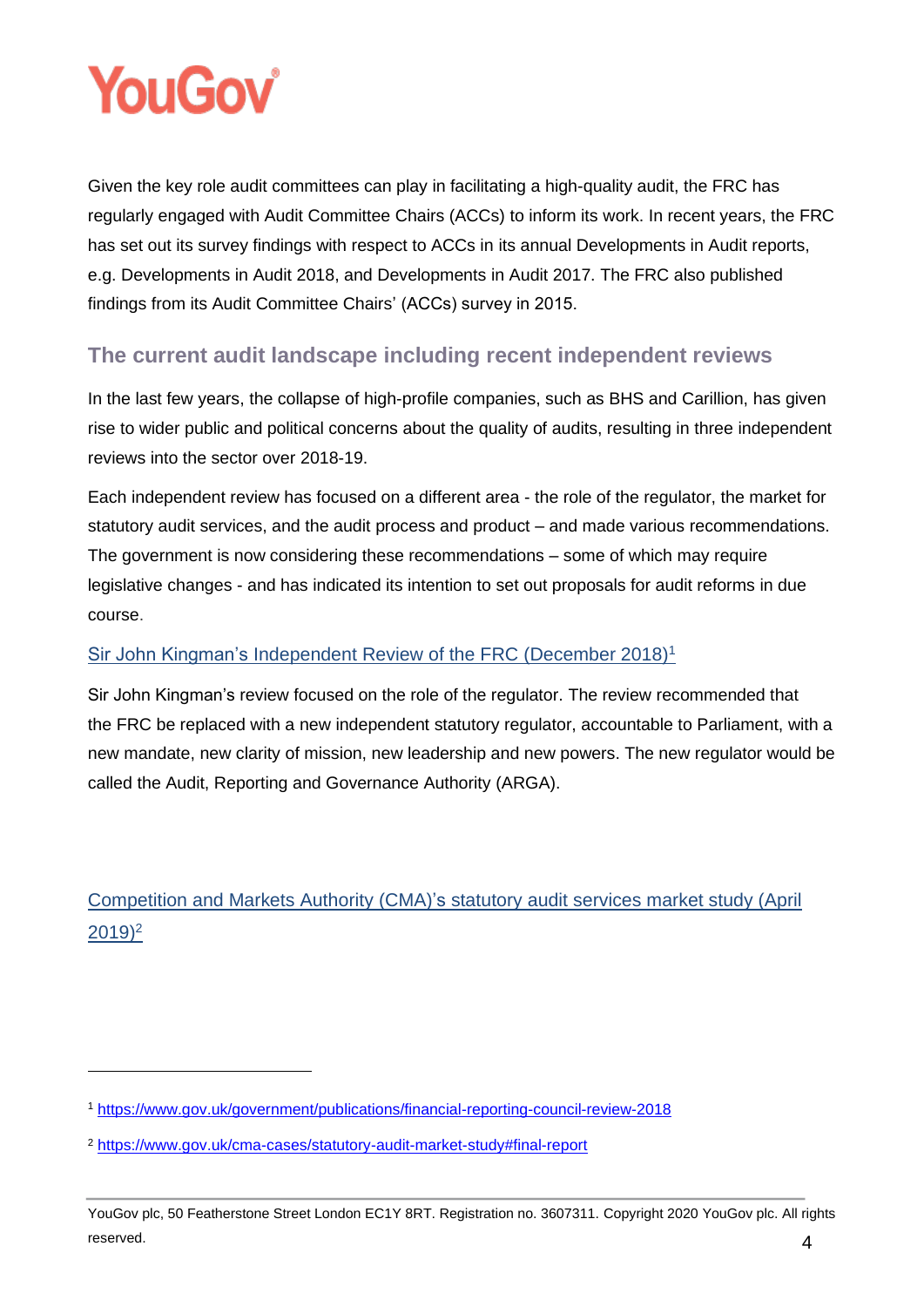

The CMA's review focused on the audit market, identifying problems with competition, choice and resilience that were adversely affecting audit quality. The review made various recommendations to address these problems including mandatory joint audit, an operational split between the Big Four audit firms' audit and non-audit businesses, and greater regulatory scrutiny of audit committees.

Sir Donald Brydon's independent review into quality and effectiveness of audit (December  $2019)^3$ 

Sir Donald Brydon's review focused on how the audit process and product could be developed to serve the needs of users and the wider public interest more effectively. The review made various recommendations and suggestions, including in relation to the role of audit committees. These included recommending that audit committees invite shareholders to suggest areas for the audit plan, Audit Committee Chairs (ACCs) negotiate the audit fee, and audit committees publish a three-year rolling Audit and Assurance Policy as well as minutes of their meetings.

The current audit landscape, including the three independent reviews, are important background to this research and have informed its content.

<sup>3</sup> <https://www.gov.uk/government/publications/the-quality-and-effectiveness-of-audit-independent-review>

YouGov plc, 50 Featherstone Street London EC1Y 8RT. Registration no. 3607311. Copyright 2020 YouGov plc. All rights reserved.  $5$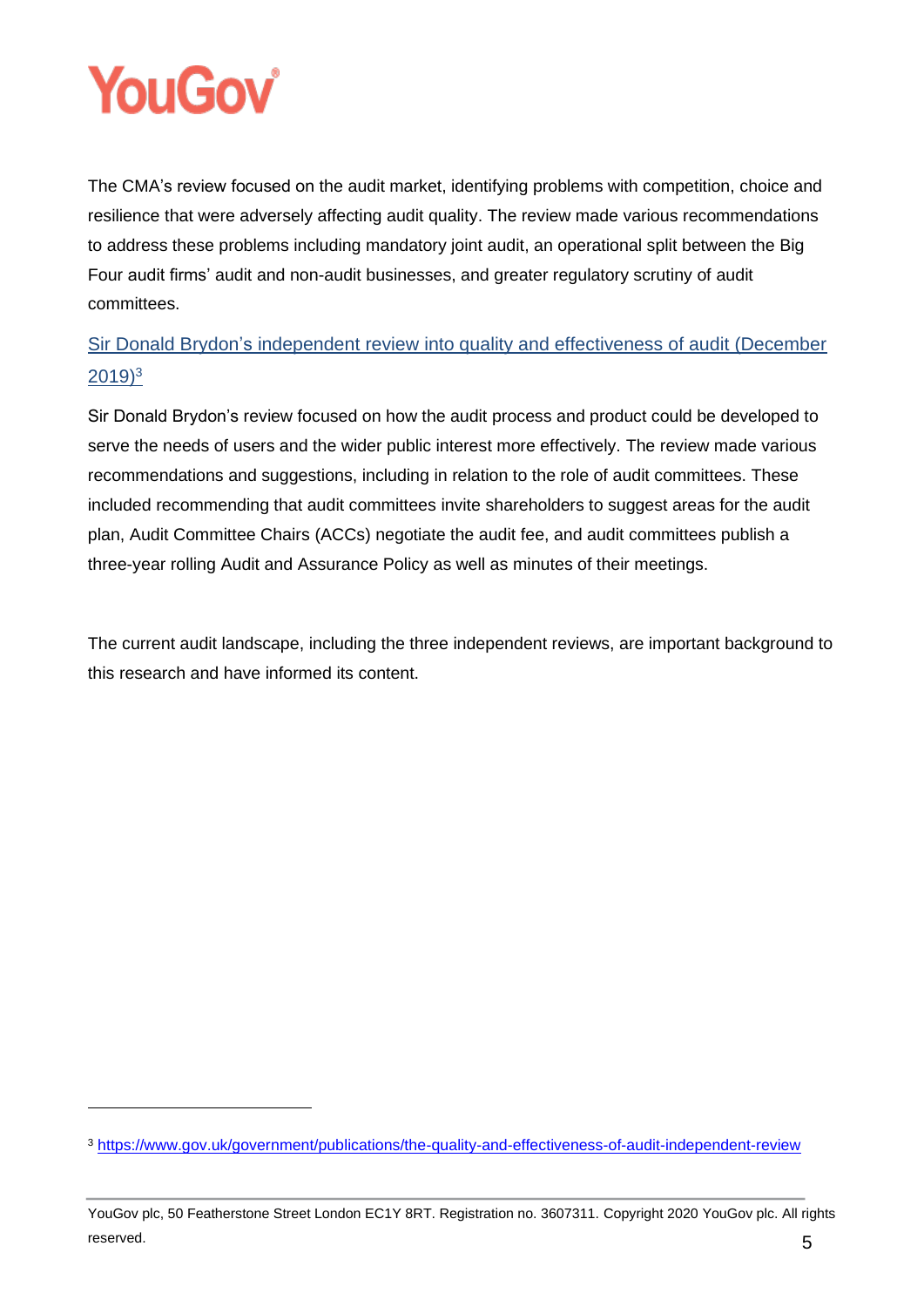

# <span id="page-6-0"></span>The research

Following previous large-scale annual surveys<sup>4</sup> with Audit Committee Chairs (ACCs), the FRC commissioned YouGov to deliver 50 qualitative depth interviews with ACCs of Public Interest Entities (PIEs<sup>5</sup>) to explore ACCs' views on, and approach to, audit quality. The FRC was seeking a more detailed understanding of ACCs' views to help inform its work to support Audit Committees in their role of driving high quality audits.

# <span id="page-6-1"></span>**Aims**

The overarching objective of the research was to provide the FRC with a rich understanding of ACCs' views on, and approach to, audit quality. This included exploration of the following areas:

- ACCs' views on the key drivers of audit quality
- What does a good/bad audit look like to an ACC?
- Selection of auditors / tender process
- Audit planning
- Considerations of quality during the audit and post-audit
- How ACCs use the results of AQR inspections to drive improvements in audit quality
- How ACCs satisfy themselves as to the independence and suitability of their auditor
- Developments in the audit sector and role of audit committees in future

The FRC intends to use the findings from this research to inform its ongoing work, including that on further reforms to the audit sector.

<sup>4</sup> 2013, 2016 – Confidence in Audit (Qualitative report); 2015, 2016, 2017, 2018 – Survey of Audit Committee Chairs assessing the state of audit (series of Quantitative surveys); 2016 – Reputation Study of Key Stakeholders (Quantitative survey)

<sup>5</sup> The definition of a PIE is set by EU audit legislation and the UK classification of such entities is: UK entities with transferable securities (equity/debt) admitted to trading on a regulated market in the European Economic Area (EEA); Credit Institutions, irrespective of whether they are listed or not; and Insurance Undertakings.

YouGov plc, 50 Featherstone Street London EC1Y 8RT. Registration no. 3607311. Copyright 2020 YouGov plc. All rights reserved.  $6$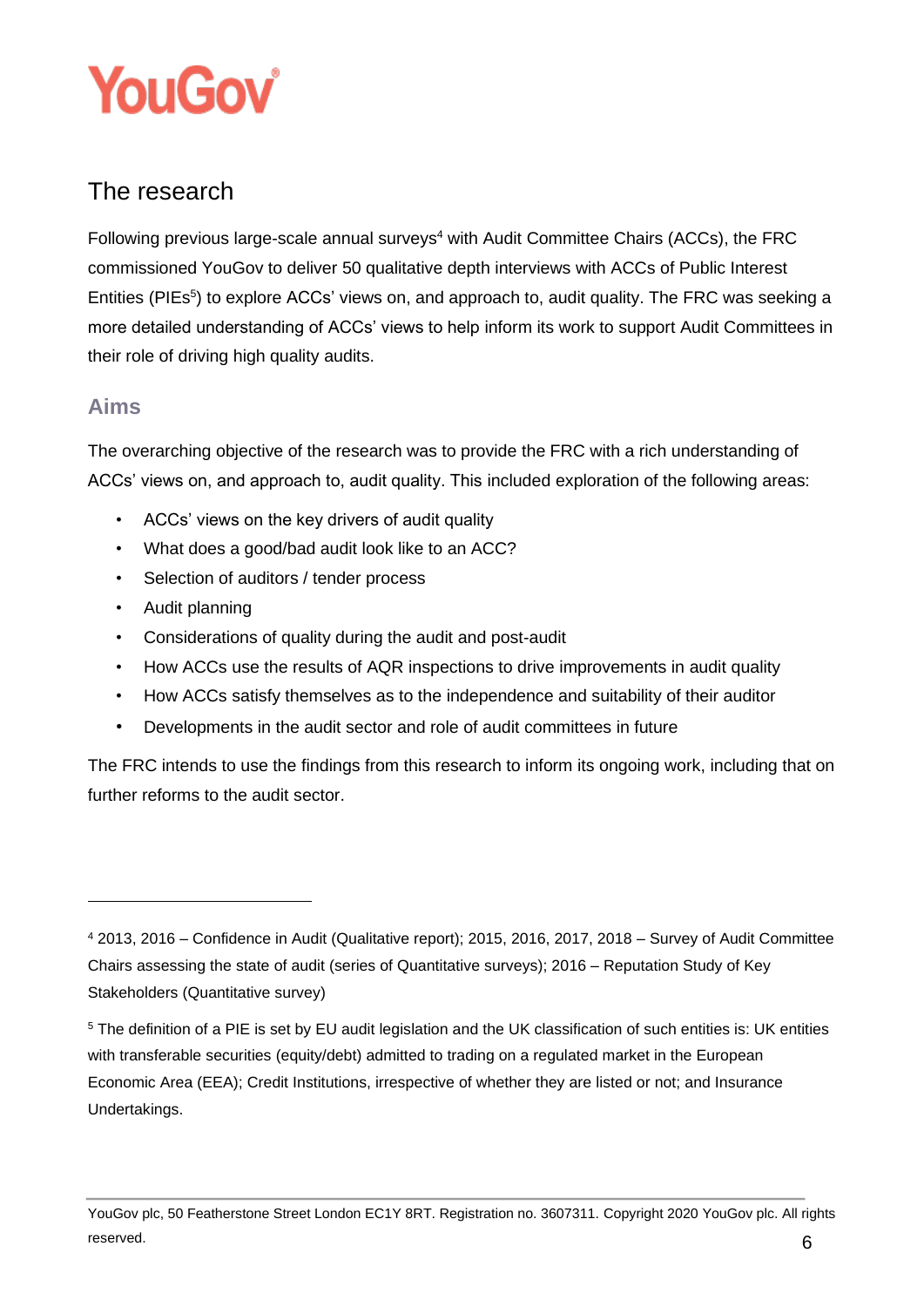

# <span id="page-7-0"></span>**Sampling and recruitment**

This report is based on primary research conducted by YouGov, made up of 54 telephone 'depth interviews' with ACCs. A number of the ACCs interviewed were the chair of more than one Audit Committee so in total 73 companies were covered by the sample.

In collaboration with the FRC, and following desk-based research, YouGov compiled a database of ACCs to contact. ACCs were contacted in waves to ensure a broad mix of respondents in terms of business sectors and company size, including FTSE 100, FTSE 250 and smaller listed entities.

| <b>Type</b>                                        | <b>Number interviewed</b> | % of total sample |
|----------------------------------------------------|---------------------------|-------------------|
| <b>FTSE100</b>                                     | 16                        | 22%               |
| <b>FTSE250</b>                                     | 29                        | 40%               |
| Listed elsewhere or on the<br><b>Middle Market</b> | 19                        | 26%               |
| <b>Unlisted PIEs</b>                               | 9                         | 12%               |

We also sought out those entities that had recently conducted an audit tender, as well as those with experience of being audited by non-Big Four firms.

Within the sample, 47 ACCs had trained as accountants, with 43 of these also having worked at one of the Big Four firms as part of their early career. A minority of the sample had not worked at a Big Four firm, and a few of the ACCs interviewed had actuarial rather than accounting experience. Appendix 1 sets out more details of the sample of ACCs.

YouGov reached out to ACCs using a co-branded email, sending a warm-up email introducing the research, followed by a formal invitation to participate, and finally two reminder emails. Where email addresses were not publicly available, ACCs were approached by telephone as necessary. In the final stages of the research, a few potential participants were also sourced via the FRC who obtained consent for their contact details to be disclosed to YouGov. A small number of ACCs were also approached via LinkedIn where details were available.

In line with MRS guidelines, all participants were given the option to direct a donation to a charity of their choice in recognition of their time. Verbatim quotations have been used throughout this report to illustrate key themes and findings; however, these are not attributed to individual participants.

YouGov plc, 50 Featherstone Street London EC1Y 8RT. Registration no. 3607311. Copyright 2020 YouGov plc. All rights reserved. The contract of the contract of the contract of the contract of the contract of the contract of the contract of the contract of the contract of the contract of the contract of the contract of the contract of the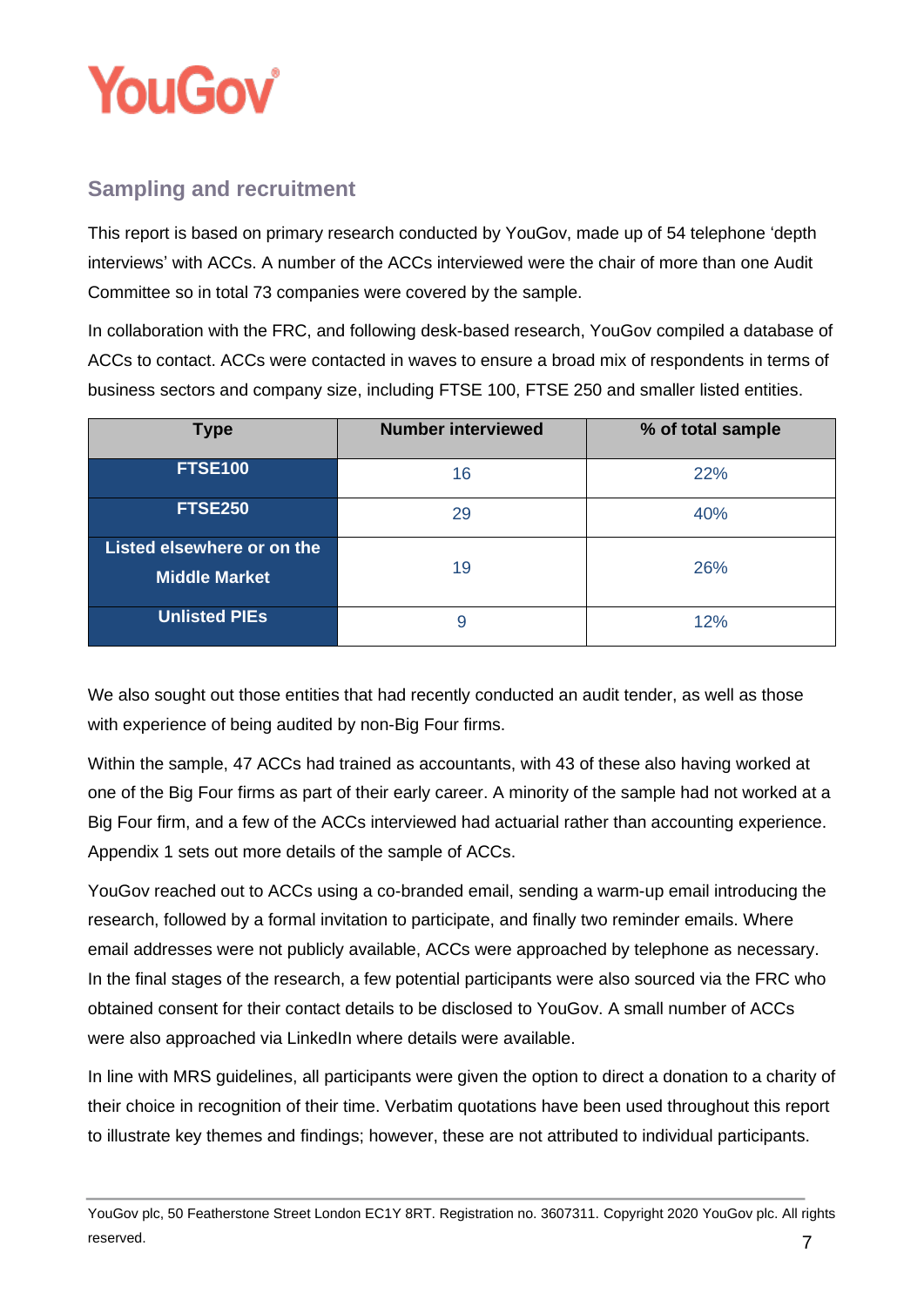# **YouGov**



# <span id="page-8-0"></span>**Discussion guide design**

A semi-structured discussion guide was developed iteratively in partnership with the FRC, covering the audit process from planning through to execution and evaluation, as well as the audit tender process. The discussion guide also touched on the recent independent reviews of audit and changes to the sector. Discussions focussed on the experiences of ACCs and were exploratory in nature.

Following sign-off of the discussion guide, a pilot interview was carried out to check the discussion length, flow and language used. Small adjustments were made to topic ordering as a result, and the finalised guide was then put into practice with the remaining interviews. Following an interim presentation of key findings after c.25 interviews, a small number of additional questions were added, seeking further clarity on key points of interest (see Appendix 2 for full discussion guide).

# <span id="page-8-1"></span>**Analysis and reporting**

Interviews were transcribed and compiled into an analysis grid. Initial analysis was then undertaken by the research team for this project, with a more granular secondary analysis subsequently carried out by YouGov's two project leads.

# <span id="page-8-2"></span>**Note on the nature of qualitative research**

YouGov plc, 50 Featherstone Street London EC1Y 8RT. Registration no. 3607311. Copyright 2020 YouGov plc. All rights reserved. 8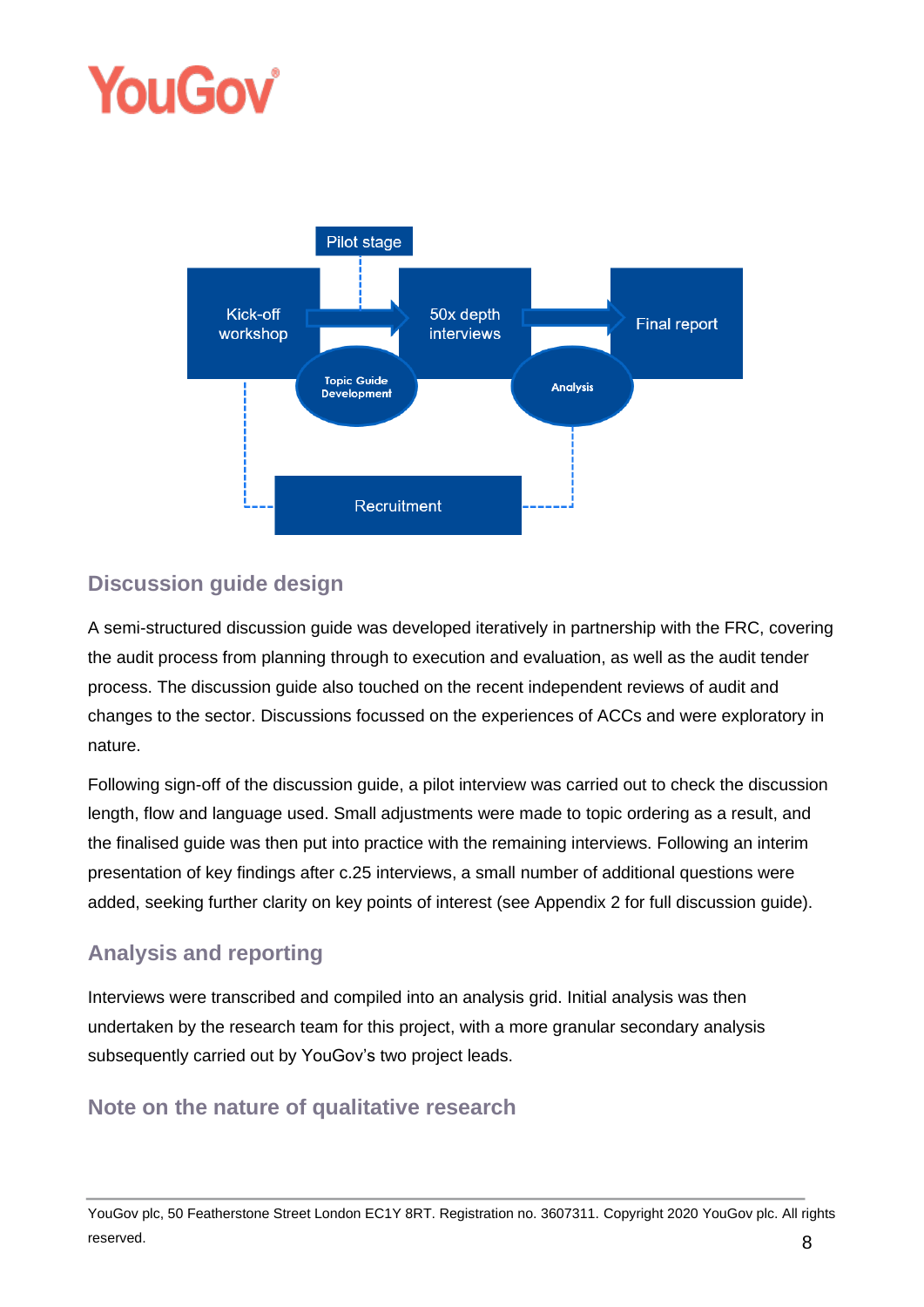

It is important to note that the discussions with ACCs were qualitative in nature. The aim of the research was to explore, in detail, ACCs' views on, and approach to, audit quality, identifying the common themes as well as the specific nuances. While the number of interviews completed is large in the context of qualitative research, and a saturation point of common views was reached, the findings cannot be taken as statistically significant (i.e. the findings cannot be extrapolated to all ACCs). However, the research provides a richer understanding of a diverse sample of ACCs' views on audit quality, which can help inform the future work of the FRC.

YouGov plc, 50 Featherstone Street London EC1Y 8RT. Registration no. 3607311. Copyright 2020 YouGov plc. All rights reserved. 9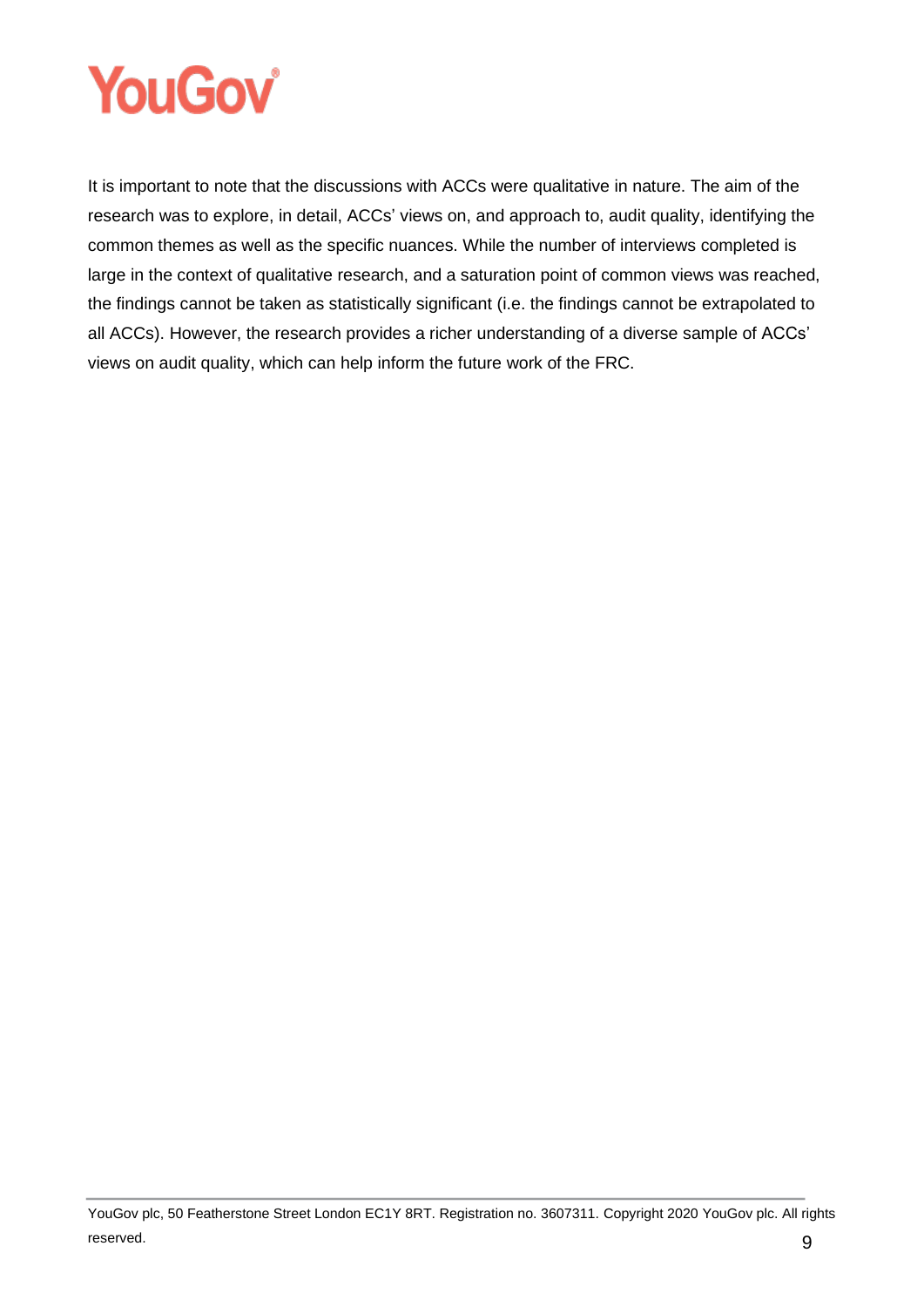

# <span id="page-10-0"></span>Executive Summary

The key theme that emerges from this research is that ACCs have different views on, and approaches to, audit quality.

During the interviews, ACCs offered a range of understandings of what was expected from them in relation to audit quality and while many commented on how they or their committees assessed quality throughout the entire audit, this was not always the case. Often the ACCs expressed a desire to improve their understanding of what makes a good audit, and particularly called for clarity on the scope of audit to aid them in this. Such findings suggest that while some Audit Committees may be very focused on the quality of an audit, there could be inconsistencies in how they go about promoting audit quality. This lends weight to proposals for reforms in the audit sector, including the introduction of standards for Audit Committees.

These broad themes emerged from how the ACCs defined a good quality audit, described their approach during the planning and execution of an audit and in selecting auditors, and how they viewed changes in the sector. Some of the key findings on these areas are summarised below.

## **Defining a good quality audit**

While most ACCs reported measuring the quality of an audit by its assurance of the financial statements, they also frequently defined a good audit with reference to the auditors. For many ACCs, the lead audit partner was synonymous with quality. The ACCs reported a good audit partner would have an understanding of the business and its sector, the ability to identify key risk areas and a sensible approach to handling them, along with a focus on timeliness in terms of raising issues and completing work, and good communication skills. Some ACCs mentioned challenge and scepticism as key to ensuring a high-quality audit, although these were not named as key attributes for a good auditor by all.

It was not always clear that ACCs distinguished between a good quality service and a good quality audit. In some cases, a high-quality service appeared to be a proxy for a high-quality audit and for a majority, good service was seen as a necessary facet of quality.

## **Planning and executing an audit**

Some ACCs reported difficulties in assessing quality throughout an audit and it appeared that many ACCs sought to balance this by focusing their efforts on ensuring a rigorous audit tender process and using a number of proxy measures.

YouGov plc, 50 Featherstone Street London EC1Y 8RT. Registration no. 3607311. Copyright 2020 YouGov plc. All rights reserved.  $10$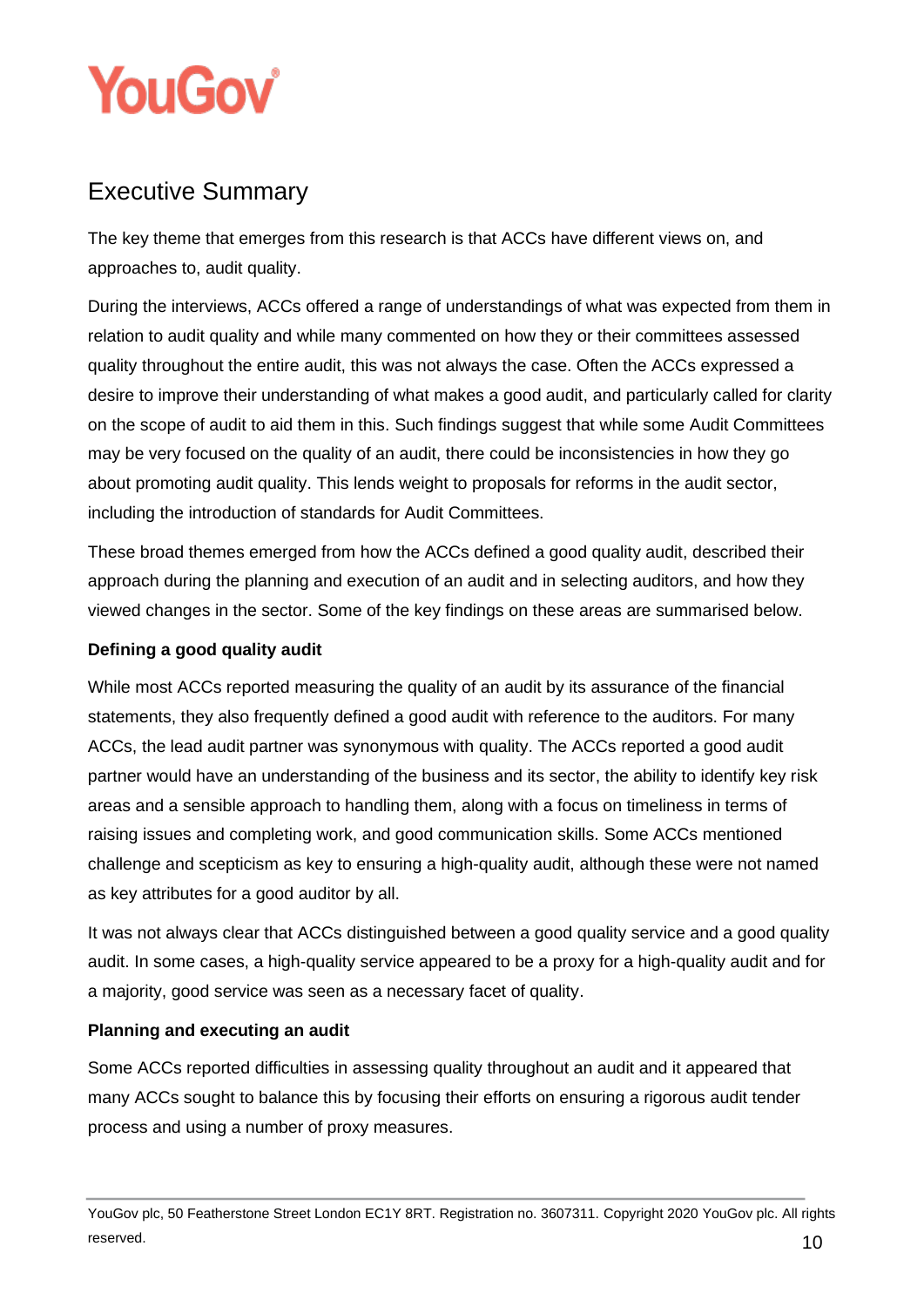# **YouGov**

In terms of challenging the auditors, many ACCs reported that this mostly happened during the planning phase of the audit. Challenge was less apparent in relation to auditors' judgements and findings. At the planning stage, challenge often focused on the scope of the audit but did not always seem to concern audit materiality or the level at which misstatements were reported to the Audit Committee.

Few ACCs mentioned regularly challenging company management as well as the auditors and, while some acknowledged that there may be tension to an extent between auditors and company management, there was a sense that a good auditor would manage this without audit committee involvement. In terms of receiving external support to help drive challenge, a majority of ACCs suggested shareholders were not engaged in their audits. There was a feeling that shareholders were uninterested, or that audit was not readily accessible to them.

## **Selecting an auditor**

On average, the ACCs started thinking about the audit tender process 12 to 18 months ahead of it starting and invited around four to five audit firms to bid. While around seven-in-ten of ACCs said they had invited non-Big Four firms to participate in tenders, many reported ruling out a non-Big Four firm at the outset because they felt these firms lacked the relevant expertise or capacity. Some mentioned non-Big Four firms choosing not to bid and suggested they could do little in response. Likewise, there were a handful who mentioned that Big Four firms might not bid if they already had more lucrative contracts in place for non-audit work.

Most ACCs cited the lead partner as the key criterion when selecting an audit firm. Another important criterion was the wider audit team. Some ACCs talked about the importance of seeing 'chemistry' within the audit team and between the audit team and company management. No ACC mentioned price as a primary determinant when selecting an auditor.

In reaching a decision on which audit firms to propose to their Boards, most ACCs said the choice of auditor was often between two Big Four firms.

YouGov plc, 50 Featherstone Street London EC1Y 8RT. Registration no. 3607311. Copyright 2020 YouGov plc. All rights reserved. **11**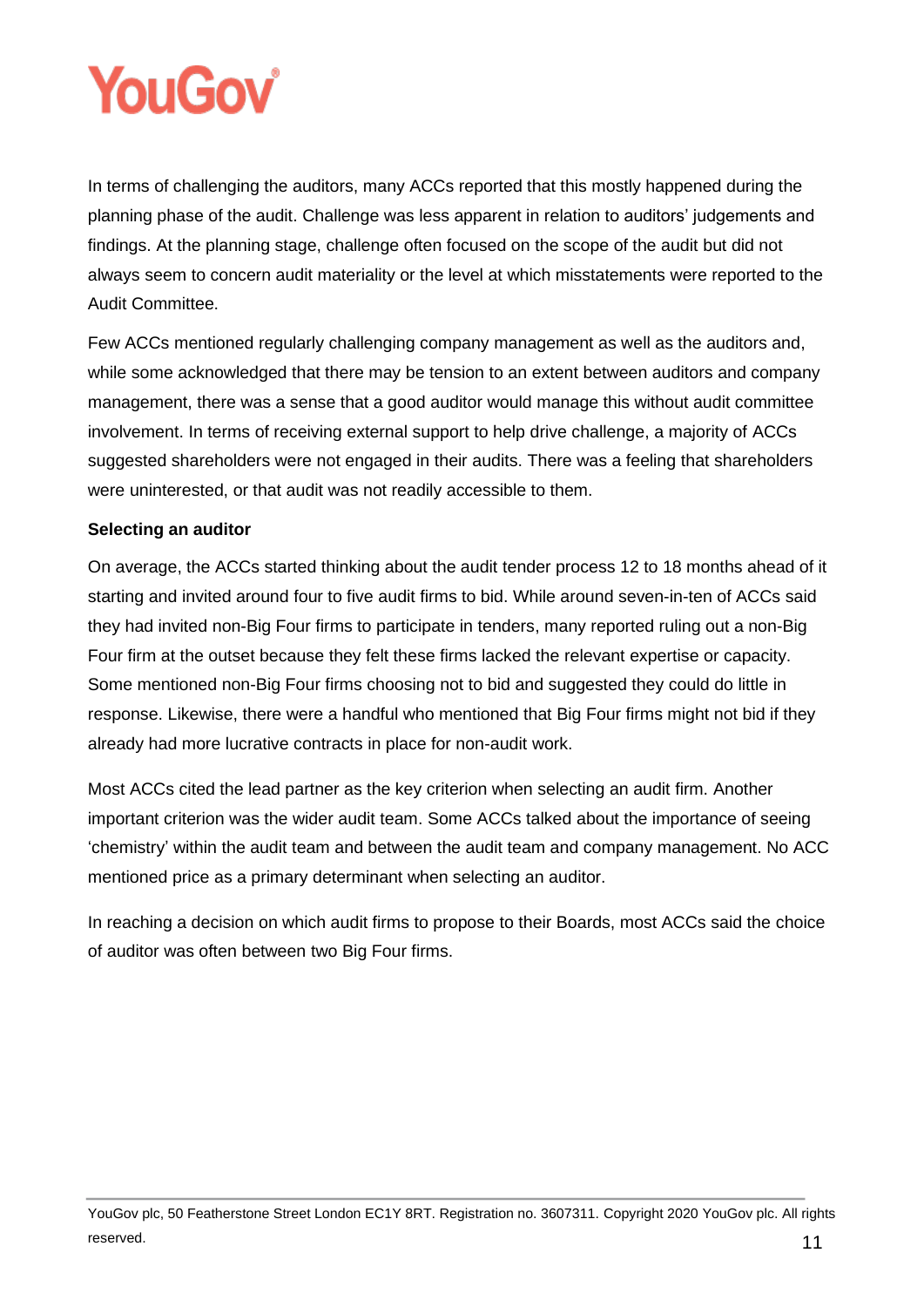

### **Changes in the audit sector**

The ACCs wanted to see a range of outcomes from the recent reviews into the audit sector. Some supported a redefinition of audit and transforming the FRC into ARGA. Many wanted greater transparency of the issues when audits go wrong; to learn lessons from high profile audit failures and from this develop a better sense of what a good audit looks like. The ACCs mentioned both benefits and possible issues in relation to potential interventions in the audit market such as the FRC's proposal for managed shared audit and operational separation.

Similarly, the ACCs offered mixed views on recent changes in the sector, such as the introduction of mandatory tendering and rotation of auditors. On developments with the audit firms' transparency reports, including greater reporting of audit quality indicators (AQIs), many ACCs said they did not consider AQIs in detail and thought they could be made more useful. A majority of ACCs suggested audit firms' transparency reports were fairly 'boilerplate'. Many of the ACCs reported that the FRC's Audit Quality Review (AQR) reports were more informative in supporting their work on audit quality although these, and AQR ratings, might not be a major consideration when selecting an auditor.

Many ACCs said they would welcome further information and support from the FRC to help in their work on audit quality.

YouGov plc, 50 Featherstone Street London EC1Y 8RT. Registration no. 3607311. Copyright 2020 YouGov plc. All rights reserved.  $12$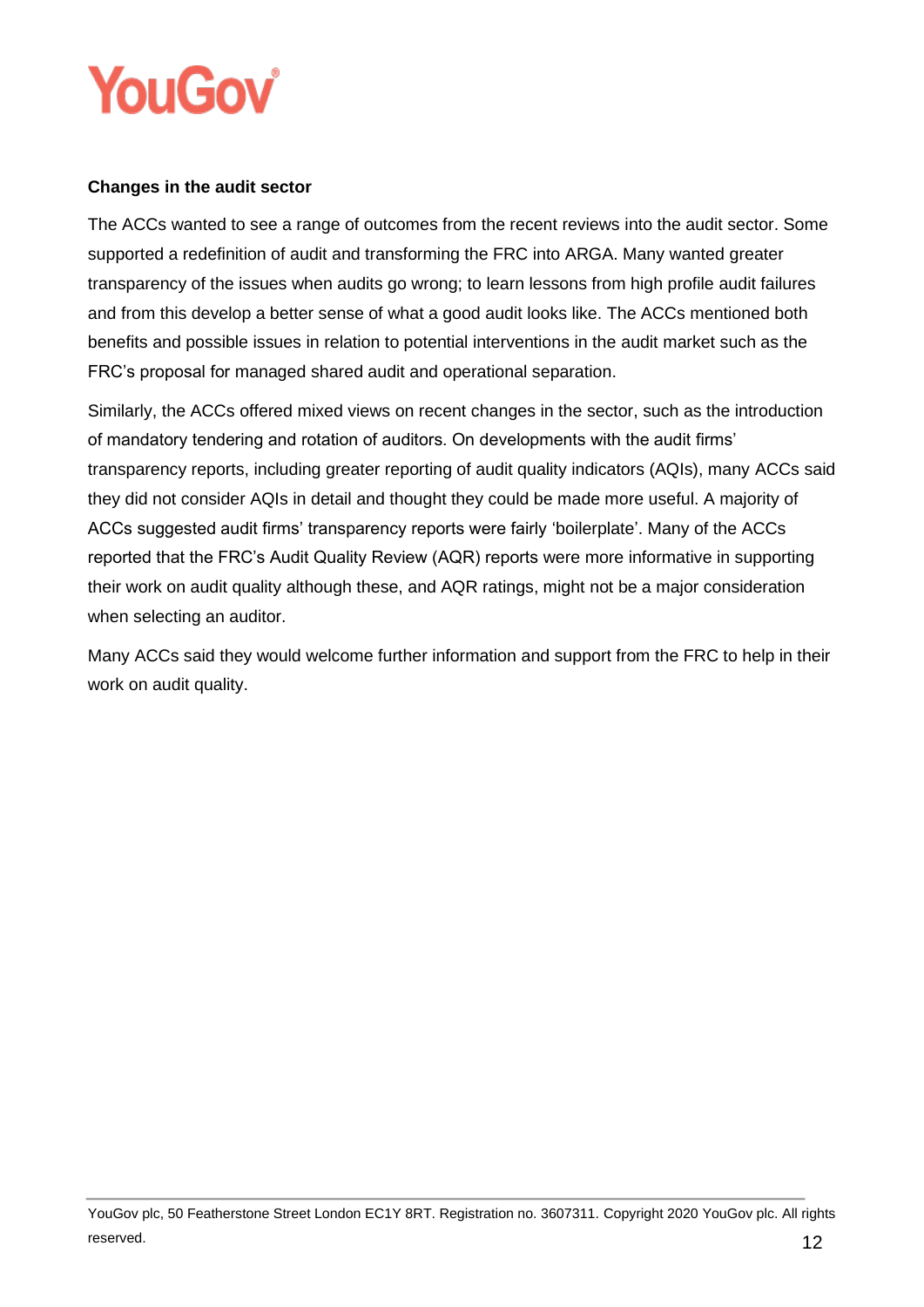

# <span id="page-13-0"></span>Defining a good quality audit

At the outset of the interviews ACCs were asked to define a good quality audit. Improving the quality of audit requires an understanding of what makes a good quality audit in the first place. What might initially seem like a broad question tended to elicit similar responses from most ACCs.

At the very least, the majority of ACCs said that a good quality audit is one that meets regulatory standards, following due process. Above all it seemed the ACCs measured the quality of an audit in terms of the assurance of the financial statements it provided.

*I want to make sure that this external assurance does exactly that, which gives us assurance that the numbers that we're putting together, the means by which we do it, are correct, so that's question number one.*

- *Unlisted Entity ACC, Banks*

*What you're, first and foremost, looking for is comfort from the auditors that what you're getting is right.*

- *FTSE 100 ACC, Insurance*

Speaking to ACCs, we came to understand that the concept of assurance, upon which good quality audits depend, is very much provided by the people conducting the audit. There was a clear understanding that major factors of audit quality were the professional judgements and experience of the auditor, and management of the junior audit team on the ground; thus, a high calibre lead partner was key.

*I think a lot of it is down to the lead audit partner and his senior management team on the audit. Particularly the lead audit partner being a robust individual who's going to tell you how it is and is not going to sugar-coat it. But also who understands the business, its challenges and is able to provide input and insight that is tailored to that business. In other words, adapts where he is able to, to work with the business.*

- *FTSE 250 ACC, Health Care*

*Scepticism is quite relevant. What you want is the auditors to make sure that judgements are appropriate and sensible and obviously the basic hygiene of compliance with the accounting standards and company act is a given, but the real value add is how do the auditors probe and challenge and satisfy themselves on key judgements?*

## - *MM<sup>6</sup> ACC, Banks*

Indeed, for many ACCs, the lead partner was pivotal and could make or break an audit. A good

 $6$  Here and throughout: MM = Main Market

YouGov plc, 50 Featherstone Street London EC1Y 8RT. Registration no. 3607311. Copyright 2020 YouGov plc. All rights reserved.  $13$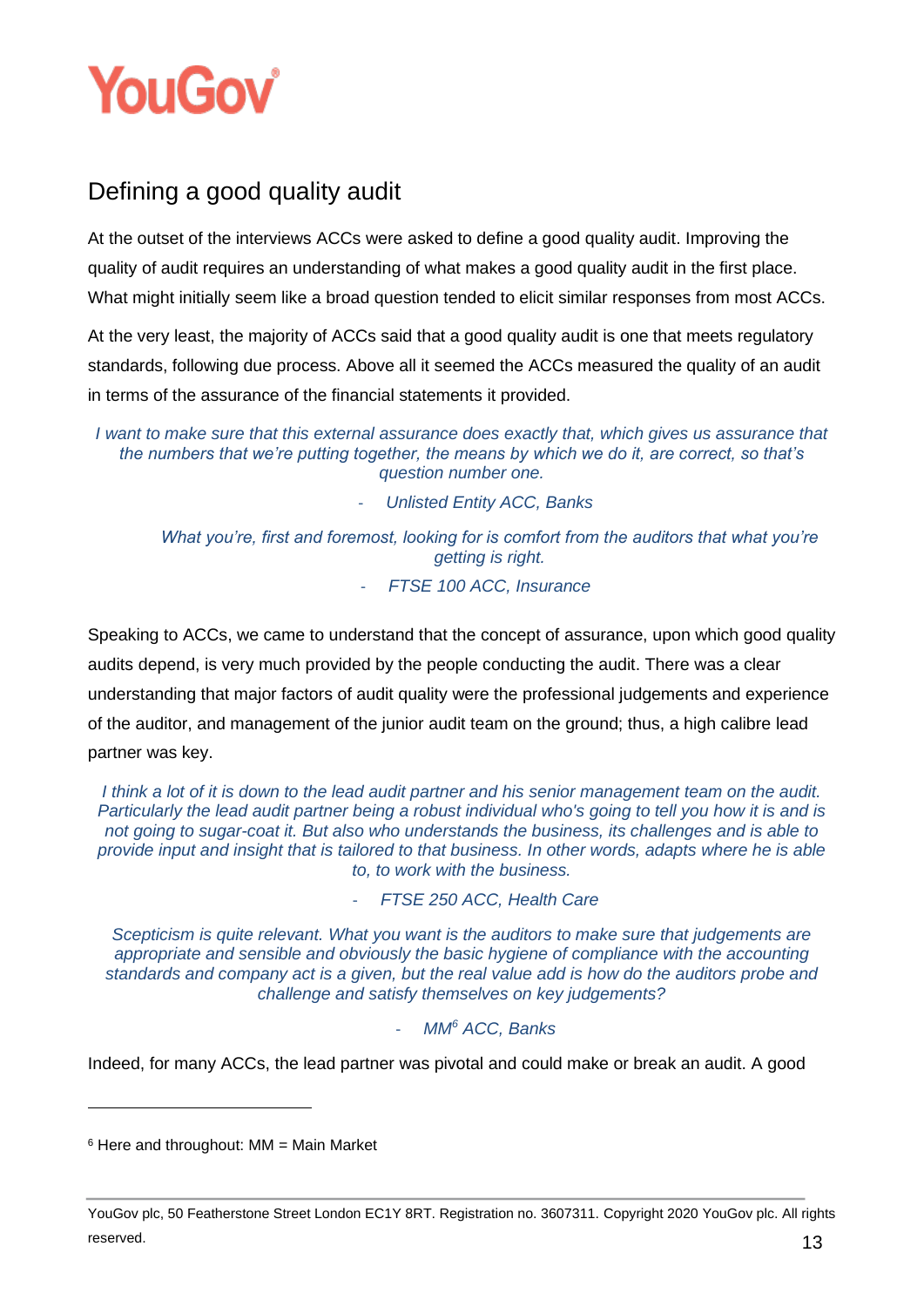

lead partner was often summarised as having:

- An understanding of the business being audited;
- An understanding of the sector in which the business operates and its context;
- The ability to identify the key risk areas and suggest a sensible approach to handling them;
- Timeliness in terms of raising issues and finishing the audit on time;
- The ability, and necessary degree of integrity;
- An ability to communicate clearly throughout the audit.

For many ACCs, the difference between a passable and an excellent audit was an audit partner who could add value to their outputs, bringing their own understanding of the sector's context into the audit, rather than merely 'ticking boxes'.

*The other thing that I think is helpful is the experience of the auditor of other similar institutions in terms of what they do, and they don't do in terms of sharing information. Clearly there are commercially sensitive things - what you can't have is a direct interface - but nonetheless one of the benefits of getting a large firm to audit you is that they have experience elsewhere and they can bring that experience to bear.*

### - *MM ACC, Banks*

When probed on what makes a good audit partner, knowledge was deemed key. On the whole, ACCs expected the lead partner to understand their business, its problems, and bring that knowledge to the audit. They expected the people conducting the audit to be technically competent as a minimum. Softer skills were also highly valued, be it a willingness to engage or appropriately challenge the company where needed. A majority of ACCs recognised however that behind every star audit partner must lie a highly capable audit team, and so this was also often seen as a key determinant of what makes a good quality audit.

*I'd want to make sure that the people who were doing the audit were very, very talented and had great training and work well as a team. I'd want to make sure that the audit team is using the right level of technology and digital initiatives to help them be sceptical and challenging because I think that's the core requirement of all…[is]…to be sceptical and sometimes suspicious actually of what they see, to question that. I'd want to know that the firm broadly stood behind the individual audit teams in terms of audit quality support, so by way of internal reviews … And I'd want to make sure that the individuals on the audit team, the senior members of the audit team, are paid properly based on audit quality as well.*

- *FTSE 250 ACC, Financial Services*

*From the auditor side of things, I think the quality of the individuals in the team is very important. Frankly there is a difference between the Big Four and the other firms…but generally it's about the quality of the team…So, those individuals need to be smart and they need to understand the business, and when it comes to audit judgement issues then the partner needs to be pragmatic and smart, and then you get the best answers.*

YouGov plc, 50 Featherstone Street London EC1Y 8RT. Registration no. 3607311. Copyright 2020 YouGov plc. All rights reserved.  $14$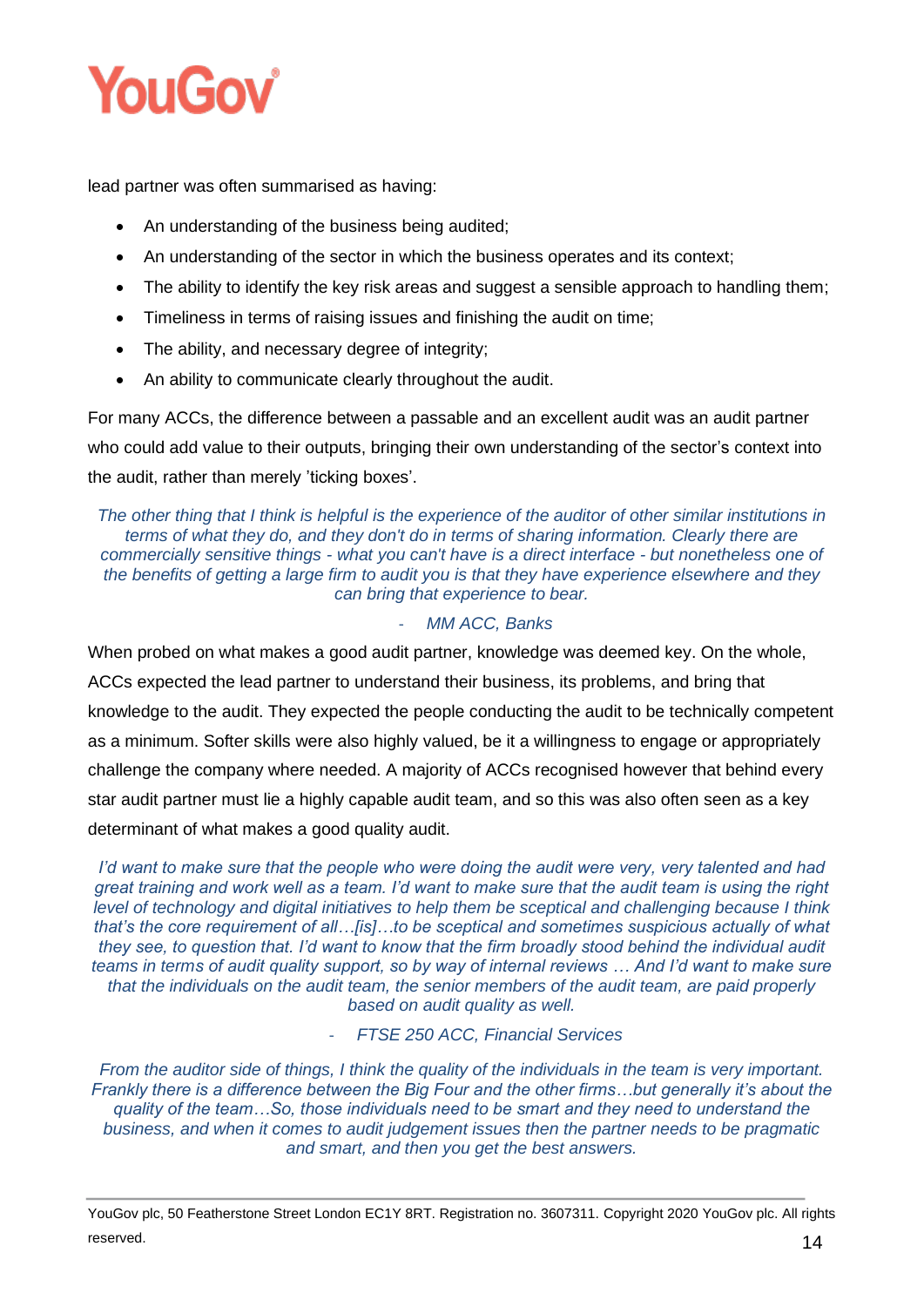

### - *FTSE 250 ACC, Automobiles and Parts*

Indeed, when the audit team has been found lacking, a small number of ACCs told us that they would demand an entirely new audit team.

*I will kick people off if they weren't good enough on the team, if they weren't interested in the business, if they just didn't interact well, we would change them. That was usually a mutual agreement, we couldn't insist obviously… We've changed partners before; they just weren't good enough.*

### - *FTSE 250 ACC, Automobiles and Parts*

For a majority of the ACCs we spoke to, having the right people doing the audit was absolutely crucial to a good quality audit. It is the auditors themselves who provided comfort, and ultimately assurance, to the ACCs that they were receiving a good quality audit.

The ACCs often had a particular vision of the skills of a good auditor. While these might vary slightly due to the ACC's business and its area or sector of operations, the research identified a clear list of hard and soft skills that almost all ACCs looked for in the audit partner and their team. In most cases, a technical competency was assumed and, in addition to this, the partner and his/her team were expected to:

- Be communicative ACCs wanted to know what was going on and preferred to be informed of problems sooner rather than later;
- Demonstrate that they understood the context of the business they were auditing;
- Identify risks, particularly to demonstrate that they were on the same wavelength as the audit committee by identifying the same risks; and
- Challenge management and ask questions, which showed inquisitive mind-sets.

Some, but not all, ACCs mentioned that challenge and scepticism were key in terms of delivering a high-quality audit.

*I think [a good quality audit is] when, at the end of it, you feel that you've actually been audited, and I don't mean that this is something whereby there are no issues, and everybody just agrees*  with everything that's going on. I think what makes it worthwhile is where there are some important *issues for discussion, and where the auditors are raising issues and challenging on things which the organisation might not have thought about.*

*- FTSE 250 ACC, Financial Services*

YouGov plc, 50 Featherstone Street London EC1Y 8RT. Registration no. 3607311. Copyright 2020 YouGov plc. All rights reserved.  $15$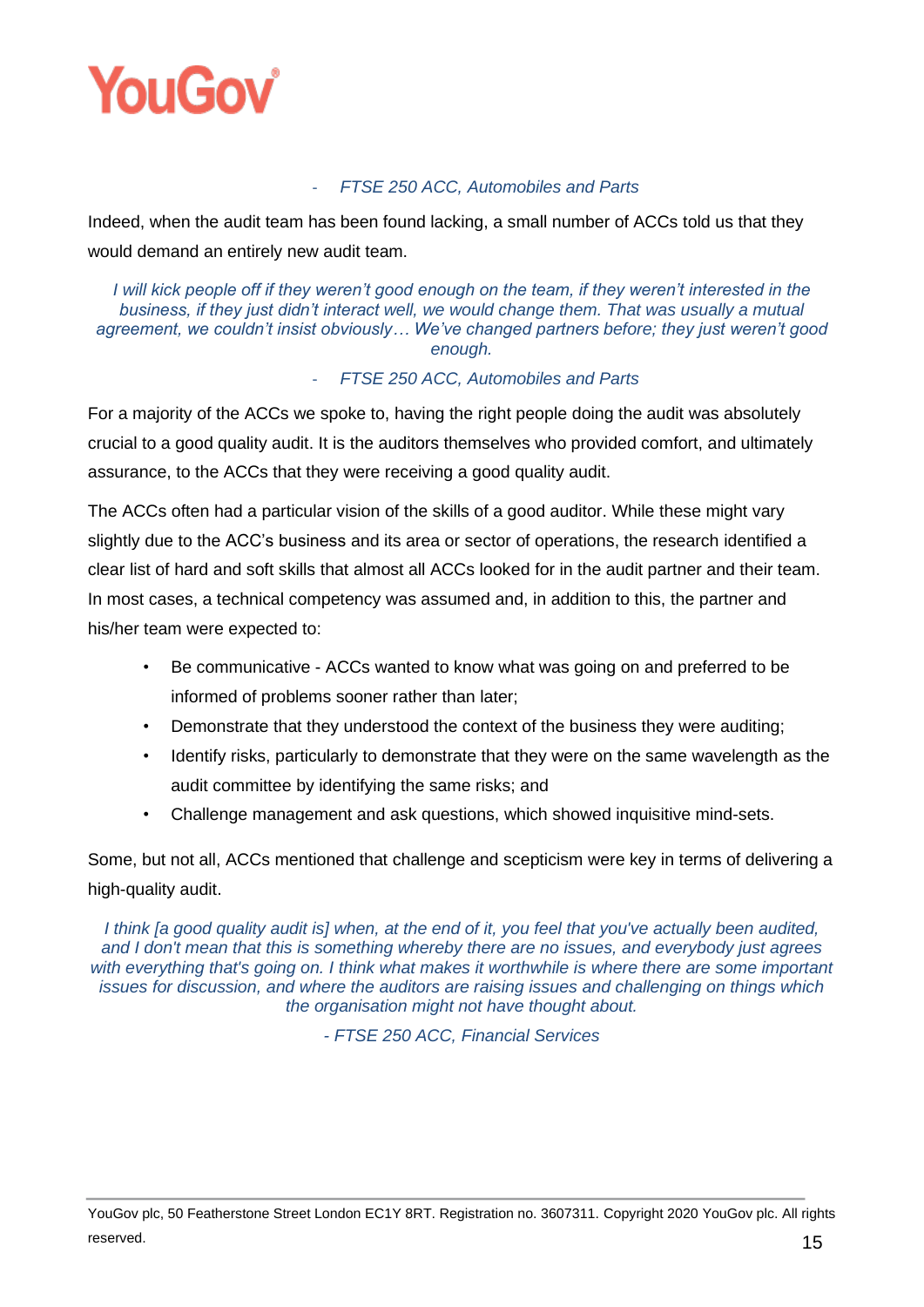

# <span id="page-16-0"></span>**Commonalities in good audits and bad audits**

We canvassed the ACCs for their audit experiences, the good and the bad, to see if there were any common themes.

## The good

Where audits went well, good communication appeared to be a consistent factor throughout. This communication was characterised as open and forthcoming, with information delivered by the auditor in a timely manner. Ideally such communication would involve the auditor challenging prevailing views within the audited entity. Good audits also went beyond merely 'going through the motions' and 'ticking boxes' - they added value, drawing on industry context and previous experience, as mentioned. This 'added value' was expanded upon by a few respondents to mean the auditor offering a personal view of sorts, a unique opinion that went beyond presenting the facts and figures.

|                                               | <b>Respondent   Case studies</b>                                                                                                                                                                                                                                                                                                                                                                                                                                                                                                                                                                                                                                  |
|-----------------------------------------------|-------------------------------------------------------------------------------------------------------------------------------------------------------------------------------------------------------------------------------------------------------------------------------------------------------------------------------------------------------------------------------------------------------------------------------------------------------------------------------------------------------------------------------------------------------------------------------------------------------------------------------------------------------------------|
| <b>FTSE 100</b><br>ACC.<br><b>Insurance</b>   | The best example we had of [a good audit] was clearly during our demerger<br>when we were splitting off [COMPANY]. You had a company that was<br>splitting off who were clearly looking for the best result possible and we<br>were selling it, so we were wanting a more prudent result. Working through<br>that required huge amounts of recognition of conflicts of interest,<br>judgements and challenge. The auditors, I think, did an excellent job at<br>keeping everybody honest and straight and using different teams. It boiled<br>down to just ongoing regular day-by-day communication of getting to an<br>answer that was acceptable for everybody. |
| <b>FTSE 250</b><br>ACC, Real<br><b>Estate</b> | We had a new audit team - we were very happy with the process<br>previously, and this is a very, very well organised company - But they [the<br>new auditors] did come up, quite early on in the process, with three or four<br>disclosure points which should have been picked up previously [it] really<br>sought to demonstrate that they had been looking at it, at the company,<br>very thoroughly, in depth[which showed] their understanding of the sector<br>in question. That actually helped their credibility and helped us as an audit<br>committee have faith in what they were doing.                                                               |

YouGov plc, 50 Featherstone Street London EC1Y 8RT. Registration no. 3607311. Copyright 2020 YouGov plc. All rights reserved.  $16$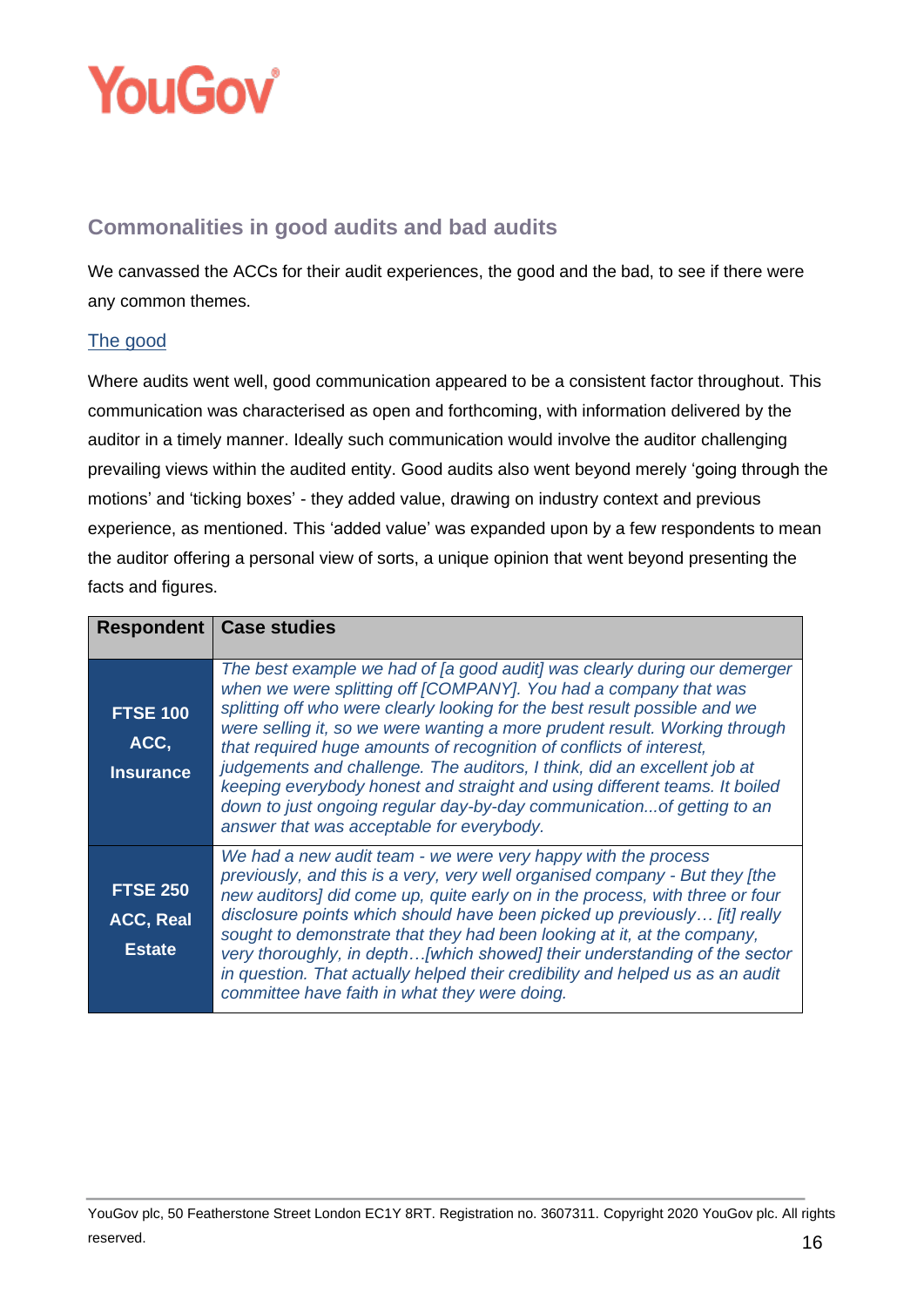

|                     | they took our data, built their own model, ran some different assumptions      |
|---------------------|--------------------------------------------------------------------------------|
|                     | through it and gave us a different graph to the one we were using. That was    |
|                     | very valuable because we thought we'd got it right, but they gave us a         |
| <b>Other listed</b> | different picture, and in fact events have proved they were right. They did it |
| <b>ACC, Banks</b>   | in a way it wasn't just them coming in and saying, 'We think you should        |
|                     | be booking this adjustment,'it was actually, 'This is what we think is more    |
|                     | likely to happen than the graph you've got for the following reasons.' That,   |
|                     | to me, goes back to what's the alternative view? It was well constructed,      |
|                     | well thought out, well presented and actually right.                           |
|                     |                                                                                |

Notable in these examples was the constructive nature of the communication between ACCs and the auditors. There was a common sense of purpose for the best possible outcome. This shared sense of purpose with the auditors made ACCs feel they had received a good audit.

## The bad

If good communication is fundamental to a good quality audit, then its antithesis – poor communication – was often cited as a common factor in *bad* audits. Poor communication entailed various things for many ACCs, but instances where there was no challenge, or a lack of depth in the auditor's explanations, were often cited as a failure in communication by many ACCs who had experienced a bad audit.

|                                             | <b>Respondent   Case studies</b>                                                                                                                                                                                                                                                                                                                                                                                                                                                                                                                                                                                                                                                                                                                                                                                                                                                                                                                                                                                                                                                                                                                                                                                                                                        |
|---------------------------------------------|-------------------------------------------------------------------------------------------------------------------------------------------------------------------------------------------------------------------------------------------------------------------------------------------------------------------------------------------------------------------------------------------------------------------------------------------------------------------------------------------------------------------------------------------------------------------------------------------------------------------------------------------------------------------------------------------------------------------------------------------------------------------------------------------------------------------------------------------------------------------------------------------------------------------------------------------------------------------------------------------------------------------------------------------------------------------------------------------------------------------------------------------------------------------------------------------------------------------------------------------------------------------------|
|                                             |                                                                                                                                                                                                                                                                                                                                                                                                                                                                                                                                                                                                                                                                                                                                                                                                                                                                                                                                                                                                                                                                                                                                                                                                                                                                         |
| <b>FTSE 100</b><br>ACC,<br><b>Insurance</b> | I've seen bad audits and I've also seen, more commonly, bad elements of<br>audits and I think that it tends to be where the audit partner has not<br>invested sufficient time in really understanding what's happening in the<br>business. He's maybe arrived as a new partner or it could be that the audit<br>team below the partner has changed, and it tends to be where somebody is<br>very new to it and hasn't really got a good understanding of the business<br>it's when the level of challenge has been, let me say, immature. Ultimately,<br>the audit team that's come along, including the partner on occasion, is too<br>inexperienced and hasn't got that level of backbone and is potentially too<br>accepting of what they've been told about the past of a company and hasn't<br>provided enough challenge during the year, they're just learning the ropes.<br>So, those tend to be the things that result in a bad audit. [The other] thing<br>that really annoys clients is auditors leaving things until too late in the day.<br>Rather than coming along, getting views at an early stage feeding back<br>into them findings, coming back with any concerns at an early stage. If you<br>just leave things too late, that goes down very badly. |
|                                             |                                                                                                                                                                                                                                                                                                                                                                                                                                                                                                                                                                                                                                                                                                                                                                                                                                                                                                                                                                                                                                                                                                                                                                                                                                                                         |

YouGov plc, 50 Featherstone Street London EC1Y 8RT. Registration no. 3607311. Copyright 2020 YouGov plc. All rights reserved.  $17$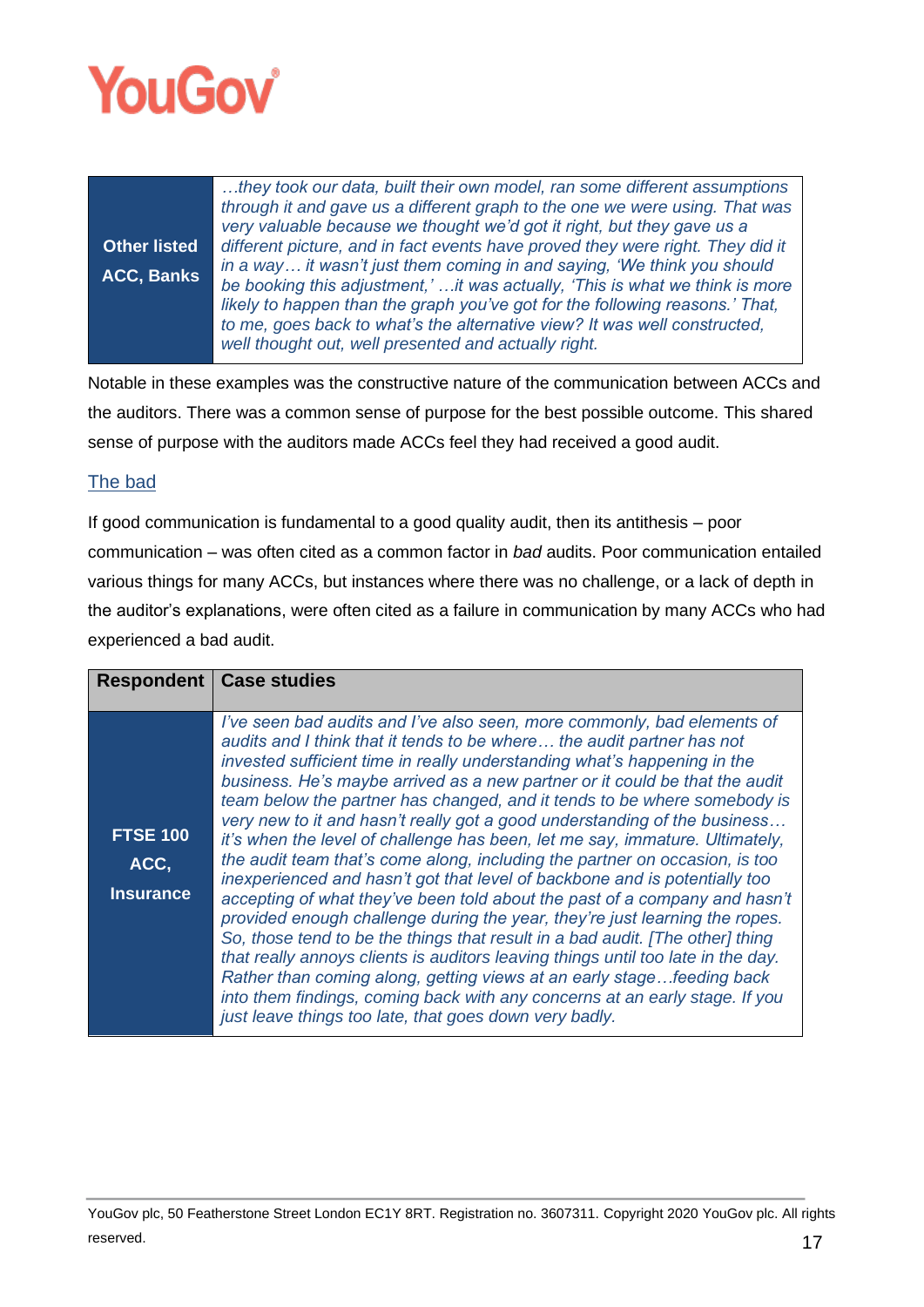

| <b>FTSE 250</b><br><b>ACC, Travel</b><br>and Leisure                | It doesn't happen very often because if you choose a good team with a<br>good leader, it doesn't happen. But I've seen it once or twice where more<br>junior members of staff have, if you like, floated over  [or]  haven't<br>brought out the right amount of detail  or [not passed on] questions that<br>need to rise up to the audit partner. As a result of which, the audit partner<br>hasn't asked the right questions. [We then had] a situation where we've<br>thought that they understood something, we've made a decision to do<br>something in a particular way, and this surprised the [lead]<br>auditorbecause he didn't understand. He'd got a different message from<br>his team, and it transpiredthat that person hadn't done enough work to<br>understand the issues. Or if they had done enough work, they hadn't<br>understood it. And it took us a while to solve that particular issue. We had<br>to almost go back to the beginning and work through the detail again.                                              |
|---------------------------------------------------------------------|-----------------------------------------------------------------------------------------------------------------------------------------------------------------------------------------------------------------------------------------------------------------------------------------------------------------------------------------------------------------------------------------------------------------------------------------------------------------------------------------------------------------------------------------------------------------------------------------------------------------------------------------------------------------------------------------------------------------------------------------------------------------------------------------------------------------------------------------------------------------------------------------------------------------------------------------------------------------------------------------------------------------------------------------------|
| <b>Unlisted</b><br>entity ACC,<br><b>Building</b><br><b>Society</b> | I was in an audit once where we were transitioning from a  Big Four<br>auditor to another Big Four auditor, and of course we went out and vetted<br>him. The [tender] document talked  about planning, making sure the<br>transition went smoothly and all these sorts of things. For all sorts of<br>reasons  planning wasn't up to scratch, the deliverables, wasn't [sic]<br>presented to us. There were numerous changes amongst the audit staff on<br>the engagement, including the manager had been changed. These things<br>happen, don't get me wrong, but in those situations, I think the partner's got<br>to step up and be seen to be leading that engagement, and I don't know if<br>that really happened. From our perspective as well, we were on a fairly tight<br>schedule  In fairness to the guy he did stay on longer than he should<br>have to try and see this through, but it was generally pretty disastrous, and<br>as I said, that was about planning and communication, I would think, more<br>than anything else. |

Tardiness was also mentioned by many of the ACCs, in relation to bad audits. There are two ways in particular that tardiness affected the ACCs' perceptions of quality:

i) Last minute delivery – a few ACCs mentioned examples of where the auditor had completed their work late, which had an impact on the wider company timetables.

*I had a case [where] a partner signed off at 2.00am because he was [abroad]. [The] CFO had to get up at 7.00am and present his results to the city…just no common sense understanding that you don't leave a client hanging…they think the audit is the most important thing in the world… but [the] most important thing on a results day is your indications of what you believe that the current year is going to bring. So, a lot of work for finance teams around audit time is also getting the budgets and forecasting right…The actual focus on results day is much more about …what is the future going to hold, and I think auditors sometimes forget that.*

## - *FTSE 250 ACC, Basic Materials*

ii) Errors discovered or communicated at the last minute – although no ACCs indicated these had any catastrophic impact on their company.

YouGov plc, 50 Featherstone Street London EC1Y 8RT. Registration no. 3607311. Copyright 2020 YouGov plc. All rights reserved. **18**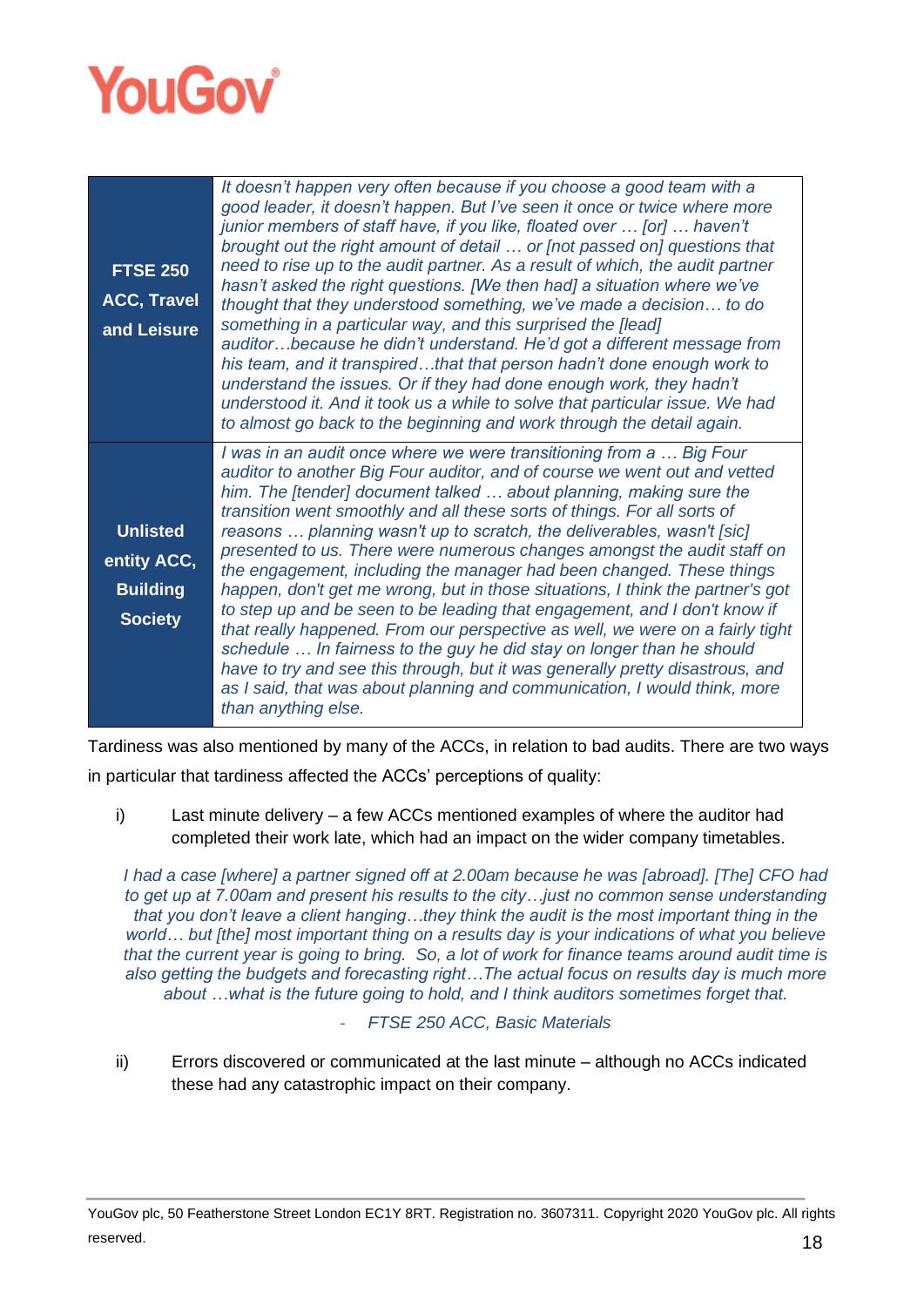

*The bad quality ones are where the auditors are… scrabbling around at the last-minute doing things, which means they probably aren't spending as long; they're trying to race through it. They haven't got to the point early enough, and therefore they'll kind of get there in the end, but because they're doing it very late and it's all a bit fractious, sometimes you worry that they're going to miss a trick. I mean, not enormous errors or big things, but I can just think on occasions where* 

*something's come up very late, the auditors have investigated it, for whatever reason it's too late to change the numbers so you end up with an unadjusted difference. But actually, when they go back a year later and look at it again, they just didn't calculate the difference right for example, because it was so last-minute...when things are last-minute, they're prone to going wrong.*

#### *– FTSE 100 ACC, Financial Services*

Tardiness in either of these forms in almost all cases soured the relationship between the ACC and the auditor, with the ACC having felt they received a poor-quality service in these instances.

A further commonality of poor audits, for a small minority of the ACCs, was inexperience of junior staff.

*Most of the staff on audits have been relatively junior staff, and in some cases the finance function has felt that they were almost teaching the audit staff how to do the audit.*

### - *Unlisted entity ACC, Banks*

ACCs who raised this issue did not doubt the intellect of junior staff per se but questioned whether a lack of experience had an impact on some of the tasks they might need to carry out in an audit.

*…[the audit firms are] hiring young, bright people out of university, but they don't actually know anything about, or … as much as you would maybe like them to, about the industries that they're auditing....Lack of experience and maybe too much … unnecessary process…is inflicted on them.*

- *Other Listed ACC, Construction and Materials*

This links back to what ACCs look for in the lead partner and their teams, namely a good understanding of their business. On some level while it is accepted that junior members of the audit team will be lacking experience or an in-depth understanding of their business, mistakes do not *"…happen very often because if you choose a good team with a good leader, it doesn't happen"* (FTSE 250 ACC, Travel and Leisure). Any oversights made by junior staff might then be expected to be picked-up by senior audit staff, but we note that, again in terms of communication, when such oversights were not 'passed up the chain' then issues may occur. Indeed:

*… is somebody going to miss a piece of evidence on an area of audit work that's not high risk? Of course, all the time. This is inevitable. But is that going to cause a corporate collapse. Very rarely I would say. If it's a detailed, low risk piece of audit work, that's not going to be a contributing factor to a corporate collapse but getting a critical judgement wrong on the going concern or the viability of the entire entity and not disclosing that there may be a risk to that, that is a massive judgement which the market is obviously interested in and if that is wrong then there's a clear risk to audit quality.*

- *FTSE 250 ACC, Financial Services*

YouGov plc, 50 Featherstone Street London EC1Y 8RT. Registration no. 3607311. Copyright 2020 YouGov plc. All rights reserved. **19**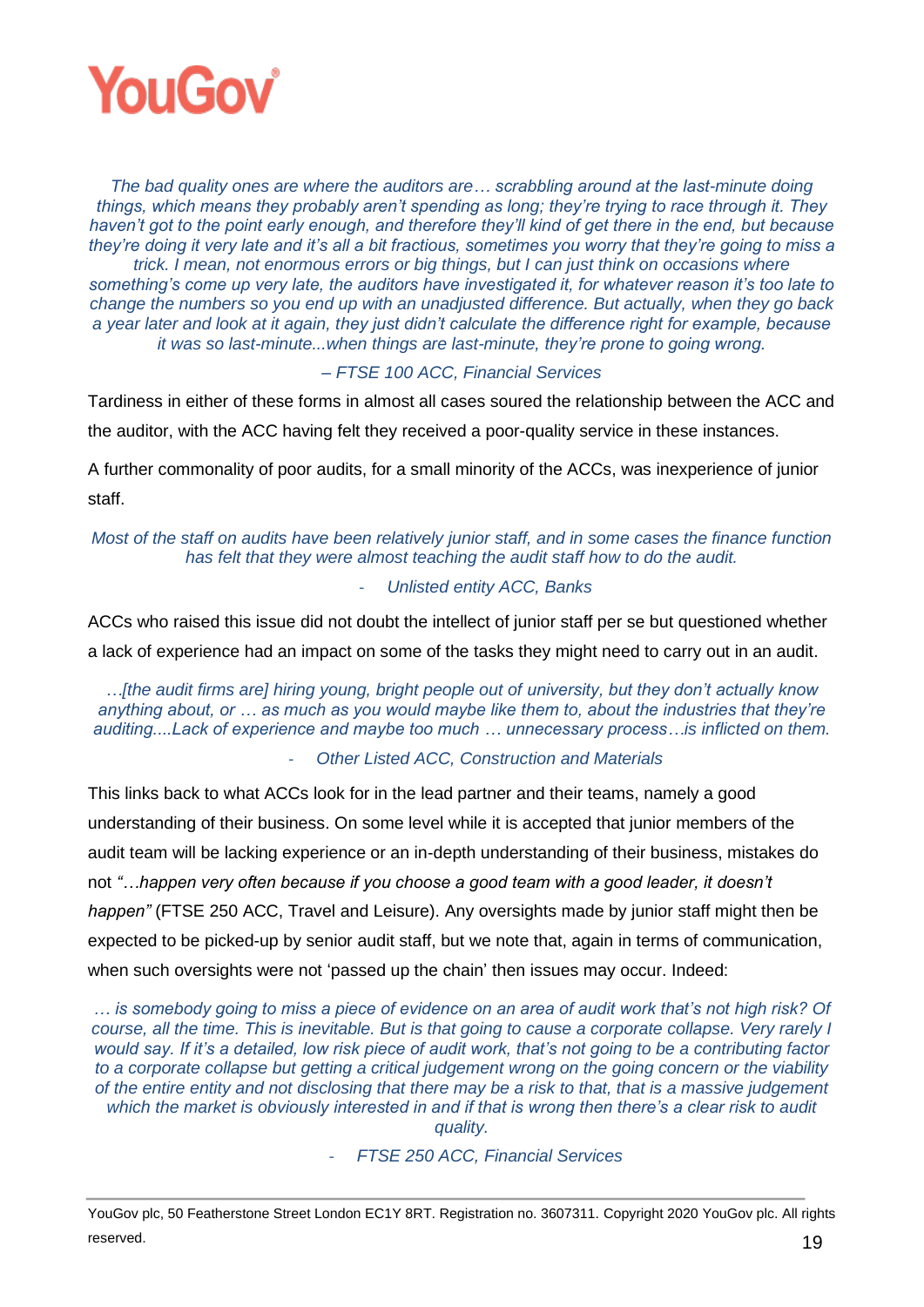

# <span id="page-20-0"></span>**Differences between a good service and a good audit**

To a small extent, there was divergence of opinion amongst the ACCs on whether a good audit service can be disentangled from a good quality audit.

On the one hand, many ACCs felt that you could not have one without the other.

*No, the two go hand-in-hand, because a good audit actually identifies issues and appropriately raises them and points out and understands the difference between being best in class and being acceptable and is able to explain to you the difference in approach. A lot of the accounts are now about disclosures and [auditors] can actually articulate what's to be benefitted from one approach versus another. So, they're actually bringing knowledge and experience to the conversation. You can have a lovely, warm fuzzy relationship with somebody, it doesn't give you any confidence about the audit. We're looking for somebody that knows their job and knows what they're doing, and understands where the issues are going to lie, and is able to communicate that.*

- *Other listed ACC, Financial Services*

However, on the other hand, some ACCs identified separate aspects of an audit that related to service.

*There are some empirical bits which are around the way and speed with which the audit's delivered, so do they [auditors] do it to plan? There's the quality of the original plan as well, and*  also the quality of the presentation and how they present things, both initially, in the plan and the *strategy for the audit, but also as they progress. I've had to pull up audit partners in the past because they've not provided either timely information or in fact any useful information at audit committees, and for instance, once sent a report which virtually said that everything was in progress, didn't tell me whether it was progressing well or not, but everything was in progress, which wasn't much use.* 

- *Unlisted entity ACC, Banks*

*A good service means that the process works properly and you aren't surprised by them [the auditor] coming up [with something at short notice], there's nothing more irritating to an executive or a non-exec than [them] coming up with a really deeply interesting technical point right at the death throes of the audit. Now sometimes it can happen, from a practical point of view, but there's nothing more irritating. That's a service point of view, that's where the audit is delivered, i.e. hit the difficult technical things early rather than late. Having been there I do understand that sometimes big judgements really only get made in the death throes, but let's have a conversation about what the issues are that we might be thinking about early doors rather than waiting until that point. So, the service delivery to me is that the process works properly, I do get slightly irritated when the judgements that we're talking about get lost in the Big Four's process points, about what they have to do.*

#### - *Unlisted entity ACC, Banks*

Some ACCs also wondered whether it was possible to have a good quality audit without receiving a good service.

YouGov plc, 50 Featherstone Street London EC1Y 8RT. Registration no. 3607311. Copyright 2020 YouGov plc. All rights reserved.  $20$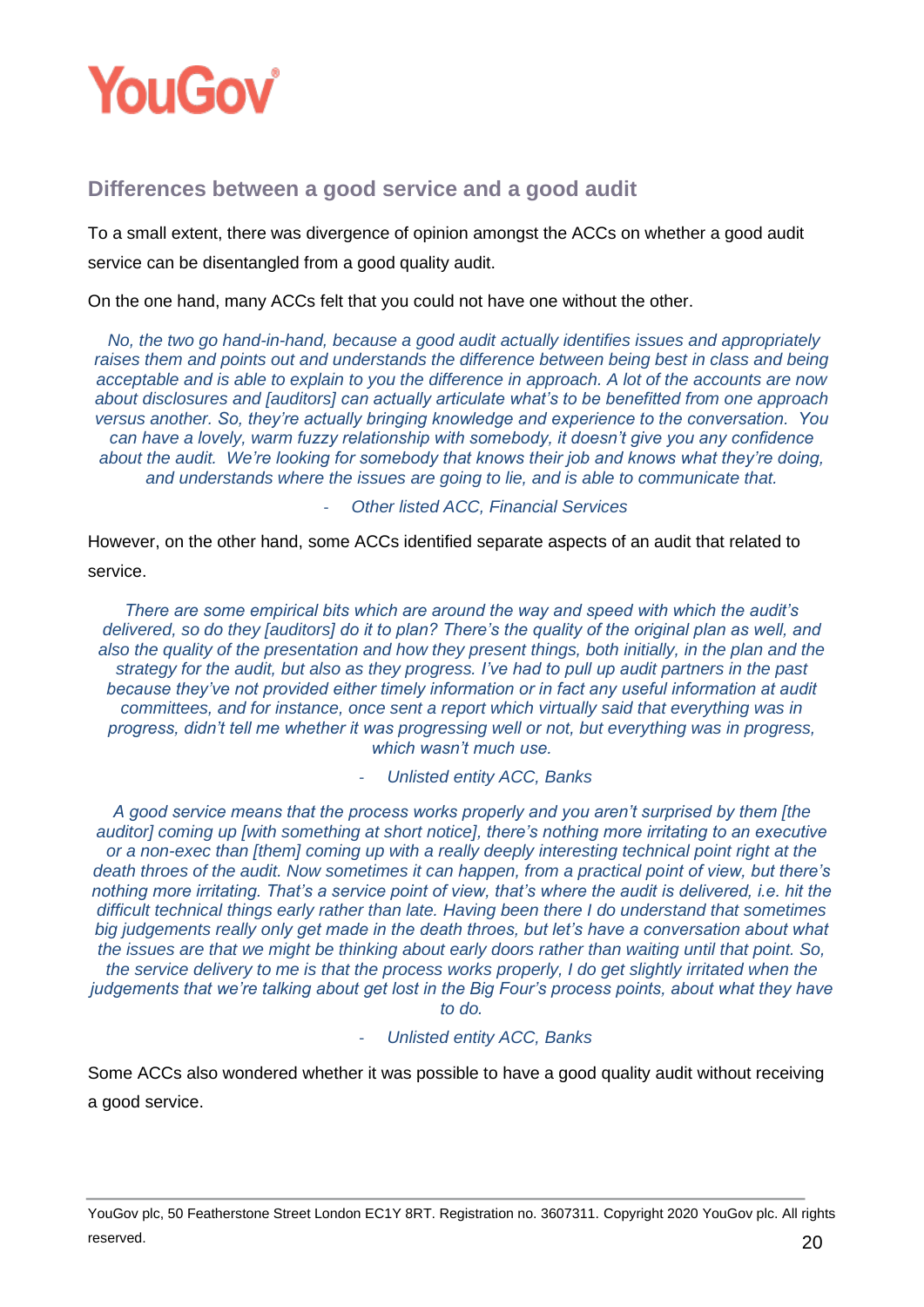

*I suppose there could be [a possibility]. You could have good service but not very good quality [audit] but I think that's probably unlikely because if you were getting a good service, like calls returned on time and all of that sort of thing, I don't think you'd have that and not be having a good [quality audit]. I think sometimes a less than good service leads to questions about how the audit is that you're having done and… you definitely don't want to feel like you're the Friday afternoon job… the job they squeeze in. Because obviously that would raise concerns… I'd be questioning,*  what's the quality but if you're getting a good service, I would see that as an indication of quality.

- *Other listed ACC, Media*

For some ACCs considering the potential difference between receiving a good service from an

audit firm and receiving a good audit, the relationship with the auditor was key.

*…I don't think you can have a good service without it being a good experience overall in terms of relationships, and I think it's all wrapped up. That relationship thing that you just mentioned is really important. It must be a healthy relationship, but not too cosy. I think for an audit chair, it's very important to make sure that it doesn't become too cosy between the audit team and the management team in the business. If that gets too cosy, then you're not going to get a good audit. The audit needs to be challenging management, but as I say, in the right areas.*

#### - *FTSE 250 ACC, Travel and Leisure*

*The sort of problems that are not raised in any one reporting cycle will probably come up next time, so it is possible to be a smooth relationship manager who can iron over the issues that should be discussed, but you can't keep doing it. So, the relationship can override, in the first instance, quality of audit…So, the chances of there being problems with quality that can be overridden by an apparently high level of service and good communication about certain things at the highest level, it could happen, but I think to sustain it happening, over multiple reporting periods and cycles, it would be quite difficult, and there would be an abdication of duty for the audit chair or audit committee members to allow that to happen, because it would mean they probably haven't been asking questions, or didn't have an intuitive understanding of the business, about where questions could or should be asked.*

- *FTSE 100 ACC, Basic Resources*

Often ACCs saw themselves as performing a distinct role in the relationship that might include

arbitrating between the auditors and company management.

*Clearly, if the auditors don't like something, then my job is to make sure that we change it so that they do. Equally, it should never get to that point because I have a regular dialogue with the lead partner on the key areas of their business. He's very good at telling me areas that might become a problem so that we can head them off before they do.*

#### - *FTSE 100 ACC, Insurance*

Ultimately, a good service seemed to be closely linked to a high-quality audit for many of the ACCs.

*…to my mind, if you look at the service and quality, you cannot provide a good service without having quality at the forefront, and that's a mind-set.*

- *FTSE 250 ACC, Financial Services*

YouGov plc, 50 Featherstone Street London EC1Y 8RT. Registration no. 3607311. Copyright 2020 YouGov plc. All rights reserved. 21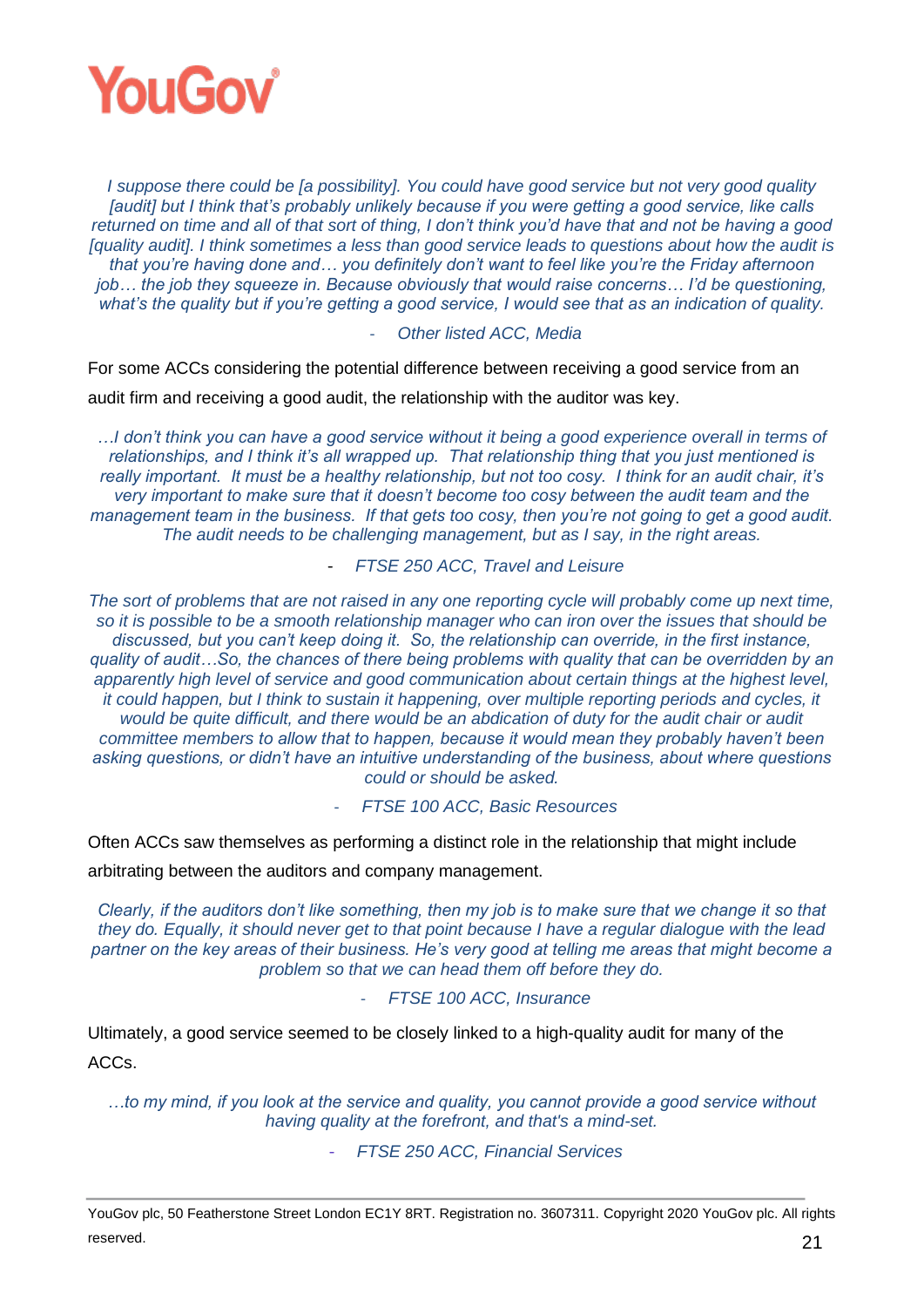

# <span id="page-22-0"></span>Planning and executing an audit

# <span id="page-22-1"></span>**Evidence used in assessing audit quality**

Some ACCs felt audit quality could be difficult to assess. While many said they scheduled checkins with the audit partner, it was not practicable to maintain continuous oversight of the audit activities day to day, so a base level of integrity and ability on the part of the auditors was assumed. Building on this, ACCs spoke of common indicators throughout the audit cycle, which they used to monitor the quality of audit.

*The audit committee does not see the working files of the auditors…Because the audit committee role is to make sure that the plan for the audit is correct. Not correct, but it is going to meet expectations and requirements. That means that they [auditors] have understood the risks associated with the company, and how they're going to address those risks in the audit plan. Then, so long as the audit plan can be carried out as agreed with the audit committee, then the audit committee does not need to intervene. - FTSE 250 ACC, Travel and Leisure*

*The audit is not a once a year event that happens for a few weeks and then everybody goes away and goes back to sleep again. Their [auditors] reports to audit committees are comprehensive in detail, and a really important part is understanding the key risks and the areas that are auditfocussed, but at the same time how the translation of those key risks and areas of audit focus are translating to the work on the ground. That will carry on as a continuum, and indeed may evolve through the year, and then it's really important that you look at the effectiveness of the audit because you need to be able to say something about that in the audit committee report. - FTSE 100 ACC, Financial Services*

In commenting on how they assessed audit quality, many ACCs indicated that they sought to ensure good quality well before the audit commenced through a rigorous and diligent tender process. The ACCs' approach to tendering and the criteria they used is covered in a later section in this report.

When transitioning between audit teams, many ACCs expected that this would be as smooth as possible, with the outgoing audit team transferring knowledge of the business, and previous learning, to the new team. This held true when it came to the transition between audit firms; some ACCs commented that since the introduction of mandatory rotation, there was a need for cooperation and transparency between firms. However, some ACCs also acknowledged that in the early stages of an audit there would be a certain level of support and 'teaching' required to ensure that the new audit team had an effective grasp of the business and the context in which it operated.

*I think you would spend a lot longer with the audit team/ with a new auditor just going through [things]. Actually, to a certain extent, we're partly helping them, but also again assessing if they've really got everything. What you don't want with a new auditor is they've just completely missed* 

YouGov plc, 50 Featherstone Street London EC1Y 8RT. Registration no. 3607311. Copyright 2020 YouGov plc. All rights reserved. 22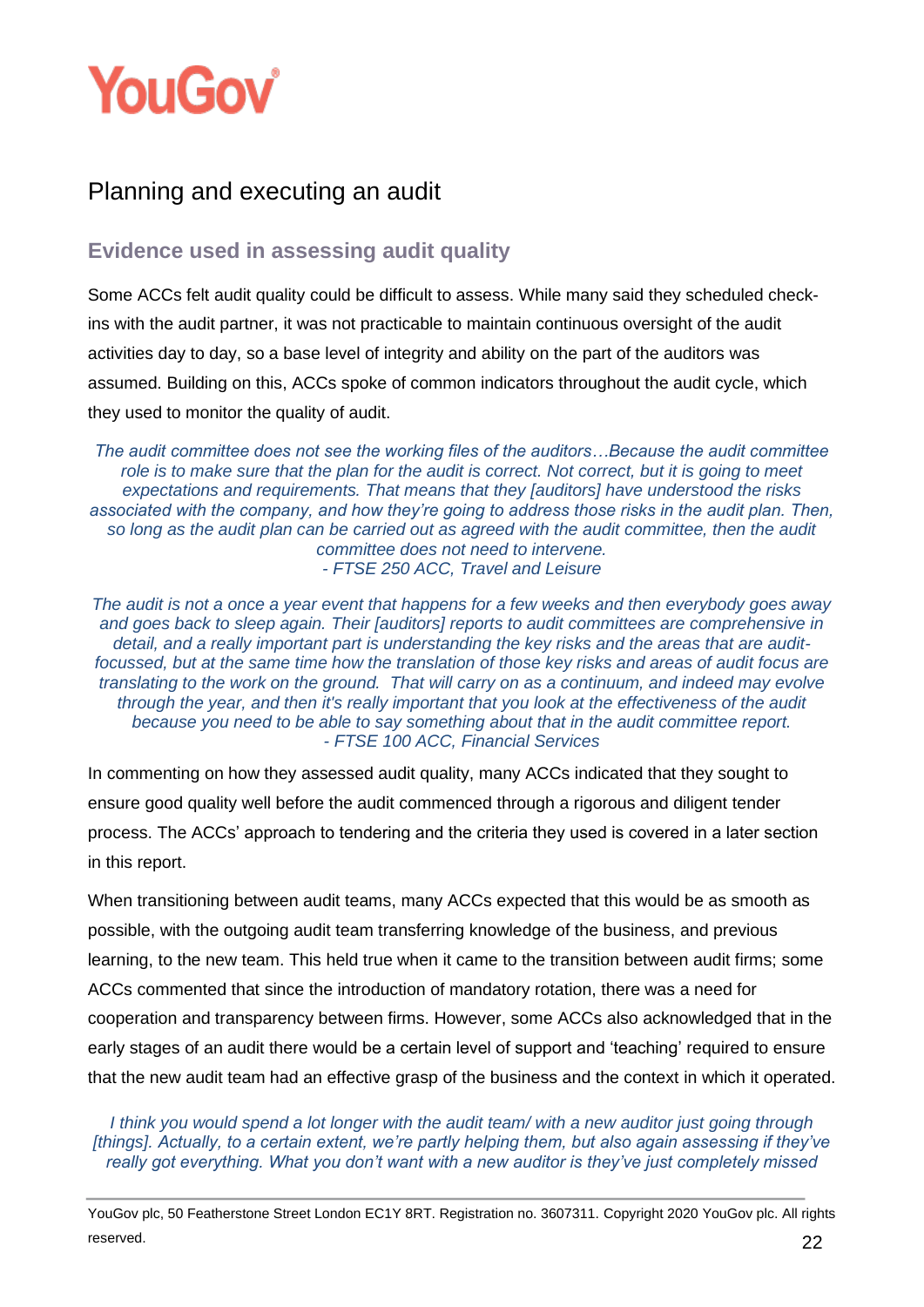

#### *something because management have decided not to tell them about it, and they didn't ask the question. - FTSE 100 ACC, Financial Services*

Some ACCs said poor communication during auditor transitions could compromise the quality of audit, if the audit teams did not have sufficient understanding of the business.

#### *To be honest, usually, what I've found, if the feedback's poor [from management], it's because they've [auditor] completely changed the audit team, and there's been no continuity, and therefore, the new team have taken a while to understand the business. - FTSE 250 ACC, Basic Materials*

That being said, many ACCs were clear that there were benefits to switching audit teams (and audit firms when required), with a 'fresh pair of eyes' adding value to the audit and possibly meaning that new issues were identified.

*It is really, really important that the incoming audit partner is present even before he takes over next year, to ensure that the plans and the judgements and so on are well-founded without compromising his independence when he actually takes over. So, you absolutely want a smooth transition, but you want the smooth transition with the benefit of a fresh pair of eyes. - FTSE 100 ACC, Financial Services*

The concept of a 'fresh pair of eyes' was often mentioned in our conversations with ACCs in the context of auditor transitions and mandatory rotations.

*I think it's important to rotate the audit partner because I think a fresh pair of eyes is incredibly important and a new way of thinking. So, I'm very supportive of the big firm's approach of rotating of partners. In terms of rotating audit firms, there is pros and cons, you're absolutely right because having the history and all of the working papers from the prior year is really helpful because they can build on their experience but there does sometimes come a point where actually, that fresh pair of eyes and that new way of looking does become interesting and I think a lot of that will depend on where you are on the evolution of your business*

## *- FTSE 250 ACC, Travel and Leisure*

While many ACCs welcomed the 'fresh pair of eyes', the sense of a new auditor bringing value by 'kicking the tyres' did not resonate as strongly. A few ACCs spoke at length about transitions that had not gone well.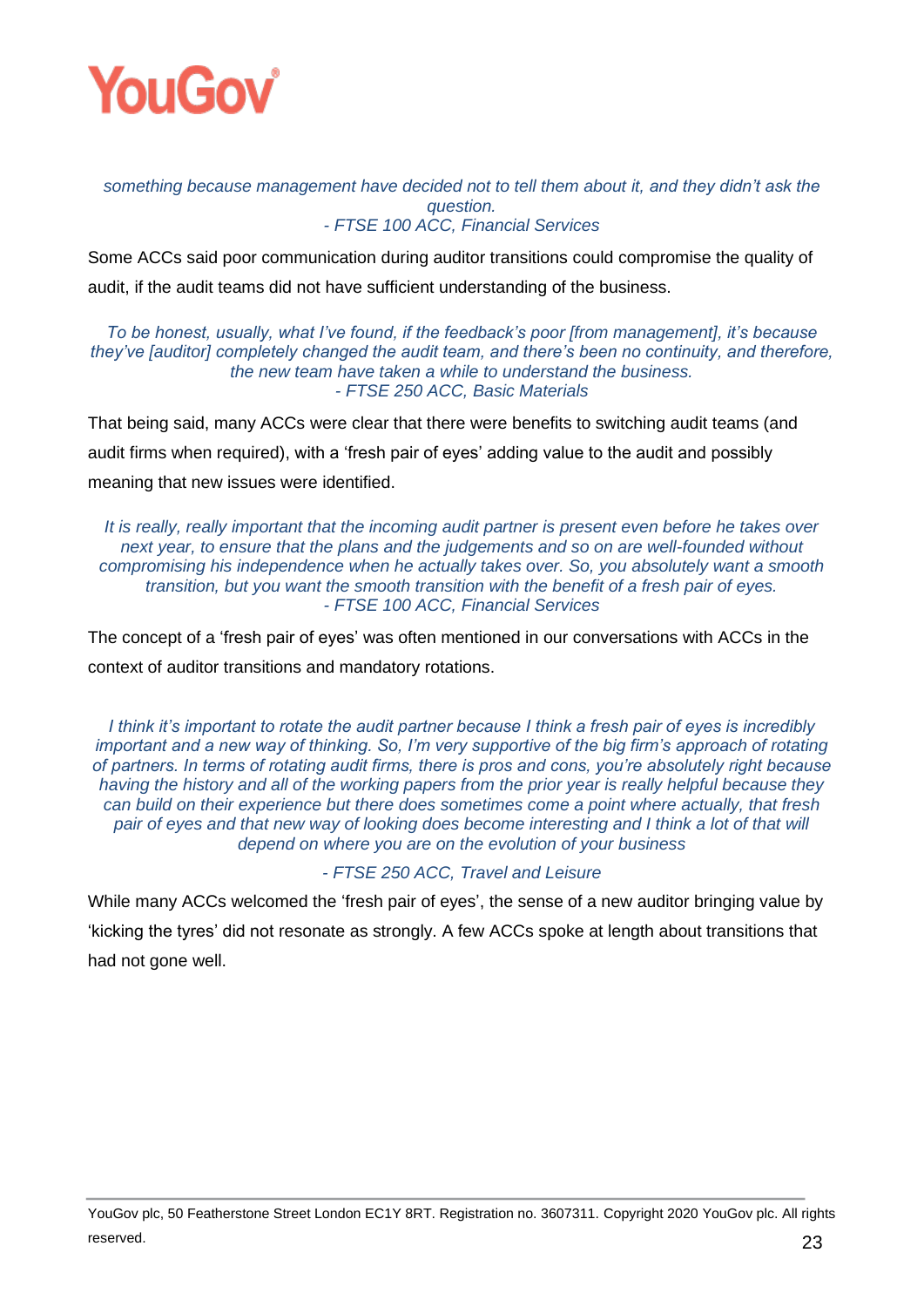

*"It's the second year of [Big Four A] doing the audit at [company]. I think they had some challenges in the transition from [Big Four B] and there were quite a few issues around errors that [Big Four B] had failed to pick up and so I think a lot of their first year was occupied with trying to sort out issues. I think by the second year having understood the business a lot better…understood a lot more in depth about the risks... they came up with a very good and balanced review and various issues... which management didn't necessarily agree with, but what I liked about it was that they still brought them forward to the Audit Committee and in fact, our view is that we agreed with the auditors rather than the management and we adjusted accordingly."*

- *FTSE 250 ACC, Consumer Products and Services*

The overall sense was that transitioning between auditors was a delicate process, and ACCs

wanted the new auditor bringing insights and value without too much disruption.

*".. yes, you do want, and [it] is really valuable, to have fresh eyes. On the other hand, you don't want someone coming in and effectively rewriting history. So, it's almost that the fresh pair of eyes, it's a very delicate balance."*

- *FTSE 100 ACC, Financial Services*

*"On the one hand… as chair of the audit committee, you're keen to ensure that the audit goes smoothly. That there aren't too many issues and that the accounts can be produced in a timely manner. At the same time…you have an independent, scrutinising role, and so with that perspective, one is looking for new auditors to turn things over a bit and bring a fresh perspective…what's been quite striking for me, in terms of the number of [auditor] transitions I've had, is that incoming auditors will often raise new topics that haven't been raised before, because they've looked at them in a fresh way, or they've carried out a different kind of approach… So… for example,…we had [Big Four A] take over from [Big Four B], and I would characterise [Big Four B] as having great strengths in the area of … commercial understanding and commercialism. So,…they would present their report in a language and a framework that, actually, was very business orientated... Whereas [Big Four A] … have great strengths in the technical field. They have tended, in my experience, to focus much more on technical accuracy and compliance with standards and other norms. The transition from one to the other [auditor]… produced a whole raft of information to the audit committee about things like the quality of the control environment, the extent to which substantive auditing techniques had to be used…It gave us some tools to start thinking about how we could actually improve our control environment…*

#### - *Other listed ACC, Financial Services*

While many ACCs said new auditor insights could bring positive change, they appeared wary of potential problems that wholesale change might cause to the audit itself in terms of preventing or delaying it happening.

YouGov plc, 50 Featherstone Street London EC1Y 8RT. Registration no. 3607311. Copyright 2020 YouGov plc. All rights reserved.  $24$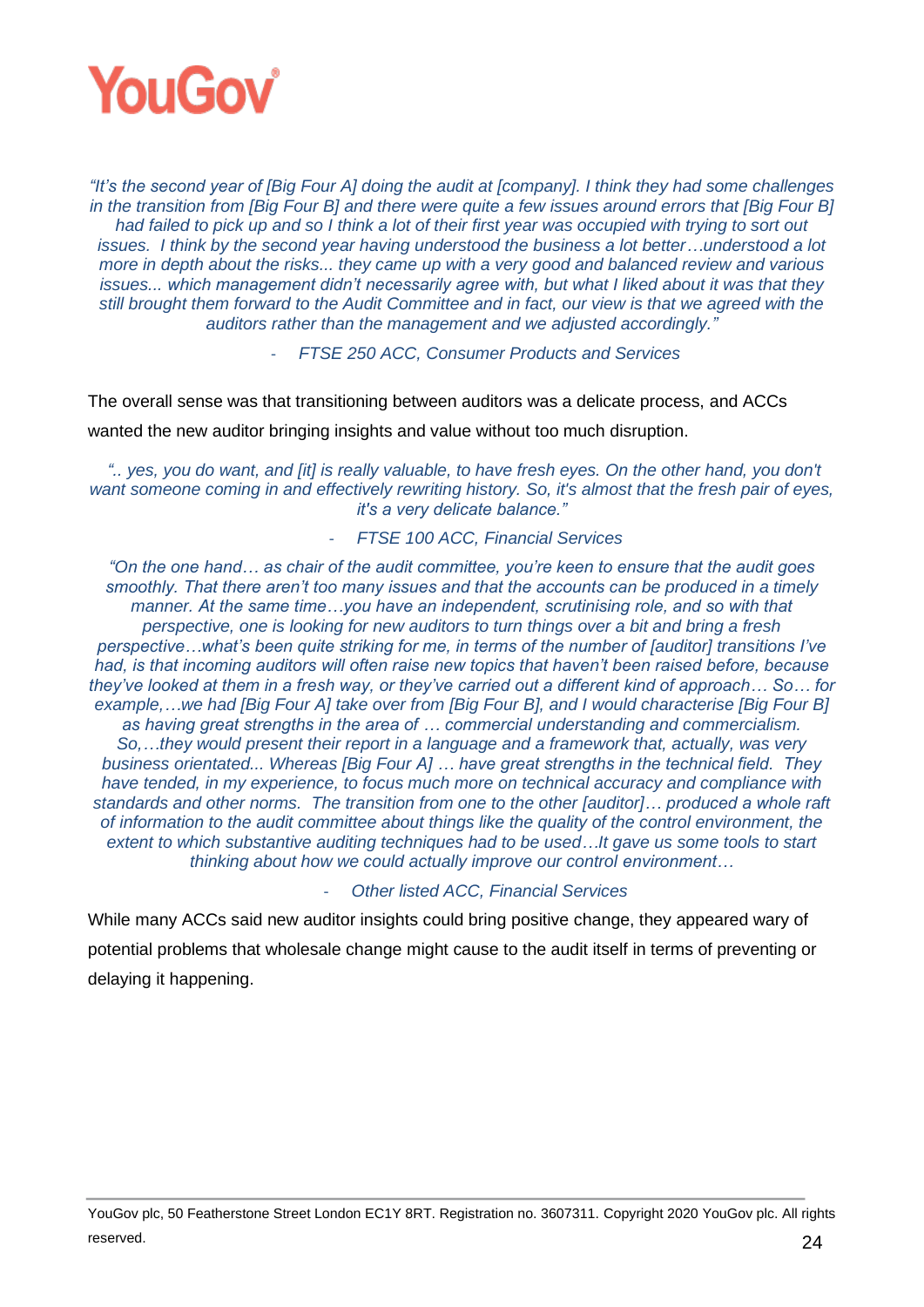

Following on from a comprehensive tender process, the majority of ACCs identified the audit plan as key in ensuring a quality audit. Within this, risk assessment was a crucial focus. For many ACCs, identification of appropriate areas of risk, and adequate resources allocated to these, indicated a good quality audit plan and indicated a comprehensive understanding of the business and sector context. Conversely, if an audit plan did not identify the areas of risk as expected, some ACCs would be concerned that the audit itself might become a 'tick-box' exercise. For global businesses, there was the additional question of whether the auditor was aware of, and intended to cover, potential risks or issues in different locations.

*I think one of the markers of good quality audit is a clear, understandable and supportable plan…setting out key areas of risk. It's something that I participate in, both formally, through the audit committee, and in informal conversation with the audit partners. It's their document but we collaborate. I think the evidence of that being a good document is that it's very clear, not overcrowded with stuff. So, the priorities really are the priorities, and not just a listing of everything you can think of. That there is an indication of how the audit will be modified to take account of those key risk areas, so that they get the right level of focus and allow us all to come to a conclusion about them. - Other listed ACC, Financial Services*

Once the audit had commenced, a majority of ACCs indicated that they assessed audit quality through different direct and indirect feedback methods. Audit committee meetings with the auditors were a key touch point, and some ACCs also reported scheduling formal engagements with auditors prior to, during, and at the end of the audit. However, open communication outside of these times was also seen as a vital and overarching component of a quality audit. This seemed especially important for matters of materiality; timely communication of these was a key indicator of quality and was one reason why sector knowledge was so highly valued.

*We'd have audit committee meetings at the planning stage, there's a committee meeting during the audit, there's a committee meeting at the end. At each one, I would expect, a week ahead of the meeting, for a properly constructed document to be coming forward from the auditors. So, a planning document setting out the staff, the timetable, the fees, the risks, the approach to risk, how they're going to audit. During the audit, any issues identified, where they are, are they on time etc. At the end, a proper audit memorandum, saying what they've found, saying any issues, saying management recommendations etc. If any one of those is missing, there's a problem. - Unlisted entity ACC, Insurance*

*I personally have a private session with them [the auditor] before every audit committee [meeting] where they talk through what they're finding, what they're thinking about. - MM ACC, Banks*

For the majority of ACCs we spoke to, feedback from company management was also important for assessing audit quality.

YouGov plc, 50 Featherstone Street London EC1Y 8RT. Registration no. 3607311. Copyright 2020 YouGov plc. All rights reserved.  $25$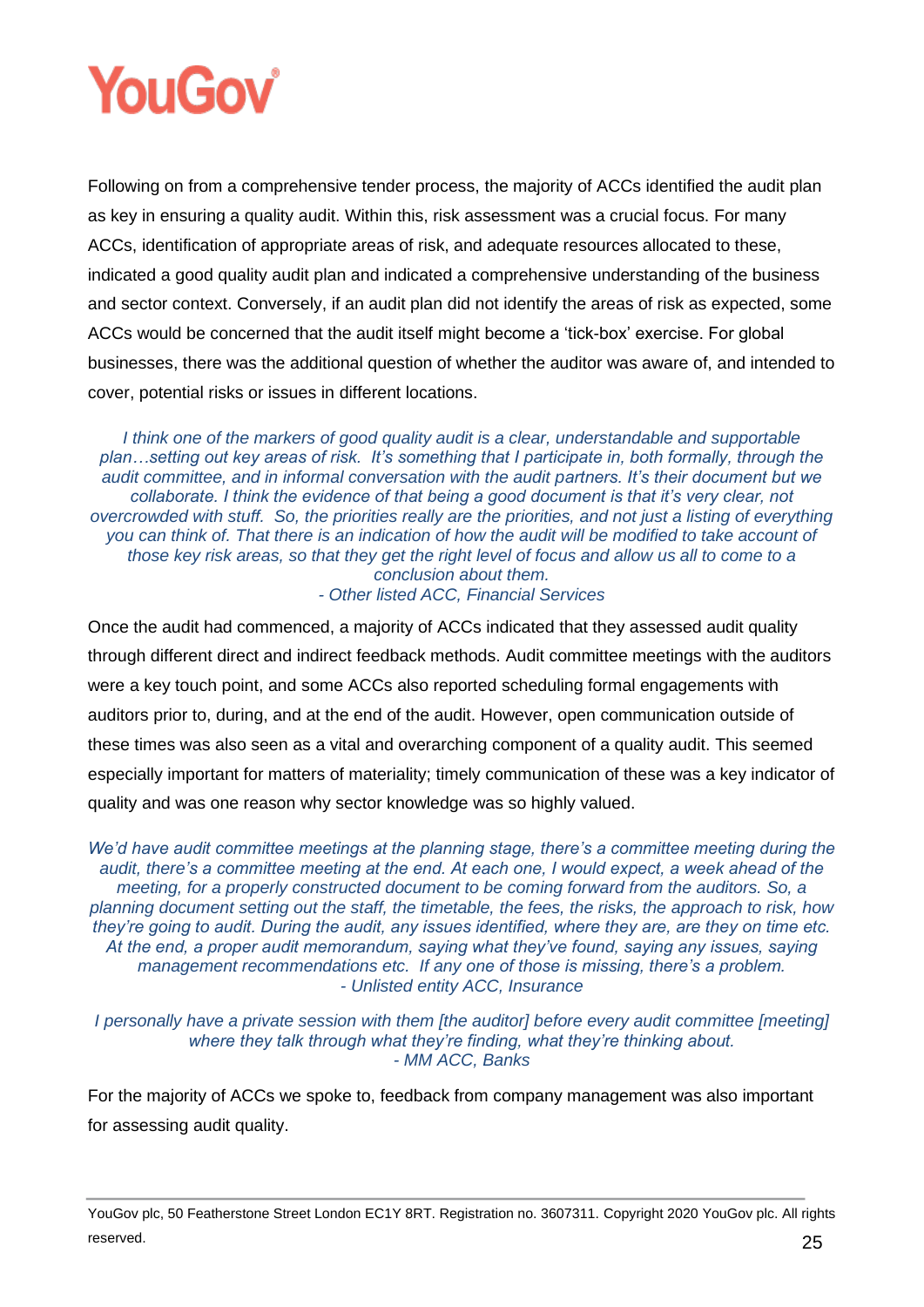

*I would expect them [auditors] to be very transparent, certainly with me. The audit partner has my mobile phone number and is welcome to call me if they have any concerns. So, we keep that dialogue open. But, without sitting and monitoring how they're doing their work, it's actually really difficult to know whether what they're planning is actually being executed. So, we almost have to rely on the executive team and the feedback that the executives have over the audit. - FTSE 250 ACC, Travel and Leisure*

*Personally, I think you have to assess it [audit quality] by what's produced for the audit committee meetings, by what you find in the meetings themselves, what the auditors are doing, and as I say, by talking to the senior staff in the company. - FTSE 250 ACC, Industrial Goods and Services*

Many ACCs spoke of liaising with the CFOs of their organisations and listening out for concerns about auditors' repetitive questioning. ACCs also considered the effectiveness of auditors' communication.

*Quality is incredibly difficult to see. What you can pick up on is [audit team] staff continuously asking the same dumb questions. You get feedback from the company teams on the ground saying, 'This is the tenth time we've answered this question. They're still asking the wrong question and they're not looking in the right places, and they're using too much of our time' will be a very familiar gripe.* 

*- Other Listed ACC, Financial Services*

*The way that we test it [audit quality] or review it is around observing the communication channels and the relationship. It's around the actual reporting to the committee itself. It's around the types of issues that get raised, are they material? Are they being dealt with appropriately? How is the audit team itself responding to these issues? And then you also have the more formal process of questionnaires of management, Audit Committee members themselves on how they've viewed the performance of the auditors in terms of quality. - FTSE 250 ACC, Health Care*

Often, ACCs reported that this qualitative feedback was supplemented by formal surveys, with some explaining that these surveys were conducted year on year as a way of benchmarking and comparing performance. In some cases, ACCs also mentioned requesting feedback from subsidiaries. However, some noted, that while quantitative surveys were useful, there was a sense that supplementing these with qualitative feedback gave a much richer picture of audit quality.

*We have an annual assessment of the performance of the external audit firm, there are generally questionnaires you can use for this, but they will definitely go to members of the audit committee, they will go to members of the executive team, and they will go to members of the accounting function and internal audit as well. - Unlisted entity ACC, Banks*

*We use a template…It makes us think through the quality at the various stages. So, we go through the planning stage, and then there's a review of the quality of the planning process, and then the actual execution of the work. We go through the quality of how the work was executed and review the independence of the auditor. Go through all the various stages that are important. Then we* 

YouGov plc, 50 Featherstone Street London EC1Y 8RT. Registration no. 3607311. Copyright 2020 YouGov plc. All rights reserved.  $26$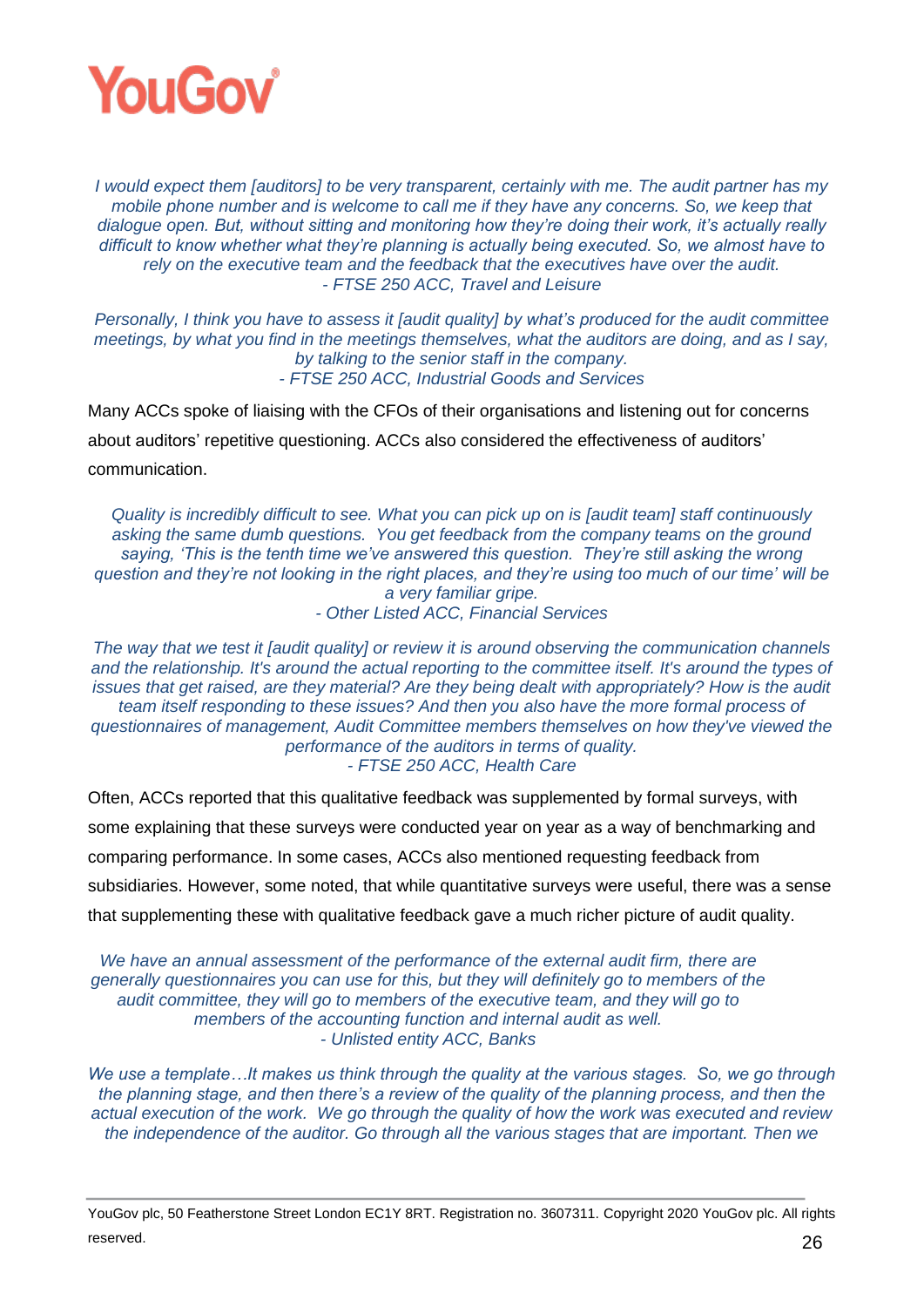

#### *document it and present it to the board. - FTSE 250 ACC, Travel and Leisure*

*All my companies have got a lot of subsidiaries, overseas subsidiaries. So, we always do a questionnaire and, you know, just ask the finance team in the various locations, 'How well did the auditors understand the business?' You know, 'How quick were they in responding?' 'How good were they on following up on queries?' etc. So, there's a list of questions and we compare year-in, year-out.*

*- FTSE 250 ACC, Basic Materials*

*The surveys you do tend to come out with process points rather than audit quality points. It's quite hard to test audit quality with a survey. You can ask questions about, you know, did they deliver things on time? That type of process thing is very easy to do with a survey, but actually quality questions are hard. - FTSE 100 ACC, Financial Services*

Some ACCs also mentioned the role of internal audit in helping them to indirectly assess the

quality of an audit. ACCs saw this as providing useful context, and potential gaps and

inconsistencies to probe and challenge on.

*We have a very active internal audit department and they will work with the external auditors. They won't actually direct their work in any way, I'm not sure that would be appropriate, but you certainly get a very good impression [from internal audit]. They are another source of information as to how they think the audit's going. They will be the first ones to tell you if they think there is any shortcoming. - FTSE 250 ACC, Industrial Goods and Services*

For some ACCs, there was a feeling that the documentation and processes required of auditors followed certain standards, so their assessment of quality did not cover this.

*I think what I don't go through in detail is the [auditor's] documentation; obviously that's becoming an ever-increasing requirement of the auditor role. So, I really leave that to the AQR reviews, the internal processes from the profession, to make sure that everything's appropriately documented. - FTSE 250 ACC, Consumer Products and Services*

# <span id="page-27-0"></span>**Challenging auditors**

As already mentioned, the ACCs placed a great deal of emphasis on the planning stage; many ACCs told us that this was where the majority of challenges occurred, i.e. in terms of ensuring adequate audit scope. In line with ACCs' thoughts on what contributed to a good quality audit, it was felt that the expertise of the audit team was key. However, many ACCs also drew on their own knowledge and expertise of the business and the wider sector to ensure a rigorous audit plan. There might also be challenge on the quality of the audit team(s).

YouGov plc, 50 Featherstone Street London EC1Y 8RT. Registration no. 3607311. Copyright 2020 YouGov plc. All rights reserved.  $27$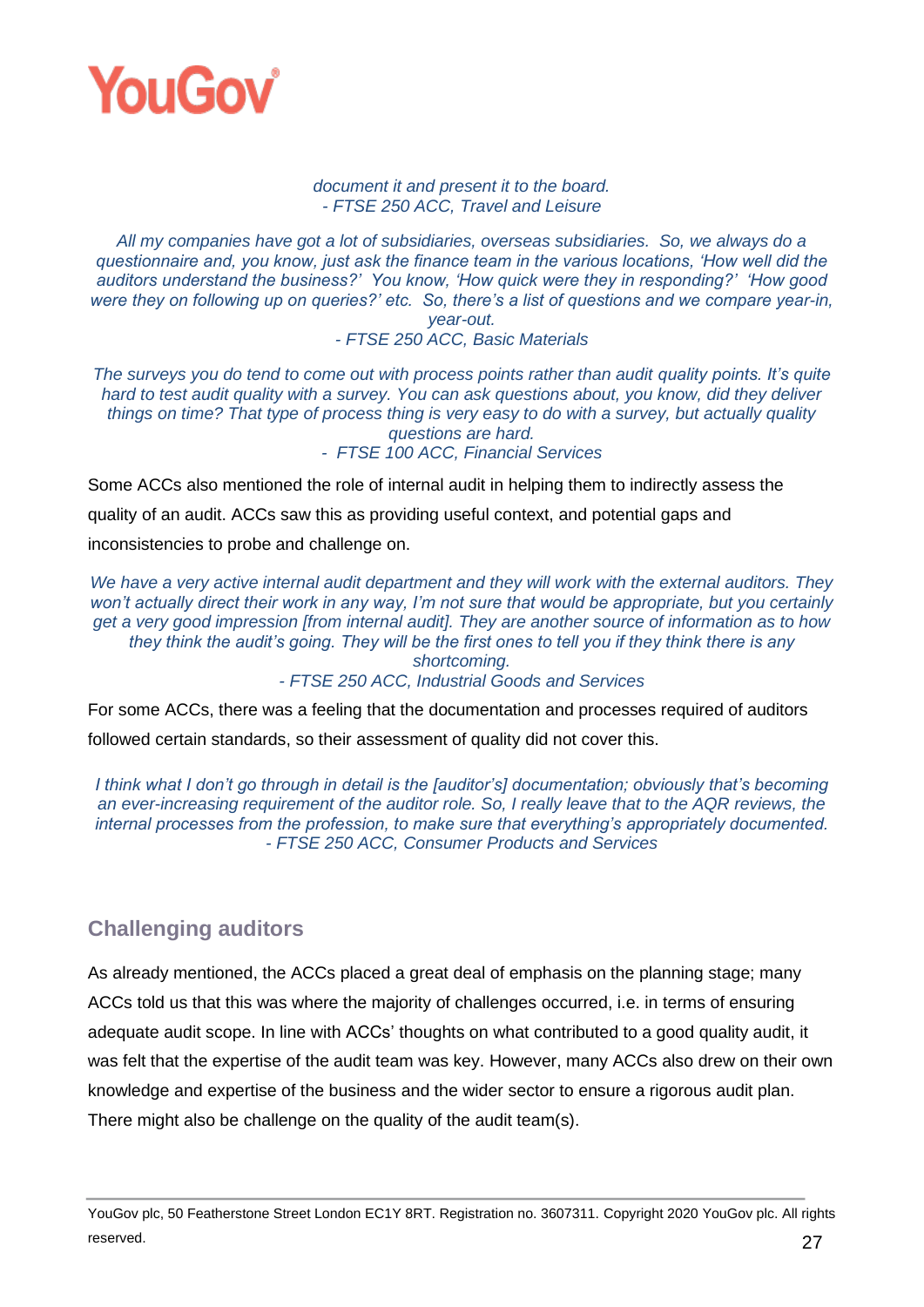

*Yes, we challenge them on scope. So, are you looking at the right things? Have you covered it enough? Where do you have other component auditors? So, for example, if you're an international business and you might have a joint venture. So, I always question the auditors. How good is this other auditor? What are you doing to make sure that this other auditor's doing the work you need to do so that you can satisfy us this work has been done properly? - FTSE 250 ACC, Travel and Leisure*

*At the planning stage it [challenge] comes through as discussions initially around the plan. 'Have you thought of this risk? How would you address this? What level of analytical capability can you put around that risk?'…So, it's an open discussion, and it varies according to time and place, effectively, around planning. - FTSE 100 ACC, Basic Resources*

For some ACCs, there were instances where the need to challenge was more prevalent. For example, some ACCs spoke of questioning the approach of a new auditor to ensure the robustness of the audit.

*[The new auditor] has taken a different approach to the auditing of the technical provisions within the company…I may challenge that a little bit more, because they have a very different approach to the approach that the other [auditor] took. So, I've got to be careful because my challenge may simply be that obviously I was used to the approach that [the previous auditor] took. And therefore, I probably have a natural bias towards that, but I do feel that it doesn't feel quite as robust. - Unlisted entity ACC, Banks*

*[The new auditor] reinterpreted this [standard] and have come up with this really very theoretical construct. We fundamentally disagreed with this and said we think to account for it in this way would be misleading for members. So, we're not doing it and we want to stick to the way it was done previously. My view was that it was a matter of judgement and it was one of those grey areas that, you know, they just can't really legislate for in the abstract. Because you need the particulars of the situation to come to a judgement. - Other Listed ACC, Financial Services*

Some, but not all ACCs, also mentioned challenge at the performance and evaluation stage.

*I think the biggest challenge is when they [auditors] agree with you the whole time. Because we can all have a bit of ego and say we're doing a good job. So, they're sitting there saying, 'We agree, we agree, we agree,' but, actually, you're always looking for a bit of grit where they go, 'Well, you know, we agree but on this one we've got a different view and this is why.' I guess the challenge for me is when they bring a different view, it's trying to understand not their intellectual rigour, but their factual rigour. - Other Listed ACC, Real Estate*

*In terms of the performance evaluation it's very much about the key judgments that are being made, and how they're being made, which ones were made that we're not necessarily hearing about at the committee level? I think fortunately I have some quite diligent members of my audit committees, some of them come in with their notes from the meeting last year saying, 'This is what you said last year. What happened this year* 

YouGov plc, 50 Featherstone Street London EC1Y 8RT. Registration no. 3607311. Copyright 2020 YouGov plc. All rights reserved. 28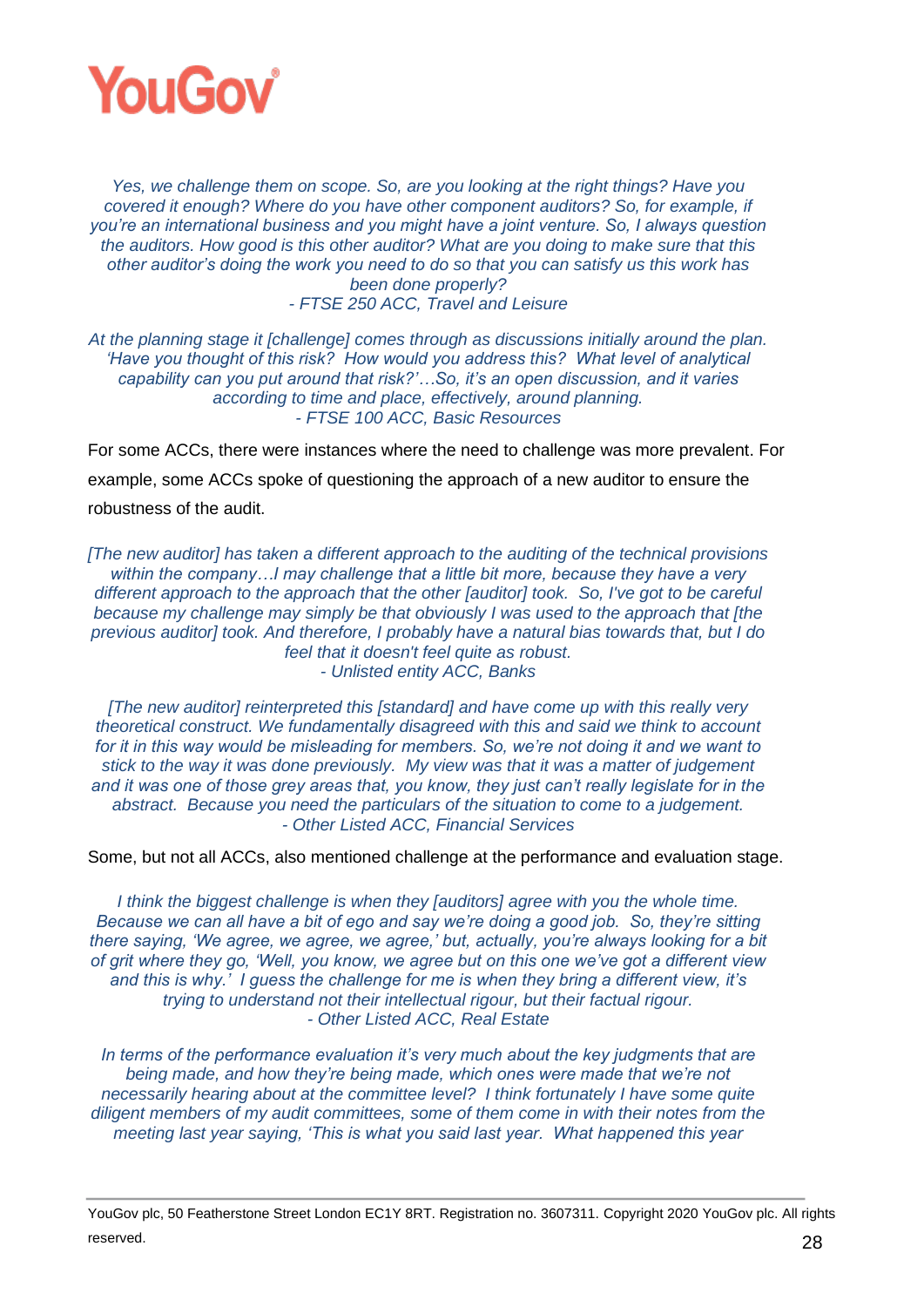

#### *because it's not covered in your report?' - FTSE 100 ACC, Basic Resources*

*We also challenge them on judgements. So, when they conclude their work, they come up and say we think it should be this number, and we think it should be this number, and there's a difference between the two, so why do you think that? Have we got the same assumptions? Have we made the same interpretation? Why are we making different interpretations? Now, most of the time, that's fine, because we are not that far apart. - FTSE 250 AC, Travel and Leisure*

At the performance and evaluation stage, some ACCs said materiality was a key factor when it came to challenging auditors' judgements and findings. There was an expectation that issues raised should be material to the business, and the implications of these for the business should be understood. Again, this relied on the expertise and judgement of the auditor. Some of the issues raised would be uncontentious. However, where there was contention, ACCs said there needed to be sufficient time for discussion.

*As audit chair, generally if there are any material issues, I'd know about them. If they're material you deal with them in advance… most things aren't contentious, have you got the cash in the bank? That's easy. But when it's things like revenue recognition, have you made a sale or not, that's actually around the year end, that becomes quite contentious. Those are where the judgements come in. - FTSE 250 ACC, Automobiles and Parts*

*Once it gets to the reporting stage, it's making sure that they [the auditors] understand the implications of the audit findings, relevant to the internal controls but also to the financial statements themselves. - FTSE 100 ACC, Insurance*

*Sometimes the auditor can, if you like, have an accounting paper and you'll sit down have a meeting, the auditor will have various challenges and you maybe go away, you refine the accounting paper. If you have a flat-out disagreement, then you will make sure that the auditor goes away and gives you a very full basis for their technical opinion because ultimately these will typically end up in being differences of technical opinion. Then, frankly, you're into, we may disagree, and you may think we're not doing this the best way possible but are we doing it in an acceptable way?' - FTSE 100 ACC, Financial Services*

A large minority of ACCs indicated that the evidence used when challenging auditors' judgements in performance and evaluation relied heavily on the expertise of the ACC; both in terms of the particular business but also in terms of having oversight of issues in the sector. In conjunction with this ACCs expected that, in cases of disagreement, the auditor would be able to articulate their judgement process clearly and present a relevant body of evidence; however, some ACCs also mentioned calling on internal audit to provide a benchmark for identifying and evidencing issues, or drawing on other external resources, such as independent reviews.

YouGov plc, 50 Featherstone Street London EC1Y 8RT. Registration no. 3607311. Copyright 2020 YouGov plc. All rights reserved. 29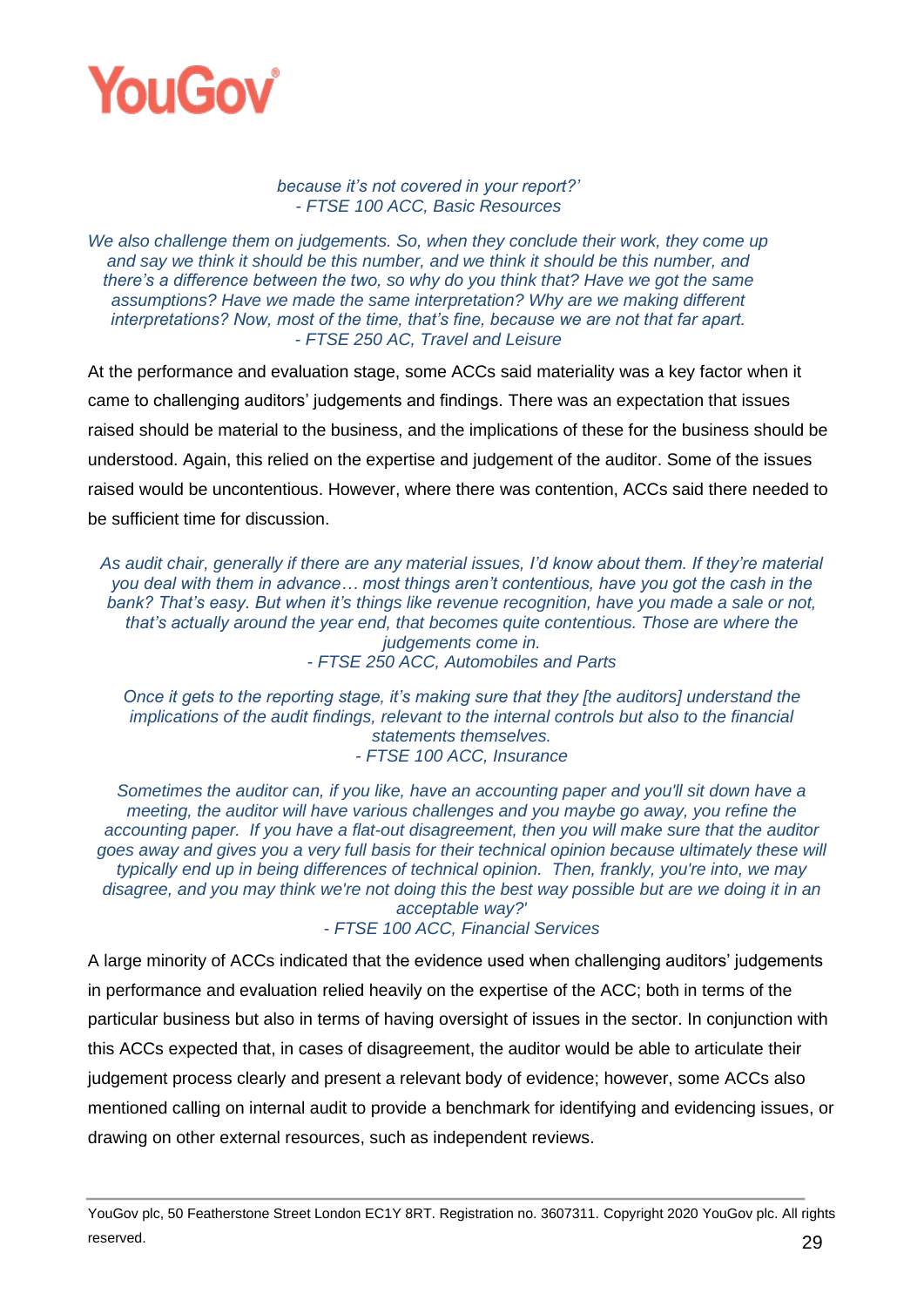

*Obviously, there's your experience of the industry, there's the executive within the organisation, but the benefit or disadvantage of sitting on numerous boards is you're facing the same issues in different places, so you can bring some of that. Also, there's the technical updates, one keeps oneself up to date, you attend the presentations by most of the Big Four actually on topical areas to see where the industry is coming from. - Unlisted entity AC, Banks*

*Internal audit will do different things to external audit, so it's not often you will have a direct contrast between the two. I mean, we will try and work out, well, if the external auditors have found an issue, why did the internal audit not identify it? And likewise, if internal audit has raised something they're concerned about, how is that picked up by the external auditors and did they respond appropriately to it? I think that's where those kinds of challenges tend to sit as much as everything else.* 

*– Unlisted entity ACC, Banks*

*Obviously, the auditors bringing in consultants when appropriate, it's a good way to also doublecheck some of the more major judgement areas we might have. - FTSE 250 ACC, Basic Materials*

*We even had another Big Four firm give an opinion, which actually supported our own view on this. Of course, at the end of the day, I have to respect their [the auditors'] right to come to an independent view on things, even if I disagree with it. - Other listed ACC, Financial Services*

*I do see that [challenge] occasionally, we had one last year, but it was immaterial. On that particular one, management felt very strongly the auditors were wrong, the auditors obviously thought they were right. The audit committee, I have to say, were unable to tell, but it was below materiality, so we were able to agree to live with it, but we commissioned a third opinion. - MM ACC, Banks*

Some ACCs suggested challenge often came down to interpretation of industry standards. Again, given that there is a level of judgement involved, many ACCs felt the track record and sector understanding of the audit partner could be important.

*Where there's particularly questionable accounting standards or where the accounting standard isn't crystal clear in those situations then certainly, we would have a debate around it. In those instances I would be really interested in the auditor's view and how they've arrived at that judgement and see what background they've used for that and I would balance that off with the judgement from the company, and then based on that would have a view of what is the right thing to do.* 

*- FTSE 250 ACC, Travel and Leisure*

*This is where I take issue with the slightly slavish mentality that says: 'this is what some academic says about the interpretation of this standard, and that's what we're following'. We slightly lose sight of the wood for the trees - does this actually help the people who are going to use these accounts to understand what's going on? - Other listed ACC, Financial Services*

A minority of ACCs mentioned their role when there were disputes between company management and the auditors.

YouGov plc, 50 Featherstone Street London EC1Y 8RT. Registration no. 3607311. Copyright 2020 YouGov plc. All rights reserved.  $30$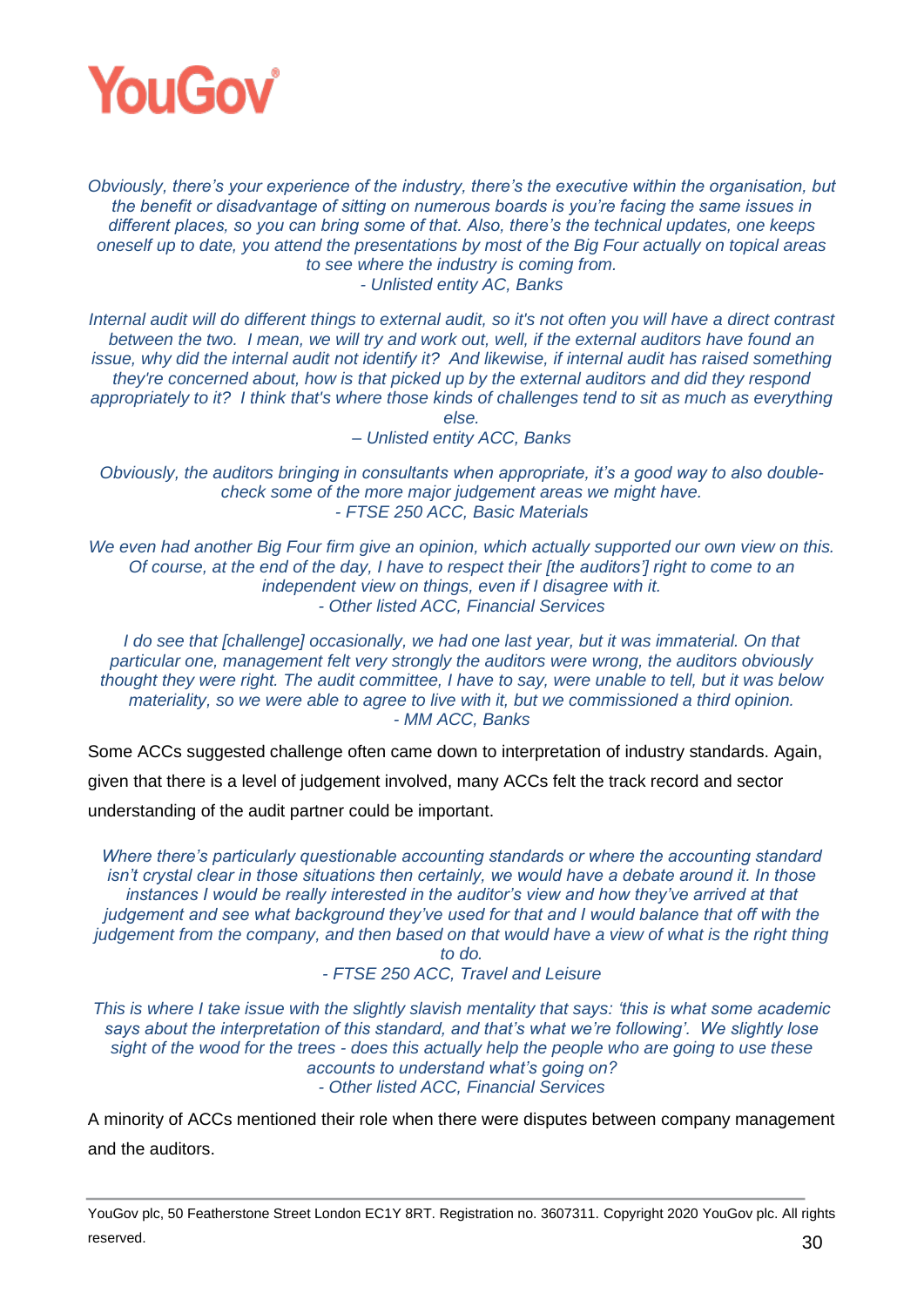

*We may possibly have to take a position where we either agree with management or we agree with the auditors. So, then we upset the other side. But that's the audit committee's responsibility or it's to form the decision to recommend to the Board a certain approach or a certain outcome. - FTSE 250 ACC, Health Care*

*We have to make a decision at the end of the day, if they can't agree. I mean this hasn't happened, normally both sides are sophisticated enough that they know that they've got to have got something sorted out before they get to us. But if that didn't happen, then we'd have to do that. - Other Listed ACC, Construction and Materials*

*I think there are going to be a number of different sources of conflict. The easiest one to resolve is a people issue. In a big audit, PwC or KPMG might have 100 individuals working on the audit facing off to 100 people in the business, and in virtually every audit at some point, one of those pairs of individuals just can't get on because square pegs in round holes. That's easy to fix because that's just a personality issue and that happens all the time in business. So, that's your easy one to fix. Seldom does that get as far as the chairman of the audit committee, because normally people can see it for what it is and deal with it. - Other Listed ACC, Financial Services*

## <span id="page-31-0"></span>**Frequency of communication with the auditor**

Across the interviews it was clear that the majority of ACCs utilised both formal and informal feedback channels when engaging with their auditors. Audit Committee meetings were the key means of communication. However, engagement with auditors outside of these meetings varied, with some ACCs scheduling additional meetings to get an early view on the work of the audit team. Nevertheless, ACCs expected communication to be ongoing to some extent across the audit cycle, with timely and clear communication of issues seen as a key indicator of audit quality.

*I don't think you can just say, 'Okay, let's look at the plan, let's look at the results of some interim audits and let's look at the final.' That's only three interactions, businesses are making decisions day in, day out, and you at least need to talk to them [the auditors] every eight weeks I would say in some shape or form. It may be a fifteen-minute conversation, it may be an hour conversation, but if you're really trying to make sure that they do a quality audit, and make sure you as an audit committee chair know what's going on, then you need to have some form of regular communication with them. - FTSE 250 ACC, Health Care*

*I would expect them [the auditors] to be attending at least four, and it's sometimes more, meetings a year. I always have a private session with the auditors unless they say they've got nothing to talk about. I would also expect to be talking to them at least somewhere between four and ten times during the course of the year, depending on the complexity of the company and the issues it's facing, which are ad-hoc, general conversations. - Other Listed ACC, Financial Services*

Outside of set reporting times, the large majority of ACCs encouraged an 'as and when' approach to communication and told us that a good audit partner would not hesitate to arrange calls to discuss matters as they arose.

YouGov plc, 50 Featherstone Street London EC1Y 8RT. Registration no. 3607311. Copyright 2020 YouGov plc. All rights reserved. 31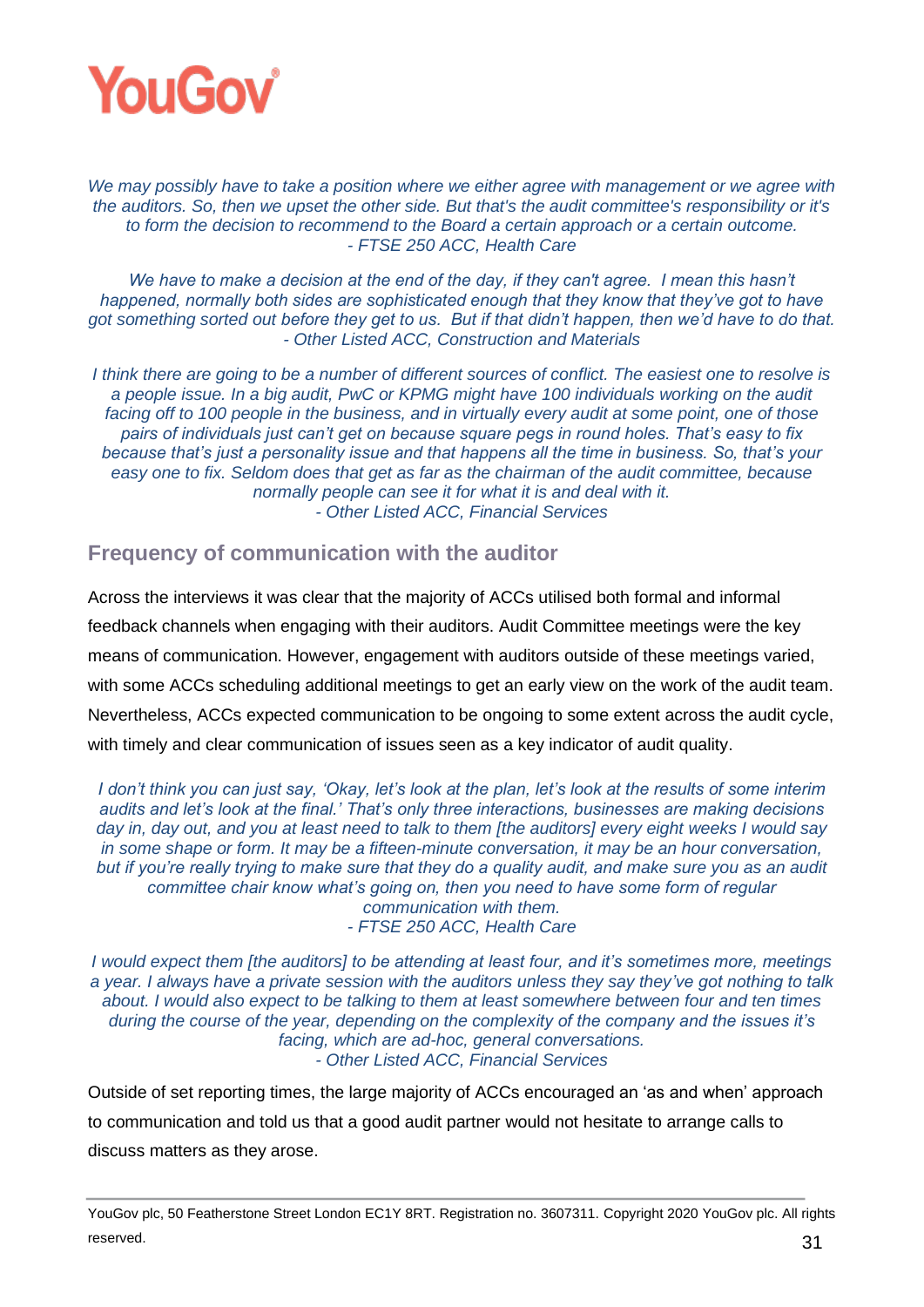

*Well, they [the audit partner] would normally come to two or three audit committee meetings a year. I would speak to them or see them before each audit committee, and I might have one other general chat during the course of the year just to see how things are going. I think it's quite a lot to*  do with the mutual trust really. I want them to feel that the relationship is close enough that if *they're worried about something…to feel able to pick the phone up and say, 'Look, can we have a cup of coffee and just have an off-the-record conversation about something?' - FTSE 250 ACC, Real Estate*

For many ACCs, as the audit evolved, it seems that more frequent contact was needed if serious issues were uncovered and needed to be resolved.

*It depends what you are dealing with … clearly with Covid-19, if you are in a bank among many things it's going to do is increase the provision for loan losses, and provision for loan losses is the single most sensitive accounting and audit judgement. So, the engagement with the auditor is, I won't use the word continuous, but you may have a conversation once a week as it evolves. So, that could be, if you've got a big issue going on, it can be very frequent. - FTSE 100 ACC, Financial Services*

A majority of ACCs mentioned that issues needed to be raised by auditors in a timely manner in order for them to be appropriately dealt with. Delays in auditors reporting issues could have a significant impact in terms of signing off company accounts. Surprises late in the day were not appreciated or conducive to quality and a good service.

> *If things are being challenged at the audit committee you've got a problem. - FTSE 250 ACC, Automobiles and Parts*

*What I like is to have an audit committee [meeting] shortly before year end where all the issues are out on the table and we have the conversations and the challenge then, because that means people have still got time to change their minds or do more work or back down. It's not very helpful the day before a set of accounts are signed, to challenge the auditors. It's too late, you are where you are.*

*- FTSE 100 ACC, Financial Services*

*Raising issues in a timely fashion is extremely important because there is so much preparation to be done before you put out press releases and things like that these days. - FTSE 250 ACC, Industrial Goods and Services*

Many ACCs reported having telephone calls with auditors as well as face to face meetings; the face to face element was seen as being beneficial for clear communication and establishing a good professional relationship with the audit team. However, many noted that given the restrictions on face to face meetings in light of Covid-19, much of their contact was now online. Whether this was of detriment to overall audit quality was not clear; some ACCs were keen to see face to face meetings reinstated, while a few saw technology enhancing communications in future.

*Many times [I have contact with the auditor]. By phone, by Zoom call these days. I don't do face to face these days and I kind of think that's an issue because I don't think you can get nearly the* 

YouGov plc, 50 Featherstone Street London EC1Y 8RT. Registration no. 3607311. Copyright 2020 YouGov plc. All rights reserved. 22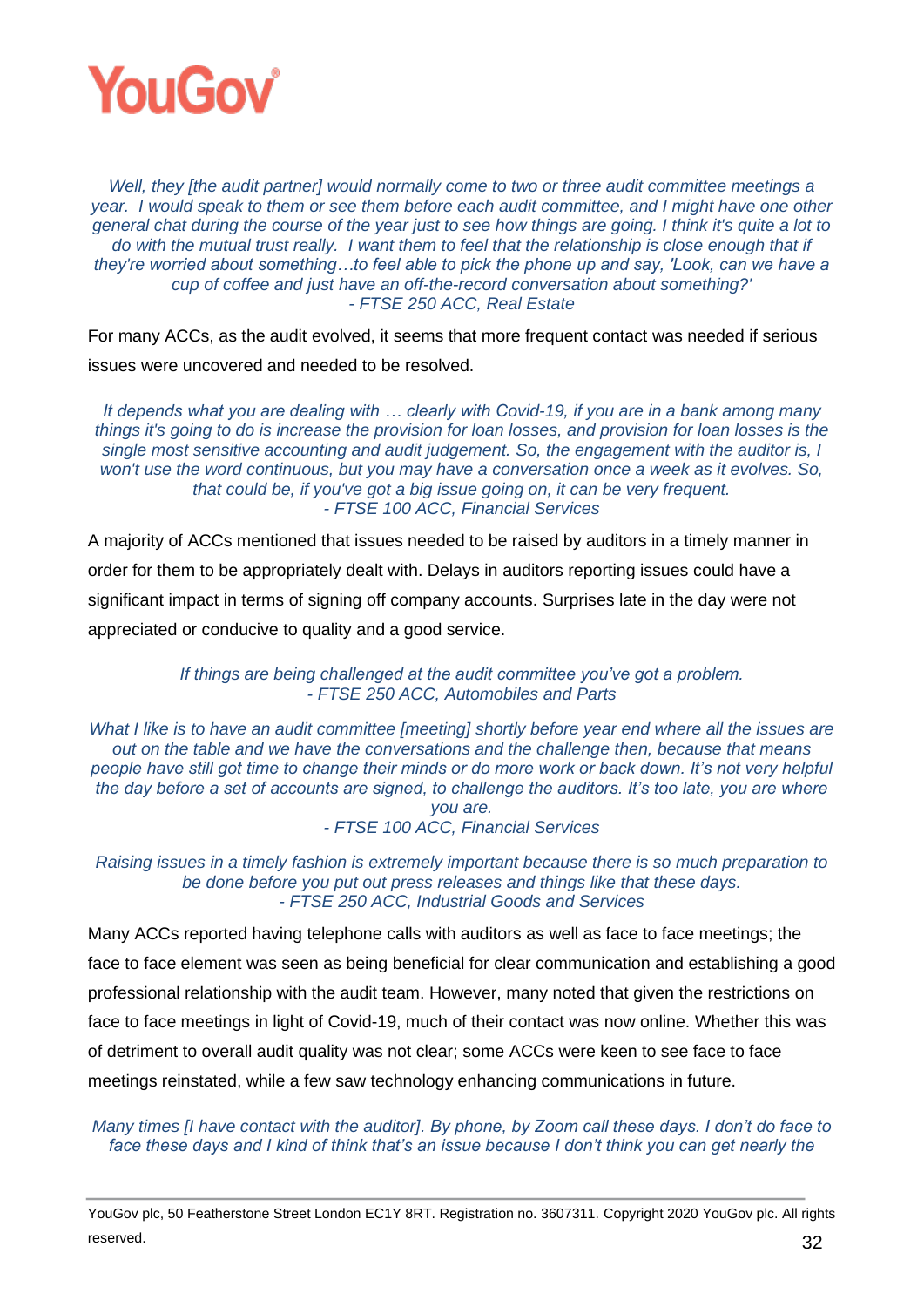

#### *same depth of conversation over Zoom or the telephone as you can get face to face...I personally*  was having these conversations face to face all the time, you know very regularly. What I'm saying *is doing it in this environment I think if anything increases audit risk. - FTSE 250 ACC, Financial Services*

*Emails, phone calls and, now, it's Zoom or Teams. I suspect that will endure, to a degree. There*  will still be a personal interaction, in terms of face to face meetings but, yes, there will probably be *some video meetings, I would imagine. It depends. If there's nothing to report, there's nothing to report so there's no point having a conversation about nothing. There is more interaction certainly at the moment. I do think that as a generality that the auditors should spend more time having informal discussions with the senior people around the audit activity. I don't think you need to just rely on them informally at meetings of which we have a few.*

### *– FTSE 100 ACC, Chemicals*

I think in the future we may find that more audits are done remotely than have been done in the *past because there's probably been a good learning curve from the audit firms as to how you can do things efficiently remotely.*

*– FSTE 250 ACC, Consumer Products and Services*

# <span id="page-33-0"></span>**Reporting in audit**

When it came to auditors' reporting, some ACCs said they would challenge where needed – often this came down to a question of technical correctness versus the implications for the business of the issues as presented. In order to challenge on the auditor's reporting, many ACCs said that they reviewed draft auditors' reports, and that this should be done in a timely manner so as to allow for proper interrogation.

*We would often look at the drafting of particular parts of the [audit] of financial statements, particularly if there's been a big judgement, perhaps in relation to goodwill, or another intangible, and what does that actually say? I would expect, if it's a significant matter, for the committee to look at that particular drafting. We might say we think words may be changed, or someone may say, 'I think you ought to put that in', or 'You ought to describe that.' I would expect to read the whole of the back end of the financial statements, and I will tell the committee I have done that. - FTSE 250 ACC, Industrial Goods and Services*

*I* said, 'What you have written here is technically correct but you're giving an impression that is not *wholly reasonable.' They [auditors] really need to understand who is reading the documents and the impact of what they say, as opposed to it just being technically correct. - Unlisted entity ACC, Banks*

For many ACCs, auditors' reports were often long and cumbersome, making it difficult to get to the heart of key issues. Some ACCs mentioned that this was a result of heavy regulation and auditors having to 'tick boxes'.

YouGov plc, 50 Featherstone Street London EC1Y 8RT. Registration no. 3607311. Copyright 2020 YouGov plc. All rights reserved. 23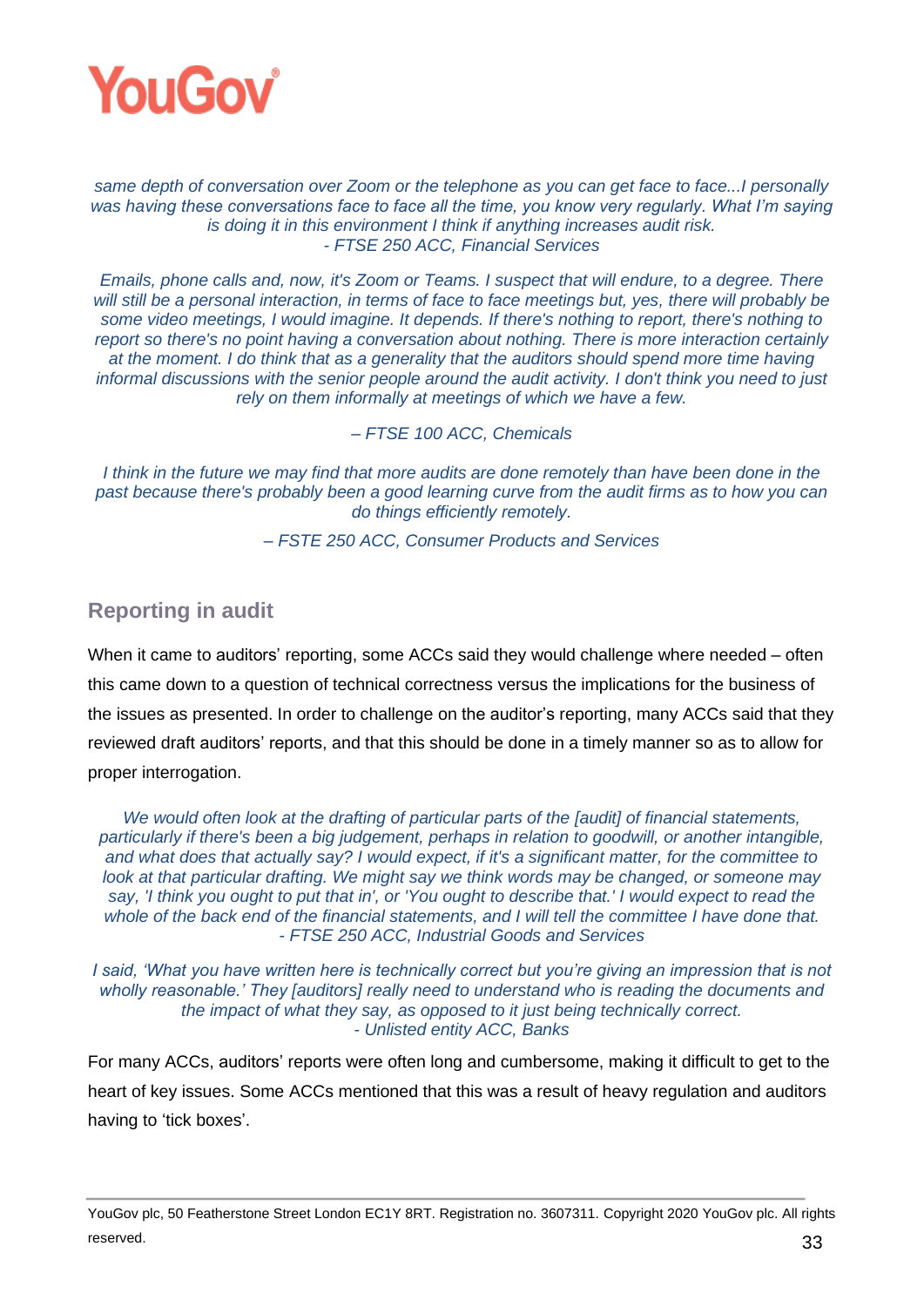

*They're pretty uninteresting reports generally. I don't think they involve very much more than, you know, a bland report to be honest. - FTSE 250 ACC, Consumer Products and Services*

*The audit report is a strange document, the external reporting. It's been extended in a very regulated way, and I'm still not sure what value it has. I think the value is far more on the internal reporting, to be honest. We get very good reporting from the auditors. What you want to know is, where were we last year, and where are we this year, and have we broadly kept at the same place within those ranges year on year? If you move, then you're distorting the results for the year potentially. So, it's that kind of reporting that we find very useful, but I'm not sure that would be appropriate for external reporting. - Unlisted entity ACC, Bank*

*All you've ended up with in the long-form reports is just a series of words … I think it's now got to the stage that it's so long that people don't read it. So, I think again it's just adding words that don't necessarily add value, and I think that's one of the problems of requiring more and more documentation and more and more words, you lose the wood for the trees. - FTSE 100, Insurance*

As with auditors' reports, some ACCs said that audit committees' reports involved a level of 'boilerplate' reporting, and there was judgement required to ensure that they were useful. Many ACCs did mention focusing on quality in their reporting, setting out how audit quality was addressed through planning and challenge; for example, outlining any feedback channels used with local teams to understand the quality of the audit on the ground. However, there was a sense that audit committees' work on quality could sometimes be difficult to convey.

*I think they regard a lot of it [audit committee report] as boilerplate. All you're looking to do is to make sure that what you refer to in the audit committee report is the same as what they [auditors] refer to in their audit report. There is so much in annual reports these days, it's so difficult to get too tightly involved in the detail of it. - FTSE 250 ACC, Industrial Goods and Services*

*We take audit quality very, very seriously indeed and it's our number one priority. So, we don't sugar coat that in any way, that's the most important thing to us in terms of external audit and we make that very clear. - FTSE 250 ACC, Financial Services*

*There is a significant amount of reporting in there [audit committee report] on the activities of the Audit Committee and how we've challenged the auditors, how we've challenged management, but also how we've assessed quality throughout the year. - FTSE 250 ACC, Health Care*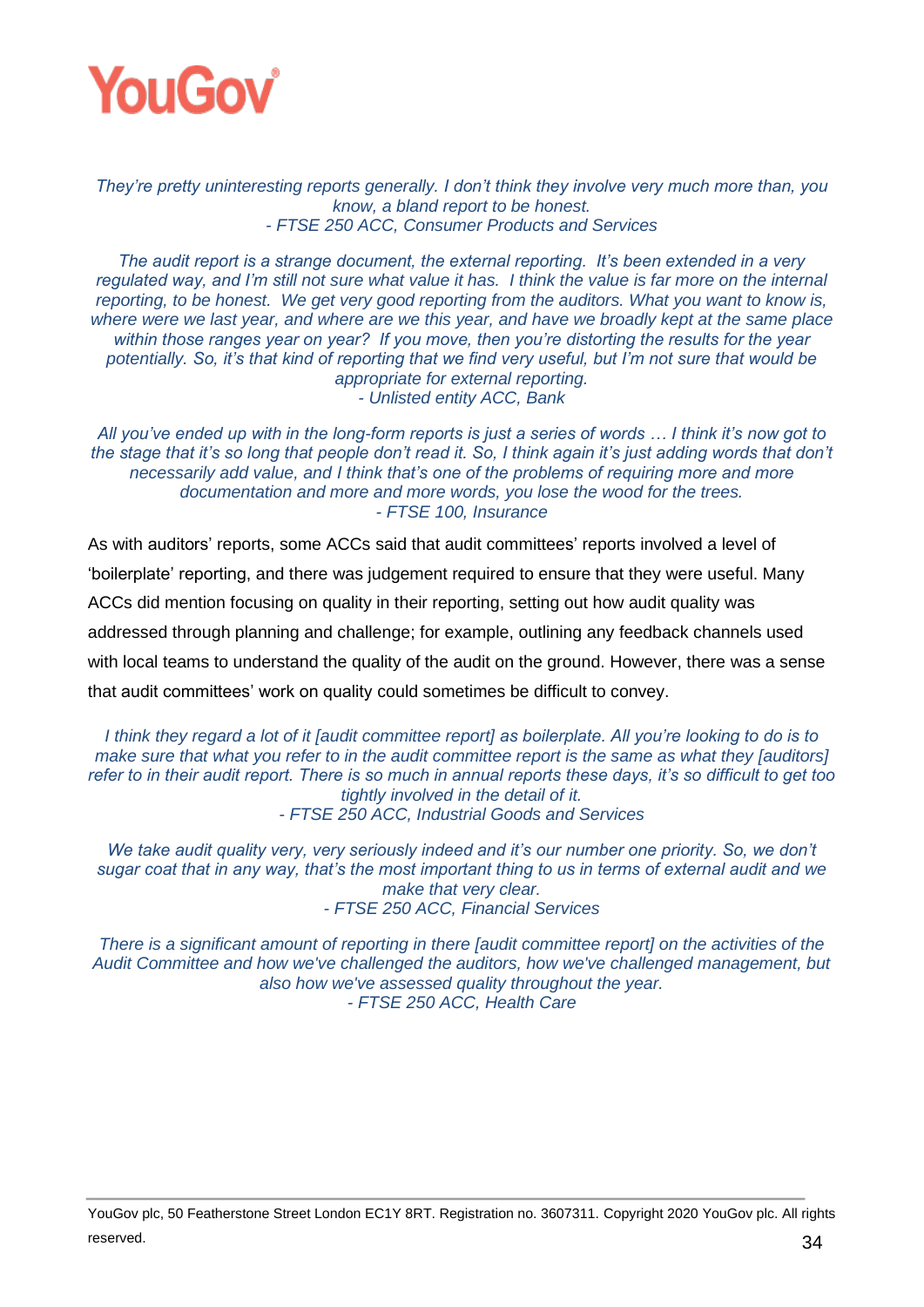

*I find this really difficult… they are expecting you in your audit committee report to be specific on areas where the auditors challenged management or disagreed with management… and to be honest…trying to put that into a formal report is actually quite tricky...if I did go to the nth degree and even give a very specific example of an area which was very contentious and we've had a lot of debate, you'd have to spend a lot of time describing that whole issue and why we resolved it the way we did. You've got to take care that the report is fair, balanced and understandable and not*  lead people off into little cul-de-sacs, where we thought this was an issue but actually when we got *to the end, we realised it was okay.* - *FTSE 250 ACC, Chemicals*

## <span id="page-35-0"></span>**Other assessments of audit quality**

A majority of ACCs were clear that shareholders were typically not engaged in audits. While many ACCs wanted more shareholder engagement there was a feeling that shareholders were uninterested, and that audits were not particularly accessible for those outside of the profession. ACCs told us that shareholders tended to be more concerned with matters of remuneration or were more likely to engage, and provide feedback, if they were distrusting of the audit firm appointed – for example if the firm's reputation had been questioned through its involvement in high profile audit failures.

*I'd love to [speak to shareholders], but nobody wants to speak to me. It's interesting, I'm trying to make our audit committee report a bit more personal and [about] what we actually do... [But] we don't tend to get any reaction, other than…people seemed to get upset that we had [firm X] as our auditors. That's the only time that people have got excited, because they've seen [firm X's] name in the headlines for something…implying that they're not a quality firm or doing a quality job. - FTSE 100 ACC, Insurance*

*Everybody talks about shareholders being very interested in audits and things, but the reality is, shareholders are not really interested in the audit. They see the audit as hygiene. The fact that shareholders don't engage with audit committee chairs is quite frankly, a mistake. Because if systemically, they're looking at the risk associated with their investment, is their company going to go bust? With every company facing severe economic difficulties, this is a very legitimate question*  right now, why are they not asking the question? And part of the reason they don't is they don't *understand it [the audit].*

*- FTSE 250 ACC, Travel and Leisure*

# <span id="page-35-1"></span>**Resourcing a high-quality audit**

Many of the ACCs told us that they had the necessary resources to fulfil their role in terms of overseeing a good quality audit. However, a minority mentioned that this might not be the case if there were changes to the role of Audit Committees in future. Additionally, one ACC mentioned that, while internal company resources were adequate, there were possible resourcing issues for audit firms. Given the technology and capacity required to audit a large business, and potential conflicts of interest, the pool of suitable audit firms might be small.

YouGov plc, 50 Featherstone Street London EC1Y 8RT. Registration no. 3607311. Copyright 2020 YouGov plc. All rights reserved. 25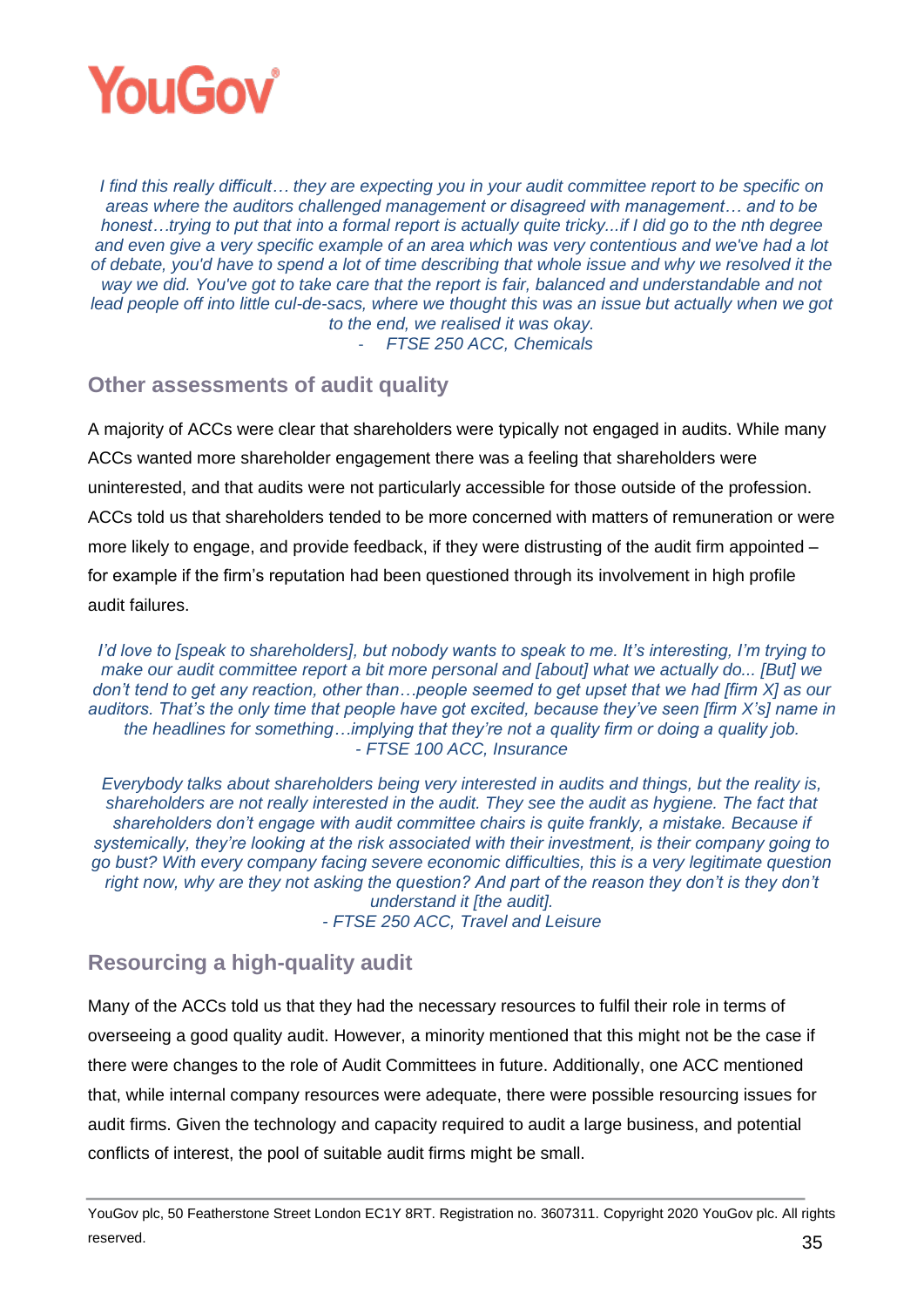

*Internally, I've got the resources in place to do it [oversee the audit]. I guess, where there is a lack of resource is [with the firms], and I don't know what the solution to this is, and I know the CMA have tried to address this, and they've tried to address it through the joint auditing, I just don't like the fact there are only four large firms that have their depth of capability. - Unlisted entity ACC, Banks*

*I think if they raised the game in terms of the responsibility of the Audit Committee Chair, you know, it becomes a lot more onerous…I have got resources in my existing company to support me in doing my audit chair role. I think if you aren't in the current executive role, I think you probably need to start to look to the company to provide you with some extra resource. - FTSE 250 ACC, Consumer Products and Services*

YouGov plc, 50 Featherstone Street London EC1Y 8RT. Registration no. 3607311. Copyright 2020 YouGov plc. All rights reserved. 36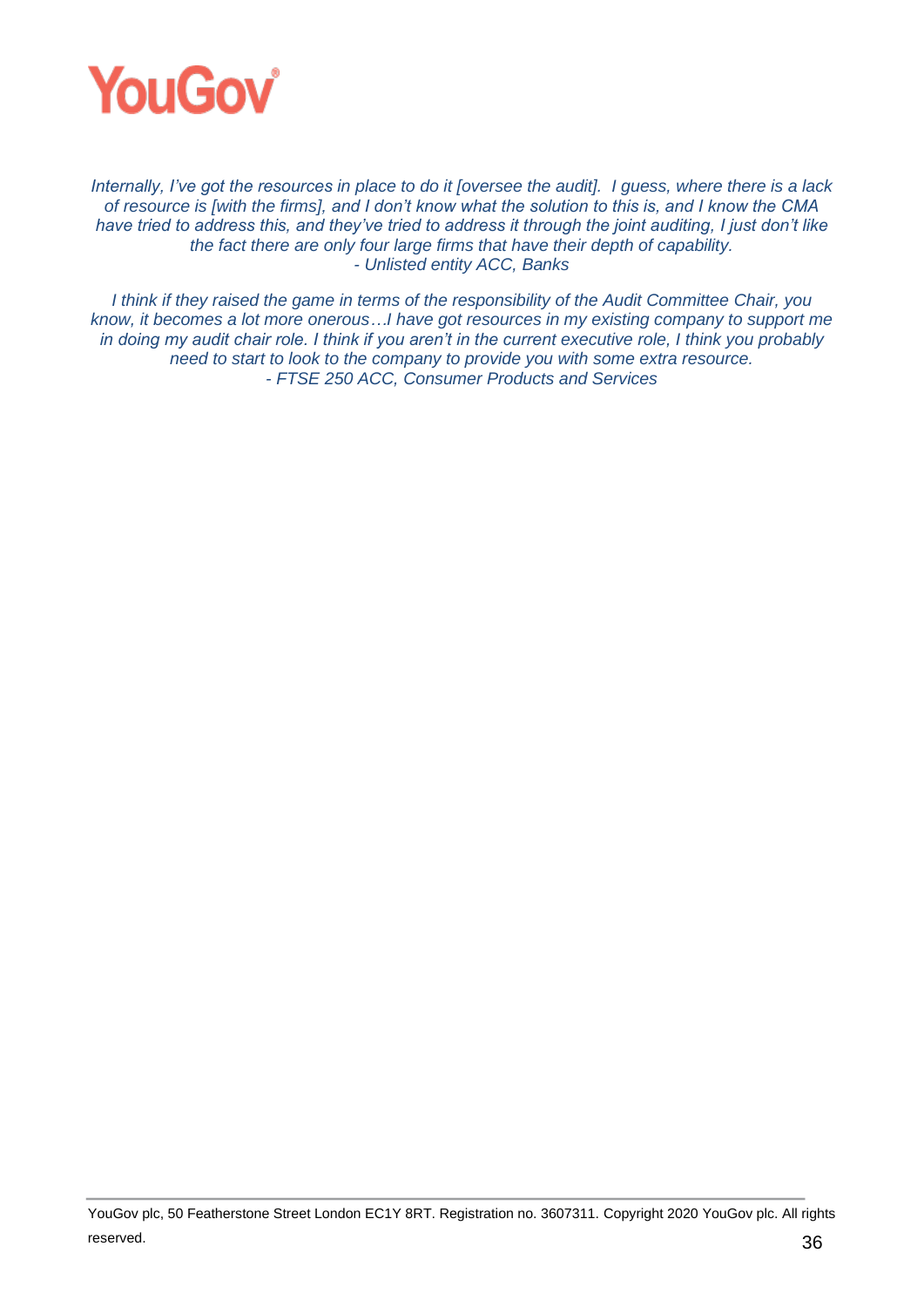

# Selecting an auditor

ACCs spoke to us at length about their auditor selection processes and the factors that were important to them when seeking to appoint an auditor that will deliver the best quality.

Three-quarters (76%) of the ACCs had undertaken an audit tender within the last five-years. Notably where ACCs had not done so, they had all conducted audit tenders at some point or were about to embark upon the process in the coming year.

Where we asked how far in advance, they typically started to think about the audit tender process, around one year to a year-and-a-half was most common. The larger the company involved, the more likely the timescale was 18 months or more.

*…it [the audit tender process] does take quite a long time, and audit committee meetings are infrequent … every few months, and therefore you need to leave yourself plenty of headroom in the process, first to give you an opportunity to consult with the audit committee so … people don't feel it's in any way imposed. Secondly because if things start to go wrong and you've warned the firm that they they're about to do their last audit, you don't really want to be in a position of going back to them and saying, 'We'd like you to do one more year because we haven't managed to sort out the process'.*

## *- FTSE 250 ACC, Real Estate*

Many ACCs said that planning an audit tender process early was key to its success. ACCs usually planned for the process to conclude before other events in the company's calendar, such as City announcements, or in a way that enabled the incoming auditor to get to know the business better before their work began.

*It's about making sure the new auditors are independent so that they've got rid of all of their [other] relationships in my industry, or that they aren't doing any significant consulting work on judgements that they will then be 'auditing'. But it's also making sure that there's a proper handover, because you want to see this handover, one of the benefits now of auditor rotation is actually the big firms are all pretty good at handing over to each other. Back in the dark ages when I was an audit partner, it was sort of you'd never open your audit files to let the incoming firms see what had been done, because that would be a state secret and you wouldn't do it. Whereas now it's much more normal for people to share their files etc.*

# - *Unlisted entity ACC, Banks*

On-boarding of a new auditor was recognised to be a time-intensive process by a sizable proportion of the ACCs.

YouGov plc, 50 Featherstone Street London EC1Y 8RT. Registration no. 3607311. Copyright 2020 YouGov plc. All rights reserved.  $37$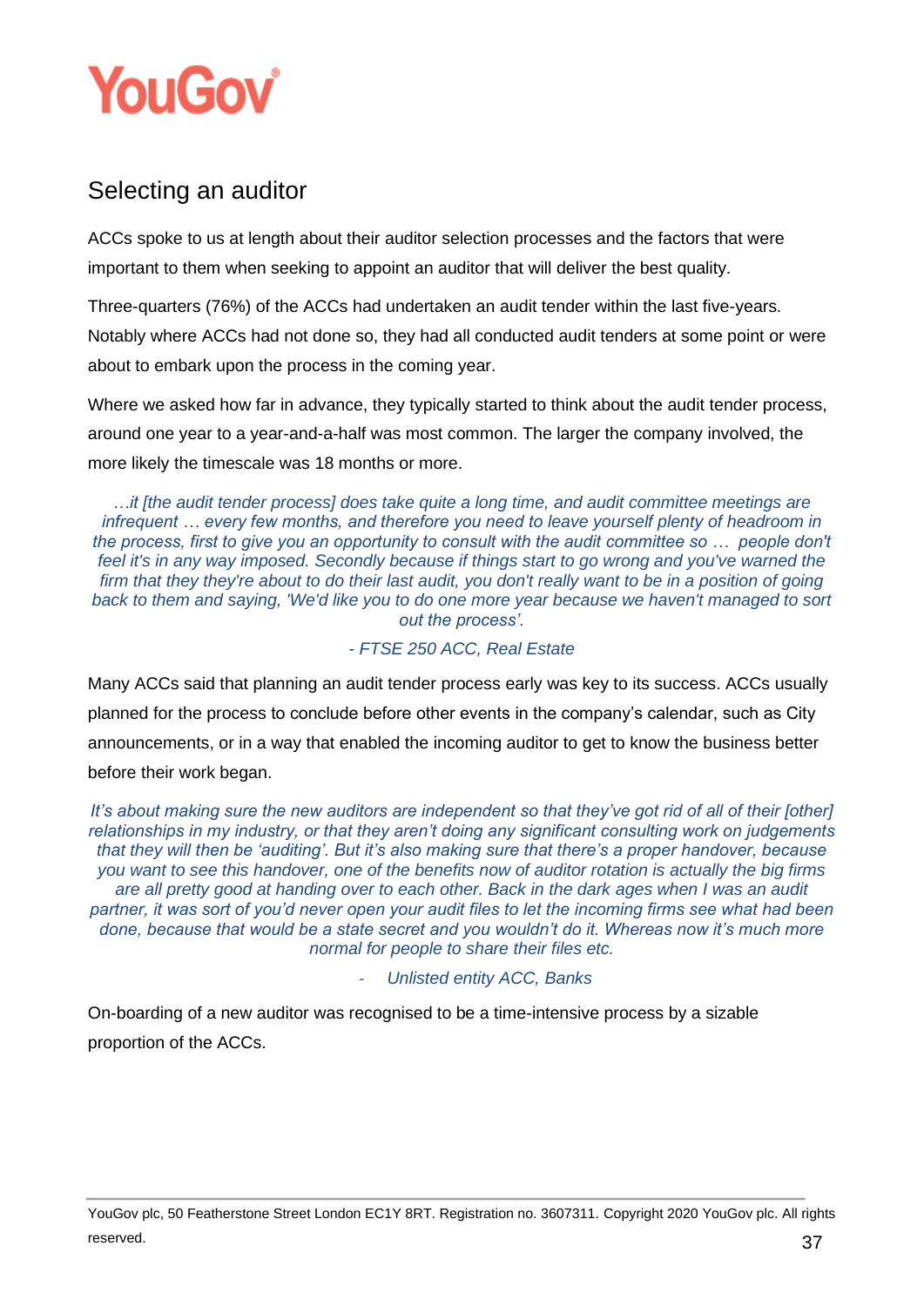

# **The audit tender process**

Most ACCs outlined a similar approach to tendering for auditors, broadly following a three-stage process regardless of their company's sector or market listing.



Deciding which audit firms to invite to tender

Most ACCs explained that deciding which firms to invite involved developing a shortlist based on whether any firms had conflicting interests, who the incumbent auditor was, and whether firms had the relevant expertise. The audit firms which made it onto the shortlist were then informed that the company was tendering and given time to respond to the invitation and prepare their pitch.

*Every year we sit down ... the finance director and me, and we share the results with the other audit committee members and some other people. We go through… a sort of questionnaire … and score them [the audit firms] out of ten through a whole range of things, pick out what's bad, and then feed it back to them as to what did work and what didn't work…we do that every year…we used the one we did this year to pull together the tender document, so that sort of nudges us into what we're looking for… So, the tender document … will say, okay, this is what we want, and this is what hasn't worked in the past.*

- *Other listed ACC, Construction and Materials*

YouGov plc, 50 Featherstone Street London EC1Y 8RT. Registration no. 3607311. Copyright 2020 YouGov plc. All rights reserved. **38**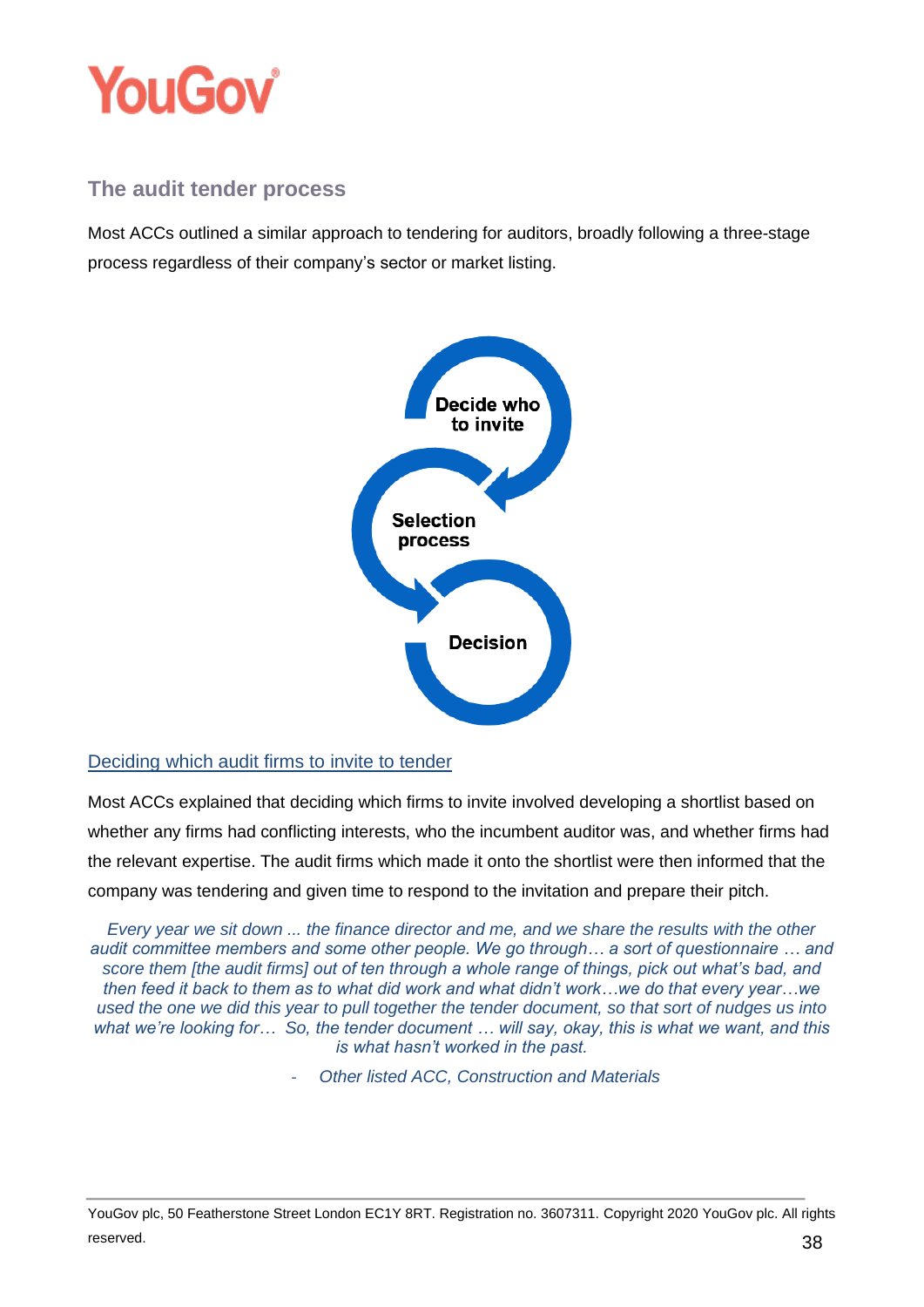

*We start with the list of all the potential candidates, which are the Big Four and the medium tier [firms]. We then look to see whether or not they've got any skill knowledge in the area that we can see, and whether they're stable. So, a number of the second-tier firms …really fall off the list because we know they've got their own trouble. A number of firms we would cross off the list … they have got insufficient resource, so if they were to take on anything more, whatever skill they have got is going to be completely overwhelmed. So, you just recognise you're just not going to be able to get the service … That generally leaves us with at least, usually about two mid-tier firms, and because of advisory work being carried out we're lucky if we can get to two of the top firms. Generally, one or two of them are generally being ruled out because they're doing other work for us, and that work's more important than the audit.* 

- *Other listed ACC, Financial Services*

Most ACCs said that the Big Four firms were approached to tender for their audit (unless a Big Four was the incumbent auditor and their time had elapsed). For the most part non-Big Four firms were also given the opportunity to bid, however some ACCs informed us they *de facto* ruled out the non-Big Four firms at the outset.

*So, we approached the other big three, the big four firms, other than our incumbent, who aren't able to continue. We also approached two or three of the next-tier firms to… advise them that we were going to undertake a tender … and to tell them the timetable and give them some background information. At that stage, all of the smaller firms declined to participate in the tender for various reasons. So, then, we were left with three out of the big four … and we then put together the timetable and process plan, and I sent a letter setting out the process, who had been invited to tender, who had accepted to tender, and why, and the process timetable.*

#### - *FTSE 250 ACC, Health Care*

When questioned as to why they might be unwilling to consider appointing a non-Big Four audit firm, many ACCs said the smaller firms lacked the expertise, and that the smaller firms themselves were often self-aware in this regard. Some ACCs mentioned smaller firms not wanting to tender for audits when they were unlikely to win, particularly given the high costs of tendering.

*In my case, this is a very specialist area, and really the only people outside the big four that cover this area, that are significant enough names, are two others, so BDO and Grant Thornton. As you start going lower down the list, other firms just simply do not have the expertise... So, it's effectively limited to the top six firms, and just to give an example, BDO for example, it's an area they decided to develop. So, a few years ago, it [my company's area] was something that did not exist in their practice, but they identified a gap and they've been building their team, and they've actually been quite successful at it, whereas in the past, maybe my predecessor five years ago, would not even have gone outside the Big Four because it is such a specialist area.* 

#### *- Other listed ACC, Financial Services*

For ACCs of larger PIEs especially, the number of suitable audit firms was very limited once they considered the audit staff and technological resources required for their audits. The shortlist of potential firms thus often ended up being self-selecting.

YouGov plc, 50 Featherstone Street London EC1Y 8RT. Registration no. 3607311. Copyright 2020 YouGov plc. All rights reserved. 29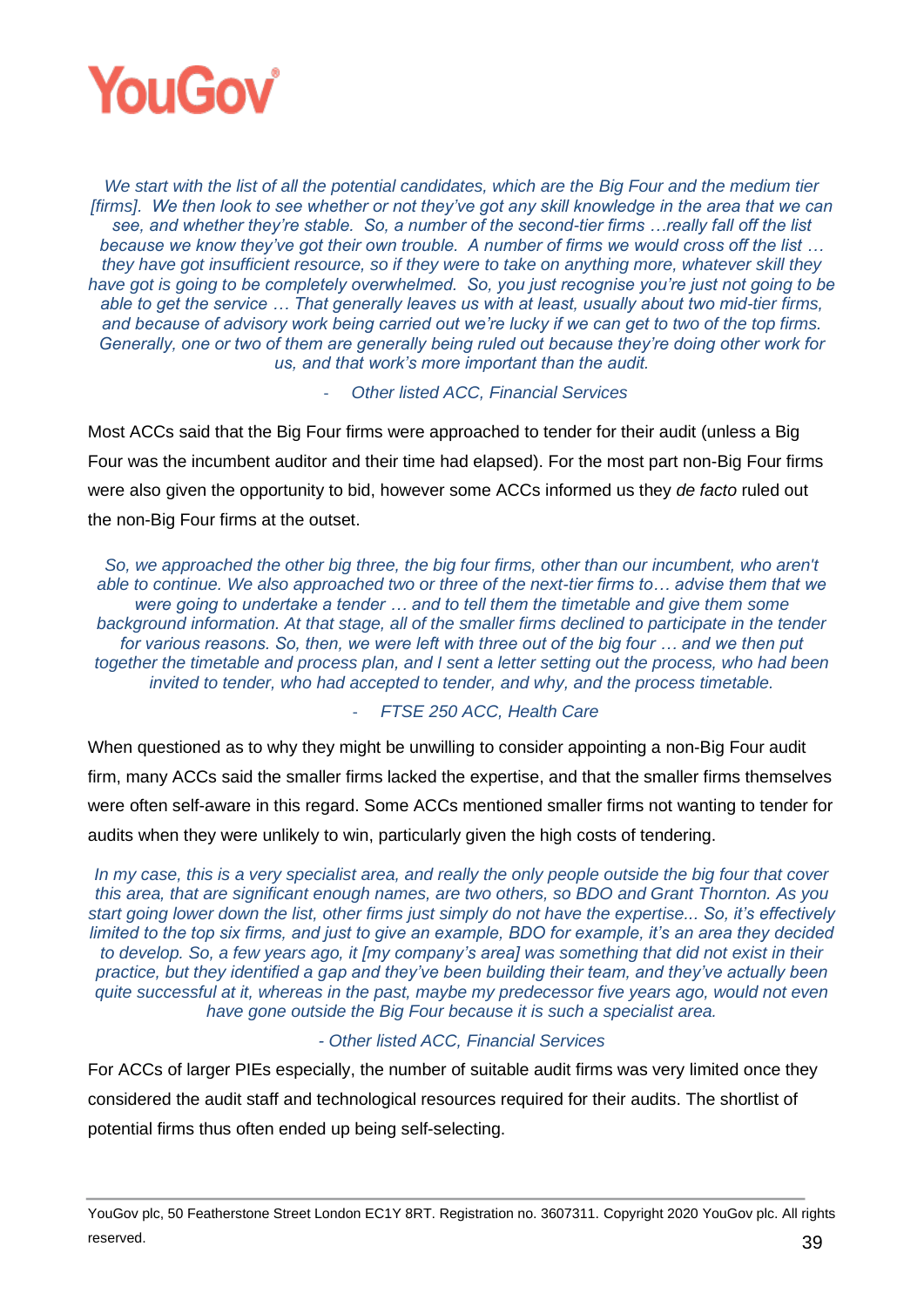

Some ACCs mentioned initial, internal meetings of the Audit Committee taking place prior to the shortlisting, but these for the most part concerned either planning the audit or other formalities before the shortlist was drawn up.

#### Selection process

Some ACCs mentioned meeting with the proposed lead auditors from each firm that expressed an intention to bid to get a sense of their understanding of their business. In such meetings, personal chemistry appeared to play a part in the ACCs' views of the prospective auditor.

*We then undertook the process, which involved, first of all, a selection of the partner to lead for each firm. So, we met with two or three partners at each firm put together … [we] met with each one of them, and we selected the one to lead who we thought would provide the best quality audit for us, and … who was going to be able to relate to management best, and to the committee. I like to have that open relationship. We then ran the process. I met, and so did every member of the audit committee, with the partner and whoever he felt appropriate to join him in that meeting through the process, to allow them to get information from us, but also for us to gain an insight on the approach they were taking. We had a formal assessment process. So, everyone in the organisation who met with the auditors through the process itself, and every audit committee member, had to complete an assessment, which was very focused on quality. We also allocated marks to each aspect of the assessment, and weighted them, and then we had the tender documents in the proposals.*

#### - *FTSE 250 ACC, Health Care*

Many ACCs said they assessed prospective auditors on their presentations and interviews and scored them against pre-set criteria. Such interviews often appeared to be a rigorous process with intense, exam like, assessment involving data rooms and dummy data. Sometimes the interviews involved input from company management:

*We established a data room to give them [prospective auditors] the information on our business. We then had interviews with them, so management interviews across our business, and then culminating in presentations from each of the two firms to our audit committee, covering the full range of what they would do for us within the audit. We removed all the fees as the basis for determining who was going to be selected … it was a very traditional process*

#### - *FTSE 250 ACC, Financial Services*

Some ACCs were keen to point out just how much due diligence went into their selection process in an effort to avoid any conflicts of interest. There appeared to be a detectable element of selfregulation at play in the selection process on the part of some ACCs.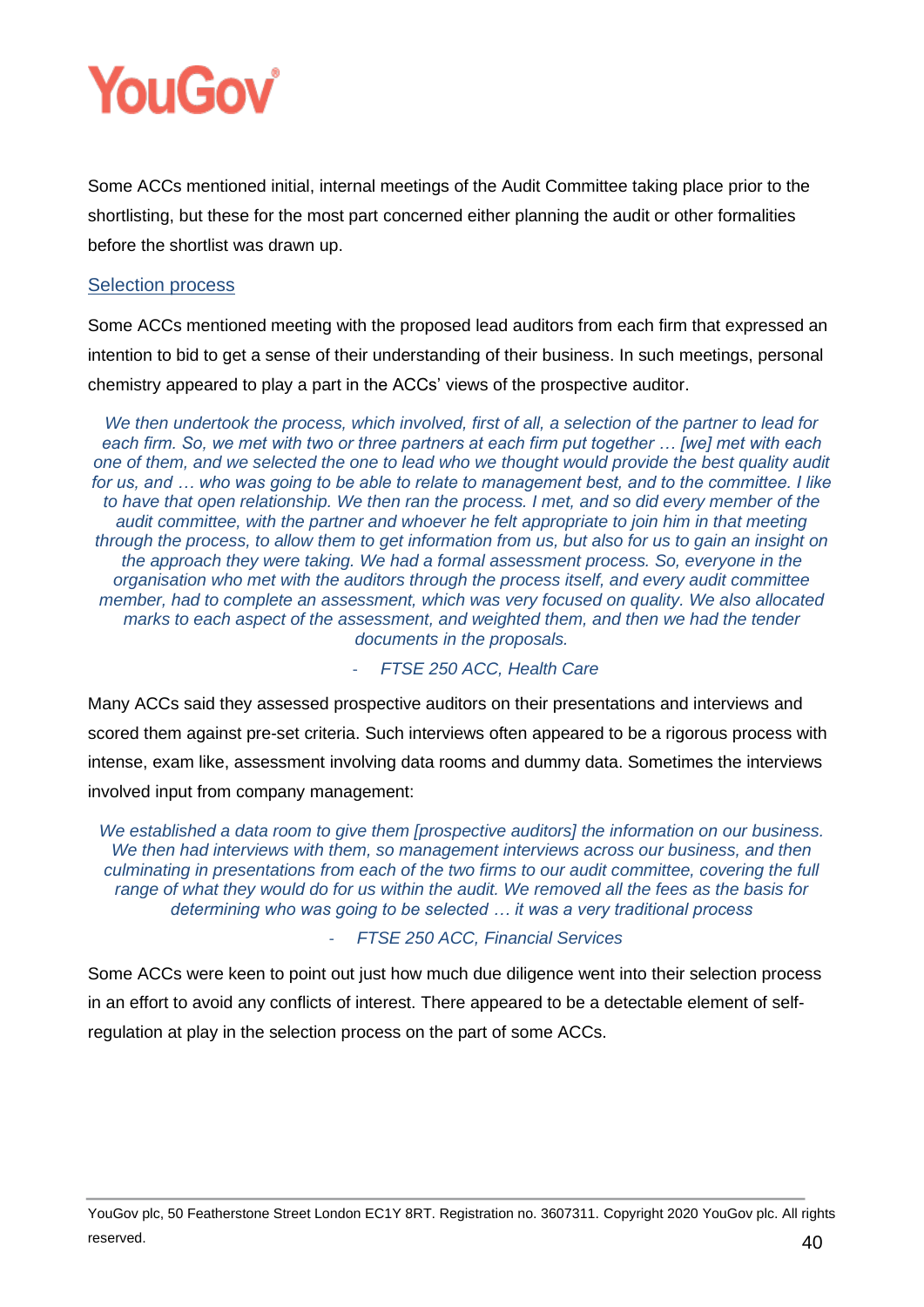

*We were concerned that there were conflicts, and we were concerned that their [the prospective audit firm] consultancy arm would be doing work for a major shareholder of our company, and then that could give rise to conflict because that shareholder was aggressive…and we thought may well be launching a bid…We asked them [the prospective audit firm] to give a categorical assurance that they wouldn't be doing work for that shareholder that would in any way conflict with the work that we were doing, and we worded it quite carefully, and they were absolutely unable, in the nicest possible way, to give us the comfort that we required, so we dropped them and we chose the next one along.*

#### - *FTSE 250 ACC, Real Estate*

While smaller audit firms often refused to tender, some ACCs also noted other instances where even some larger auditors ruled themselves out because their firm providing consultancy services could be just as, if not more, lucrative than them providing the audit. There were a handful of ACCs that reported Big Four firms might refuse to tender on this basis.

*And the further problem is the age old problem, which is not really anyone's fault, but that if you become the auditor, of course you have to give up most of your consulting work, and you are now restricted as to the maximum amount of fees that you can earn from an audit client, other than for the audit. And so, if a firm is doing a lot of consulting work and earning a tidy fee for that, then they don't really want to pitch for the audit because it means they'd have to give up the more lucrative work, which is understandable, but unfortunate. I have been involved in three audit tenders in the space of the last, let's call it six or seven years, and in every case I have been unable to muster more than two firms, and in some cases I have not even been able to muster two firms, and I've had to pretend that there is more than one firm involved in order to conduct a tender.*

- *Other listed ACC, Financial Services*

#### **Decision**

Many ACCs said the choice of auditor often boiled down to two competing Big Four firms.

*[Big Four firm] have decided that they will not be pitching, and that's partly because they're doing a very major project for us that would be at risk if they did pitch…So, we're down to a choice of two, [Big Four firm] and [Big Four firm]. We've selected their lead partners that they put forward to each of us, and we are now going through a process to choose which one, and which I will recuse myself … the final … selection, because of my prior roots…we will also issue a transparency report as to what we've done, at the end of the process, which is being written by our Head of internal audit… so that people can clearly see all the steps along the way and all the contributing*  factors of which audit quality and the ability to do the audit in key locations, these are the first and *foremost criteria.*

#### - *FTSE 100 ACC, Insurance*

Some ACCs mentioned using scorecards to inform their decision-making, with audit firms' bids assessed against a range of criteria.

YouGov plc, 50 Featherstone Street London EC1Y 8RT. Registration no. 3607311. Copyright 2020 YouGov plc. All rights reserved.  $41$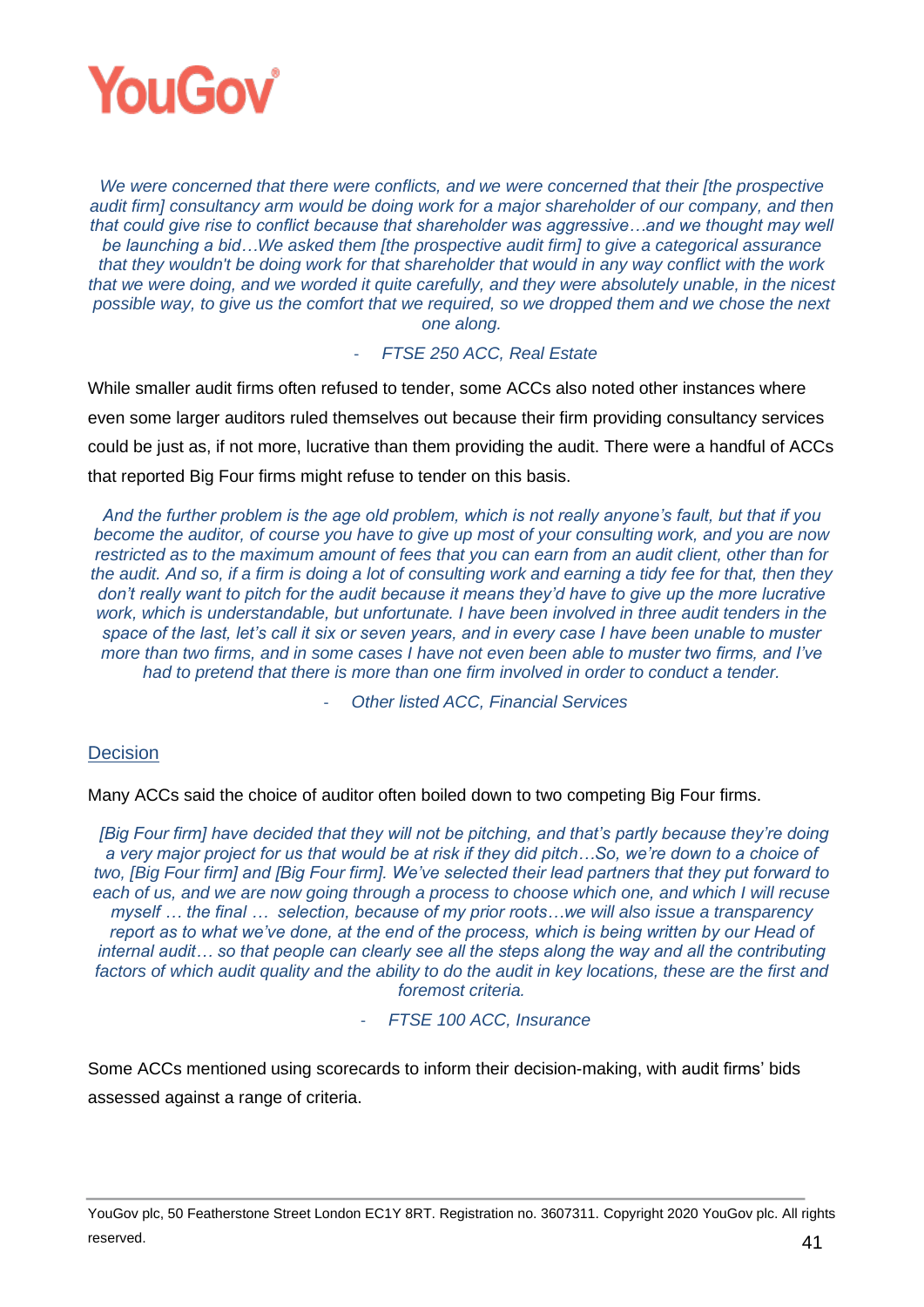

*Fundamentally, you look at the skills of the audit firm, their expertise in your sector, and then the rest of it is down largely to the presentation, to be honest, and the quality of the people that present, and have the meeting. So, generally part of an audit tender you'll have scoping meetings. Members of the audit team will meet with people across the business to understand the business. After all of those meetings the auditors will be scored, and they'll be scored on the things I've talked about previously, which is expertise, personal chemistry, all of those kinds of issues, understanding of the business, and so on.*

- *Unlisted entity ACC, Banks*

*We filled in our own detailed assessment… they also submitted written documents, so the three core inputs we had were their written documents, the reactions of the management who they'd interviewed who were not part of the selection process, and then the selection panel had a presentation from each firm. At the end of which we went through and we scored it…actually it was a unanimous decision at the end that one firm stood out. As to what they stood out on are marginal things, so certainly the degree of team cohesiveness, IFRS9 was already on the horizon and they were the one firm that talked extensively about what they would do around IFRS9 and they scored an extra point for that, that sort of thing. And in talking about what they will do for you, not how good they are as a firm - that really scores.*

#### - *MM ACC, Banks*

*With the input from the assessments across the organisation, we selected two out of three to go through to a panel interview, a presentation. Then, they presented to all of the audit committee, the Chairman, and the CFO, and the Group Controller … but the committee led on that … We then determined as a committee which one we preferred, but at that stage I then wrote back to the investors to tell them how the process had gone … and that we were, as a committee, minded to recommend to the board a preferred candidate …. [and to ask did] the investors, at that stage have anything they wanted to add to this, or any concerns or any comments? And, that I was happily available to meet with them … or have a conversation. We got one response, which was from the Investment Association just saying, 'Good process,' and that was it. Then, we made a recommendation to the board recommending two firms, but with a preferred firm, and the board approved.*

- *FTSE 250 ACC, Health Care*

In a sense, the presentation was an opportunity to "woo" the Audit Committee and for audit firms to demonstrate the variables that ACCs told us make up a good quality audit. Sometimes the top scoring audit firms would be invited to go through another round of interviews, possibly with management or other people within the company, usually from the finance team.

*…we then invited the two preferred [audit firms] …to have an interview with the chairman and also the chief executive, and that was usually with the partner and the senior management. So, they would be then having to look at two. Then at the audit committee we would then propose the preferred firm, but each of the chairman and the chief executive could give reasons why the alternative was their preference which we would debate.*

- *FTSE 250 ACC, Consumer Products and Services*

Some ACCs mentioned the audit fees as a potential factor in their decision, but generally it appears they did not play a critical role in the final decision.

YouGov plc, 50 Featherstone Street London EC1Y 8RT. Registration no. 3607311. Copyright 2020 YouGov plc. All rights reserved.  $42$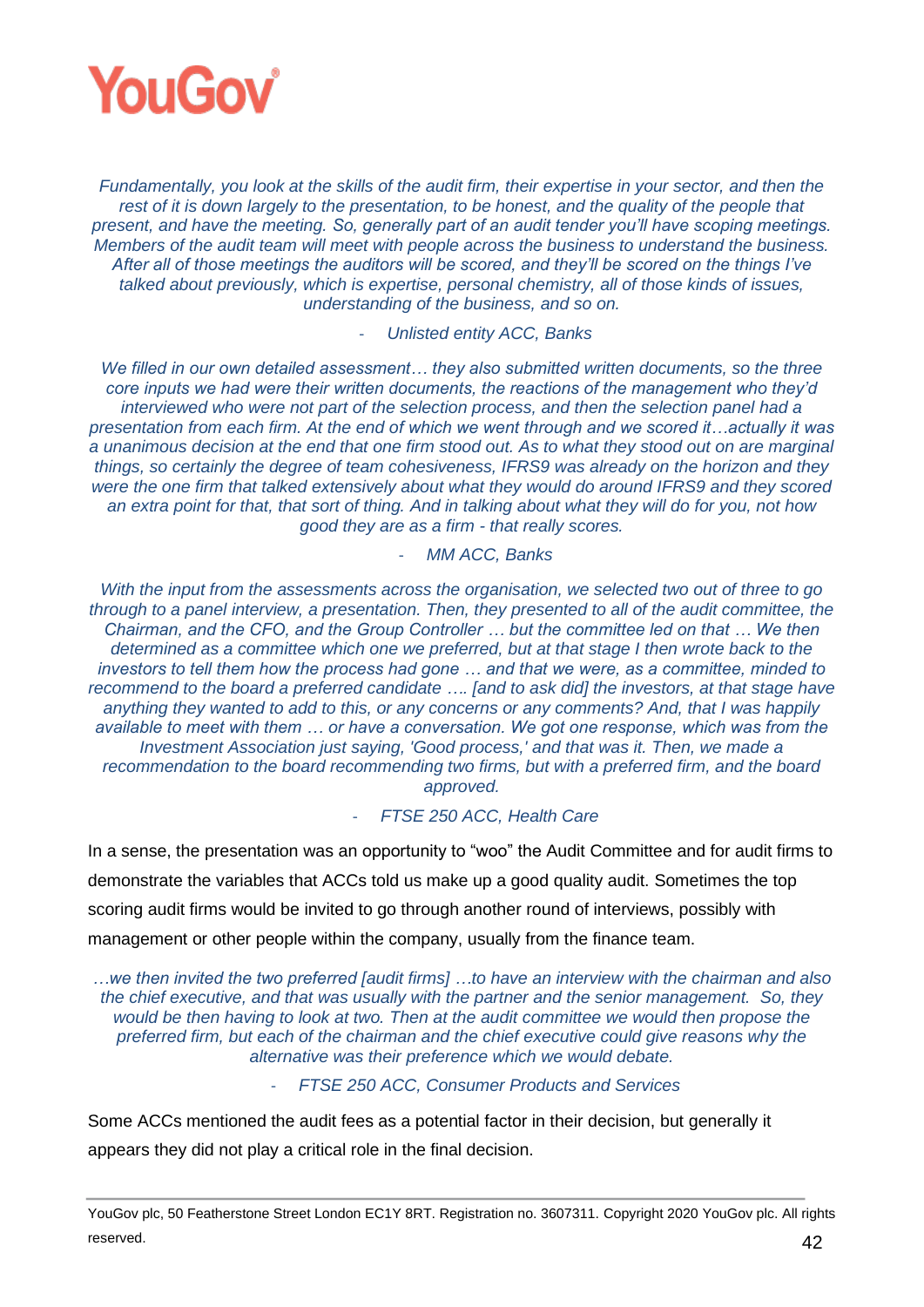

*We excluded fees from the final determination. We took into account the comments from the FRC on audit quality, in fact we deferred our decision last year because the findings on audit quality were just about coming out and we wanted to wait until we had that information before making our final call. We then followed the [outline] in the quoted annual report, and then we made our decision.*

- *FTSE 250 ACC, Financial Services*

*We compared the scores on the day to the scores from all the management meetings… and looked ourselves in the eye and said, 'Who do we think is the best firm?' And then when we've*  finished all that we opened the letter that said what the fees were...fees were absolutely not a part *of it. It was completely, 'let's get the best firm and then we'll debate the commercials afterwards'. I'm not going to judge you whether you're going to say it's a million quid. It's not interesting. On a scale of costs for the organisation, the audit fee is buttons… frankly, if you do find a situation where the one you've chosen is a bit more expensive than the others, well you go and have a commercial negotiation if you want to.*

- *FTSE 100 ACC, Financial Services*

In talking us through their tender process, many ACCs stressed their independence from company management – even if management was involved at some stages in the process – and the scrutiny the ACCs undertook of the prospective audit firms.

*Most audit committees prepare quite thoroughly for this [the audit tender] as well, I will say, so it can't be easy being a partner on the other side of the table. Another misconception, I think, in the public domain is that the audit committee is part of the company. It's not. It's full of quite independently minded people. We are non-executive directors. We work part-time for the company. We all have multiple other roles. Fascinatingly, in neither of the two recent cases did the company make a recommendation to the audit committee on whom they thought would do the best job. Interestingly, they had a name in an envelope, to see whether they had the same view, and in both cases, I think, the audit chair and committee came up with the same choice that the company would have recommended had we asked them for a recommendation.*

- *FTSE100 ACC, Basic Resources*

# **Selecting the audit firms to invite**

Selecting which audit firms to invite was identified as one of three main stages in the audit tender process. We were keen to find out more details of the criteria used by ACCs to create the shortlists of prospective audit firms, and the composition of them in terms of Big Four vs. non-Big Four firms.

On average, ACCs told us they invited around 4-5 audit firms to bid when they tendered for audits initially.

YouGov plc, 50 Featherstone Street London EC1Y 8RT. Registration no. 3607311. Copyright 2020 YouGov plc. All rights reserved.  $43$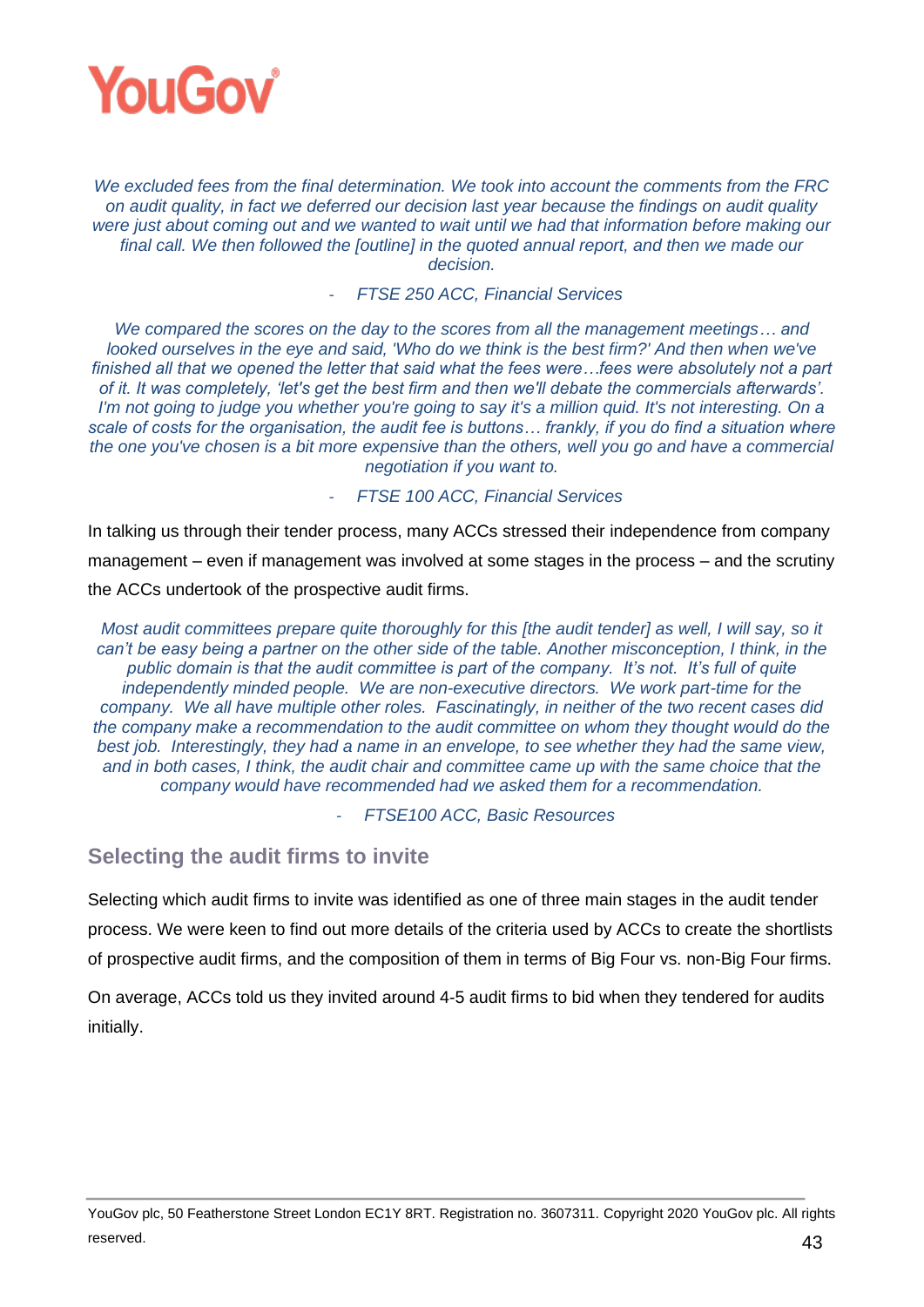



A majority of the ACCs indicated that they invited four or more firms to bid when tendering for audits. A fifth (20%) of ACCs said they invited more than five firms to tender. Seven in ten (69%) of ACCs we interviewed said that they invited non-Big Four firms to participate in tenders. While many ACCs indicated that they made an effort to include smaller firms outside of the Big Four in their tender processes, they also indicated that many of those firms either declined or said they were incapable of carrying out the audit and thus were unable to bid.

*I'd always have one outside the Big Four...Because I think the market needs to - because it's unhealthy to only have four, and I think it's everybody's responsibility to try and make sure that if there was a firm that can do just as good a job as outside the Big Four, that they get a chance to tender for that audit I think.*

#### - *FTSE 250 ACC, Real Estate*

*First of all, we looked at those firms in the market who might be able to provide our audits, so we*  looked at the Big Four firms and then we looked at the second tier, and we asked if they would be *interested to tender. Two of the Big Four couldn't tender because one was … out of time anyway, and another of the Big Four … were doing some advisory [work] with us so did not tender. So, we were left with two of the Big Four, and then we looked at the second-tier firms, and they either did not have the interest, or the specialist skills required to enable them to participate in tender. So, they each withdrew. So, we were left with two firms - two of the Big Four…*

#### - *FTSE 250 ACC, Financial Services*

For those ACCs who told us that they did not invite smaller auditors to participate in their tenders, the reason commonly given was that they felt the smaller firms simply did not possess the necessary skills or expertise.

YouGov plc, 50 Featherstone Street London EC1Y 8RT. Registration no. 3607311. Copyright 2020 YouGov plc. All rights reserved.  $44$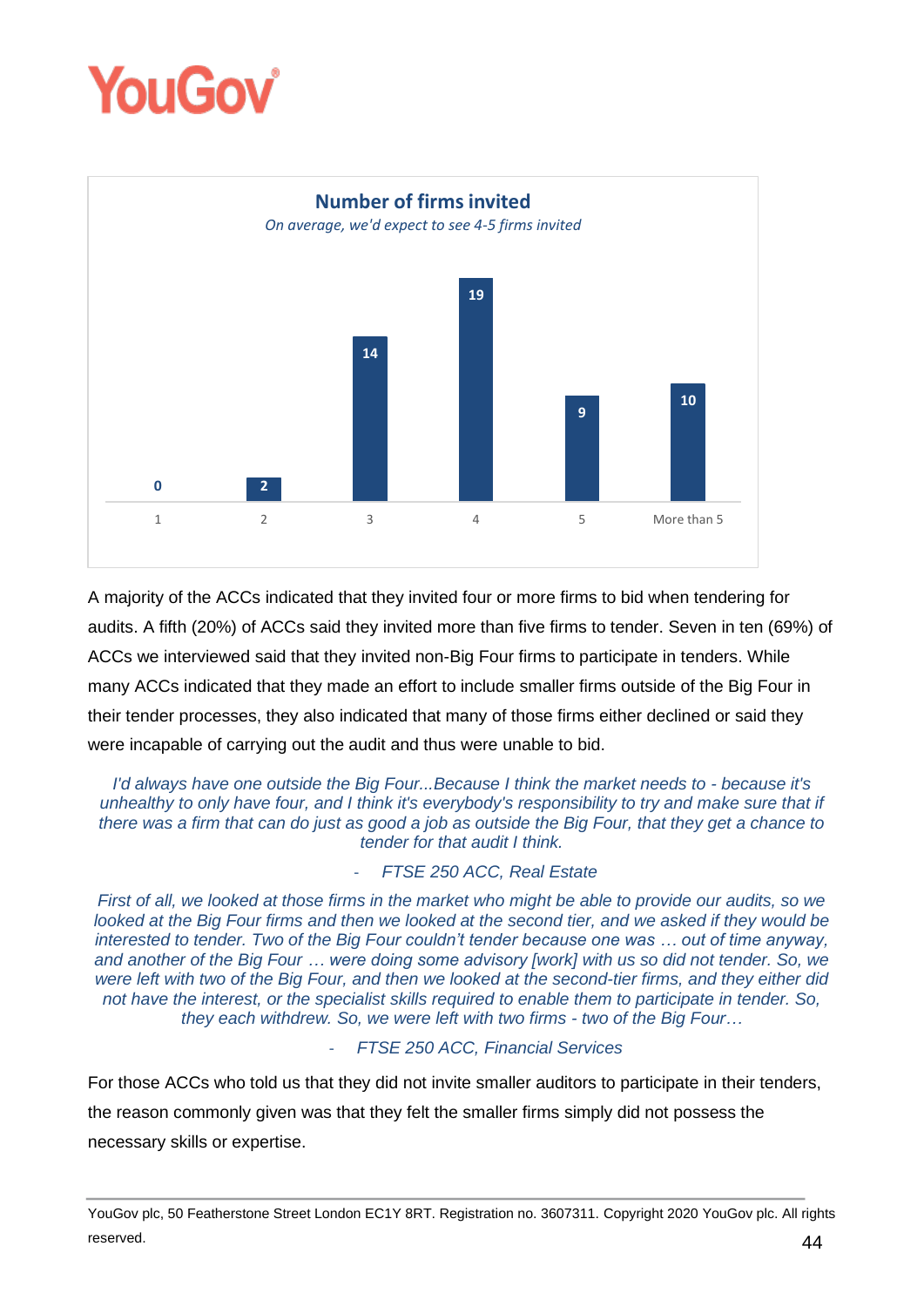

*I think there are some great people and some great products offered by those firms, and we use them in other contexts. It's not like we have got a, 'Mustn't use Grant Thornton,' … far from it, and the evidence is there to support that. I think that the issue with the audit is that they [smaller audit firms] have not got a big roster of audit … With those more technical sorts of industries I've referenced, you know, pharmaceuticals and financial services, oil and gas and energy, where there's pretty deep subject matter expertise, you really want to make sure you've got a firm, and in particular a set of people, on your account who have got relevant experience to bring to bear. Otherwise, the risk of the audit going wrong and either them or you or both being pulled up afterwards by the AQR team or the FRC … that's just not a risk worth taking.*

- *Other listed ACC, Financial Services*

*Unfortunately, still the quality of the audits from smaller firms suffers just by virtue of the fact they don't attract the same quality of staff… I generally use the second-tier firms for advisory uses where I can pick off some individuals who are very high quality but often like to work in some of these, sort of, more niche practices.*

- *FTSE 250 ACC, Consumer Products and Services*

Some ACCs indicated that they had experience using non-Big Four firms, but in capacities other than audit. Some said that, given conflicts of interest rules and the smaller firms' levels of skills and expertise, the list of prospective firms was often self-selecting.

*I think I'm right in saying that there is only one entity in the top 350 quoted companies that is not audited by a Big Four firm. I might have that wrong. If it's not one, it's only a vanishingly small number. So, from the get-go, your maximum tender list is four firms, including your incumbent presumably. There are then an array of conflicts of interest which have become more extreme in recent years, such that it is now very difficult to find firms, again your incumbent aside, who do not find themselves somehow conflicted. And I should say…that a conflict doesn't relate to something they might be doing right now, it could actually relate to something they've done any time in the two years prior to the point at which they would be taking up the audit. And, as you know, all of the Big Four firms have extensive advisory and consulting arms, and in a large company, almost all of them would be doing some kind of [advisory/consulting] work, and so the chances of a firm finding that it's fallen into one of these pitfalls is now really high.*

- *Other listed ACC, Financial Services*

*I think you want to get down to three [prospective audit firms] to present to the Audit Committee, I don't think you'd ever go down to one for example, it doesn't need to be my decision, it clearly isn't the CFO's decision, it needs to be a committee decision so you need to have choice in that scenario. To a certain extent depending on how many [firms] you want, the bigger risk is actually the opposite way round, that because of independence rules and whether people want to tender for audit work at the moment, you almost have to cross off the people who can't, then you end up with a much smaller number....Also, because of the auditor rotation, … we couldn't appoint [Big Four firm] because they've done too many years, so it immediately takes one of the Big Four out, so you're then down to the other three. We wanted some choice in second tier firms so we asked [two non-Big Four firms], actually [one non-Big Four firm] declined to even bother to pitch...Whether they thought they hadn't got the skill set or they thought we'd never appoint, discuss, but it's an expensive process to go through a pitch process for one of the big firms, or any firm, and if you're not going to get it why would you bother...? So, there's quite a lot of selfselecting out to give you the people who you can ask for tender.*

YouGov plc, 50 Featherstone Street London EC1Y 8RT. Registration no. 3607311. Copyright 2020 YouGov plc. All rights reserved.  $45$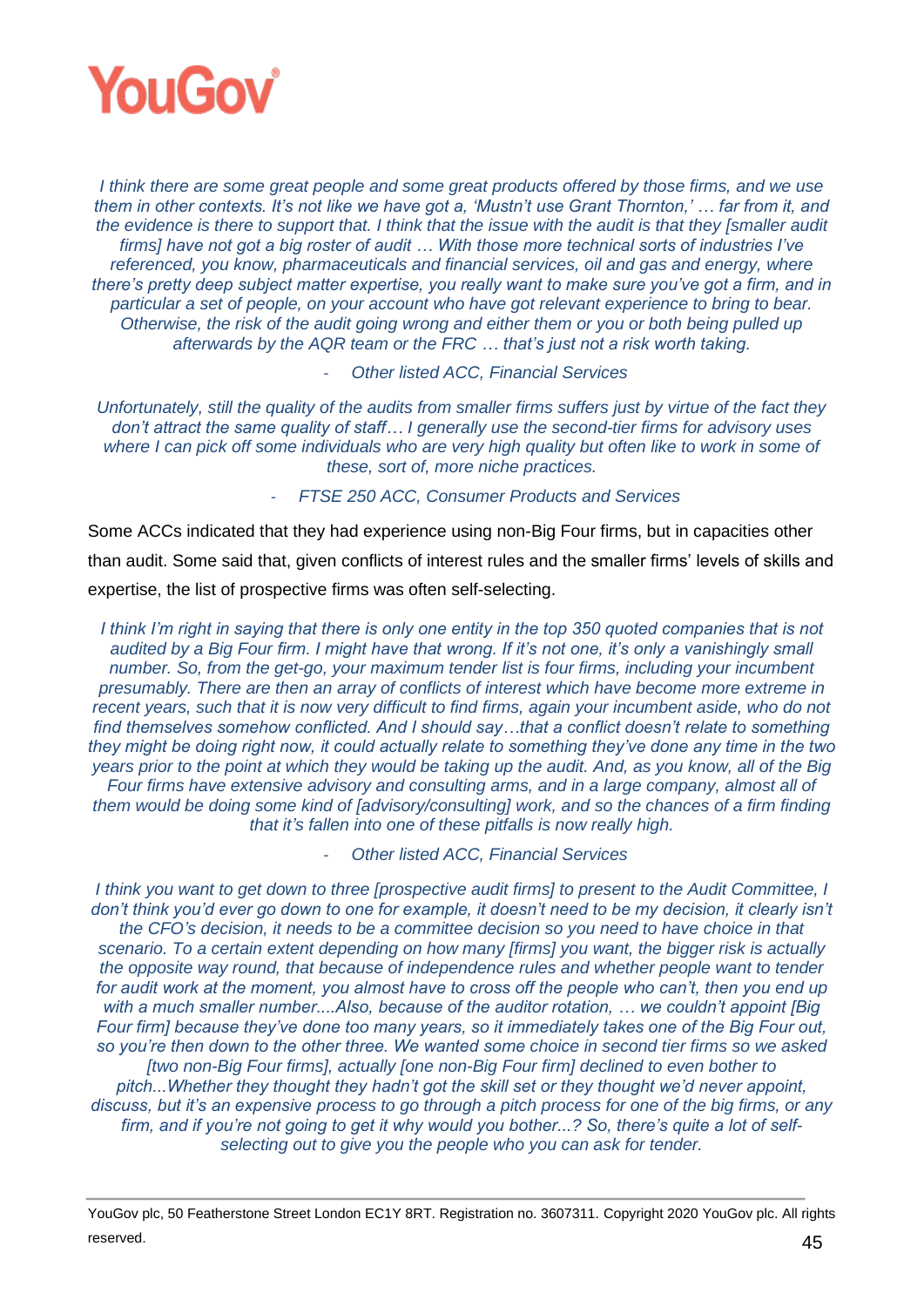

#### - *Unlisted entity ACC, Banks*

For most ACCs it was hardly surprising when a non-Big Four firm declined to bid, with ACCs often resigned to this and feeling that there was not much they could do in response. For some ACCs, the self-selecting prophecy ended up in a Hobson's choice of sorts, where only the Big Four firms had the resources and inclination to bid for the audit.

*You can't force somebody to want to work with you, that's the difficulty. Candidly there are firms that take an awful lot of money out of their clients in relation to consulting work, and actually would the audit therefore be an attractive proposition, because of the independence rules? Probably not.*

#### - *Unlisted entity ACC, Banks*

*Nothing you can do. I've had [firms] turn us down on the basis they just weren't interested in doing our audit. They said they didn't have sufficient resources and turned us down. Nothing we can do with that.*

*- Other listed ACC, Financial Services*

*We provided each firm with information and access, and part of that is access to the finance team, to the executive and what have you, but also to the audit committee. We then asked for a written proposal, and then the firms came to the final audit tender presentation to the audit committee. I should say, by this time, we had only three firms, because we'd originally had a discussion with [second tier firm], and we determined that we would not be able to appoint them. The reason for that was that they did not have the experience. The partners that they put up were, frankly, not in the same calibre as the other people we had met…So, the particular individuals that we met were not okay, so I said to [contact at second tier firm] 'We're not going to take you through.' His reaction was…very positive, 'thank you so much, because you wouldn't believe the number of people who make us do all the hard work, and then just at the last minute they've said, "Well, we couldn't appoint you because you're not Big Four."*

- *FTSE 250 ACC, Financial Services*

There were occasionally standouts which bucked the trend.

*…he [partner at non-Big Four firm] just eyeballed me and said, 'Am I wasting my time here? Am I making numbers?'. He wasn't to know our thinking. So, out of earshot of everybody else, I made it clear to him, 'You're not wasting time. Please give it your best.'* 

- *FTSE 250 ACC, Financial Services*

In the end, this ACC appointed the non-Big Four firm, but such examples were rare.

While a majority of ACCs interviewed had experience of working in a Big-Four firm, most said that their experience pre-dated their experience as an ACC to the point where things had moved so far on that this past experience could no longer be considered relevant. Decisions about the firms invited to tender were thus explained to be made on the basis of firms' capability and management of potential conflicts of interest.

YouGov plc, 50 Featherstone Street London EC1Y 8RT. Registration no. 3607311. Copyright 2020 YouGov plc. All rights reserved.  $46$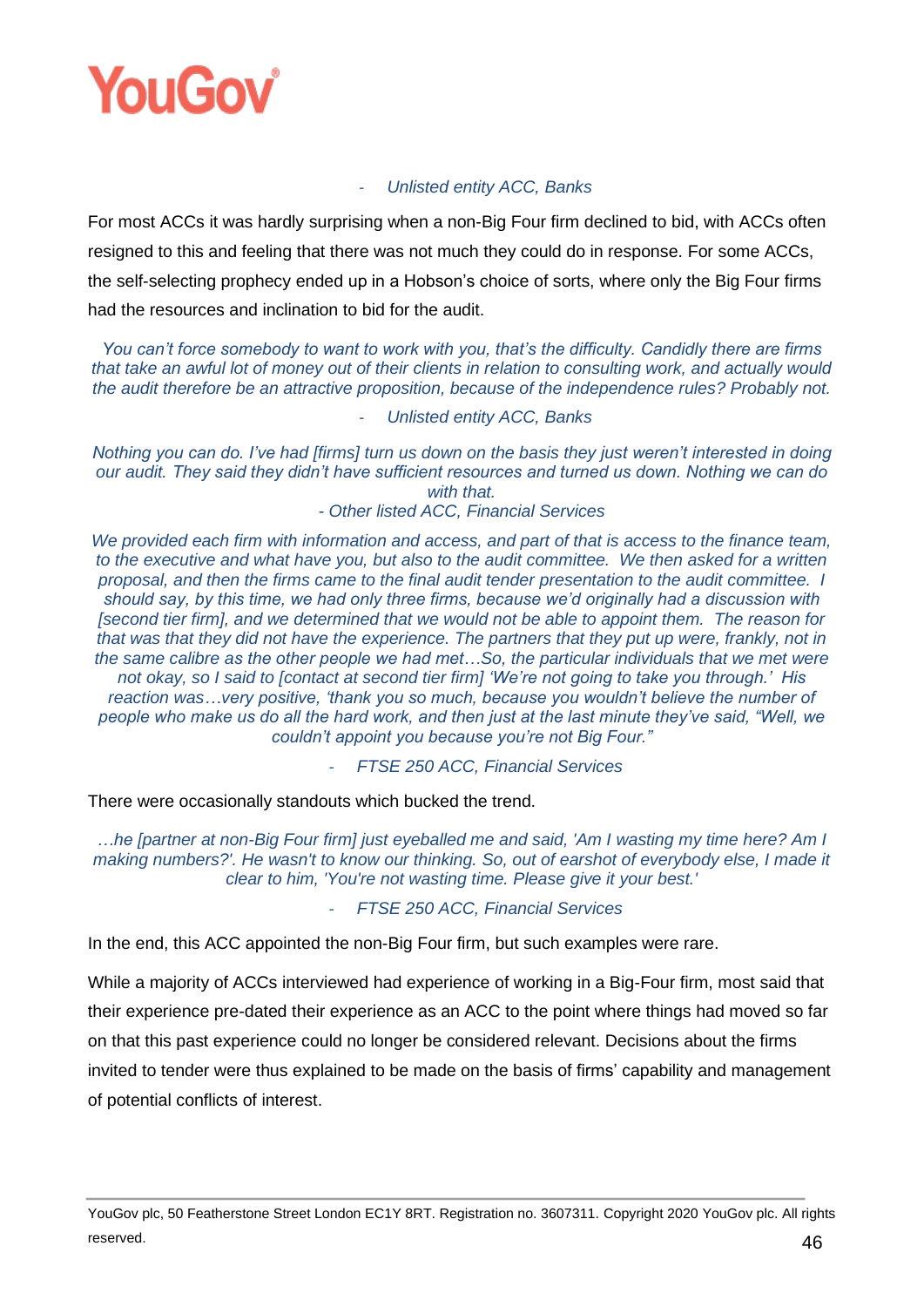

*No, I mean, it's so long ago that [experience in Big-Four firm] had no relevance whatsoever. When I last worked for [firm], it was before the merger… it's so far back it makes no difference. I have been audited in my career by all of the Big Four at one time or another, as an executive, so I know all four of them reasonably well, as an ACC, so, you get to know these people. I know less of the non-Big Four firms, because I generally always worked in large corporations, but having said that we went and talked to them [non-Big Four], and we see what happens.*

- *FTSE 250 ACC, Travel and Leisure*

*No…that [working for a Big Four firm] was a long, long time ago… I don't think I had any allegiances, no…. having been in finance for thirty years I have dealt with… pretty much every accounting firm. My views would be built on those experiences as opposed to where I trained.* 

*- FTSE 250 ACC, Consumer Products and Services*

# **Important factors when selecting an auditor**

On the whole, ACCs indicated that there were a number of elements to the selection process. We established that scorecards were often used to mark the auditors' bids and we probed into the actual criteria that ACCs might use to judge prospective auditors. The following were the main criteria ACCs mentioned for selecting an auditor.

# The lead partner

Many ACCs cited the lead partner as the key criterion for selecting an auditor. What the lead partner brought in terms of their experience and knowledge, as well as the service they provided, could make or break a successful bid.

*In one of the rotation periods, the lead partner that was proposed was just not right, and one of the reasons that it just did not feel right was their approach to the team. They talked about the team and the workload, and to the credit of the firm, after we said, 'This isn't going to work,' they changed the partner that they were proposing and clearly upgraded the team.*

*- FTSE 100 ACC, Basic Resources*

Many ACCs mentioned specific attributes they looked for in lead partners.

*I'm requiring my auditor to make sure that he has the right skillsets around the world to be able to give me the comfort that I want. I'm looking for someone who is understanding of our business, who's well experienced in international organisations and who can man the team and make sure they're doing a proper job for him. That is the skillset that is fairly bespoke to us and other major international companies, but it's one that can only begin through years of experience. It doesn't grow overnight. The lead partner's critical.* 

*- FTSE 100 ACC, Insurance*

YouGov plc, 50 Featherstone Street London EC1Y 8RT. Registration no. 3607311. Copyright 2020 YouGov plc. All rights reserved.  $47$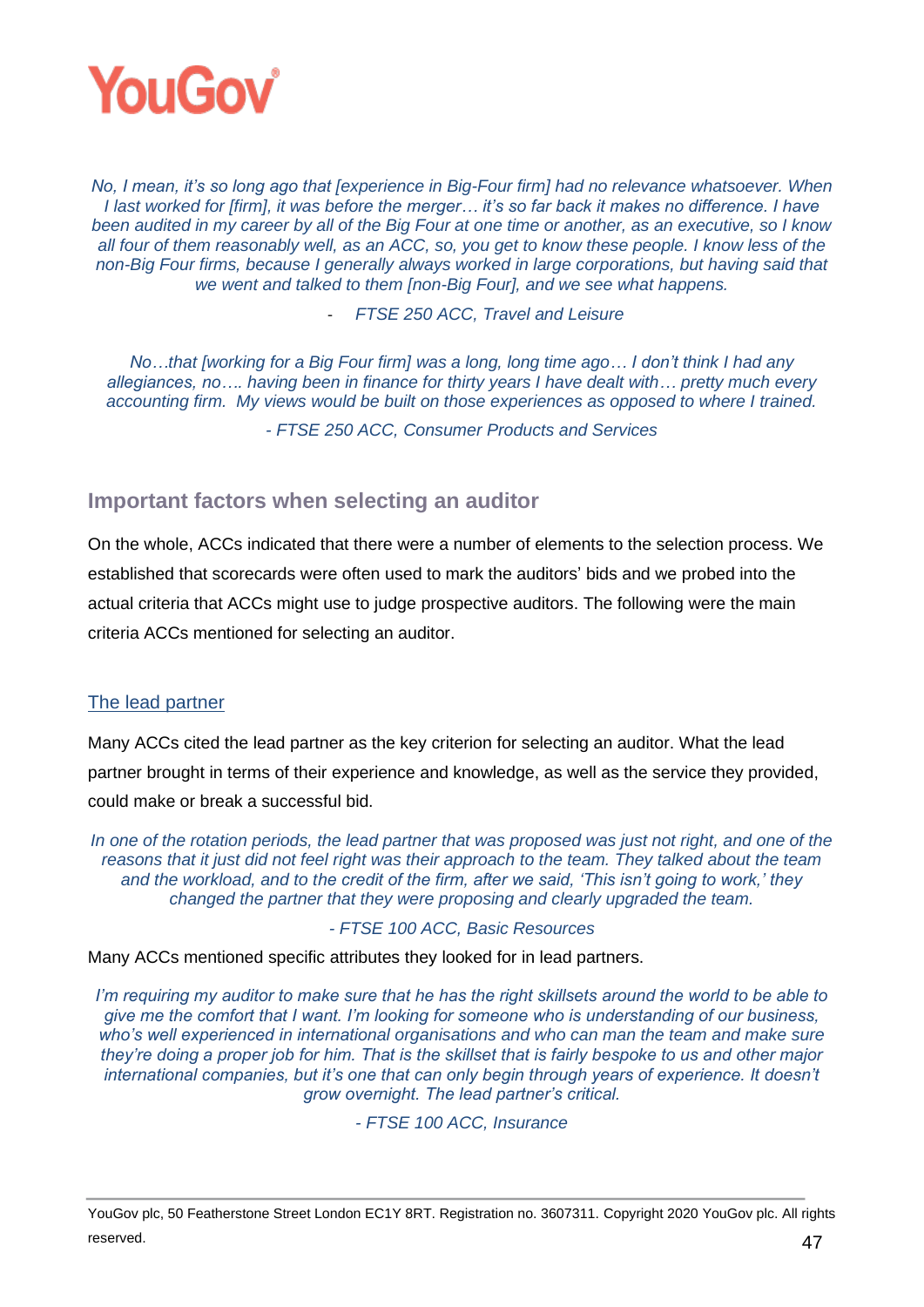

For many ACCs, the lead partner was the lynchpin that could bring together a successful audit. Their role was often considered…

*Vital. He or she is the most important person. We do it to set the tone for the rest of the team. They're the ones that have the track record, they're the ones typically who have the industry knowledge, the experience. So, the audit leader is absolutely critical. Well, it's that individual's name that sounds the opinion. So, I mean, it is personal. You have to trust the individual who is in front of you to do that job.*

- *FTSE 250 ACC, Financial Services*

A few ACCs mentioned their desire to know whether the lead partner would be conducting the actual audit, or whether their name was on the bid just for the 'pull'. Indeed, if the lead partner was not deemed appropriate for the job, some ACCs had no qualms about asking for a change in personnel that had been proposed by a prospective audit firm or dismissing a bid outright.

*We've sometimes had a change of partner, because you don't feel that the partner is strong enough. Sometimes you'll get a partner put before you in a tender process that you feel is very technical and, obviously, absolutely completely understands and is on top of the technical side of doing an audit, but you just think, 'This person is not commercial, they're not going to be pragmatic, they're not going to win an argument with management'.*

- *Other listed ACC, Media*

# The audit team

Many ACCs also mentioned the wider audit team as a key criterion when selecting a firm, and that it was important to have the 'right people' behind the lead partner.

*The right team starts with the leader of that team then you work your way down. So, there's a number of factors, but the mistake that everybody makes who doesn't get involved in this is, they think because you're a qualified auditor you can do any audit. No, you can't. If you're [large organisation], you need people who've got a massive amount of capacity, auditors who've got a massive amount, and you need auditors who understand the industry because if you don't, don't even bother [tendering for the audit]. The audit committee will never choose you, because the audit committee would be completely deficient in its responsibilities if it chose somebody who'd never done an audit in an [industry] company before. So, that limits you to two or three, four maximum, audit firms. Nobody else can do the scale, and nobody else can do the specialisation.*

- *FTSE 250 ACC, Travel and Leisure*

Some ACCs mentioned that smaller audit firms may not have the same level of staff competency and sector expertise internationally as the Big Four firms.

*Well, you want the quality of people wherever you're operating, and we're operating in 40, 50 countries. The problem with the second-tier firms is, you know, they might have very good people here in London and so on, but often you're dealing with associate firms overseas, and not part of the actual partnership. Well, from my experience, they haven't come up with the same quality. That's been the big problem when I've dealt with second-tier firms.*

YouGov plc, 50 Featherstone Street London EC1Y 8RT. Registration no. 3607311. Copyright 2020 YouGov plc. All rights reserved.  $48$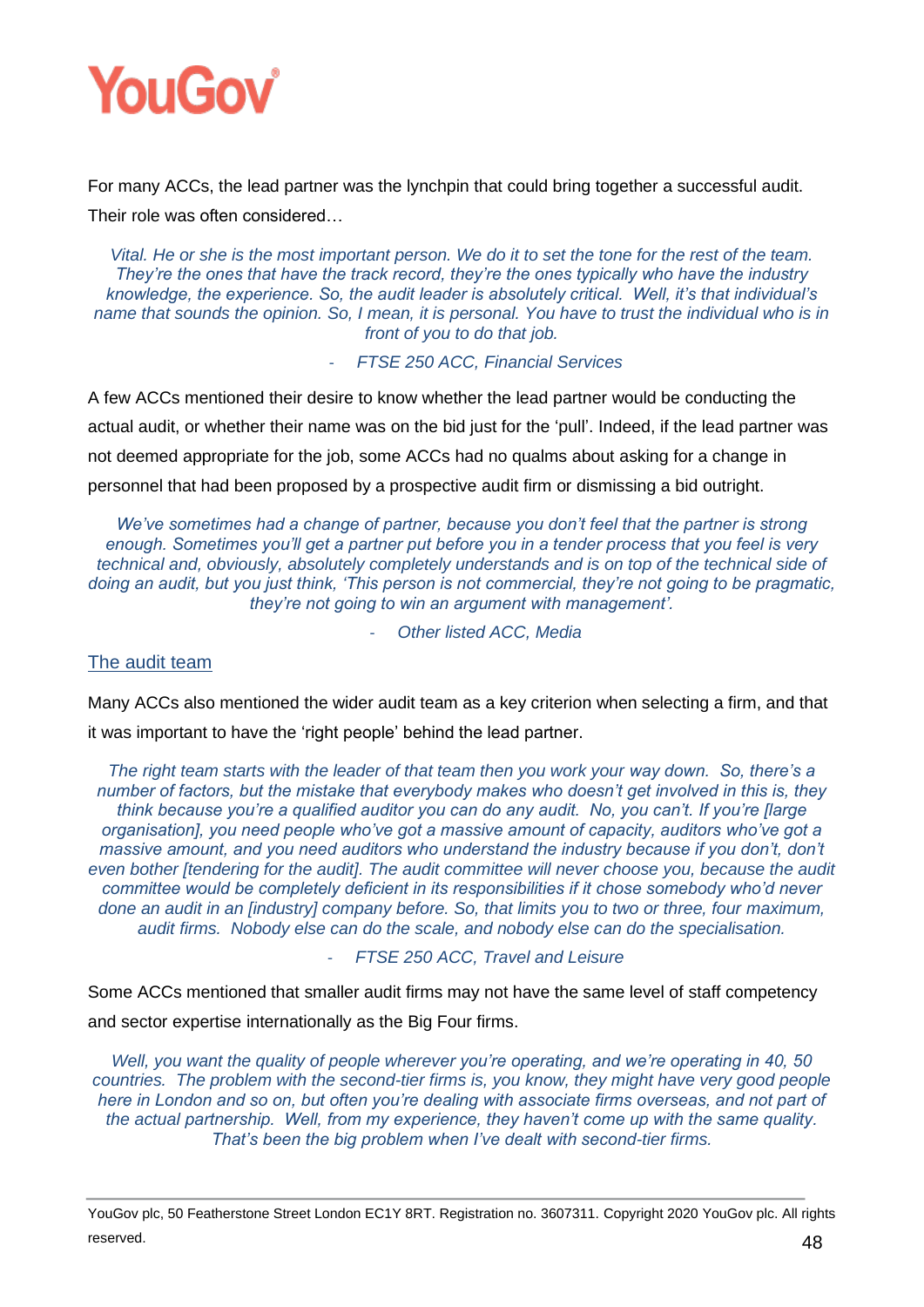

#### - *FTSE 250 ACC, Industrial Goods and Services*

Some ACCs talked about the importance of chemistry within the audit team. This was potentially one of the 'softer' criteria on which ACCs might judge an auditor's bid.

*The team that demonstrated an ability to operate as a team, i.e. it wasn't just a selection of individuals that had been put together for this particular audit pitch, or to do the audit. Now, in many cases, they hadn't actually worked together, but they had developed a relationship together through the tender process, and you could see that there was respect for each other, but also, they communicated well between themselves, because communication is absolutely critical. Then, we wanted to ensure that we had the best quality individuals with the right experience and expertise in areas like IT, pensions, real estate, you know, digital, whatever, and so we'd look at each of those individuals. That was really important to us, and … the director on the team is very, very important, and the senior manager. You know, we wanted to meet them as well.*

- *FTSE 250 ACC, Health Care*

*We changed auditors in [year], and the firm that won … convinced us they were a team, they were not a bunch of people who'd met for the first time. One of the other firms had a very impressive lead partner, but …they didn't convince me that they'd all worked together before…. if they put time and effort into the presentation, then they will come as a team and they will all contribute. When you ask questions, you will see them all contributing…I suppose it is a subjective thing, but it is the*  fact that ... you've got a sense that as a unit, this group gel. It may be that the other side, another firm has people of equal individual calibre, but you don't get a sense that they gel as a team. It is a *team thing, this. It's not a bunch of people doing a series of unconnected tasks. The way they interact with the team and the way they discuss issues in the team, I think really influences how effective their challenges are.*

- *MM ACC, Banks*

Some ACCs were also clear that this chemistry should, to an extent, extend to the relationship between the audit team and management.

*I think it's really important that the audit committee and the Audit Committee Chair have a really good relationship with the audit partner. I also think it's really important that the audit partner is a good fit for the culture of the organisation and works well with management. That doesn't mean to say they're in management's pocket. That doesn't mean to say that it's an old pals' act. When you're doing high pressured, complex processes, like a global audit, you need to have a sensible working relationship. If it's adversarial, then I think quality suffers. I think, you know, the danger is people aren't going to help people. They don't help get them the right information.*

#### - *FTSE 100 ACC, Chemicals*

Earlier in the report we mentioned that ACCs noted that when they had received a bad audit, often it was because of mistakes emanating from more junior staff but many ACCs emphasised the importance of the broader audit team.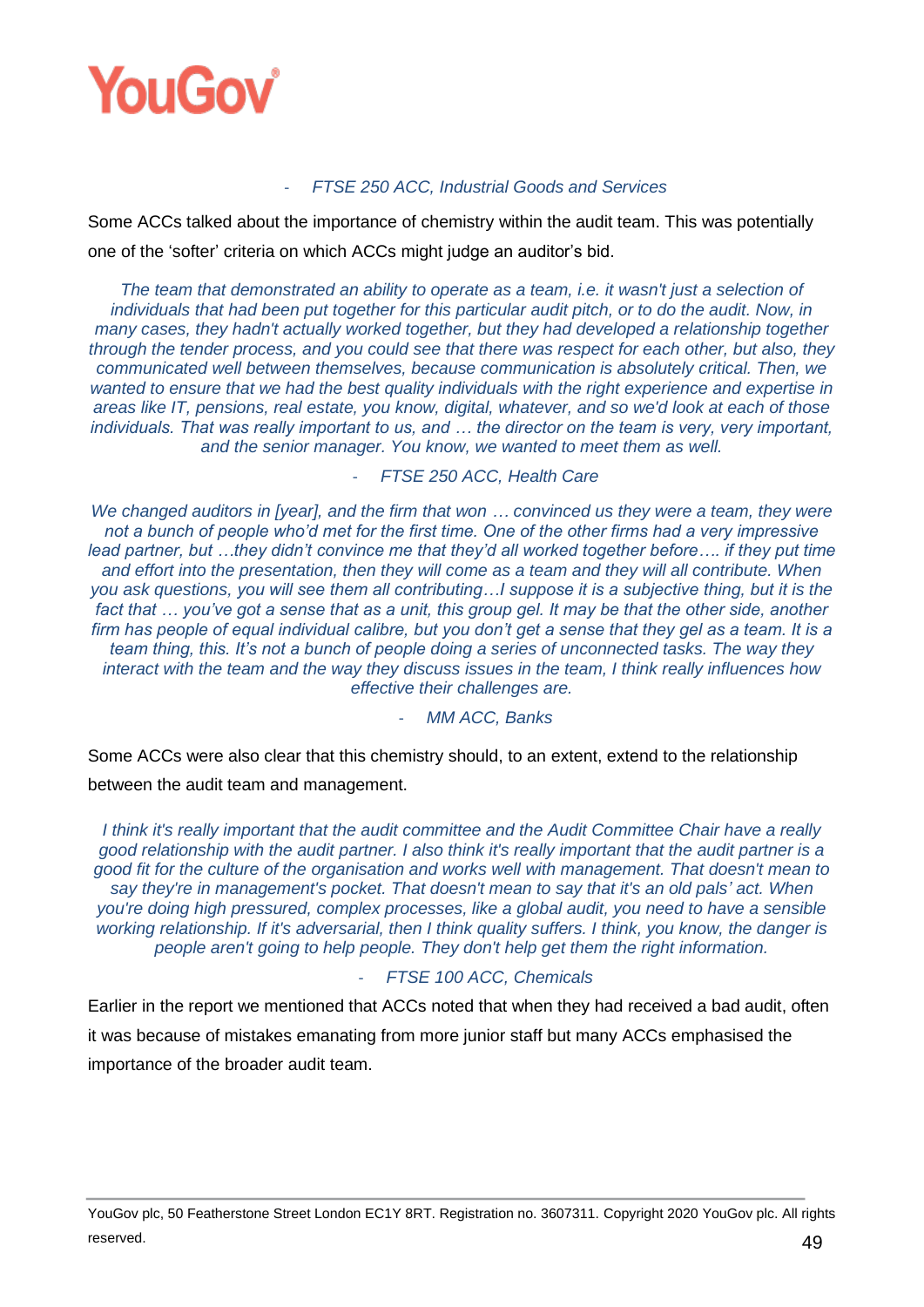

*I have, in the distant past, seen cases where issues were missed by junior staff and the lack of involvement, or poor involvement, of the lead partner or senior manager meant that they just went missed altogether.* 

- *Unlisted entity ACC, Banks*

… *the lead partner is important, but it's the junior, they're the ones who really make it, and it's down to them … of course, they need instruction, but it's really down to them as to how good a job they're doing and, overall, how successful that audit will be. … it is important because … seeing that quality of the person … why they're interested in our company, generally to understand what they're thinking, hear them talk, … frankly, how switched on they are, … that makes a big difference, and … in both cases … both juniors were different but were able to talk, and that was quite important.*

- *Other listed ACC, Financial Services*

For some ACCs, the audit team as a whole, including the lead partner, was seen as a unit; it was possible to have a 'star audit partner', but if the team lacked the expertise or chemistry, a star auditor would be unable to mitigate a poor quality audit. Likewise, it was possible to have very capable junior staff, but if the lead auditor was incapable of managing or communicating with them effectively it was possible that critical information might not be reported correctly, in a timely manner, or at all, resulting in a 'bad' audit.

# **Technology**

Technology was mentioned sporadically in the interviews. While clearly seen as an important factor by some ACCs when selecting an auditor, it was not always a deciding factor.

 *It's quite common that they [the prospective audit firm] bring a … head of technology because if you're taking somebody on for ten years you want to be very clear that there is an expectation they continue to invest in and develop both their people and their technology that they use in the audit space.* 

- *FTSE 100 ACC, Basic Resources*

Many ACCs of larger companies indicated that they would want to know that prospective auditors were using the latest technology, and while the Big Four were lauded for the impressive array of technology and tools they employed compared to the second tier firms, some ACCs were more interested in how the technology would be deployed.

*… 'how do they [the prospective audit firm] use it?' and 'what are they trying to achieve with it?'… and it depends on what type of company you are … using technology where it's appropriate is what I'm really interested in and, for me, what that gives me an indicator of is do they understand the business that they're auditing?...It's tech where tech is right.., it varies for every company.*

*- FTSE 250 ACC, Travel and Leisure*

YouGov plc, 50 Featherstone Street London EC1Y 8RT. Registration no. 3607311. Copyright 2020 YouGov plc. All rights reserved.  $50$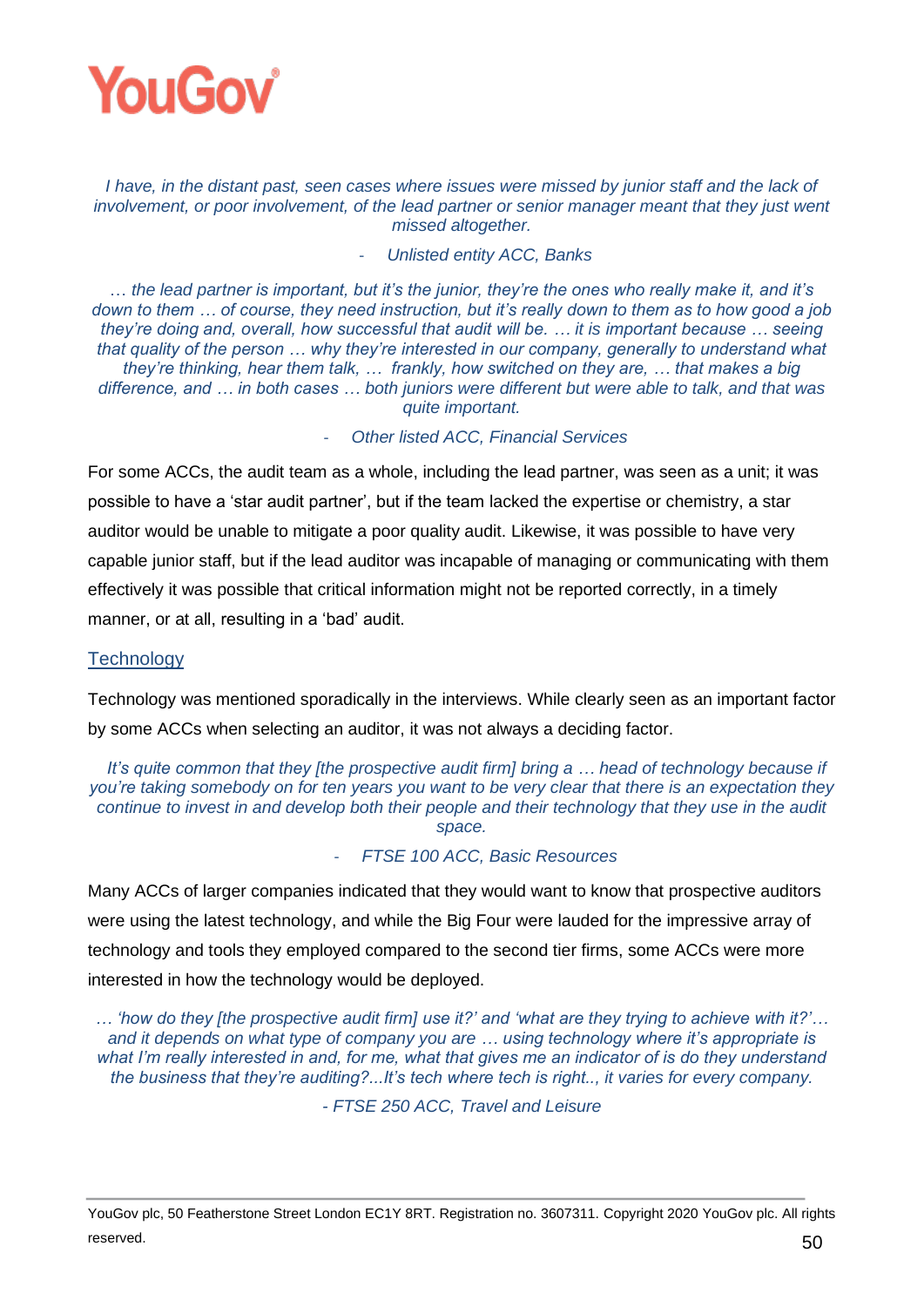

*I think there are some good examples of where the use of data analytics [in audit] is actually extremely helpful and very complementary … I do think that the data analytics capabilities are very helpful, but only when paired with really sharp minds, [auditors] who are looking at the output from these tools and joining the dots and asking the relevant questions.*

- *FTSE 250 ACC, Financial Services*

For most ACCs, an audit firm's technology did not appear to be a key factor when selecting an auditor but, all other things being equal, technology could matter if relevant to the business being audited.

## Audit quality indicators: internal and external quality reports

Some ACCs emphasised using internal or external quality reports when selecting an auditor but noted that these might not be a determining factor in a decision to select an auditor.

*Public reports and public documents, people do take into account. But I wouldn't say, to be honest, that you would rush to read those … reports before you put the tender list together.*

#### *- Other listed ACC, Media*

*Yes… they [audit firms] send [transparency report] to me every now and then, I've certainly looked through that before… [as] background reading … I wouldn't change the auditor based on that, but it's quite useful to know… what other people are thinking about, and about audit in general.*

- *Other listed ACC, Construction and Materials*

Some ACCs mentioned the FRC audit quality review (AQR) reports specifically.

*The FRC report on the audit firm in question would have to be pretty bad, pretty damning for us to exclude them from the list, but it definitely directs the line of questioning to the firm that has had a critical report, we'll probe the reasons for it.*

- *FTSE 250 ACC, Real Estate*

*We did use a lot of external input. I also spoke, personally, to … each of the firms, we asked for referees for the audit partner, the second audit partner, the audit director, and the senior manager, and we wanted two or three for each, and I spoke to every one of their referees personally…to get an insight. So, for example, there was one audit partner, lead audit partner, of one of the firms,*  who we really liked, but we weren't quite sure whether the individual was going to be strong *enough. When speaking to … two of her referees, it was easy for me to conclude she wasn't going to be strong enough, but … we definitely used everything from the FRC. We asked each firm to provide details of their, both internal and the external, quality reviews, and not just on the firm, but on each of the senior individuals in the team.*

- *FTSE 250 ACC, Health Care*

YouGov plc, 50 Featherstone Street London EC1Y 8RT. Registration no. 3607311. Copyright 2020 YouGov plc. All rights reserved.  $51$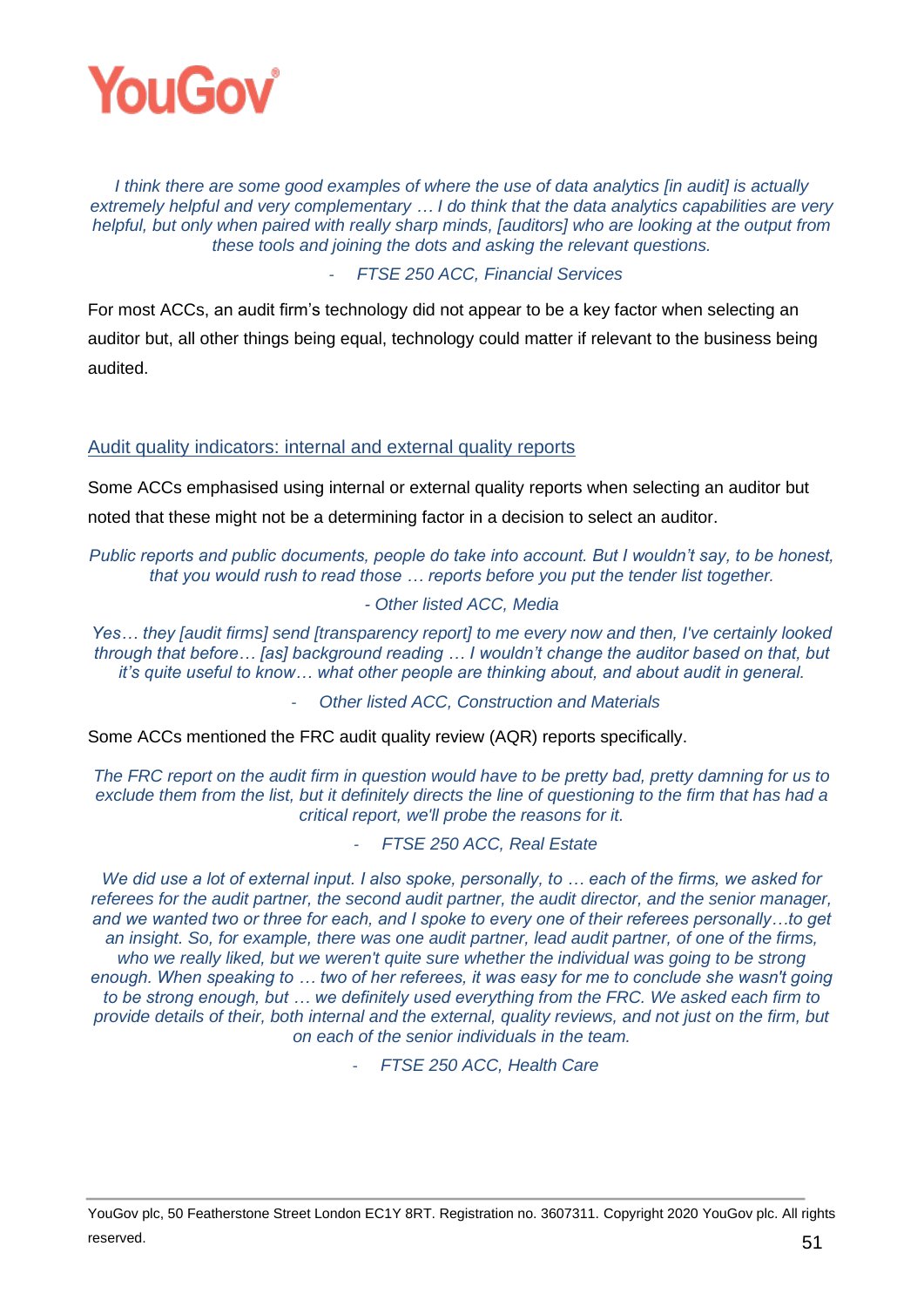

*Being honest, last time, we did a tender we didn't look at that [the FRC audit quality reports]. I think they're getting more prominence now, these reviews, and we go through the FRC reviews with our auditor… each time they are quality checked. I think that's a requirement that they have to do that with us now… [so] we do it now. So, I suspect next time we're doing a tender we would look at that … they're much more firmly on the radar these quality checks now.*

#### - *FTSE 250 ACC, Travel and Leisure*

Some ACCs were sceptical of external quality reviews and reports and suggested they might be of more use to the audit firms than ACCs.

*I've been through one of those FRC reviews. I didn't find it particularly helpful if I'm honest. I mean it came up with a pretty clean result. They picked out a couple of really, I thought, rather technical things to criticise the auditor for. They weren't things that would have had a particular bearing for me on a selection of a firm…I think, would I not choose a firm because they had been involved in some high-profile faux pas or criticism? No I don't think I would, because having worked in the profession myself, I understand that you're always only as good as your last job, and the reality is that there are situations that can overwhelm any auditor, where a company goes south in a very rapid manner, without necessarily it fairly reflecting back on the quality of the audit. As I said a bit*  earlier, I think sometimes people reach for the auditor very quickly when something goes wrong, *and of course the profession went through a horrendous period in which they were sued by everybody who thought they'd suffered a loss on shares or a company had gone bust or whatever, and I think some of the regulation we have now is actually in response to that environment. But I don't think it means that they're a bad firm or that they can't do a good job.*

- *Other listed ACC, Financial Services*

*I'm not sure how much reliance … I would put on it [the AQR report] ... if there was anything fundamental in it, you'd see it through the accounts anyway because they'd have to disclose it … I think it's interesting, but does it really change the way I think? Probably not...Well, I think it's more interesting from the auditor's perspective. I mean the auditors need to be all over whatever comes out of those reviews and I suspect they look at them in a lot of detail, particular their internal qualities teams but unless there's something fundamental that questions the quality of the audit for the company that I'm involved in, you know, I'm not sure how much engagement in it I would have.* 

- *FTSE 250 ACC, Travel and Leisure*

Some ACCs mentioned reviewing the audit firms' own reports, which could provide broader information about the firms' audit quality internationally.

*… we will want to understand what their quality record is …I have seen and read KPMG's, I've read PwC's, I've seen Ernst and Young, everybody at certain points has claimed we're better quality than anybody else, but they all have their problems. There's no question they all have their problems. So, yes, it will be an input … so I need to be happy that they have good quality, in [countries]. So, the FRC, or any quality review in London, doesn't necessarily help me ascertain that, because each of those bodies, to a greater or lesser degree, will have done their own quality assessments of the local firms. What I'm particularly interested in is how well those firms impose their quality standards on a global basis, and then they are consistent around the world, and how they manage that.*

- *FTSE 100 ACC, Insurance*

YouGov plc, 50 Featherstone Street London EC1Y 8RT. Registration no. 3607311. Copyright 2020 YouGov plc. All rights reserved.  $52$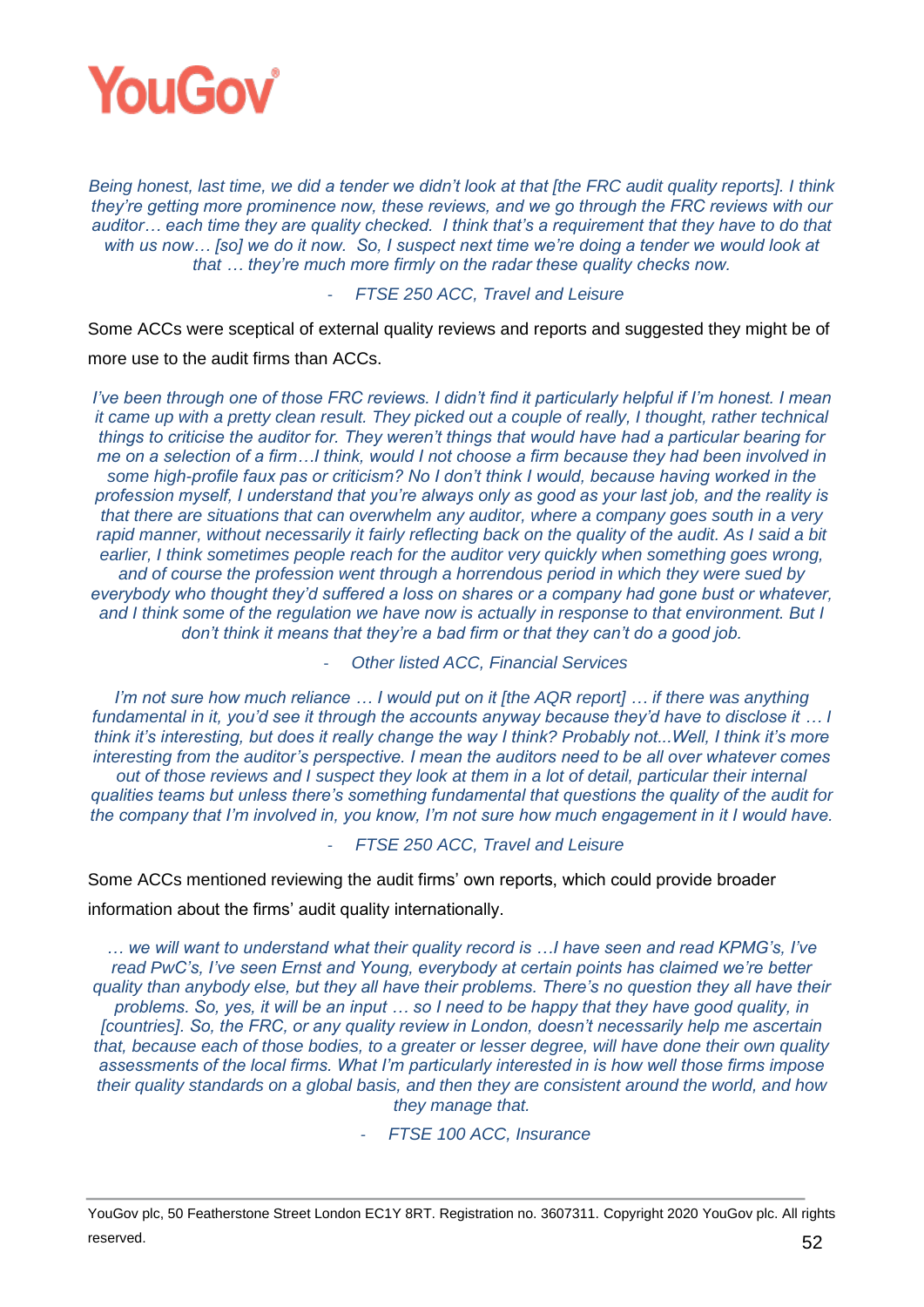

In summary, the ACCs had different approaches to using the FRC's AQR reports during the tender process. Some ACCs were interested in them in passing or if they were relevant to their company, whereas others saw them as a good way to inform potential questioning of the prospective auditors. However, the firms' AQR ratings were not something that was on ACCs' scorecards for evaluating prospective firms.

# Audit firm reputation

Rarely did ACCs tell us that the overall reputation of a firm would necessarily discredit a bid. A small minority of ACCs did mention however that this could be a factor if a prospective firm was associated with an audit failure in their company's sector.

*Let's use the example of KPMG as the standout candidate, just because they've been getting a torrid time in the press recently because of audits of unrelated organisations…it's different if it's in the same sector…Carillion isn't really relevant, but if it was in the sector then I think you'd have to think hard about it… if you've got a great team in front of you who can do the job and you believe they've got all the skills, why would you let some mistakes somewhere else in the far flung part of the firm colour your judgement?*

- *Unlisted entity ACC, Banks*

Many ACCs indicated acceptance of the possibility of issues with an audit firm, recognising the inevitability of one or two mishaps along the way, but suggested that, on the whole, the audit firms did a good job.

*When you're looking at the Big Four, they all have audits that have gone wrong … I don't think we would ever say, 'We won't choose a firm that's got an audit wrong.' Now, if a firm was continuously getting audits wrong, then that would come into our thinking. If it had got an audit hopelessly wrong in our sector, that would also come into our thinking. If they're being sued in the USA for something that went on in the USA, well, you show me a firm of auditors, one of the Big Four, that*  isn't...If we were doing a pitch, or doing an audit tender, at the time that Carillion was going *through its woes and the auditors were being called into question, I doubt we would ask them to come and pitch. So, if they're going through a really bad time of it at the time we were asking for a tender, that would come into our thinking.* 

# - *FTSE 250 ACC, Travel and Leisure*

Thus, it would appear that the auditor would have to be conducting consistently bad audits across sectors for overall firm reputation to ever play a decisive factor in auditor selection. In one sense, there might be an expectation that if something does go wrong, it will be found out and responsible parties held to account. And while ACCs may seemingly, initially, dismiss the broader concept of reputation as having an impact on their decisions, niggles may creep in if an auditor was under fire at the time of tender.

YouGov plc, 50 Featherstone Street London EC1Y 8RT. Registration no. 3607311. Copyright 2020 YouGov plc. All rights reserved.  $53$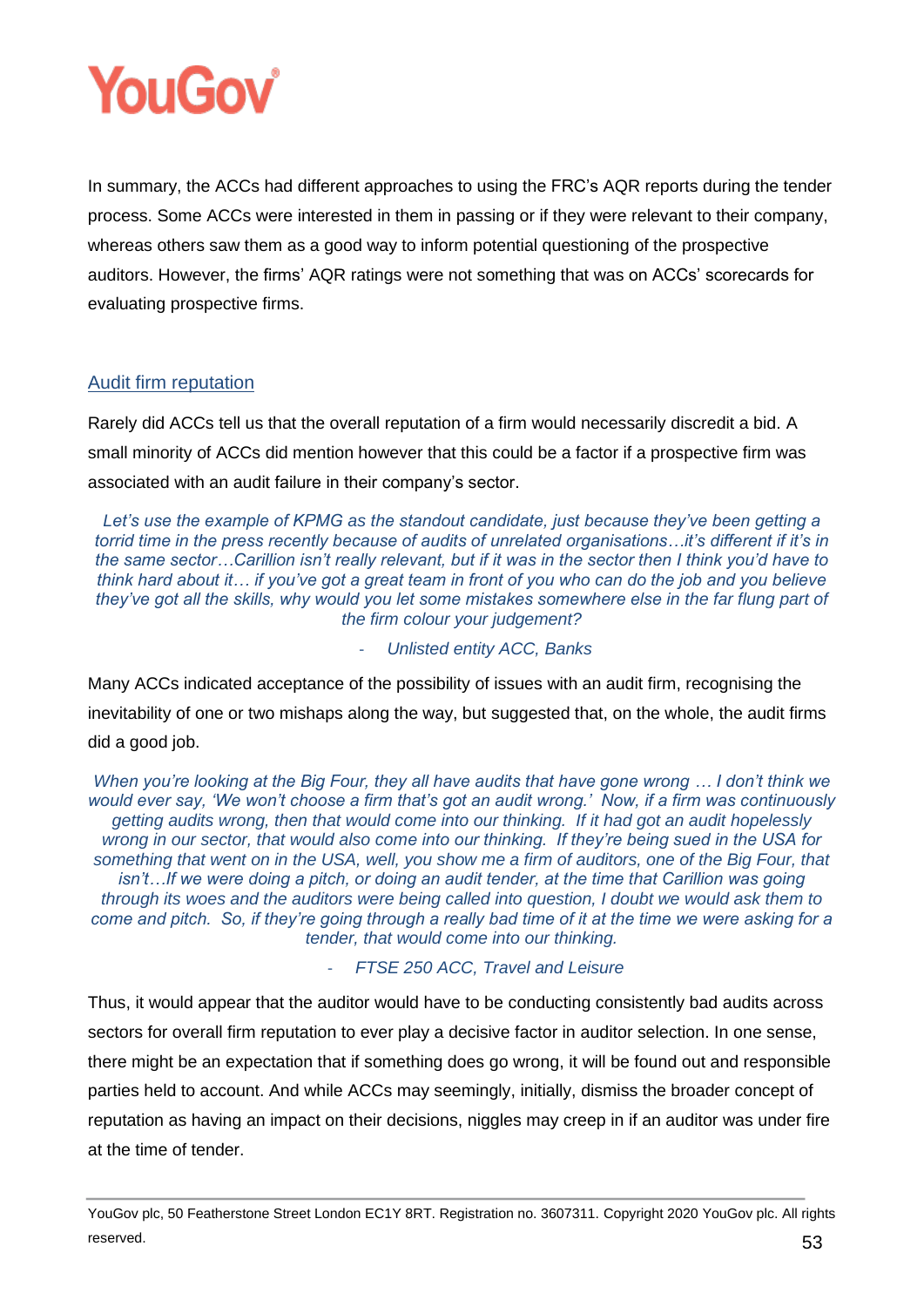

*Reputation matters, but reputation is not just about what is in the press, it's also about how they [audit firm] manage their internal processes. Their training, how they manage their internal quality control, how they manage their internal decision-making processes, how they structure, how they make partners, these sorts of things. These are available to read in the documents they publish, so you can see the background to them…a lot of audit committee chairs are very experienced, so we will have dealt with these auditors over the years. You get to know some of the people and you get to know how they work, so part of the reason why people like me do audit committee work is because I've been twenty years in the game, and I… know how they do things. I know quirks of one firm versus another firm, they're not all the same, but they have the same ultimate quality that allows me to choose them to do it. So, then the finer things come in, which is about have I got the right people, have I got the right machine? Have they got the right horsepower to do the work? Have they got the right scale, scope, and can I trust them, you know, to do all of that and put a plan together that I like, that I think will work?*

- *FTSE 250 ACC, Travel and Leisure*

For many of the ACCs, the overall reputation of the audit firm was not as important as the reputation and experience of its lead auditor. Moreover, and as has already been mentioned in relation to ACCs using FRC's AQRs as discussion primers in the tender process, many ACCs wanted to see how, if at all, auditors were responding to any scandal or failing.

*I think it's a mistake to be swayed by newspaper headlines. So, all the firms have things that they are in the newspapers for, so PwC is BHS, Deloitte's is Autonomy, KPMG is Carillion, EY is NMC Healthcare … I think you must be willing to look through those headlines, and certainly look very carefully at what the FRC quality findings come out with, for me that's the benchmark. And you can always make improvements to audit quality. My view is, certainly from personal experience, that most of the experience I've had with the audit firms, is that audit quality is actually very high. …so, their reputation is important, but you must be willing to look beyond the latest headlines… you want to see how comprehensive their response is. You want to see how they acknowledge these findings … what they're going to do about them. And to me, that is as big a driver of the firm's reputation as some of the headlines that appear from time to time.*

- *FTSE 250 ACC, Financial Services*

# **Price**

No ACC outright reported price as the primary determinant for selecting an auditor. For some ACCs, there was an expectation that prospective auditors' quotes should be indicative of the level of resource and expertise they would provide for the audit.

*I think if you are a responsible public company… you've got much bigger concerns than selecting the auditor on the basis of price. You want to make sure you do not attract regulatory scrutiny for the wrong reasons. The delta between the highest and lowest price is probably 5% or 10%, and you're making these appointments for potentially ten years, and you know the price will evolve over time. So, you know, allowing the price point on year one of a ten-year relationship to determine the selection criteria… I've never heard anyone who's made a determination on price. Interestingly, you do hear very occasionally people doing predatory pricing… normally you find the range is pretty tight, and if there's an outlier, the outlier on the low side tend to exclude themselves because it's, sort of, not credible.*

YouGov plc, 50 Featherstone Street London EC1Y 8RT. Registration no. 3607311. Copyright 2020 YouGov plc. All rights reserved.  $54$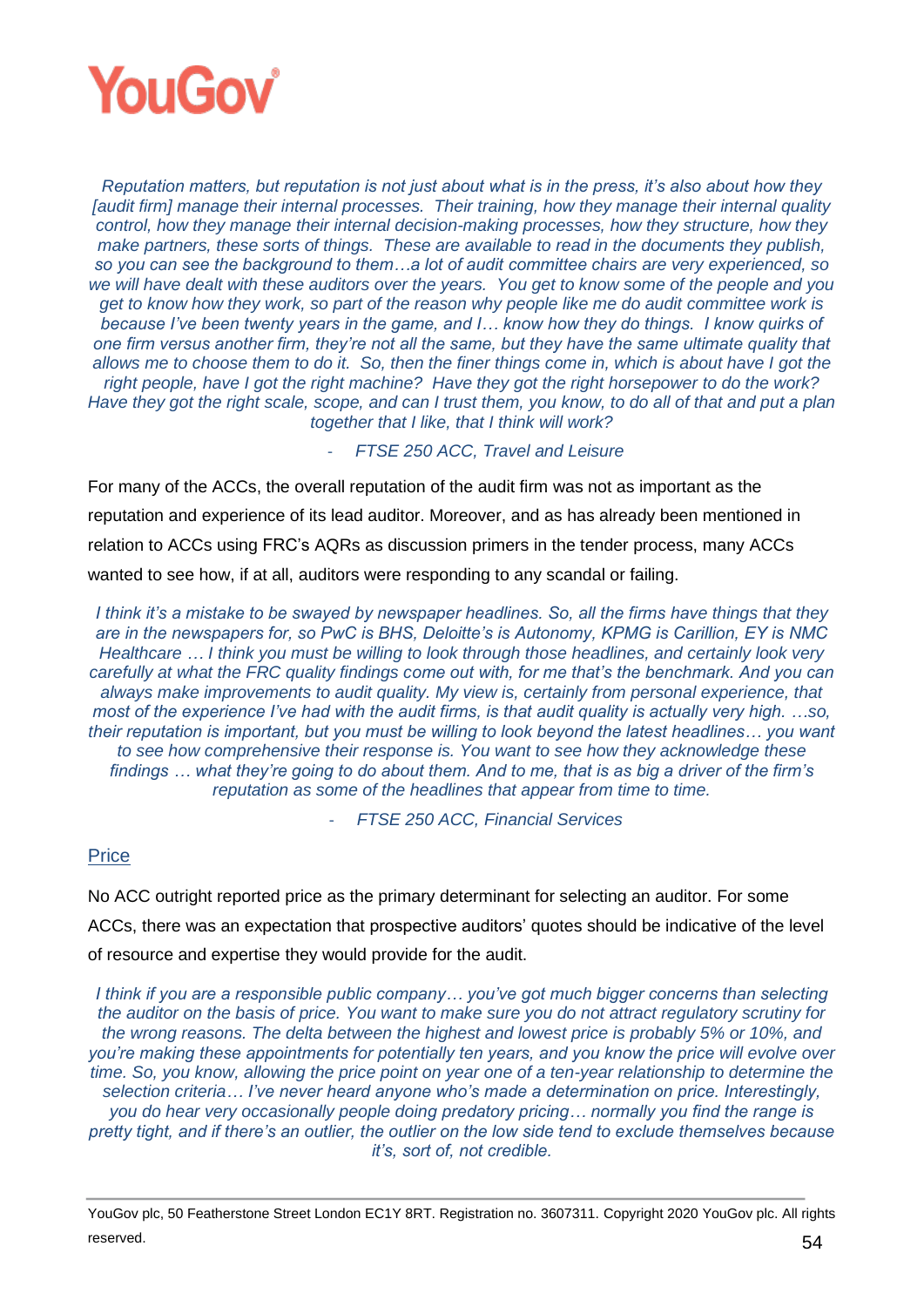

#### - *Other listed ACC, Financial Services*

*I'm suspicious of [audit] firms that are too cheap, very suspicious, because you have to say, 'Well, they've got to make this work economically,' and if it doesn't work economically you will get the poor teams on, you will get bad behaviour inevitably.*

#### - *Unlisted entity ACC, Banks*

For a few of the ACCs, the large (and fairly consistent) fees that the Big Four firms charged appeared to provide them with some assurance that they were receiving a good audit.

*To me, it's imperative that we actually pin down the audit firm and say, 'Are you happy with the level of fee?' The last thing we want is to sign and the audit is not the quality or the standard we wanted because of the audit fee being too low…price is the last consideration. The only thing we do at the audit committee is ensure the price is high enough. If the auditors are saying, 'No, we're not going to do this because we can't afford to do it,' or, 'The audit fee is not enough,' we'll increase the fee, and that is an absolute priority, that they feel they can't cut corners. They've got to make sure they commit to doing what's needed.*

#### - *Other listed ACC, Real Estate*

Ultimately, the price of an audit was often seen as a necessary expense although a minority ACCs mentioned that audits were getting more expensive.

*You know, price hasn't been important … but it's becoming an issue. Audit firms are jacking up their prices by 30%, 50%. I think it would be quite interesting to see how the economic setback [related to Covid-19] affects that. But what they're saying is that they are now required for the audit practice to be stand alone and not be subsidised by the rest of the practice. And they say… that, 'We make a loss on your audit, we tendered two years ago on the basis that that was acceptable, but now it's not acceptable for us to make a loss.' The reality is they're not making a loss, they never make a loss, or almost never make a loss on an audit because the profit or loss of an audit firm is called the partner earnings, because they are partnerships. So, what they're really arguing is that the audit partners, in order to justify their earnings, they need to increase their charges, and*  when you look at what their earnings are, they're pretty good actually. They do have quite a lot of *flexibility within that to honour price commitments that were previously made, even though they are required to keep their audit practice separate from the rest of the practice.* 

#### - *FTSE 250 ACC, Real Estate*

Some ACCs mentioned their questioning of potential audit firms on their prices to ensure good quality.

*There is a bigger focus, I would argue, on value for money. The CEO is counting his pennies, he's spending his pounds, he's doing it wisely, and we are providing a lot of challenge to [firms] to justify [their prices] - we want detail. If you're going to charge us X amount for an audit, we want it broken down. How many hours for the lead? How many hours for the audit director? We do go into that level of granularity... we do not have a reluctance to spend money. That's crucial. If it gives us the best quality audit, we will spend it. What we will not do is give them a blank cheque and let them, willy-nilly, pay for something. We are very strict, and I'd like to say we're fair. We do pay a lot of money for it, but we do demand quality, and we are very rigid about overruns.* 

- *FTSE 250 ACC, Financial Services*

YouGov plc, 50 Featherstone Street London EC1Y 8RT. Registration no. 3607311. Copyright 2020 YouGov plc. All rights reserved.  $55$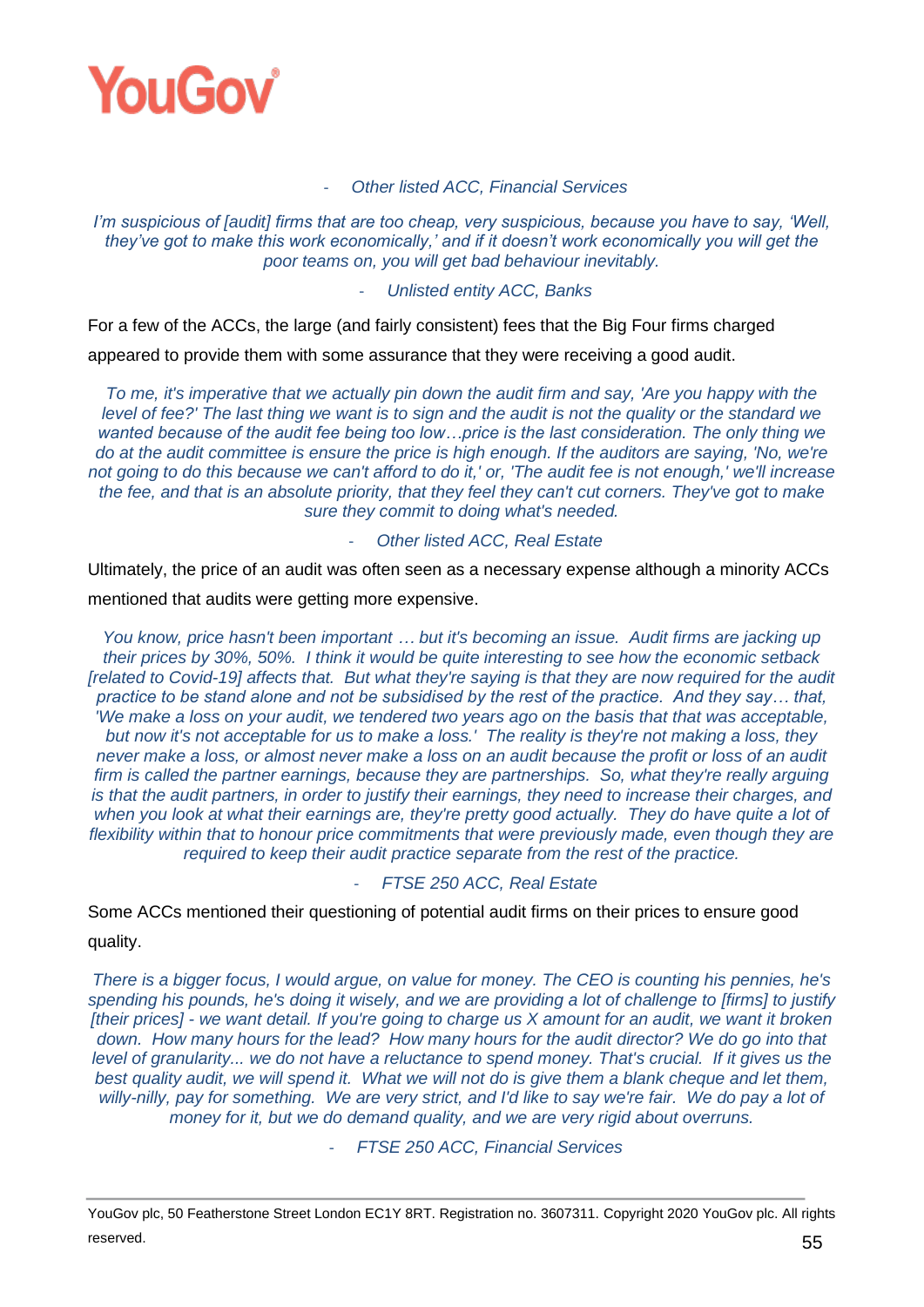

Some ACCs mentioned that they did consider price at the end of the selection process, once all of the prospective firms had been assessed on other criteria and a preferred firm had been identified (i.e. the committees were doing price blind evaluations). At this point, ACCs indicated that they might negotiate on the price with the chosen firm.

*[Price] wasn't important at all. We made a very deliberate decision that it wasn't to be taken in as a factor. However, we did then, at the end, negotiate afterwards... once we'd made a decision, we then considered the price in more detail, and went back to the partner to see if we could improve on some of the terms. - FTSE 250 ACC, Health Care*

YouGov plc, 50 Featherstone Street London EC1Y 8RT. Registration no. 3607311. Copyright 2020 YouGov plc. All rights reserved.  $56$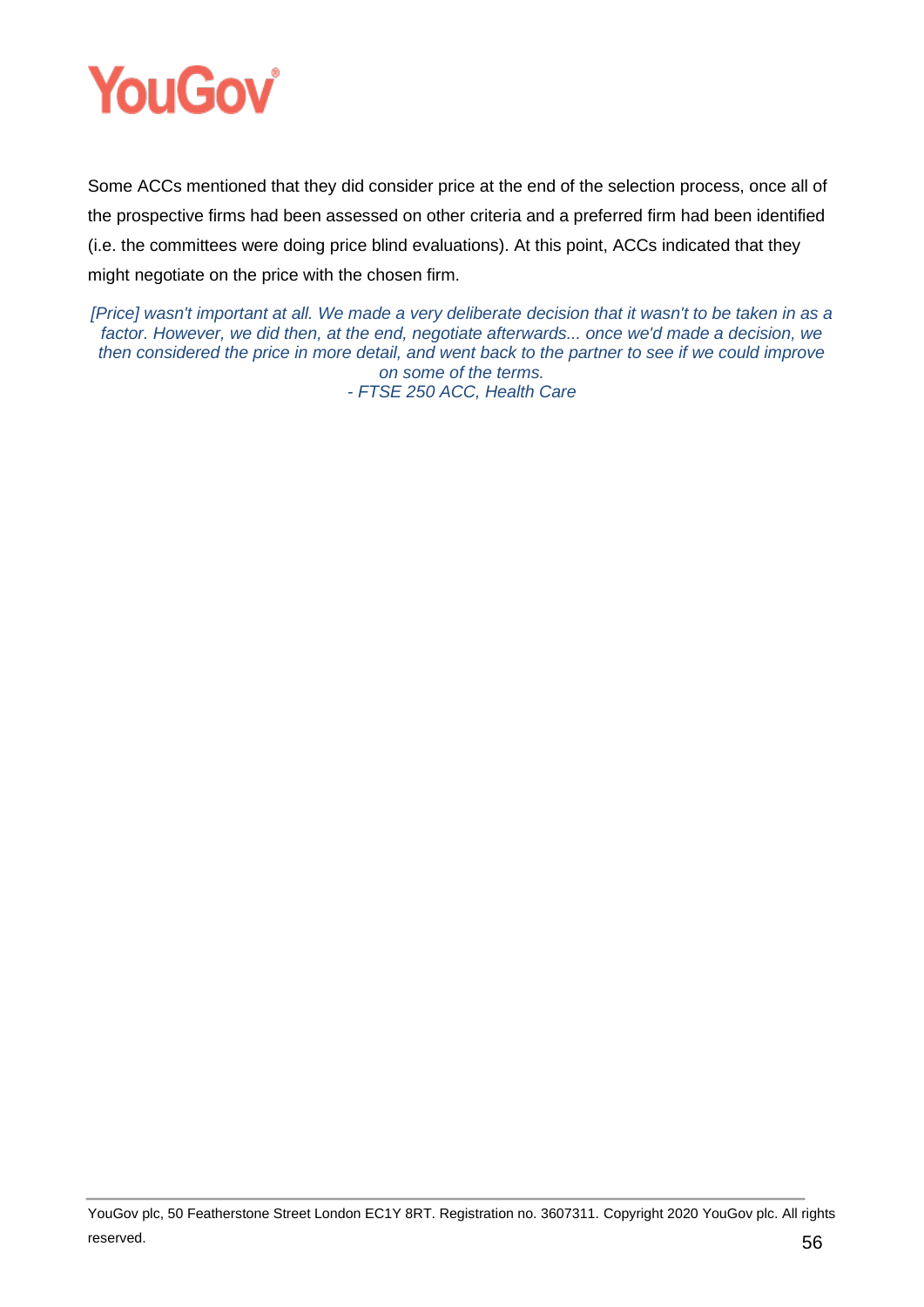

# Changes in the audit sector

The audit sector is set to go through a period of change in the coming years. Following the Kingman, CMA and Brydon reviews, the FRC published on 6th July 2020 its principles for the operational separation of the Big Four firms' audit and non-audit practices. The FRC is aiming for firms to implement this by June 2024 at the latest.

# **The Audit Committee Chairs' view on independent reviews**

ACCs were asked what outcomes they would like to see emerge from the independent reviews. ACCs tended to regard the reviews as part of the overall campaign of scrutinising the sector, although they saw each as being characterised by one or two key recommendations. ACCs often talked about the reviews interchangeably in the general sense, but then distinctively when focused on a particular policy recommendation.

# What outcome did the ACCs hope to see from the reviews?

Many ACCs expressed a sense of uncertainty in relation to the reviews. Many were unsure which review recommendations would be implemented and what the changes would mean for the audit sector. Many ACCs said that they perceived a need for more clarity and guidance as a result of the reviews.

*I would like to see more clarity around what an audit is and to educate people more about what is involved in an audit. Because I just think that raising people's expectations that just having more checking, more scrutiny, is not necessarily the answer… I suppose, a bit more speaking up for what the auditors do, and they do actually do a pretty good job overall. I think that would be helpful.*

#### *- Other listed ACC, Media*

*I'm going to guess with all of these things it's real clarity of guidance, you know, which is easily understood by both parties. So, I think if we can achieve that then for me that's a very, very good outcome because sometimes there is definitely interpretation and you're almost reliant on the auditors to explain to you the FRC's guidance.* 

# *- FTSE 250 ACC, Travel and Leisure*

Of the three reviews, Brydon's was the one on which the ACCs provided the most positive feedback. Linking to the point about achieving clarity, some of the ACCs wanted to see the implementation of Brydon's recommendation for redefining audit.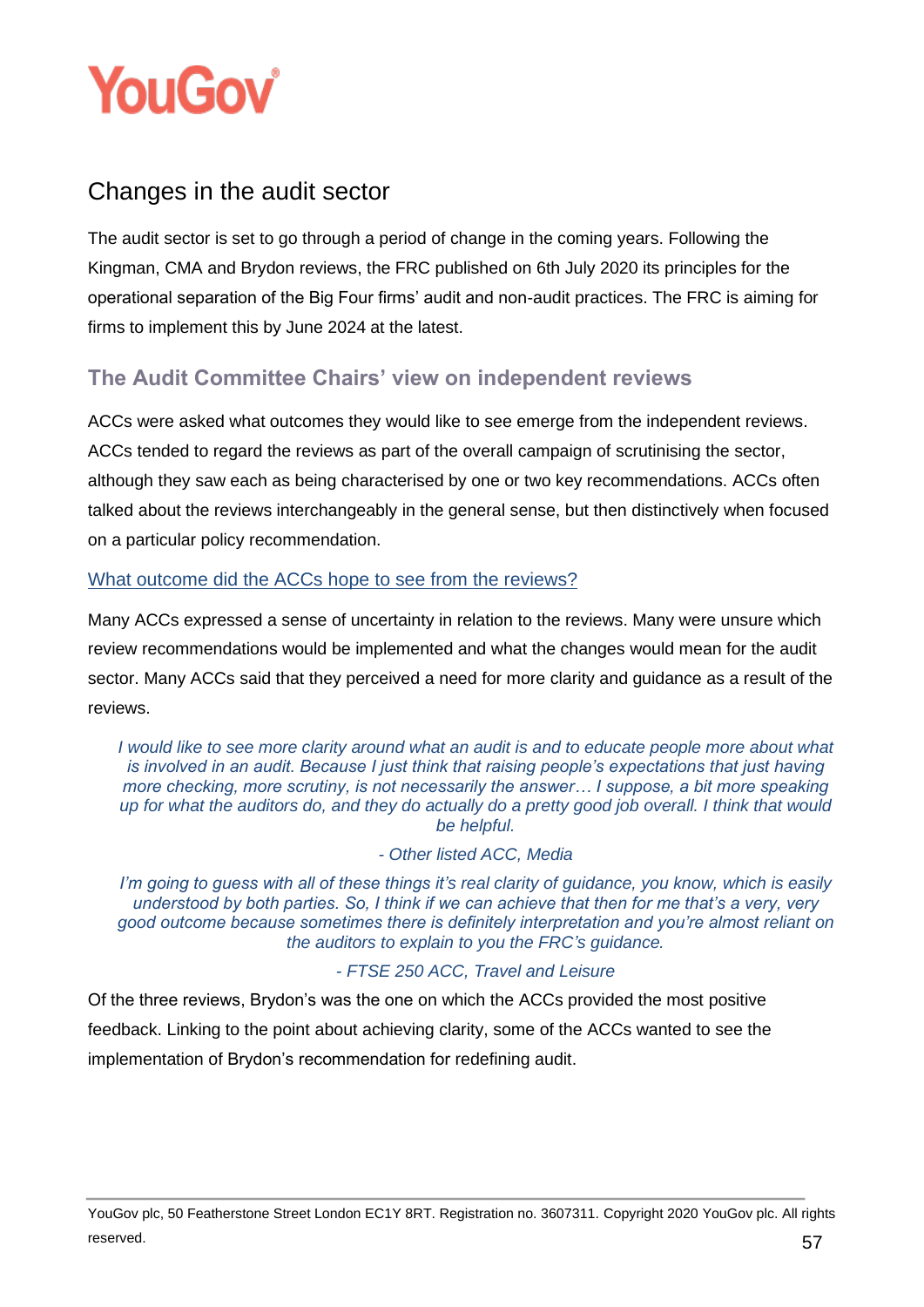

*I* would love to see some of Brydon's ideas around re-defining what audit means and what the *scope is, to see some consensus building with it… you need to define what you want an audit to be, because I think there has been too much flak thrown at auditors on the basis of, 'The audit has not delivered what I wanted it to do, therefore it must have been done badly.' When actually the audit …you were expecting … was unrealistic…No audit is ever going to be a guaranteed certificate that your company isn't going to go bust. But Brydon has some interesting stuff about things that could be done and areas where more audits of the front half of the document [annual report] etc, but it does require that people who use accounts to read them and think about them.*

- *MM ACC, Banks*

*Well I quite like the redefinition of audit, to provide clarity about the stakeholders of audits and to reinforce their role as a less broad role in terms of the public interest … I think directors and auditors should be saying more anyway in terms of what they've done to consider the risks to going concern and viability, so I think that's a good idea. I'm not sure that auditors should endeavour to find fraud, because I think that will set off all sorts of wild goose chases quite frankly. I do think auditors should be educated in spotting the signs of fraud, but I don't think there should be a requirement to auditors to aim to find fraud, because I think the cost of audit would go up… he [Brydon] mentioned…the audit opinion and some greater granularity about estimates and judgements, and I think that's a good idea.*

- *FTSE 250 ACC, Financial Services*

Some ACCs often linked this wish for greater clarity to the need for more education. Education for the regulator, government and media about what auditors and ACCs actually do to ensure quality. Likewise, education for ACCs, audit committees and auditors on what it is that regulators and government expect of them in ensuring that the quality of audit is 'good'. More guidance, as already mentioned, appeared to be desired by ACCs, but they also wanted to learn more about why specific companies and audits failed.

*I think sometimes no blame scenarios are some of the best ways to learn from something, and I think the FRC could do us a big service [here], even if they did it confidentially with the legal right not to be held to account for anything that was said in that inquiry, because that can be done. Then, actually, from their [FRC] learning of that situation what would be the learning points that everybody in the market needed to be aware of, without attributing blame in that circumstance. You can form your own conclusions whether you think somebody should have picked it up. We're not daft. So, you can let the legal processes go on, but it'd be good to understand how they [audited entity] lost sight of the fact they were about to run out of cash.*

- *Other listed ACC, Financial Services*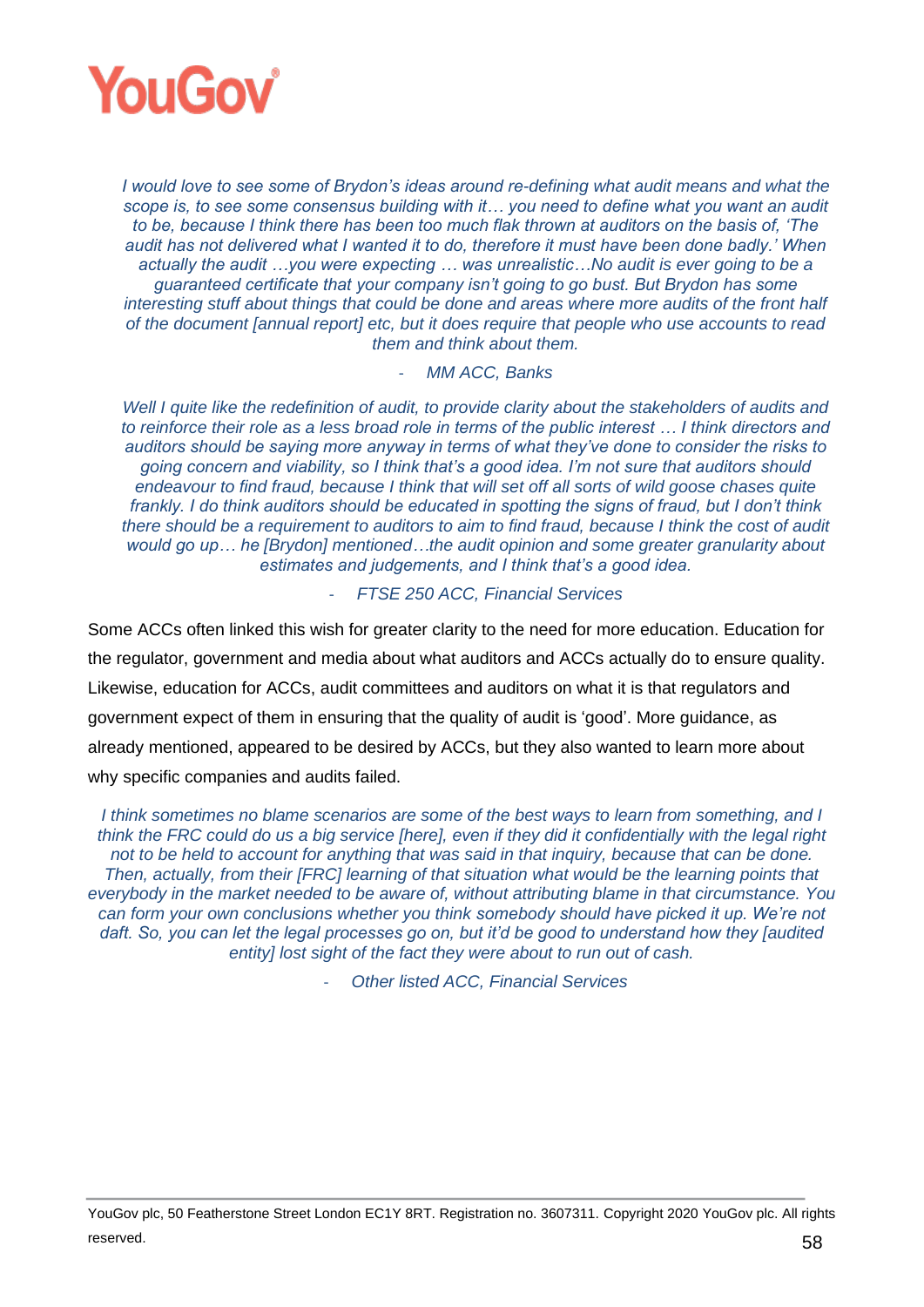

*…the minute something goes bust, and there's a problem, I want to know why. I have to do it myself. I have to do all the reading. I meet with friends and say, 'Well, what actually went wrong?' My suspicion is that some people aren't willing to come up with documents because it throws them in a bad light, on the regulatory side. What we're after is actually a root cause analysis of the figures, so we, the rest of us, can learn from the mistakes… I don't have a problem with trying to improve the overall quality. I would suggest a more effective way to do that is to explain to us why… things went wrong. The problem is it could improve these people having to put their own hands up and say, 'You know what, the oversight we applied wasn't good enough.' I for one would welcome that, because then it's saying, 'Right, how can we improve it?'. The culture here… is just much more adversarial. It doesn't allow for that constructive criticism and learning from our mistakes.*

- *FTSE 250 ACC, Financial Services*

In summary, ACCs appeared to have four specific wants as a result of the independent reviews:

- 1. a redefinition of audit;
- 2. clarity on what the regulator expects in relation to a good audit;
- 3. more education including lessons to learn from when audits go wrong; and
- 4. a new regulator in the form of the proposal for ARGA.

*Well, I have some sympathy with the FRC, because I think it has evolved over time, over many years, and people have done things on an ad hoc basis. It's been funded to do this and that, and it's… assembled by evolution rather than assembled by design…and now the expectations of it have changed. I think it's right to say, 'is it fit for purpose in its existing structure?' not because people haven't tried their best but because it's a… square peg in a round hole and the world's moved on. So, I think that was a legitimate observation, and that shows a bit of scepticism… starting with a blank sheet of paper, would you end up here? Probably no... I mean, some of the issues about ARGA, which is the replacement entity, and in particular effectively going down something that looks like Sarbanes-Oxley… in the US, where the directors effectively have to take some degree of personal accountability for the inaccuracy of the financial statements and controls and whatnot, which is where the US got twenty years ago, that is probably inevitable. In a regulated business, you're probably there anyway, because if*  anything goes wrong, they're going to come looking, but it will make people more thoughtful *about that, and there'll be more interrogation of systems.*

- *Other listed ACC, Financial Services*

#### The extent to which the reviews will improve audit quality

While the reviews, some more than others, were welcomed to an extent, many of the ACCs commented on whether they would result in improvements to audit quality.

*So, [for] me, personally, the extra scrutiny is not, in itself, an issue. My challenge around it is, 'Is it actually going to stop another company going down?' You know, just having more people checking the people who are doing the checking. I'm not convinced. Because if that's the objective, to protect capital markets and to maintain confidence in companies, etc., just having more and more people checking stuff, I'm not convinced will do that.*

YouGov plc, 50 Featherstone Street London EC1Y 8RT. Registration no. 3607311. Copyright 2020 YouGov plc. All rights reserved.  $59$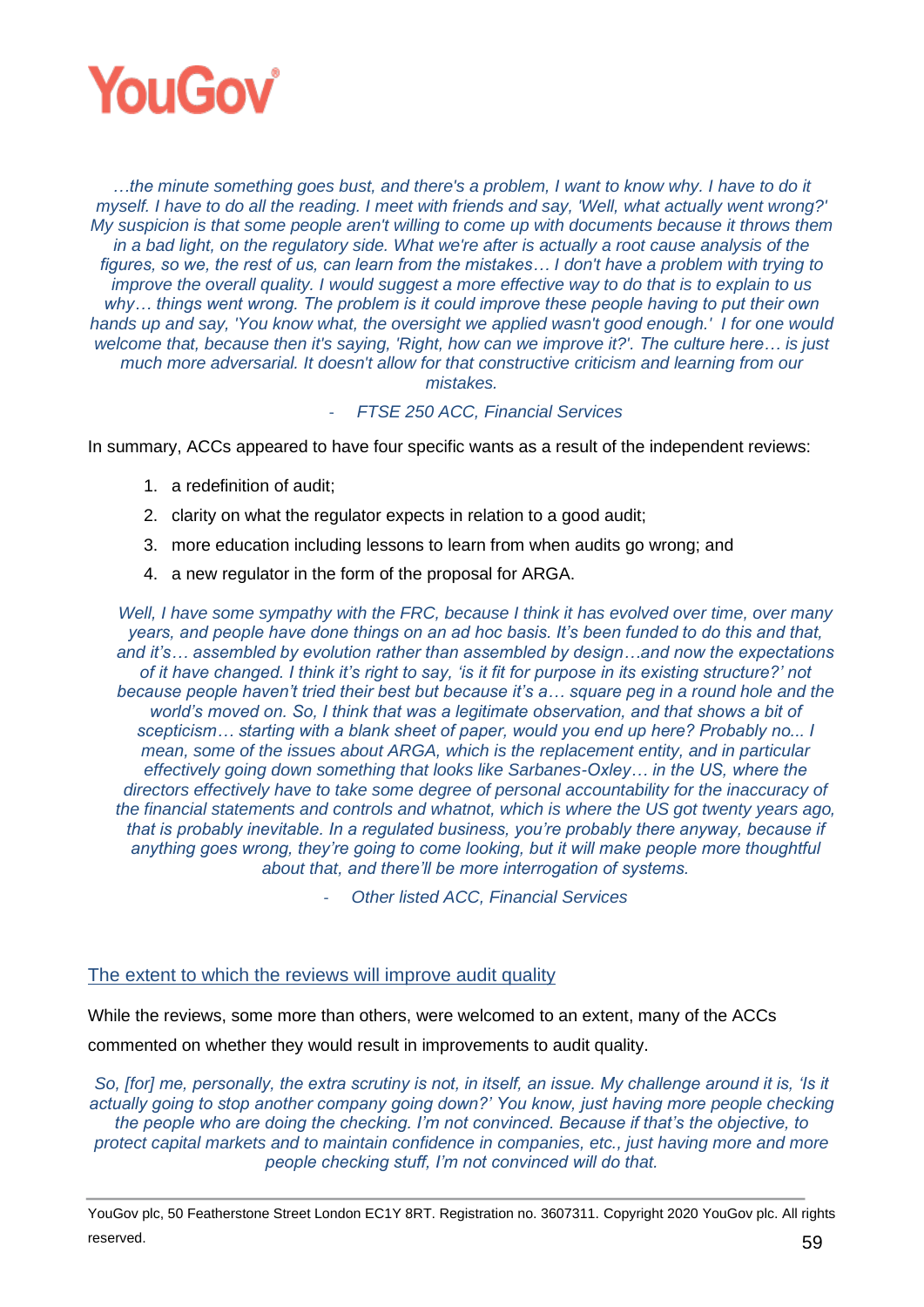

#### - *Other listed ACC, Media*

*I* am not convinced that notching up regulation and scrutiny of the audit profession is going to have *the desired effect. I think what it will do is it will encourage everybody to take refuge in literal interpretations of written standards and other authority to protect them from subsequent criticism if I'm honest. In other words, I take the view that if you feel you have complied exactly with one or another IFRS in relation to what you've done, or you've complied with some established quality standards, then you've done a good job and nobody can say otherwise later on.*

#### - *Other listed ACC, Financial Services*

Many ACCs expressed concern that the result might be more prescriptive, 'tick-box', approaches

for doing an audit in future.

*It [greater scrutiny] doesn't worry me in the slightest because we run a decent ship on the tender process, and we do look at their [firms'] proposals for the audit, but actually when you look at the detail of the audit work in the tenders, there's very little difference in it. So, it's all so prescribed that is not a major differentiator. It's the ability by which the individuals can interpret what it is they are seeing that's more important. The same goes for internal audit functions. You can get people who go off and tick things and everything's been ticked, but you're still none the wiser that something's about to fall over, because they can't see it. It's that level of intellectual curiosity and challenge that actually picks up some of the things you never see hit the press. So, I do worry*  when people say quality. They'll design a checklist. They'll mark it against the checklist. We're *very good at checklists in the UK but it doesn't actually improve matters.*

- *Other listed ACC, Financial services*

For some ACCs, if audits evolved into more 'tick-box' exercises there would be a knock-on effect on the quality of people conducting audits, ultimately resulting in the audit sector losing confidence and fewer people wanting to be auditors in future.

*…if you make audit a documentary process that is highly regulated, my biggest fear is that it doesn't attract the right level of quality, or the ability to draw on specialists, such that audit quality will reduce.*

## - *FTSE 100 ACC, Insurance*

*I actually think there's a risk in all of these reviews that the audit firms are told so often that they're not very good, that actually there's some loss of confidence that comes from that. And I think there's a sense of perspective that should come, which is that not everything that goes on with the audit firms is bad. In fact, most things that go on within the external audit firms is actually of a very high quality in my opinion. So, I think one of the big risks of these sort of reviews is that inadvertently they make the audit market lose confidence, and we make it a less enticing profession for bright people to join.*

- *FTSE 250 ACC, Financial Services*

YouGov plc, 50 Featherstone Street London EC1Y 8RT. Registration no. 3607311. Copyright 2020 YouGov plc. All rights reserved.  $60$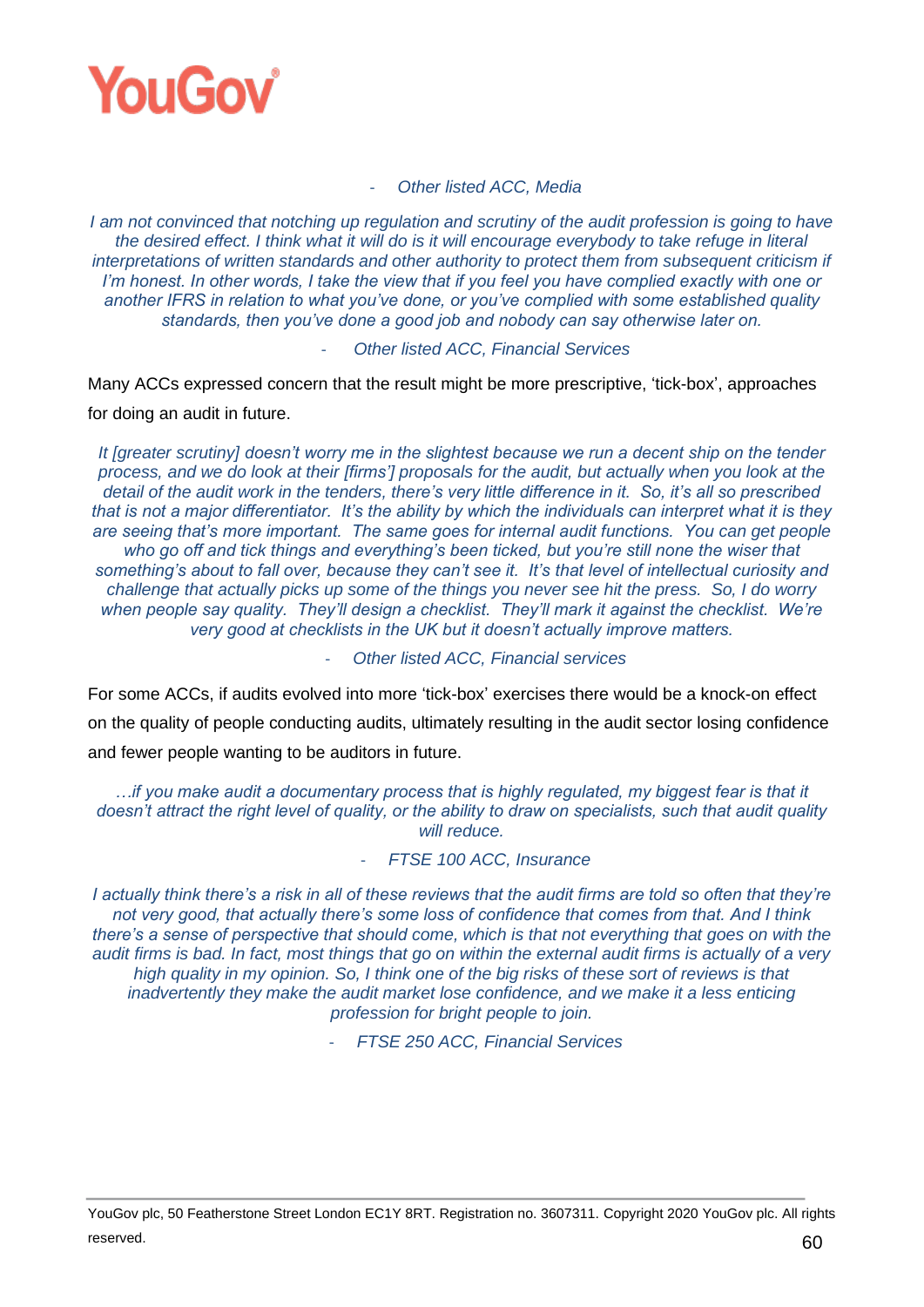

#### Some ACCs pointed to the example of the US to make this point.

*I suppose that part of my concerns in these reviews, and in the future for audit, is that audit becomes a tick-box exercise … and it's one-size-fits-all. The US financial reporting industry, and*  also the audit sector in the US, is much more rules-based than we have in the UK...And I think that *would be wrong…I actually think that the general quality of auditor in the UK is better than the*  US...I think it's principle-based in the UK and you need a different type of person, a better type of *person to be able to evaluate principle, rather than just evaluate rules. I think that's hugely important. And part of my worry with these reviews at the moment is, if it drives down the US route of just getting to rules, I think that would be a mistake. I really think that it's much better that we get the balance between rules and principle.*

#### - *FTSE 100 ACC, Insurance*

Some ACCs suggested that more regulations and rules for audits could deter people from becoming ACCs, and some questioned how any new rules would fit into the wider regulatory landscape.

*…for someone that's not in an executive role I think the risks involved in being an audit [committee] chair are going to …make it a less attractive option. Whereas at the moment obviously it is a very natural route for retired CFOs and audit partners…. then you've got the dilemma that …the workload is going to increase, so that makes … the role as an executive more challenging. So, I can see a pinch where you might end up with the wrong people but only doing it because they've got the time to do it. My question then is you might find that they're not the right quality and of course that would rebound. Then, you'd become an ever-decreasing number of people that would want to do the role. I think there's some interesting challenges around it. … it's a bit like in banking… I wouldn't touch it with a barge pole, an audit chair role in a bank, because it's so onerous… the danger is you might have the same problem that … banks have now…if you …*  raise the bar too high on the expectations of the Audit Committee and particularly the audit chair.

- *FTSE 250 ACC, Consumer Products and Services*

*Now, I know the FRC can't define every single minute industry, but there are some pretty big regulators in the UK…Some other ones that, okay, they don't regulate accounts but they force people who are in that sector to have certain standards about reporting, that probably feed into the efficacy of their accounts and, therefore, having another regulator give another set of regulations … well, that's not something I would support at all.*

- *Other listed ACC, Real Estate*

*The problems with the proposals that have been put forward are that they relate only to the UK, and they don't take into account the rest of the world, and the vast majority of the companies that we're concerned about are very, very international businesses dependent upon audits that are done all over the world by the big firms. So, introducing rules like you must have a second auditor, a joint auditor for the UK company, is a bit of an anomaly when the UK part of that company, a FTSE 100 company, might be only 20% of the whole, or less.*

#### - *FTSE 250 ACC, Real Estate*

Some ACCs referred to more audit regulation resulting in greater costs.

YouGov plc, 50 Featherstone Street London EC1Y 8RT. Registration no. 3607311. Copyright 2020 YouGov plc. All rights reserved.  $61$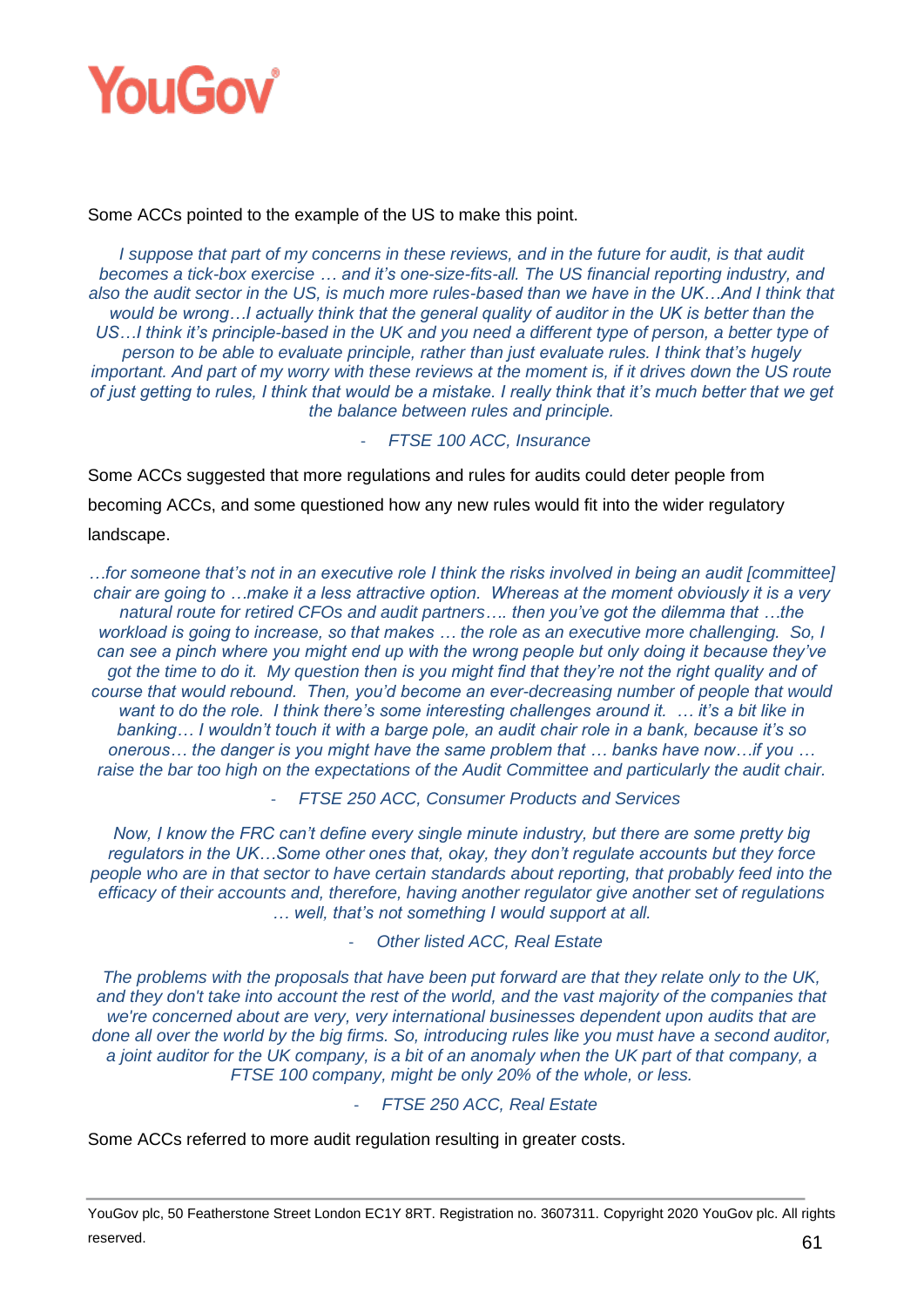

*If you're trying to deal with these big situations where there is fraud or incompetence by legislating for everybody to change, then it adds costs, inefficiency and generally would have unintended consequences in my view… I'm not saying it's perfect but it works pretty well…I think you underestimate the professionalism and the rigour with which most people run audits or run audit committees… joint audits are a nonsense, mandatory rotation is extremely expensive for the firms and for the companies. It's expensive in time for the companies, also in fees, and it's really expensive for the audit firms which is why a lot of them don't want to bid.*

- *FTSE 250 ACC, Automobiles and Parts*

## The ideal world of audit according to ACCs

In discussing the outcomes of the reviews, ACCs outlined their preferred visions of the future auditing landscape.

*I think what hopefully they [the reviews] will do is change people's perceptions of the quality of audits, and also make the firms much more focused on their audit practices as a standalone entity … For me, the biggest outcome of this is maybe giving back the auditors their pride and recognition of the value of the job that they do, because I think that's been lost. And there clearly need to be some steps taken. Like anything, you can't just change that without making some structural changes, so I think the structural changes are probably helpful with that.*

# - *FTSE 100 ACC, Insurance*

*As I say, the outcome I don't want is undermining what actually is a world-class capability in the*  UK. I know the newspapers and the politicians love to think that the whole audit practice is corrupt, *but the rest of the world thinks the UK auditing and legal professions and corporate governance is leading edge, it's the world-class example, and that our people and the firms that operate here are the best. Europeans think it, the Asians think it, even the Americans will admit it, that what we've got is actually the best there is out there.*

- *FTSE 100 ACC, Basic Rresources*

*The one thing that would degrade, 'the good quality audit'… would be having an auditor who's basically done nothing other than sign audit opinions for 25 years. The experiences of working on insolvencies, the experiences of doing due diligence, the experience of viability studies, the experience of doing reviews for [a bank], there's just a whole range of experiences which the good auditor, in my judgement, needs in order to make them the sort of people ultimately who can sit around the boardroom table as an equal with senior business people round the boardroom table.*

- *FTSE 100 ACC, Financial Services*

*I think I'd like to see more proportionality … what I'd like to see is something which says, 'Yes, accidents are going to happen. You can't get rid of accidents, and, you know, when there is an accident, it needs to be dealt with in a proportionate manner,' rather than… the auditors always being blamed. In return, I think the auditors have got to stop hiding behind lists of ingredients as audit opinions. The idea that, rather than giving a simple, honest opinion, you give lots and lots of detail on all the key risk strategies …The only reason that is there, I think, is it is intended to provide protection when things go wrong. So, I would much rather there was more focus on getting things right, rather than protecting the position when they inevitably will in some cases, go wrong. Churchill's … famous quote is, 'I'm sorry I wrote you a long letter. I didn't have time to write you a short one.'*

- *FTSE 250 ACC, Financial Services*

YouGov plc, 50 Featherstone Street London EC1Y 8RT. Registration no. 3607311. Copyright 2020 YouGov plc. All rights reserved.  $62$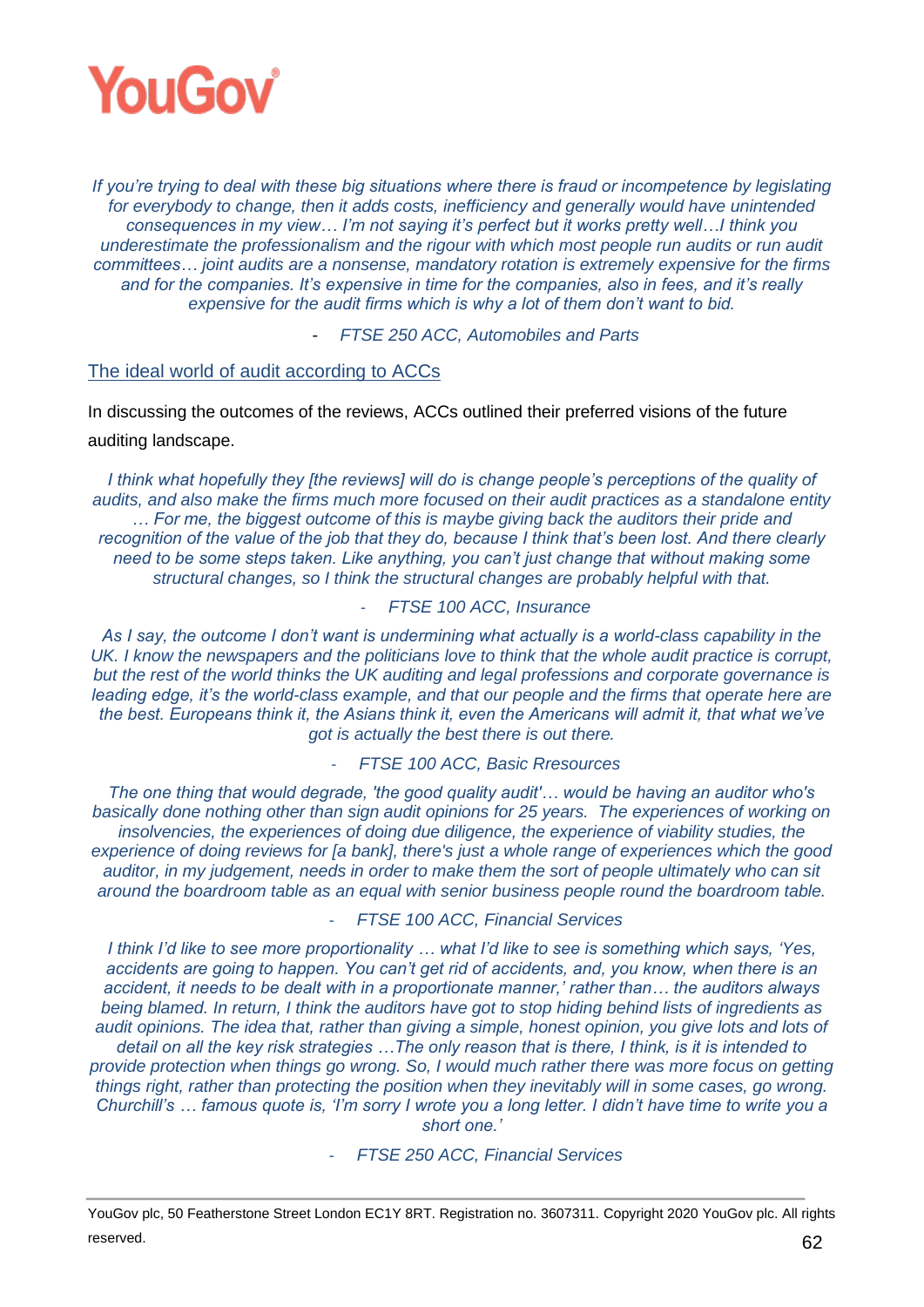

*As an Audit Committee Chair, what I want my auditors to be doing is out in the business, meeting people, looking at the colour of their eye. You know, looking at them in the eye, and really getting a sense of the culture, and how things are really operating in the business. It's no use to me if they're sitting in their offices all the time filling in forms and putting papers on their files. It needs to be something that's really of value.*

- *FTSE 250 ACC, Health Care*

**ACCs' views on specific recommendations for reform and recent** 

**changes in the sector**

Some ACCs offered views on the CMA's recommendation for greater regulatory scrutiny of audit committees, which would involve the regulator setting standards for audit committees.

*I'd like to think we're already complying with them [potential standards] … They're just clarifying what current good practice is…So, most of the things that are coming out of there are essentially good practice … I don't think the audit tenders that I'm currently involved in are any different as a result of them…No…Our audit committee's already regulated by the PRA and the FCA. I have to*  be approved by the PRA and the FCA to even do the job, so a bit of someone else regulating is not *going to change very much. If I was working in a non-regulated world, I think you might feel differently…So, the idea that the FRC or somebody needs to approve audit committee chairs, well bring it on. We're already there. I'm used to it; I'm used to having to go for an interview from a regulator before I can have a job. I'm used to meeting with regulators frequently, I'm used to*  regulators asking about what the audit committee does and all those sorts of things. So, a lot of *what's out there is not new news.*

- *FTSE 100 ACC, Financial Services*

*[The impact of introducing standards] probably depends whether you were doing that stuff already… generally, in a good organisation, on a large audit, with a good audit partner and a good audit committee, all that's…being done. It's going to be more a codification of best practice. So, if you look at the front half of the financial statements-, people are all over that during the audit. The*  fact that it's technically unaudited doesn't make a difference because the CFO goes through it, the *audit committee goes through it, the audit committee asks the auditors for assurance on it, the auditors do enough work on it to be able to provide that assurance. If they just extended the page references in the audit committee report, it wouldn't make that much difference. Now, they might technically have to go through a few more processes, and they might charge a slightly different fee, but I think that stuff's being done already. I think it depends how it's done, but the principle's not offensive.*

- *FTSE 100 ACC, Basic Resources*

*Well, it [CMA's recommendation to increase regulatory scrutiny of audit committees] doesn't [ensure audit quality]. I think it's a hammer to crack a nut…It doesn't worry me in the slightest because we run a decent ship on the tender process, and we do look at their [FRC's] proposals for the audit, but actually when you look at the detail of the audit work in the tenders, there's very little difference in it. So, it's all so prescribed, that is not a major differentiator. It's the ability by which the individuals [auditors] can interpret what it is they are seeing that's more important.*

- *Other listed ACC, Financial Services*

YouGov plc, 50 Featherstone Street London EC1Y 8RT. Registration no. 3607311. Copyright 2020 YouGov plc. All rights reserved.  $63$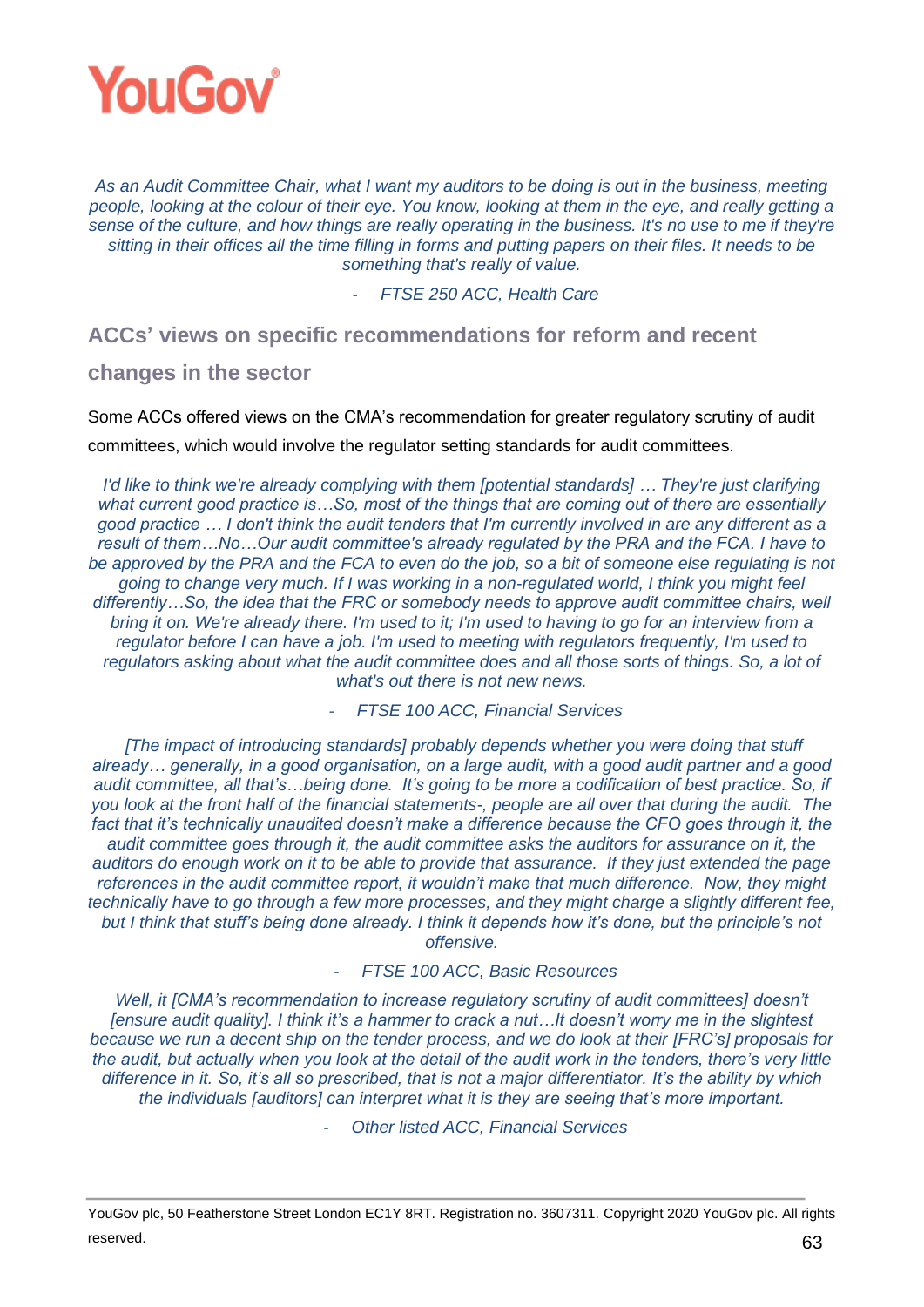

*I think if you implement further scrutiny at [audit committee] level…I know of some people who might not like to become [audit] committee chair. So, I think that has to be talked through with real care. I also think there is a potential threat that if you set new regulatory powers which enable the regulator to scrutinise the performance of the audit committee…All that they [Audit Committees] will do is focus on the compliance with that set of standards and remove their own judgement.*

#### - *FTSE 250 ACC, Financial Services*

*The point being there are clear issues, and have been clear issues, with a small number of companies, which are well-known, the recent one Patisserie Valerie, etc….I've been in open forums with other audit committee members and chairs…The vast majority of them are populated*  with people doing their best, producing good quality audits. The problem is all of us are tarnished *by the ones that go wrong, the bad apples. The problem we've got is the CMA and all these other [reviews are] focusing on the majority. So, what I've not seen from anybody, CMA, FRC, Brydon, or Kingman, is a full diagnosis or root cause analysis, a proper 'Here's what went wrong with Patisserie Valerie'.'…I don't have a problem with trying to improve the overall quality. I would suggest a more effective way to do that is to explain to us why, actually, things went wrong.* 

#### - *FTSE 250 ACC, Financial Services*

*… at the end of the day, we are totally reliant on people. We're reliant on members of the audit committee, and you're reliant on the audit partner and his team, and you will always get one or two who do not follow process, or have a weakness, or just had a bad day, and something slipped through, and the same with the audit committee. So, no matter what process you put in place, there's always going to be a weakness because it's a human weakness. So, you can put in place as much regulation as you like, and scrutiny by third parties, but I think the vast majority of audit committee chairs and audit committees, the same with the audit partners and audit firms, they want to do the right thing. They want to have a quality audit, and they do everything that they can to ensure that that happens.* 

- *FTSE 250 ACC, Health Care*

#### Operational separation of Big Four firms' audit and non-audit practices

Some ACCs offered views on operational separation.

*I think the idea of them [the Big Four audit firms] ring-fencing their audit activities… could only be good, and I think it's difficult for the audit firms to do, they don't like it, but I think it's the right way to go. I think the FRC is right to push that, and we should go there.*

#### - *FTSE250 ACC, Travel and Leisure*

*The one change that I have seen which actually I think is a very positive that is coming out of it is to the extent that firms are separating their audit practices from their consulting practices*

- *FTSE 100 ACC, Financial Services*

*And the operational split, again, I think, you have to be very careful, because a lot of the big complex audits rely on specialists, …you need tax people, you need I.T. people, and I think there is a real risk if you go for an operational split, that you could end up causing more work than benefit by going down that route. So, I think these things need very, very careful thought.*

- *FTSE 250 ACC, Financial Services*

YouGov plc, 50 Featherstone Street London EC1Y 8RT. Registration no. 3607311. Copyright 2020 YouGov plc. All rights reserved.  $64$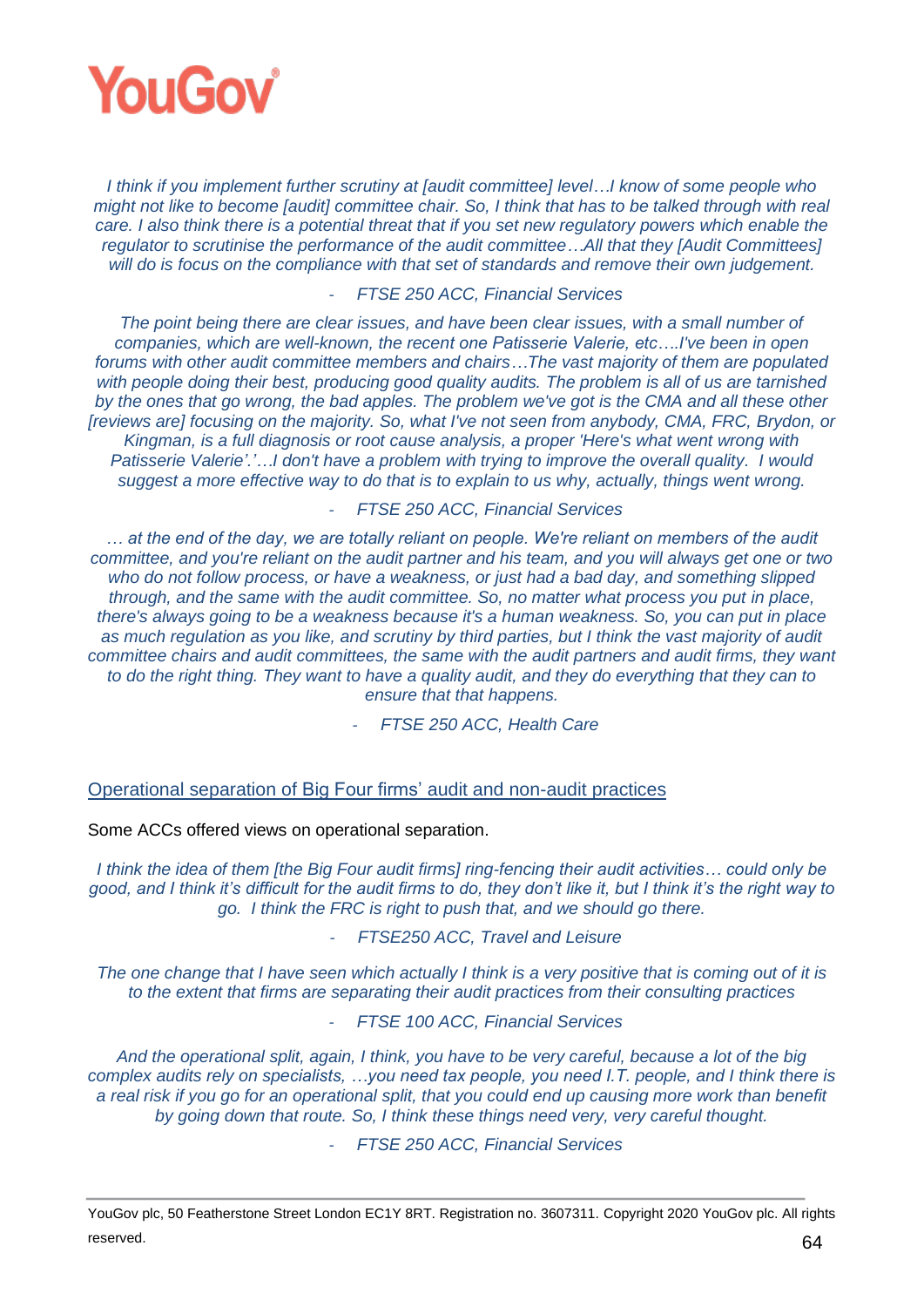

# Mandatory joint audits

Some ACCs mentioned joint audits that the CMA had recommended. Joint audits were often seen as too costly and could have adverse effects on quality.

*Well, having joint audit is just a recipe for confusion actually, and a recipe for the two firms who are auditing, arguing amongst themselves, about who's responsible for what and who's going to hold the liability for what piece of work, and I think it's a pretty bad idea if the ultimate aim is to improve audit quality.*

- *FTSE 250 ACC, Financial Services*

*I can see no benefit to audit quality coming out of that [joint audit] whatsoever. The reason being is that it just creates the opportunity for things to fall between the cracks. It creates an opportunity for the auditors to be played off against each other. It's enormously inefficient. The reality is no Big Four firm is going to rely on any work carried out by a smaller firm at all. So, all you're going to end up doing is having a Big Four firm re-reviewing, and re-performing work that's been done by the smaller firm. I can see no benefits whatsoever coming from that… I think from a client's perspective, it will be a nightmare, to be honest. As an audit committee chairman, I'd hate it. What possible value can I have of a Big Four firm having to work alongside a medium sized firm, when all the value-add will come from the big firm anyway … No, I can see no benefit whatsoever, and just a lot of additional cost.*

- *Unlisted entity ACC, Banks*

However, some ACCs noted the value in developing the capacity and capability of smaller firms,

and the potential role of the regulator in supporting the growth of smaller firms.

*Joint audits [could be] seen as a way of developing another three or firms into what you might call tier 1.5. So, not second tier but they [smaller firms] maybe then compete [more]... If that was done the FRC could probably play quite a big role in enabling it to go forward, both in terms of assessment of the firms' quality, but also just adding some pragmatism and real-life experience to what do the smaller firms need to do to become bigger, and more capable? I think there must be a role for somebody there. I'm not sure who else it would be.*

- *FTSE 100 ACC, Basic Resources*

Some ACCs also said they would welcome having more audit firms on a par with the Big Four.

They wanted more choice of firms when selecting an auditor.

*Four firms is too few, and I'm absolutely clear about that, and I don't think you deal with the issue by separating out audit firms, I don't think you deal with it from their consultancy practices…how do you create more competition between the audit practices? I think you have to find a way to generate one or more additional firms, and I think that would require quite a lot of investment, and it would require a lot of institutional support.*

- *FTSE 250 ACC, Real Estate*

YouGov plc, 50 Featherstone Street London EC1Y 8RT. Registration no. 3607311. Copyright 2020 YouGov plc. All rights reserved.  $65$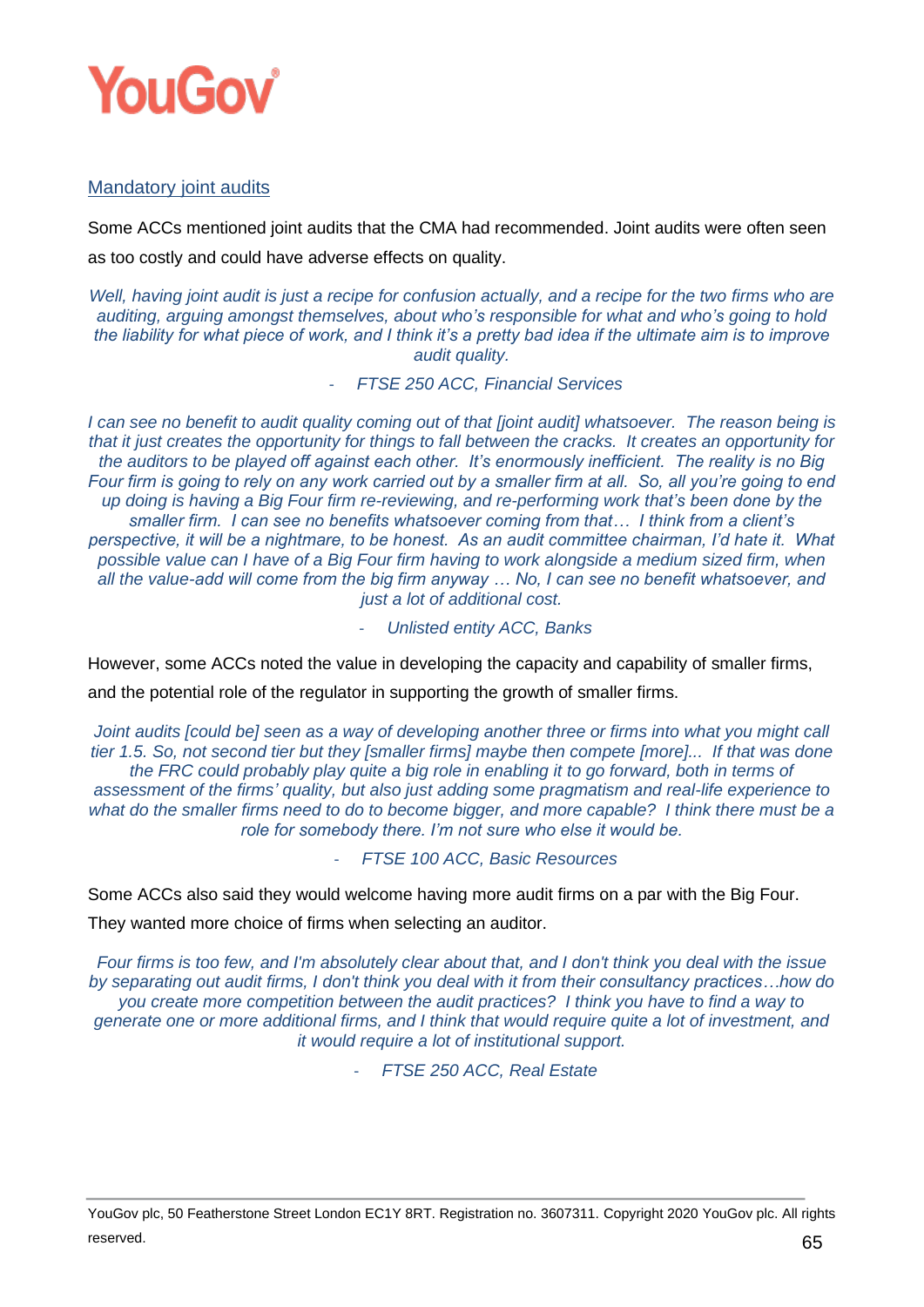

*I think extending the scope [of audit] to non-financials, where you just take things, like, climate change, the governance, community impact…would be a good way forward. Again, you could actually bring in a second auditor here, maybe a tier 2, but I personally would probably prefer some*  form of joint audit, with the expressed objective of developing the second tiers, the Mazars etc., *Grant Thornton, into [becoming] credible competitors [over time]… at the level of the FTSE 100. Because that would be in everybody's interest. But to think you can just slice it up with quotas [introduce market share caps] is just ridiculous because all companies would re-tender immediately to ensure that they got [one of] the Big Four. Nobody wants to be left with somebody who can't do the quality of work.*

- *FTSE 100 ACC, Basic Resources*

*… we ended up reappointing one of the Big Four because they were already there, but we couldn't get other firms interested to tender for the external audit...It does create an issue actually if you can't get firms willing to tender, and you're left with Hobson's choice to some extent.* 

- *Unlisted entity ACC, Banks*

*…if we saw more of the FTSE 100 appointing them [non-Big Four firms], it would be very easy for the likes of us. So, we need some of the big boys to stick their necks out and then it would be much easier for the smaller companies to do the same.* 

# *- FTSE 250 ACC, Basic Materials*

*Well, I think it's the nature of the beast unfortunately… six players is not unreasonable in the world today actually, but the problem is other factors in our organisation that I mentioned to you… retiring auditor who can't re-bid, one is the internal auditor, one's probably done a big piece of work that they feel would compromise their independence, that we tend to get down to two or three, which is quite small. If all six [main audit firms] could tender every time for everything then that wouldn't be a particular problem obviously. There are sectors of commerce in this country where there are much fewer than six players actively competing, but the problem is it's very hard to build that pool because it requires an enormous amount of investment for any firm to build themselves. I think BDO and Mazars in the financial services sector are making progress. I think this was a bigger issue a few years ago when it was really just the Big Four who were playing, and then two of those going out, leaving you with a very small pool…As I say, I think it's a big investment for a new player to get into this market.*

- *Unlisted entity ACC, Building Society*

*When you have a global business, that becomes much more difficult because lots of the smaller firms don't operate globally, and therefore they rule themselves out by actually not being able to do the audit, so I would consider them if they had a global presence, or if one's business had two big centres somewhere …but when you've got a global business, you're pretty limited, let me tell you.*

#### - *FTSE 250 ACC, Health Care*

*…it's unhealthy to only have four, and I think it's everybody's responsibility to try and make sure that if there was a firm that can do just as good a job as outside the Big Four, that they get a chance to tender for that audit I think. It creates for a better market.*

#### - *FTSE 250 ACC, Real Estate*

Some ACCs commented on shared audits as a way to help upskill non-Big Four auditors.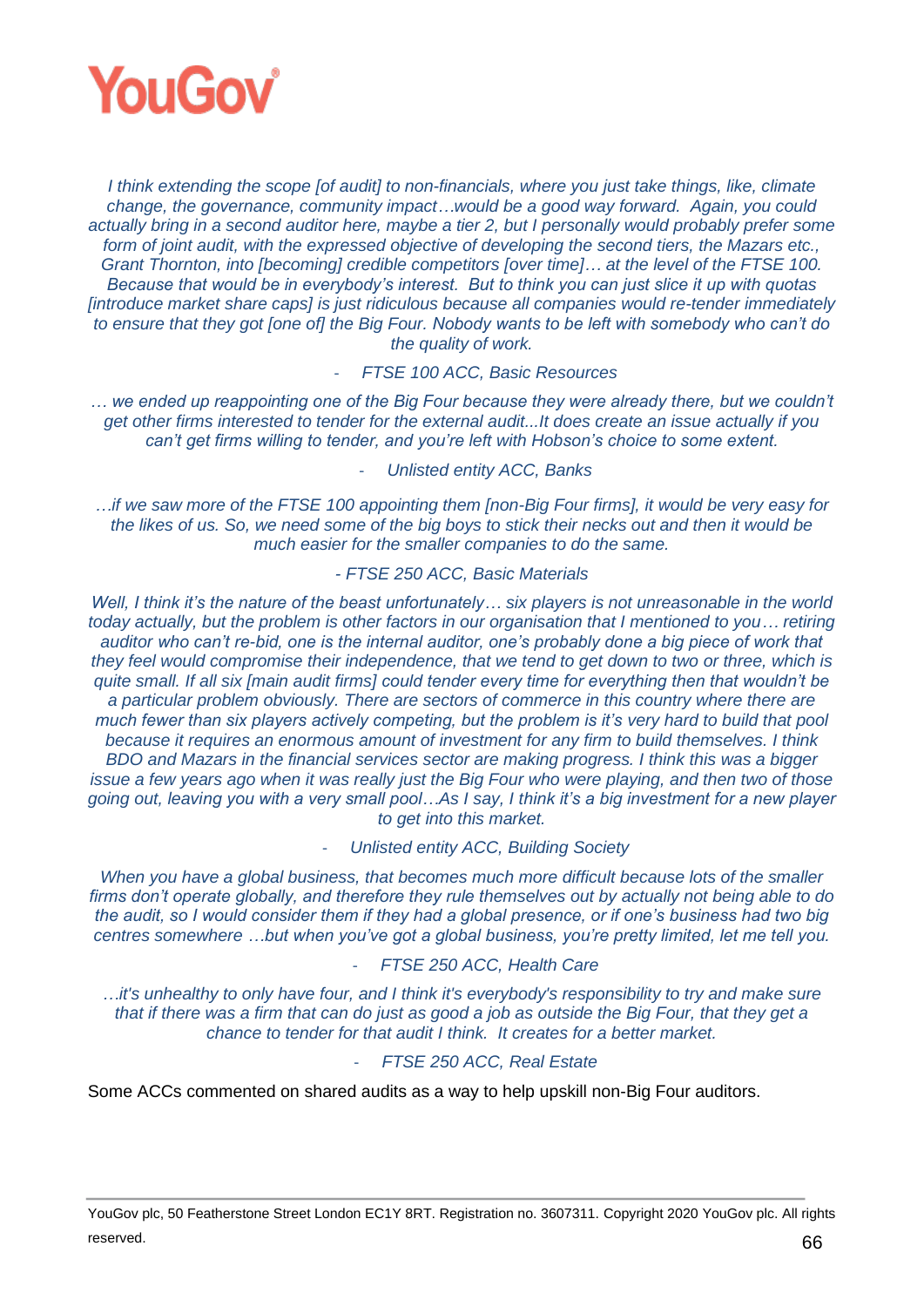

*So, for me, shared audits don't necessarily improve quality, but I do get that [shared audit] does potentially improve other firms' knowledge, and it does [eventually] produce more people with expertise, which can only be good, but you should focus it on the easier, low-hanging fruit first, rather than the more complicated [audits]…. the most important thing for me is to have an [internationally sector experienced] lead partner. There are only maybe ten [audit firms] in the*  world that have that, so there's a great limit on that skillset, and that's why we need to make sure *we are getting the best lead partner, who is able to deliver…as a consequence of their experience.*

#### - *FTSE 100 ACC, Insurance*

*There is still, on the table, this idea of shared audits, and it's funny, I've had quite deep conversations… about this. Frankly, I just don't get it because there is a finite pool of good quality talent to go around. The Big Four are … by and large … significantly more profitable than the next tier firms. So, normal economics would say that they will attract and keep the best talent. So, I'm very sceptical also on shared audits.*

- *FTSE 100 ACC, Financial Services*

*Shared audits? Possibly, but even then I think all you're doing there is trying to give the smaller* firms an opportunity to grow, and I don't know whether they'd even want to make the investment *and take the risk on.*

- *FTSE 250 ACC, Health Care*

*I think it's a waste of time and money, when I joined [company] [one part] was audited by [Big Four A] and the rest of the business was audited by [Big Four B], and it just meant more work. No benefit to the company whatsoever, nor was there benefit to quality in my view, and it cost more. You had to deal with the differences of opinion between the two, I genuinely don't see any*  advantage. There are two arguments, one is that it trains the smaller firms up, I don't buy it, I don't *think the issues are helped by that. There's the sort of, two heads are better than one, well it only makes any sense if you think broadly the big firms are incompetent, which I don't.*

- *FTSE 250 ACC, Automobiles and Parts*

Mandatory tendering and rotation

The ACCs offered mixed views on mandatory tendering and rotation of auditors which were

introduced in 2016. Some ACCs said these changes had benefits.

*I think it's a good idea to have mandatory rotation. I think it addresses the risk of long-term familiarity with the same audit firm.*

# - *FTSE 250 ACC, Financial Services*

*I think it's good… … it is useful to get different senior people to focus on a company and every audit firm has different approaches. So, I think it is very useful to have a different eye being cast… if you're the incumbent auditor, sometimes if you've missed an error in one year, I guess it's human nature, you sometimes almost want to help management cover it up the next year if you suddenly realise you've made a mistake. So, I think, actually, where you bring someone new in that can blame the previous auditors you are more likely to uncover issues, even if they're not particularly major… it gives you a better chance of actually having them raised to a more senior level.* 

- *FTSE 250 ACC, Consumer Products and Services*

YouGov plc, 50 Featherstone Street London EC1Y 8RT. Registration no. 3607311. Copyright 2020 YouGov plc. All rights reserved.  $67$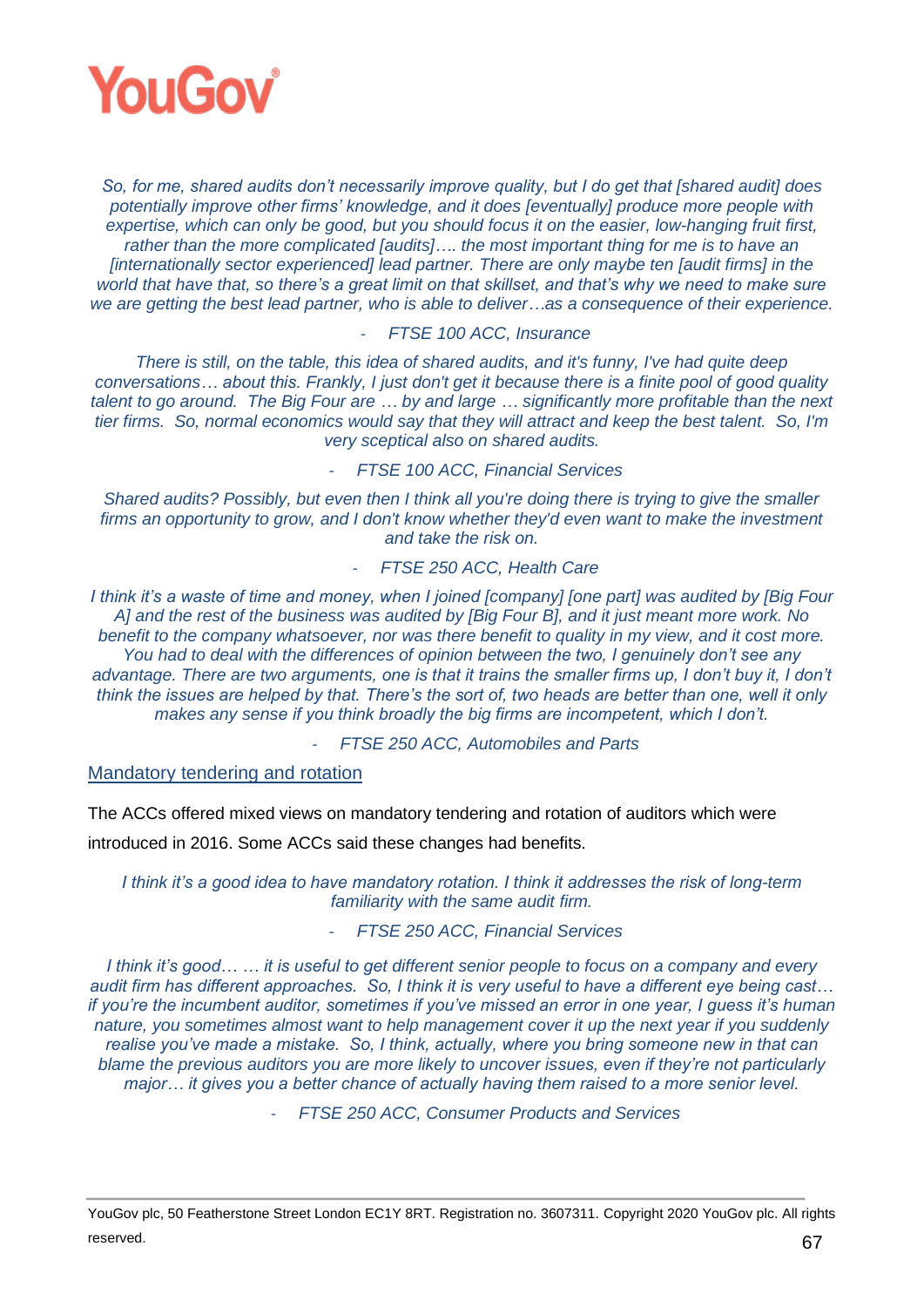

For other ACCs, the benefits of mandatory tendering and rotation were less clear, usually for one of two reasons. First, tendering was an expensive exercise and drain on resources for the auditor. Second, the skills and knowledge of the business gained from being the incumbent auditor would be lost. A minority of ACCs also suggested that these changes had not necessarily affected their behaviour in that they were already rotating auditor before the changes came into effect.

*I've seen audit partners rotate when they wouldn't normally have been, so I've seen practice change within the audit firms themselves. Has it changed anything I've done? No, because I was probably adhering to, you know, even higher standards of regulations years before.*

- *Unlisted entity ACC, Insurance*

*Funnily enough I was asked this question about eighteen months ago, and I actually had to look at what the EU's 2016 changes were. So, if it has impacted me, it's been seamless, but the main area is going to be shorter auditor rotation.*

- *FTSE 100 ACC, Financial Services*

*The real benefit I think is the firms have now become more open with each other, so when there is a rotation, they will make that as easy as possible for the organisation.*

- *Unlisted entity ACC, Banks*

**Familiarity with Audit Quality Indicators (AQIs)**

The majority of ACCs had an awareness of AQIs which audit firms published in their transparency reports, however the ACCs rarely mentioned specific AQIs. Instead they more frequently referred to the FRC's AQR reports or AQR ratings or the firms' transparency reports in general.

*I think I'm reasonably [familiar], I read the transparency reports, I see the stuff they [audit firms] put in there, but I guess the fact that I can't think of examples [of AQIs] now means that I'm not quite as familiar as I should be. What I don't do is start with the transparency report. What I start with is what I want from the auditors, and then I go back into, 'Can they answer these questions for me? What reviews have been done on them? Where have they had problems in the past?' I suppose I think that the transparency reports are a little bit boilerplate. Maybe I'm a bit more focused than reading a generic report and using that to give me comfort. So, I pay more attention to things like the FRC's review of audit quality, of the firm and of particular engagements. So, when they do a*  review of [my company], I'm all over that, from an audit quality point of view, and I pay a great deal *of attention to that, but the fact that [the Big Four] may have published a transparency report - I don't find that that useful.*

- *FTSE 100 ACC, Basic Resources*

*The one thing I do read is the annual FRC [AQR] report on [Big Four firm]…and go through it in some detail. I do actually go through that, the audit partner does come to the audit committee to tell us about [Big Four firm's] reaction to it and what the impact on the audit is. So, I will go through and I'll see something like, so for example two years ago [Big Four firm] were criticised on group audits; fine, noted, not really relevant to us.*

- *MM ACC, Banks*

YouGov plc, 50 Featherstone Street London EC1Y 8RT. Registration no. 3607311. Copyright 2020 YouGov plc. All rights reserved. 68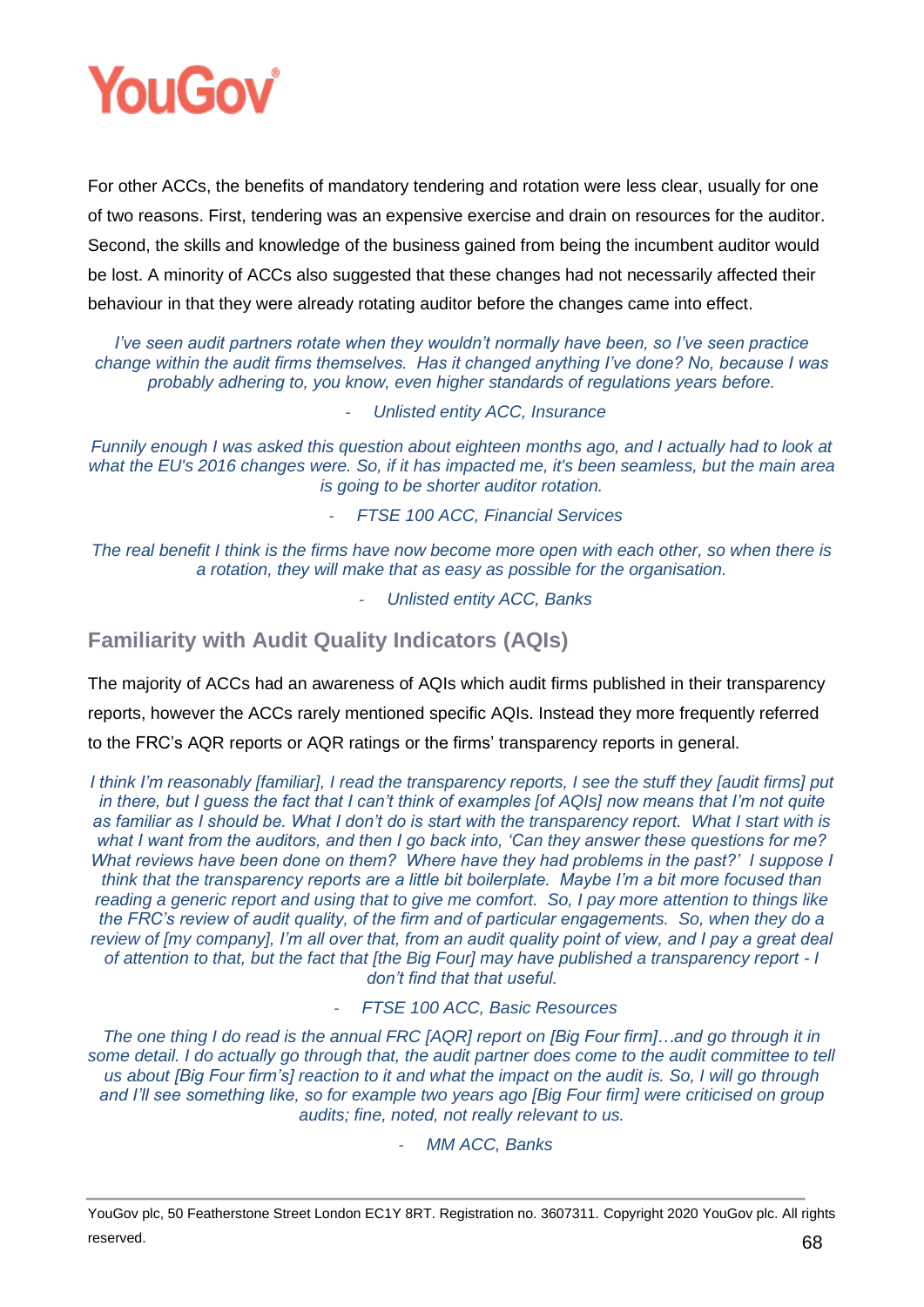

*I don't look at them [audit firms' transparency reports] that often to be honest, but I am familiar…I tend to focus more on what the FRC says on their reviews.*

#### - *FTSE 250 ACC, Financial Services*

*I mean, the things that are put out by the FRC, I do read, and I would make a judgement on how useful it was at that particular time, and probably I'd be looking at more of them as we're going through the audit tender process. But, other things probably don't just come across my desk. We kind of need to know why things go wrong. I mean, the other thing that we all look at are things like Carillion, there was a parliamentary investigation into that and all that sort of stuff…and just how the board and the auditors handled those sort of problems, which will keep coming up.*

#### - *Other listed ACC, Construction and Materials*

*I have to say [audit firm] transparency reports are more of a marketing tool than anything else. Like certainly in my role, as an audit committee chair, I've never had an engagement partner drawing my attention to their transparency reports…[to be useful] It would have to be something that was a much less presented version of what they see as being what they want to do. It should be very much based about the audit they deliver and how they ensure its high-quality work rather than telling everyone that they can provide you with services on cyber security and various other things alongside the audit.*

#### - *FTSE 250 ACC, Food, Beverage and Tobacco*

*They [audit firm transparency reports] are very, very high level. They're another data point, around quality. I think they can be much more focussed on the audit function. I think this whole issue of audit separation within the firms might bring some greater clarity and focus around those transparency reports. So, they can really focus on what's going on in the audit area, as opposed to across the broader firm. So, I think they're a start, but I think they can be made much better. One thing, for example, is understanding the governance that goes around the audit functions within the firms. What governance do they have? They had some independent non-executive directors; I don't think it is quite clear what roles they play and how effective they are in their roles. You would have thought that those independent non-executive directors are very aligned with audit committee chairs, in the sense that we want to know that the firm is well run, that it takes training seriously, it roots out poor quality. The firm invests in technology and process and all those things. If I was an independent non-executive director of an audit firm, I'd be thinking along the same lines.*

#### - *FTSE 100 ACC, Chemicals*

Many ACCs said that they tended not to look at AQIs in the transparency reports in great detail. Some ACCs said that the AQIs in the reports were open to, and indeed required, a degree of interpretation, while a small minority of ACCs reported that AQIs were most useful to them when assessing trends – in this way, historical comparison could increase the utility of the AQIs to an extent.

YouGov plc, 50 Featherstone Street London EC1Y 8RT. Registration no. 3607311. Copyright 2020 YouGov plc. All rights reserved. 69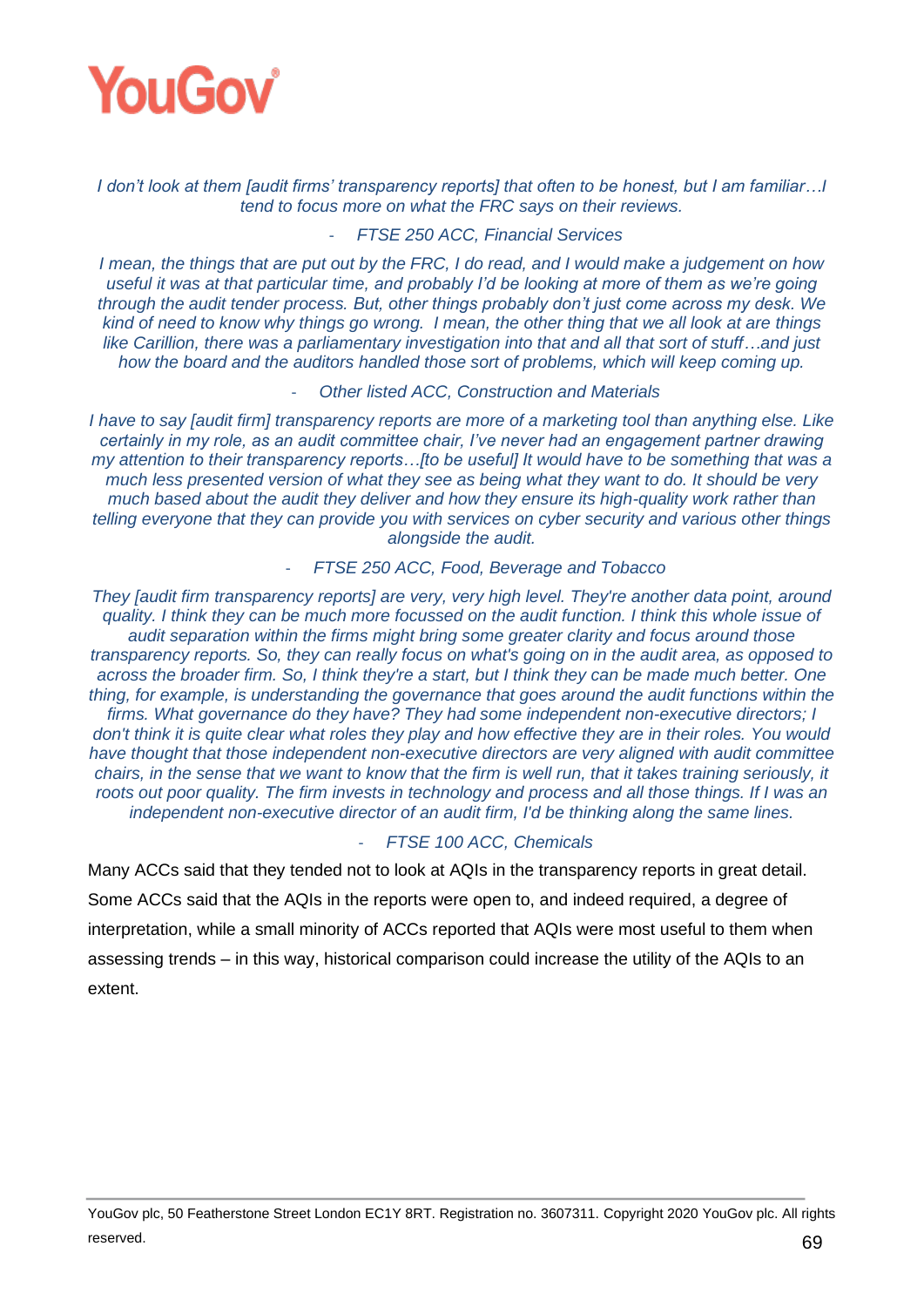

*Well, I look at them [AQIs], [but] it's very difficult for somebody like me to interpret them in absolute terms. What I look at is a trend, whether they're getting better or worse because I don't know how good or otherwise, these individual metrics are…What I'm interested in is, are they getting better or worse, and I think that's the right way to look at it, because I'm interested in improving business. I'm not necessarily interested if the business is not improving or getting worse. So, if I found a company, a firm of auditors who were getting worse on their own measures, or, and this has sometimes happened, they change the measures…then I start asking questions in my mind about whether these people really know what they're doing, and would I want to work with them?*

- *FTSE 250 ACC, Travel and Leisure*

*I wouldn't describe [AQIs] as more than just being data points, because I'm involved enough with the auditor, and I have enough experience to form my own judgement. Personally, I don't need that [data], some people who are perhaps less engaged, have less experience, may find that more valuable, but given how I run audits, given my background, my experience, I don't really find the AQIs particularly instructive. But the thing that I value… is what I encourage the FRC to do, as they go through AQRs…is where they're seeing trends or they're picking up clusters of issues looking across sectors or within a sector, [share] that… saying for instance, 'we're seeing companies not spending as much time looking at balance sheets, we think balance sheets really require a new*  focus by audit committees'. So, more a qualitative sharing of what they [FRC] see, they see a lot of *information, they see it from all the audit firms, and they could be sharing that.*

## - *FTSE 100 ACC, Energy*

*There are weaknesses in all those kinds of indicators, but I think the general pattern is very, very clear from them, and I think is very helpful actually. If there were issues raised [in the AQIs] then, yes, I would want to understand from the audit partner what they're doing about it, how they're responding to it, and what impact if anything it would have on the audit that I'm getting.*

#### - *Unlisted entity ACC, Banks*

A few ACCs told us they might use the FRC's AQR reports to drive questioning of auditors at the tendering stage, particularly if they had shown something bad about the audit firm.

*It is very important because if that [firm] got a very bad [AQR] report, then we would need the firm to explain. Don't get me wrong, a bad report wouldn't necessarily preclude us from including them in a tender. We just want to know what steps they've taken to address the issues that have been raised in that report, and what steps have they taken to prevent such issues arising again?*

# - *FTSE 100 ACC, Energy*

*I mean one would be aware and conscious of it [a bad AQR report] but I do think that's seen as a pretty blunt instrument and they [AQR reports] stop fairly short…[they're based on] small amounts of data and I think some fairly broad assertions are made on the back of it... I mean clearly… you're not going to be looking to appoint a firm that has been a complete disaster.*

- *FTSE 100 ACC, Consumer Products and Services*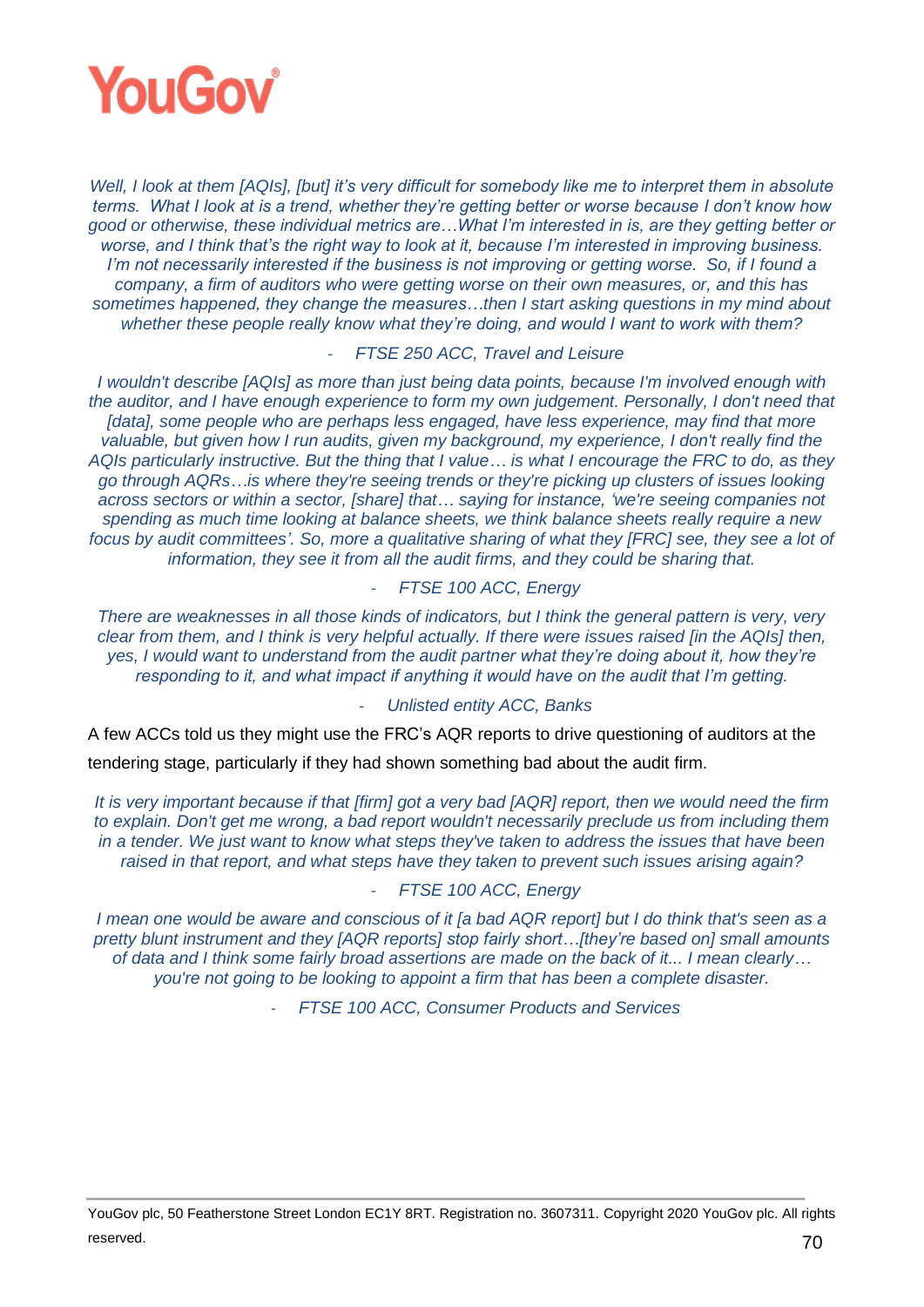

*I think we typically ask the audit partner to brief the audit committee on the results of the FRC's review of the firm. If there is a particularly adverse finding, we just say, 'How does that impact on our audit and whether our audit was one that was selected, and if so, what were the outcomes?' Generally, I think you look to the reaction of the audit firms and how they're dealing with it, and then, certainly, I would read the report on our auditors and if there are themes that the FRC has identified that resonate on our audit, then I would challenge them as to how they've coped with the FRC recommendations... I think they [AQR reports] are helpful, they're informative, but ultimately what one has to judge is, what is our sense and feel for the quality of the audit that is being delivered to us?* 

- *MM ACC, Banks*

*So, where we've seen [AQR] reports which have raised concerns about the quality of a firm's work, then, yes, that will drive our questioning and it will be a factor that we take into account when evaluating the tenders that we receive. - FTSE 250 ACC, Food, Beverage and Tobacco*

A majority of ACCs saw audit firms' transparency reports as long and fairly boilerplate documents;

matters of substance were often difficult to find in the reports, which limited their usefulness.

However, some ACCs said they took a proactive approach to try and drive learning from firms'

transparency reports and the AQIs, challenging their auditors on how they were building on past

experience and transferring findings into the upcoming audit cycle.

*I make sure that, when the auditors present their reports to us from a planning point of view, they include their most recent results. So, that tends to be a whole section of what they put in there.*

# - *FTSE 100 ACC, Insurance*

*The AQIs are one of the best kept secrets because, it's very interesting, I don't think the firms publicise them very well…I think, and if you read their transparency reports they're quite hard to find…And also the question I always ask is…how many of those key findings read across into our audit? And sometimes they're things that are just not relevant.*

#### - *FTSE 100 ACC, Financial Services*

*…I looked at [our current auditor's] transparency report for the first time today. I'm afraid it doesn't convince me; it didn't tell me anything I didn't already know. It's a big document, what is more valuable is what I get from the audit partner who in his plan has put selected features of their quality control process and their response.* 

#### - *MM ACC, Banks*

*…what is helpful is it [the transparency report] does help the dialogue that you have with your audit partner. You know, issues that arise and seeing what sometimes [happens], so I think it does help to keep that dialogue going and that the audit is free from, maybe, you know, pitfalls and just getting reassurance from your audit partner that our audit isn't going to see any similar pitfalls.* 

#### - *FTSE 250, Basic Materials*

Some ACCs said the FRC's AQR reports were more useful than the firms' transparency reports and AQIs.

YouGov plc, 50 Featherstone Street London EC1Y 8RT. Registration no. 3607311. Copyright 2020 YouGov plc. All rights reserved. The contract of the contract of the contract of the contract of the contract of the contract of the contract of the contract of the contract of the contract of the contract of the contract of the contract of the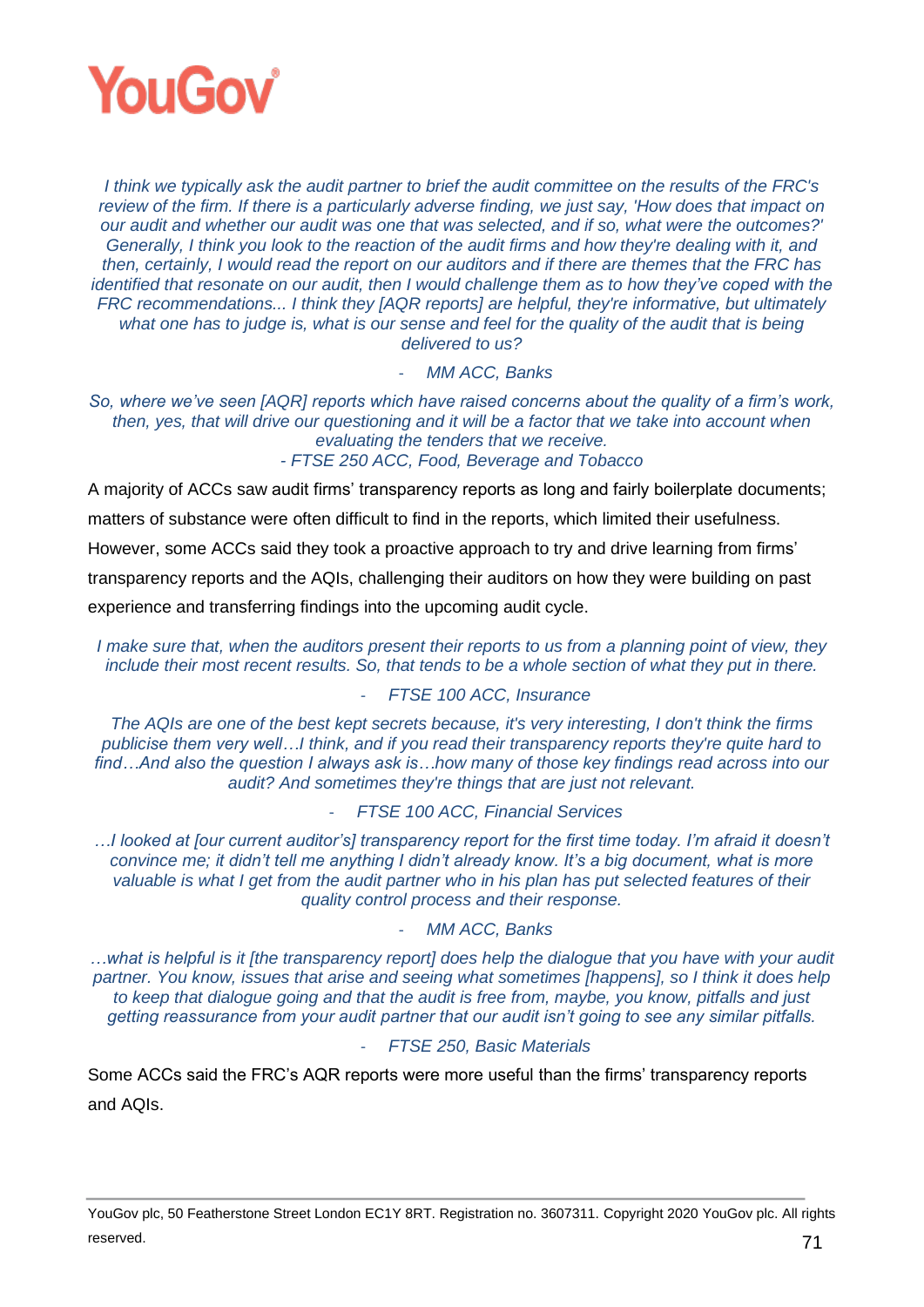

*I've had a few of my audits… subject to the FRC reviews and the feedback from those reviews is very helpful. So, you know, as I say I think it's [AQR] a good process and just strengthens the ability of the audit firms to keep up high standards.*

*- FTSE 250 ACC, Basic Materials*

*The one thing I do read is the annual FRC report on [my audit firm]. Actually, I read them all anyway … the audit partner does come to the audit committee to tell us about [audit firm's] reaction*  to it and what the *impact on the audit is.* So, that is quite useful I think. Bluntly, the firms' *transparency reports, the level they're written at, there's a bunch of boilerplate [material]. What I'm more interested in, what are the things that they're doing that is relevant for my audit?*

## - *MM ACC, Banks*

A minority of ACCs mentioned the FRC's AQR reports often showed that audit firms fell short on matters that were subjective, and it could be difficult for ACCs to assess the quality of such areas.

*I think the difficulty is that if you look at where it is that most firms have most commonly fallen down in their AQIs, their audit quality [review] scores, it tends to be… that they have not met the 'good' requirement, 'good' or 'needs improvement', any that's fallen below that, what tends to be the reason? It tends to be that the FRC have concluded that they've not adequately challenged on judgemental items. But that's the most common theme for firms falling short. It doesn't tend to be on 'they're not very good at their arithmetic' or 'the routine elements of the audit, they can't do well.' That tends not to be where people fall down. It tends to be that they fall down on the judgemental areas. Now, that's very, very difficult to evaluate from a quality point of view, upfront.* 

## - *FTSE 100 ACC, Insurance*

For most of the ACCs, the auditors' AQIs were of some interest but the FRC's AQR reports were of more value. For ACCs to make greater use of the firms' transparency reports and AQIs, the ACCs indicated that they would want:

- Information relevant to them ACCs would pay more attention if the AQIs related to their sector or company specifically;
- The firms' learnings ACCs wanted to know how firms receiving 'bad' Audit Quality Review ratings were improving audit quality;
- Trends over time a few ACCs told us they appreciated being able to see what had changed over a period of years in relation to AQIs, and the latest trends; and
- More details on how audits would be delivered to ensure high-quality a few ACCs likened the firms' transparency reports to marketing material with little substance.

## **The role of the FRC**

Many ACCs said they would welcome further information and support from the FRC on audit quality, and some ACCs had specific suggestions for the forms this support could take.

YouGov plc, 50 Featherstone Street London EC1Y 8RT. Registration no. 3607311. Copyright 2020 YouGov plc. All rights reserved. The contract of the contract of the contract of the contract of the contract of the contract of the contract of the contract of the contract of the contract of the contract of the contract of the contract of the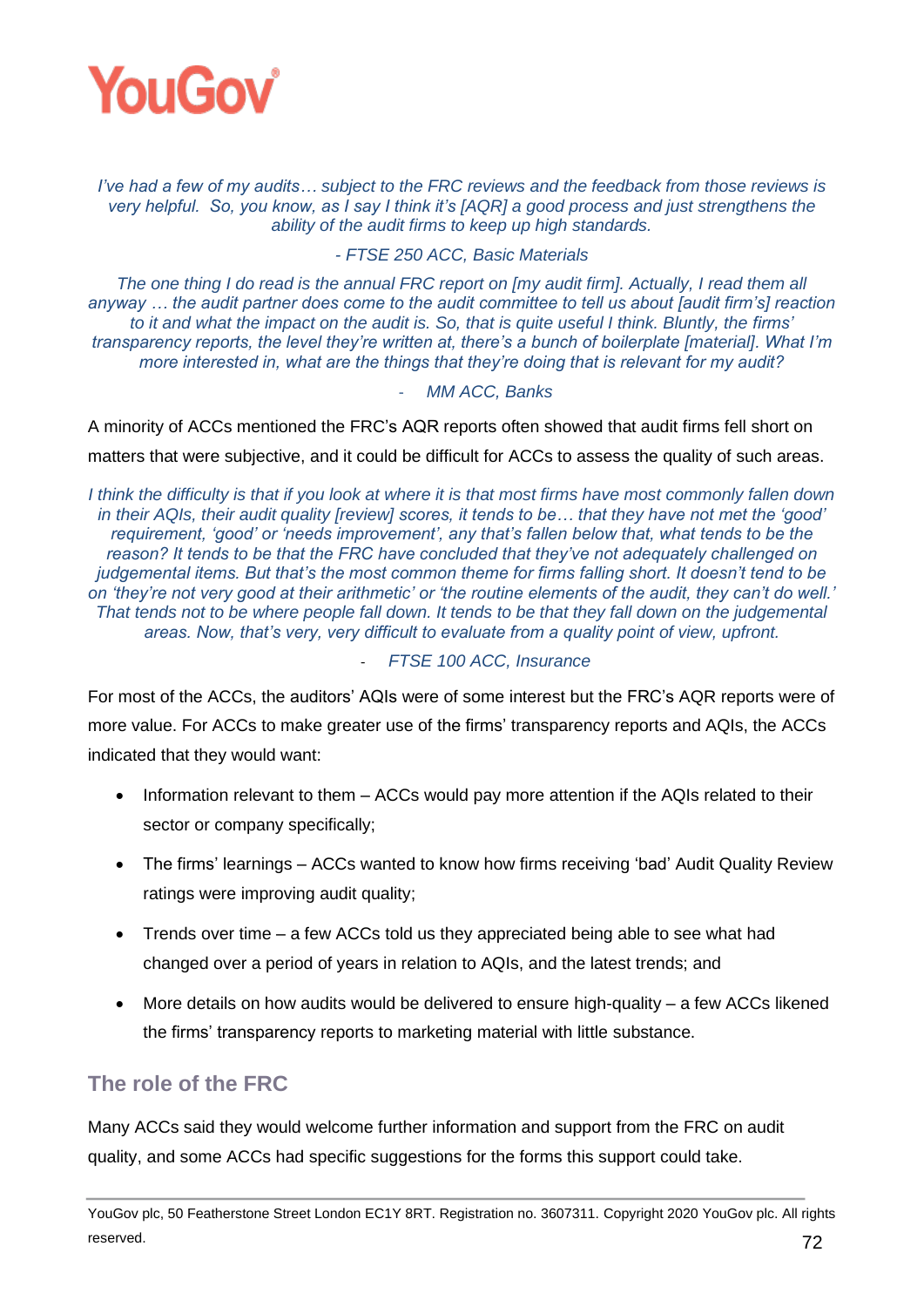

*I said this to the FRC … I think it would be so helpful if they could start to do themed reviews. So, look at everybody's work on IFRS9 and say, well we think this is what 'good' looks like on IFRS9, and that would help you as an audit committee chair to know whether your firm is doing their best work on that...At the moment it just says they've reviewed [business] and it's got a, if I remember, satisfactory opinion. As opposed to saying, well the best work on IFRS9 in terms of this, this and this, if your audit firm isn't doing that, that might be more helpful for me to determine whether the quality of the work that's being done is good enough.*

## - *Unlisted entity ACC, Banks*

*The sort of thing that you're always struggling for are 'what are the questions I should be asking as an audit chair to evidence a quality audit?' I'm sure somewhere in the FRC guidance I can find that. But something that's perhaps a little bit more pragmatic, hints, tips, examples, examples of the sort of questions an audit committee might have asked and it might have led to a different situation or something like that, something a bit more practical rather than, you know, the standard guidance of how you assess the quality of an audit which is a bit dry.*

## - *FTSE100 ACC, Financial Services*

*…it would be useful for me, as a chair, if the FRC had a … couple of webinars a year, or something, or were to give out dates on changes, or … updates for ACCs. It could be a webinar, it could be some other thing, but some more training and education… what they're working on, or trends they're seeing, what they would expect ACCs to be looking out for. I do a lot of this stuff myself … but you don't see it coming from the FRC.* 

## - *Unlisted entity ACC, Insurance*

*What we would appreciate much more from the FRC is a greater level of candidness and understanding of why we've had [audit] failures, as an approach, as opposed to, 'Patisserie Valerie's gone bust. We better put bigger pressure on everybody else, just willy-nilly.' We think, 'We are doing our best.' If somebody tells me I can improve, I'll listen … I promise you; I'm listening now. What I do object to is just a blanket, 'Here, this is best practice from company A and we have to apply it to company M.' We're thinking, 'Company M is doing best practice which is appropriate to them.' I don't doubt…the bits that are really sensitive to us, we are best practice…. We don't have the bandwidth to be best practice at everything, but we'd be best practice at the bits that are most crucial, one, two, three, four. We're still good, but why should we try to be best practice? It's going to come back to the value for money.*

## - *FTSE 250 ACC, Financial Services*

*[on disseminating learnings] Somebody like the FRC probably ought to run that… it's quite a difficult thing to do because people don't want to be investigated, so … generally you can't do that. You've got to have somebody with a bit of authority, like them, or parliament, or whoever it is, to do those sort of things. But … a bit of feedback on why things have gone wrong and a bit about - that comes out from the FRC anyway - how other people view their auditors and rate them and so on. Those things are useful.*

## - *Other listed ACC, Construction and Materials*

*I* would like the FRC to focus more with the Institutes of Chartered Accountants in the UK on the *training of auditors. …. I would like to have more explicit audit qualifications. And it's in that audit qualification through on-the-job learning that I really want to get people to develop that challenging mindset and the ability to challenge their clients. Not to be investigators, but to be good, professional auditors. I think that the FRC could go further.*

- *FTSE 100 ACC, Insurance*

YouGov plc, 50 Featherstone Street London EC1Y 8RT. Registration no. 3607311. Copyright 2020 YouGov plc. All rights reserved.  $73$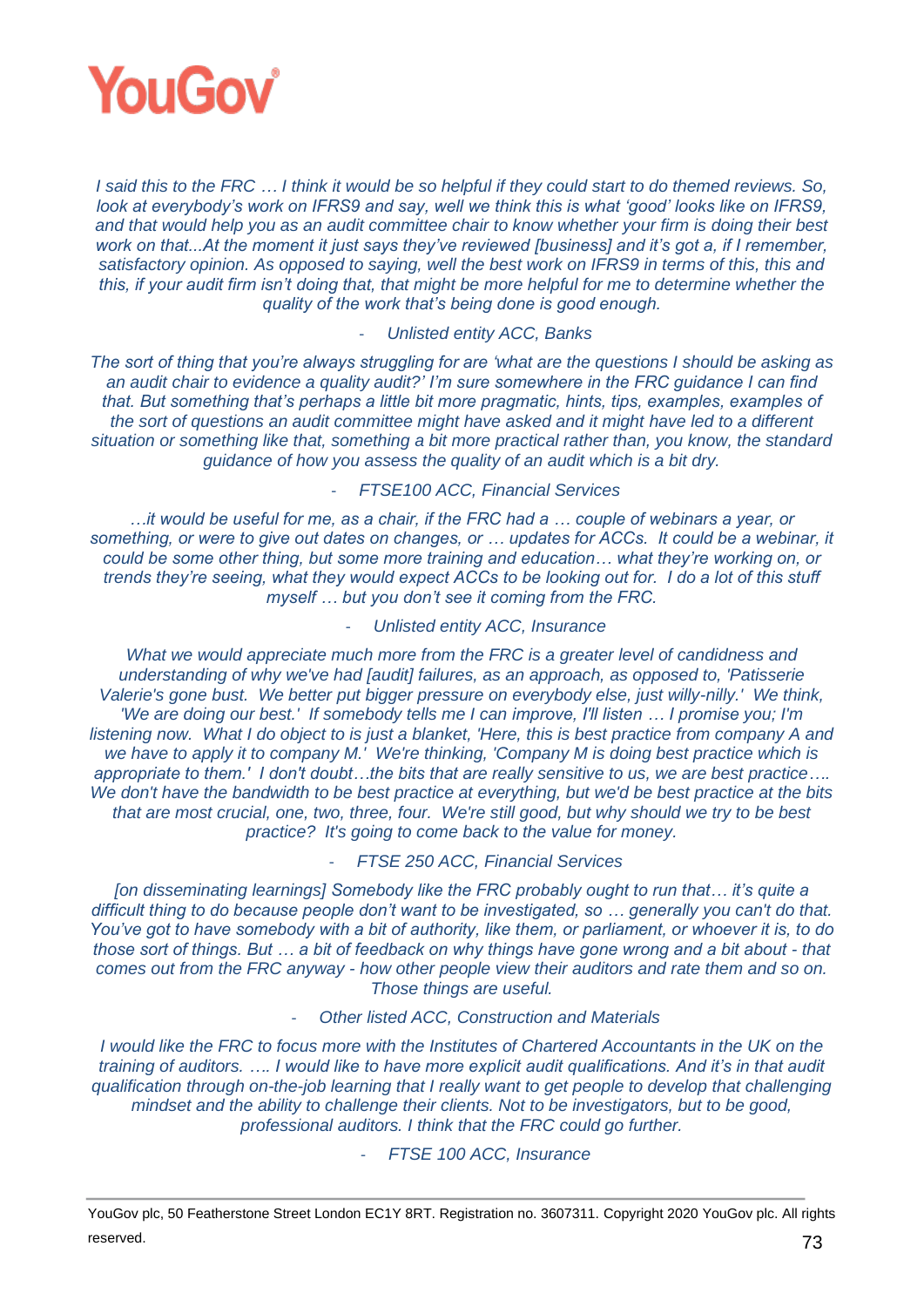

*I* do find its [FRC] guidance on the assessment of audit quality helpful. I think the work that the *FRC does in terms of the FRC Lab, Reporting Lab, is very helpful, and so if there was more work in that respect, and more examples provided of what good [audits] look like that would be really helpful. I think perhaps more detail could be provided on the [AQR] reviews that are undertaken. That could be helpful.*

- *FTSE 250 ACC, Health Care*

YouGov plc, 50 Featherstone Street London EC1Y 8RT. Registration no. 3607311. Copyright 2020 YouGov plc. All rights reserved.  $74$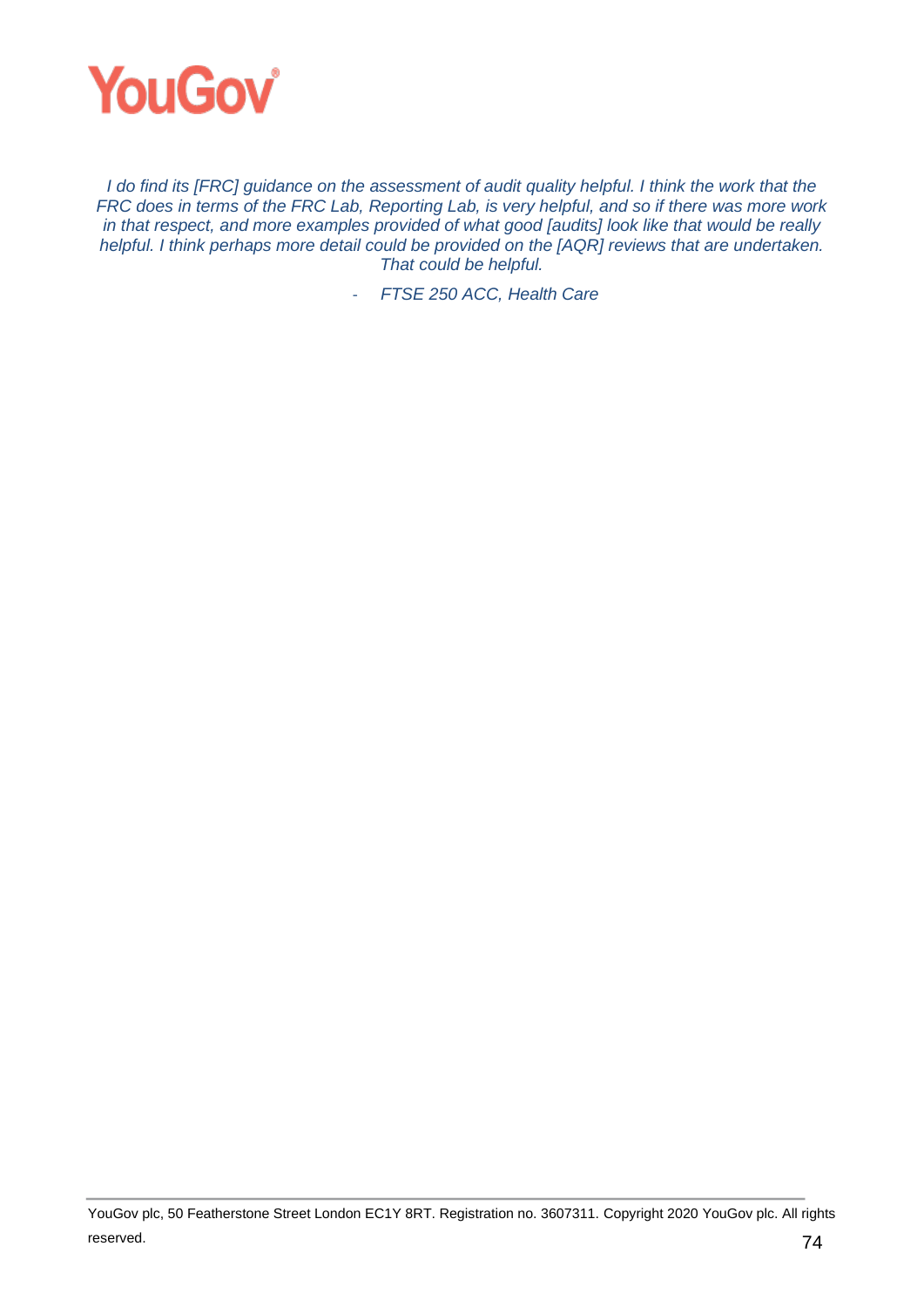

# Appendix 1

A summary profile of the Audit Committee Chairs (ACCs) that were interviewed is presented below.

|                  | Interviews Completed - 54 in total                                                                                                                                                                                                                                                                                                                                                                                                                                                                                             |
|------------------|--------------------------------------------------------------------------------------------------------------------------------------------------------------------------------------------------------------------------------------------------------------------------------------------------------------------------------------------------------------------------------------------------------------------------------------------------------------------------------------------------------------------------------|
| By sector        | x2 Automobiles and Parts<br>$\bullet$<br>x10 Banks<br>$\bullet$<br>x1 Basic Resources<br>$\bullet$<br>x3 Chemicals<br>$\bullet$<br>x4 Construction and Materials<br>$\bullet$<br>x7 Consumer Products and Services<br>$\bullet$<br>$\bullet$ x3 Energy<br>x17 Financial Services<br>$\bullet$<br>x1 Food, Beverage and Tobacco<br>$\bullet$<br>x3 Health Care<br>$\bullet$<br>x7 Industrial Goods and Services<br>$\bullet$<br>$\bullet$ x6 Insurance<br>• x3 Real Estate<br>• x2 Tech and Telecoms<br>• x4 Travel and Leisure |
| <b>By Market</b> | 16 FTSE 100<br>$\bullet$<br>29 FTSE 250<br>$\bullet$<br>• 19 Other listed<br>9 Unlisted entities<br>$\bullet$                                                                                                                                                                                                                                                                                                                                                                                                                  |

*N.B. The numbers above sum to more than 54 because some interviewees were ACCs for more than one company.*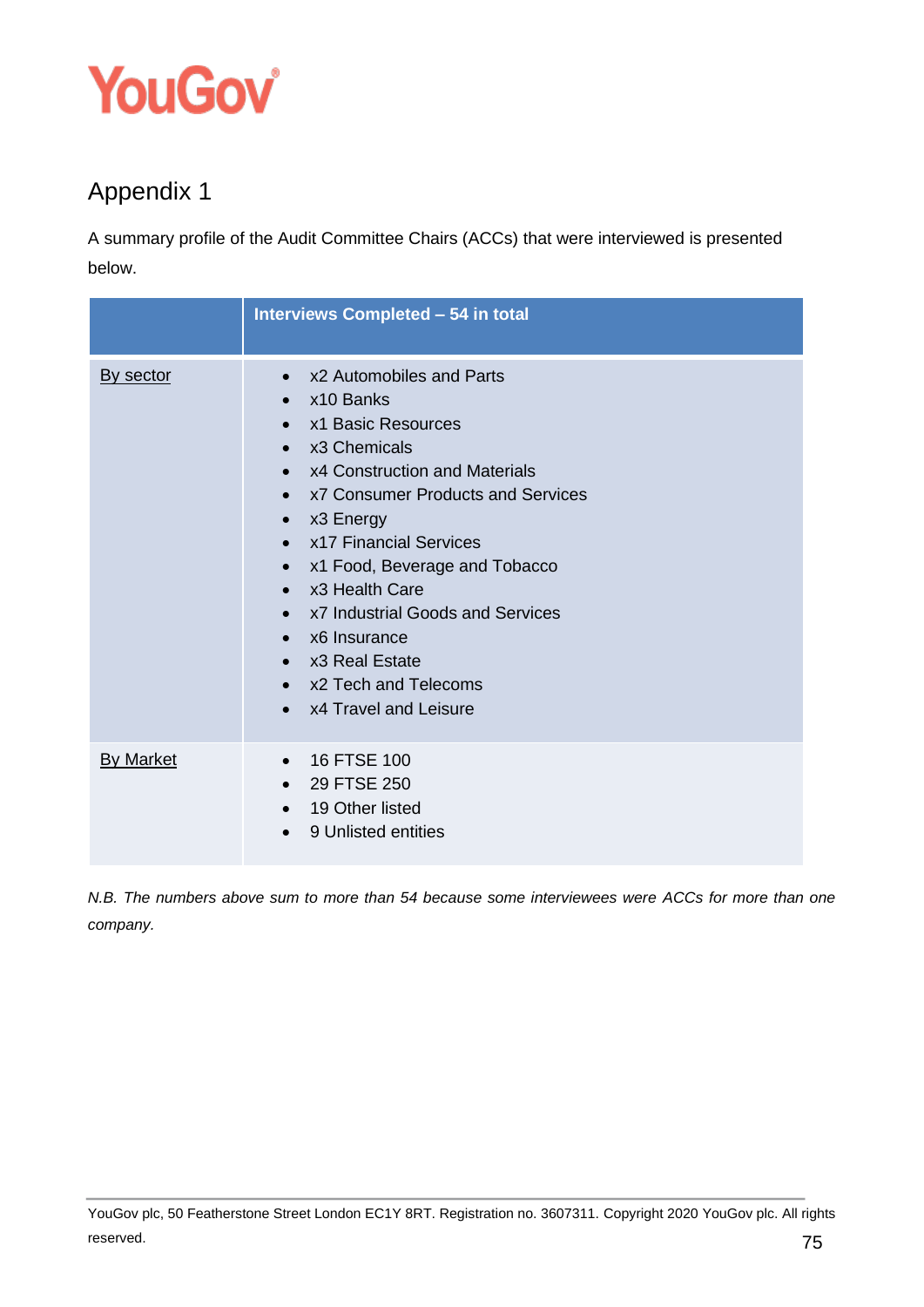

## Appendix 2

## Discussion Guide

## **Introductions (5 mins)**

Moderator introduces themselves and YouGov and the wider aims of the project that are to provide the FRC with a rich understanding of ACCs' views on, and approach to, audit quality.

This conversation is confidential and no comments you make will be directly attributed to you or your organisation in any reporting YouGov makes to the FRC. We will be talking to 50 ACCs of Public Interest Entities (PIEs) during this project, and you will not be personally identifiable in any report produced.

However, at the end we will ask you if you are happy to have the name of your organisation mentioned to the FRC as having taken part in the project.

The interview will be recorded for the purpose of note taking only. The recording will not be shared with any third party.

At the moment it is intended that a report will be published by the FRC based upon the findings of this research, and that this will be made available to you. You will not be identified in this report, all quotations will remain anonymous.

- **Do you have any questions before we start?**
- **To start with please could you tell us a bit about yourself?** 
	- $\circ$  Which company boards do you sit on, and what does your role involve as an ACC? What is your time commitment as ACC? (n.b. throughout the year)
	- o Have you ever worked for an audit firm? If so, did you work for any of the Big Four (Deloitte, PwC, KPMG, EY) and/or for any others?

#### **1. Defining a quality audit; what makes a good or bad audit (10 mins)**

- **In general, what do you believe makes a good quality audit?**
	- How easy or difficult is it to define a quality audit?
		- Why is this? What could make it easier?
- **What is the difference between a good service from an audit firm and a good audit?**
- **Can you talk me through an example of where you think an audit had good aspects?**
	- **Probe:** What aspect(s) stood out to you as being good? (e.g. relationship with the auditor and way of working, outputs and outcomes)

#### • **Can you talk me through an example where there were any aspects that were bad?**

• **Probe:** What could have been improved? What was the outcome of this audit?

#### **2. Planning and executing an audit (15 mins)**

- **How do you and the Audit Committee assess quality during the audit?**
	- Do you ask the auditor at an early stage how they intend to address the risks to audit quality in their development of the audit strategy and plan?
	- What evidence do you use to assess quality throughout the audit?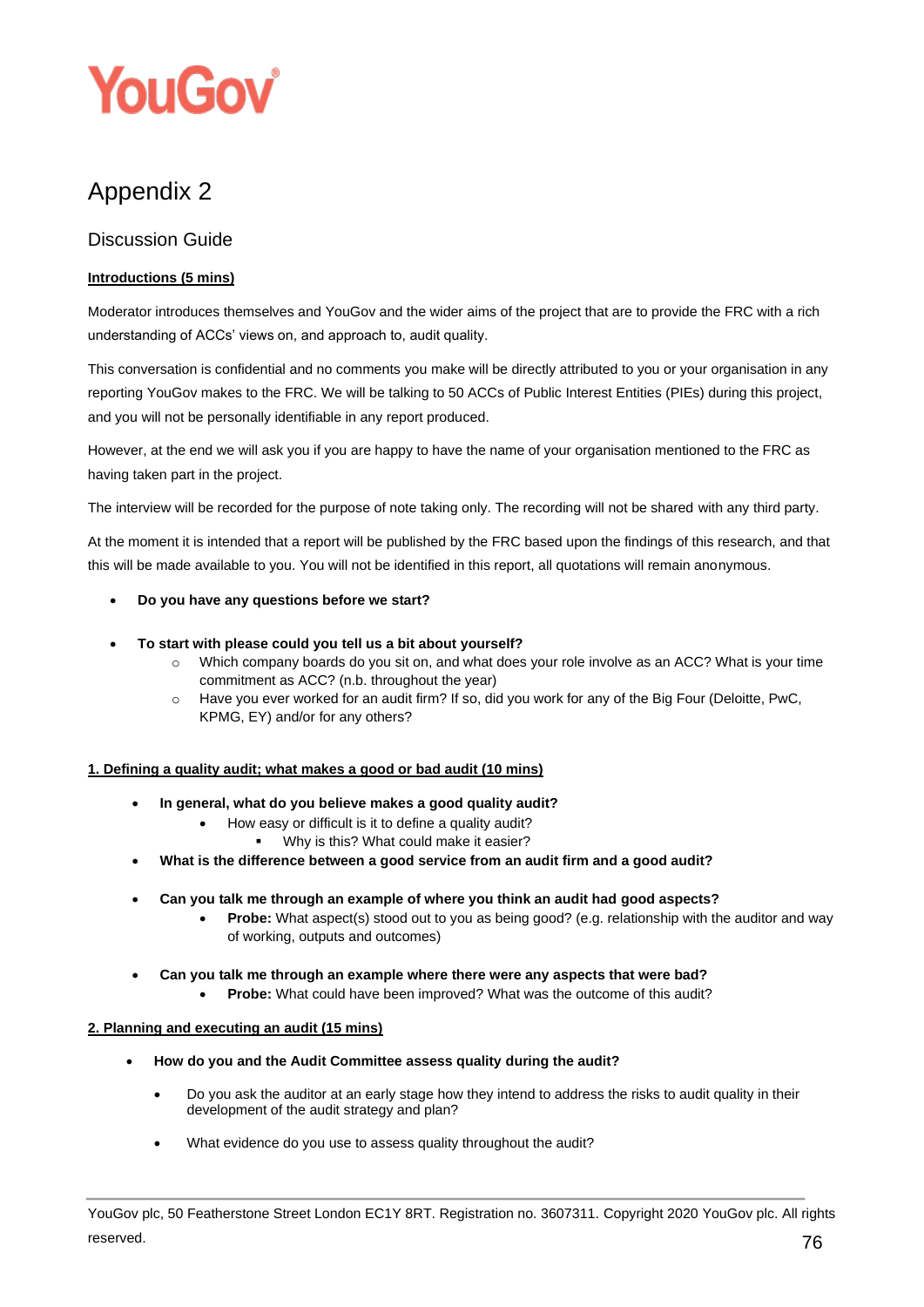

#### • **How are you challenging the auditor's judgements?**

- Are you challenging the auditor's judgements at both the planning stage *(where the auditor designs audit procedures to look for potential material misstatements in the financial statements based on a preliminary risk assessment)* and at the performance and evaluation stage *(when auditors make judgements performing the procedures designed, scrutinise any issues that arise etc.)?*
- Are you challenging the auditor's findings? If so, how? [e.g. corroborate information from the auditor with other information e.g. from internal audit]
- Do you obtain information from those involved in the audit to understand what's going on  $-$  e.g. conduct surveys of company staff who are involved in the audit? If you use assessment checklists to gather information from staff, how do you ensure these are not 'tick-box' exercises?

#### • **How frequently do you engage with the auditor during the audit?**

- In what form(s) do you engage with them? (i.e. email, meeting, phone, etc.)
	- How would you describe your relationship with the auditor(s)?
	- Probe: if AC asks open questions and challenges where it needs more explanation and quality/timeliness of auditor's information for AC
	- What is the role of the AC in resolving conflict between the auditor and management?
- **What else, if anything, are you doing to ensure quality during the audit?**
	- **Probe:** how far do you obtain input from other stakeholders e.g. shareholders to inform the audit? If so who, in what format and how frequently?
		- Can you give examples of this stakeholder engagement influencing an audit?
	- Do you hold an initial AC meeting without the auditor to brainstorm factors that could affect audit quality for the current year's audit?
	- Do you have any further AC discussion later in the audit to reflect on views about audit quality and weigh the evidence received in relation to each judgement area?
	- How are you assessing the auditor's external report to ensure good quality? [E.g. that the 'key audit matters' are addressed and that the report gives helpful information]
	- Do you ever seek feedback from the auditor including obtaining its own assessment of whether it met its criteria for a high-quality audit, what went well or not, and how audit quality could be improved in future to inform AC's future work?
- **What is your approach to reporting the AC's work on quality in relation to the audit?**
	- **Probe**: how does the AC's report demonstrate their focus on quality?
	- Does the AC's report distinguish between audit quality (e.g. effectiveness of the audit at addressing matters that could comprise the quality of company reporting) and the quality of service (which relates more to relationships)?
	- **Do you and the AC have the necessary resources to ensure there is a high-quality audit?**
		- What resources do you have or need to ensure this?
			- **Probe:** Time? Financial? Human resources?
			- **Probe:** How does this compare to other duties as an AC?

#### **3. Selecting an auditor (25 mins)**

- **Have you undertaken a tender for an audit within the last 5 years, or are you about to?**
	- Can you talk me through how you ensure a tender process results in the appointment of an audit firm that will deliver the highest quality audit?
- **How far in advance are you planning the tender process? And what is your reasoning behind this?** [e.g. to ensure sufficient choice of firms; to manage conflicts of interest from firms providing audit and nonaudit (professional) services to the company]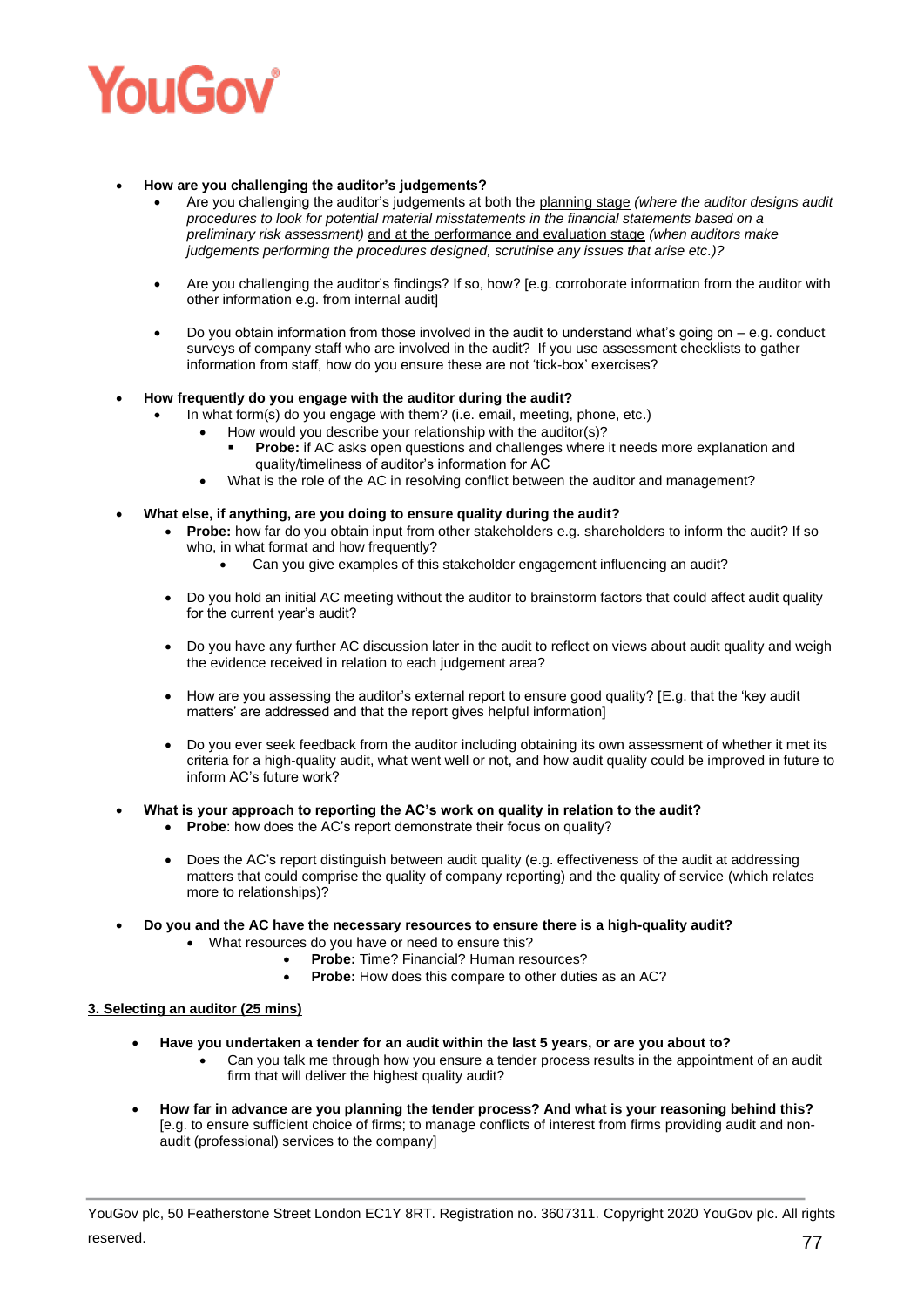

- **How many audit firms do you invite to tender?** 
	- Do you include non-Big Four firms? Why / why not?
	- **Probe:** If you have worked for a firm (Big Four and/or non-Big Four), does this inform your decision on who to invite? If yes, how?
	- What do you do, if anything, if eligible firms are unwilling to tender?
	- **What factors are important to you in selecting an auditor?** 
		- **Probe:** What role does a firm's overall reputation play in your decision?
			- **Probe:** To what extent do the following influence your decision?
			- a) the lead partner and
				- b) the rest of the audit team
					- What are the characteristics you look for from:
						- a) the lead audit partner and
						- b) the audit team?

(Mind set/culture; skepticism; judgement; independence; track record of audits in similar sector)

- How do you check for these qualities?
- Importance of reputation?
- **Probe**: Do the results of external and internal quality inspections (audit quality record) inform your selection? [e.g. FRC's Audit Quality Review (AQR) findings; information in Audit firms' transparency reports including their Audit Quality Indicators (AQIs) relating to inspection results]?
- **Probe:** To what extent, if at all, are you considering 'cultural' fit and the auditor's relationships with management when selecting an auditor?
- **How important is price? Do you carry out price blind evaluation -why/or why not? (n.b. price negotiated after decision is made)**
- **4. Changes in the sector (15 mins)**
	- **What outcome would you hope to see as a result of the independent reviews of audit in the UK?**
	- **The Competition and Markets Authority (CMA) recommended greater regulatory scrutiny of audit committees in order to ensure that they select auditors based on the quality of audit rather than other criteria – how do you think this proposal might help improve audit quality?**
		- What do you think about Brydon's review and how this might affect ACs' work?
			- Given the CMA's proposal and Brydon's recommendations relating to ACs, how do you feel about being an ACC or AC member? Is it still an attractive position?
	- **Has there been any change in your approach to audit quality since the 2016 EU Audit regulation?** (N.B. EU regulation introduced mandatory tendering and rotation and ACs now have role in approving provision of non-audit services by the auditor)
		- If so, what?
		- If not, why not?
	- **How familiar are you with audit firms' Audit Quality Indicators (AQIs), as reported in the audit firms' annual transparency reports?** *(NB new requirements for these reports were introduced in 2016)*
		- If familiar, how useful do you find these indicators? Which AQIs in particular?
		- Do you use them?
		- Are you discussing the indicators with the audit engagement partner to understand how the current audit rates in relation to them?
		- Is there anything else that would make audit quality indicators more useful to you? [e.g. extended historical comparatives, the inclusion of benchmarks or targets, the inclusion of greater narrative explanation, comparison of indicators across firms]
	- **Is there anything you would like the FRC to do to help support ACs work on audit quality?**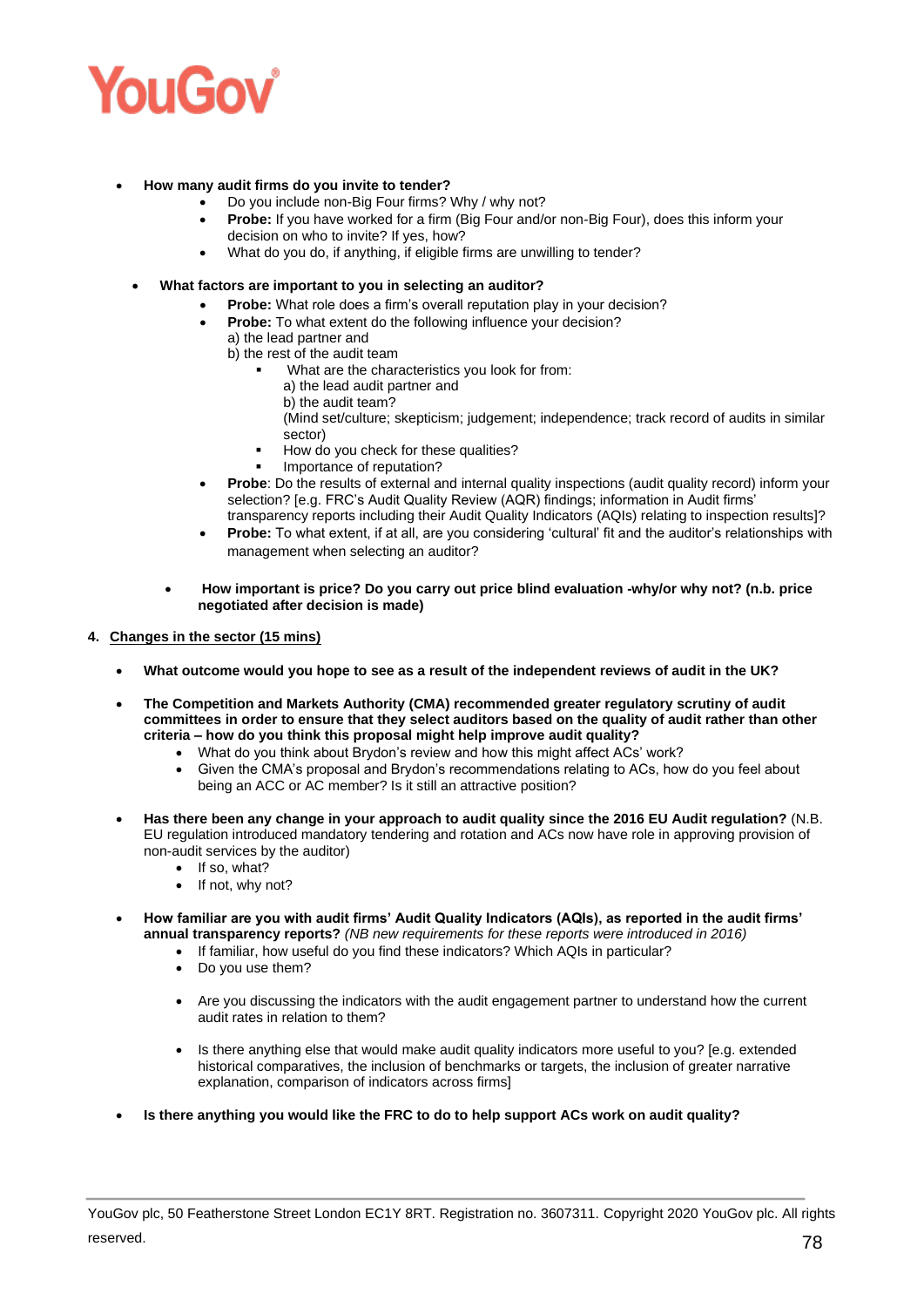

• **How would you feel about a more codified set of FRC guidance/best practice on audit quality for Audit Committees?**

### **Conclusion (5 mins)**

- **Is there anything else you would like to mention about audit quality?** 
	- An opportunity to sum up and challenge key ideas and themes that have emerged in the interview.

YouGov plc, 50 Featherstone Street London EC1Y 8RT. Registration no. 3607311. Copyright 2020 YouGov plc. All rights reserved. The contract of the contract of the contract of the contract of the contract of the contract of the contract of the contract of the contract of the contract of the contract of the contract of the contract of the